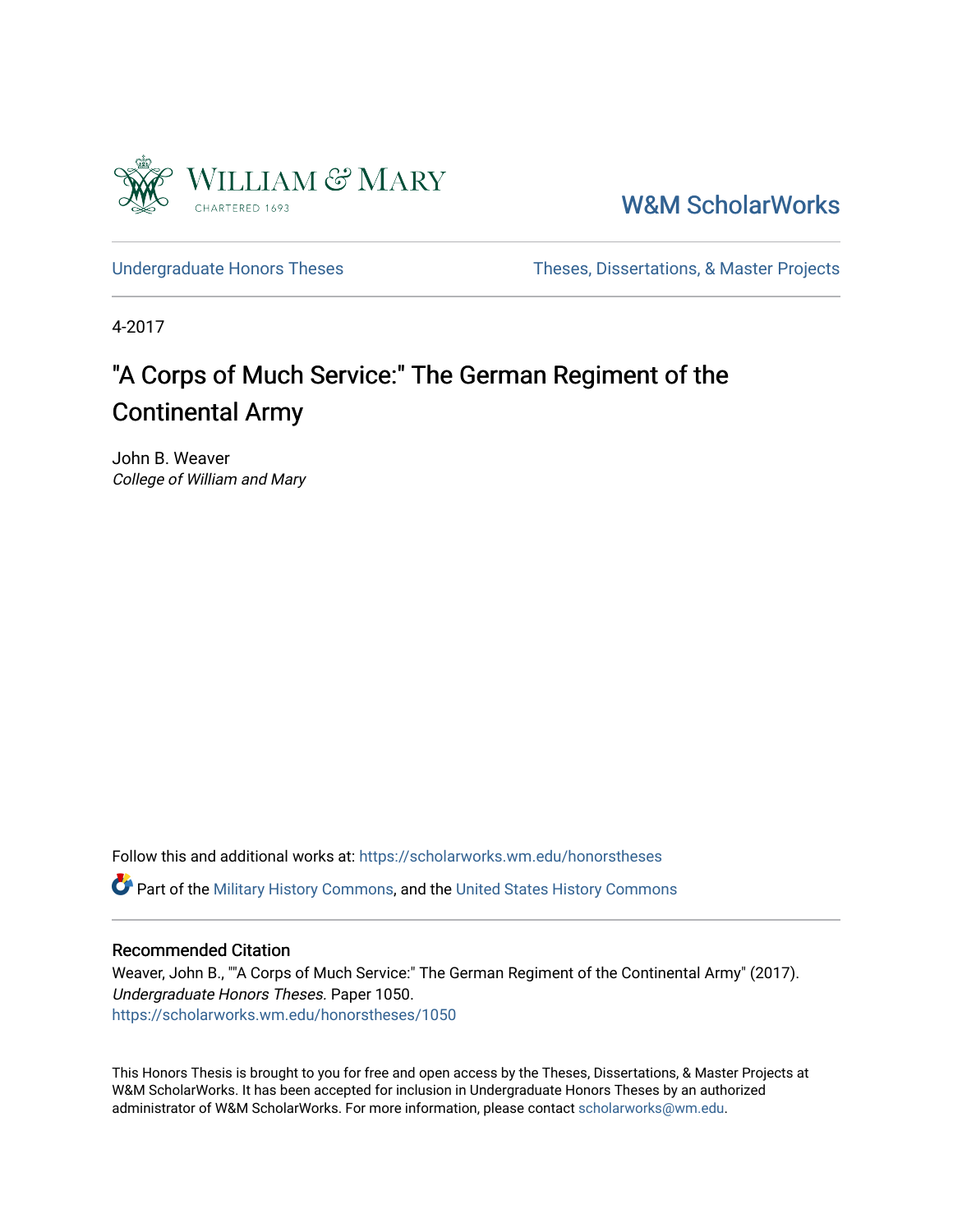# "A CORPS OF MUCH SERVICE:" THE GERMAN REGIMENT OF THE CONTINENTAL ARMY

A thesis submitted in partial fulfillment of the Requirements for the degree of Bachelor of Arts with Honors in History from the College of William and Mary in Virginia,

by

John Bradstreet Weaver

Accepted for \_

(Honors, High Honors, Highest Honors)

\_\_\_\_\_\_\_\_\_\_\_\_\_\_\_\_\_\_\_\_\_\_\_\_\_\_\_\_\_\_\_\_\_

**\_\_\_\_\_\_\_\_\_\_\_\_\_\_\_\_\_\_\_\_\_\_\_\_\_\_\_\_\_\_\_\_\_**

**\_\_\_\_\_\_\_\_\_\_\_\_\_\_\_\_\_\_\_\_\_\_\_\_\_\_\_\_\_\_\_\_\_**

**Dr. Julie Richter,** Director

**Dr. Bruce B. Campbell**

**Dr. Ronald B. Schechter**

Williamsburg, VA 25 April 2017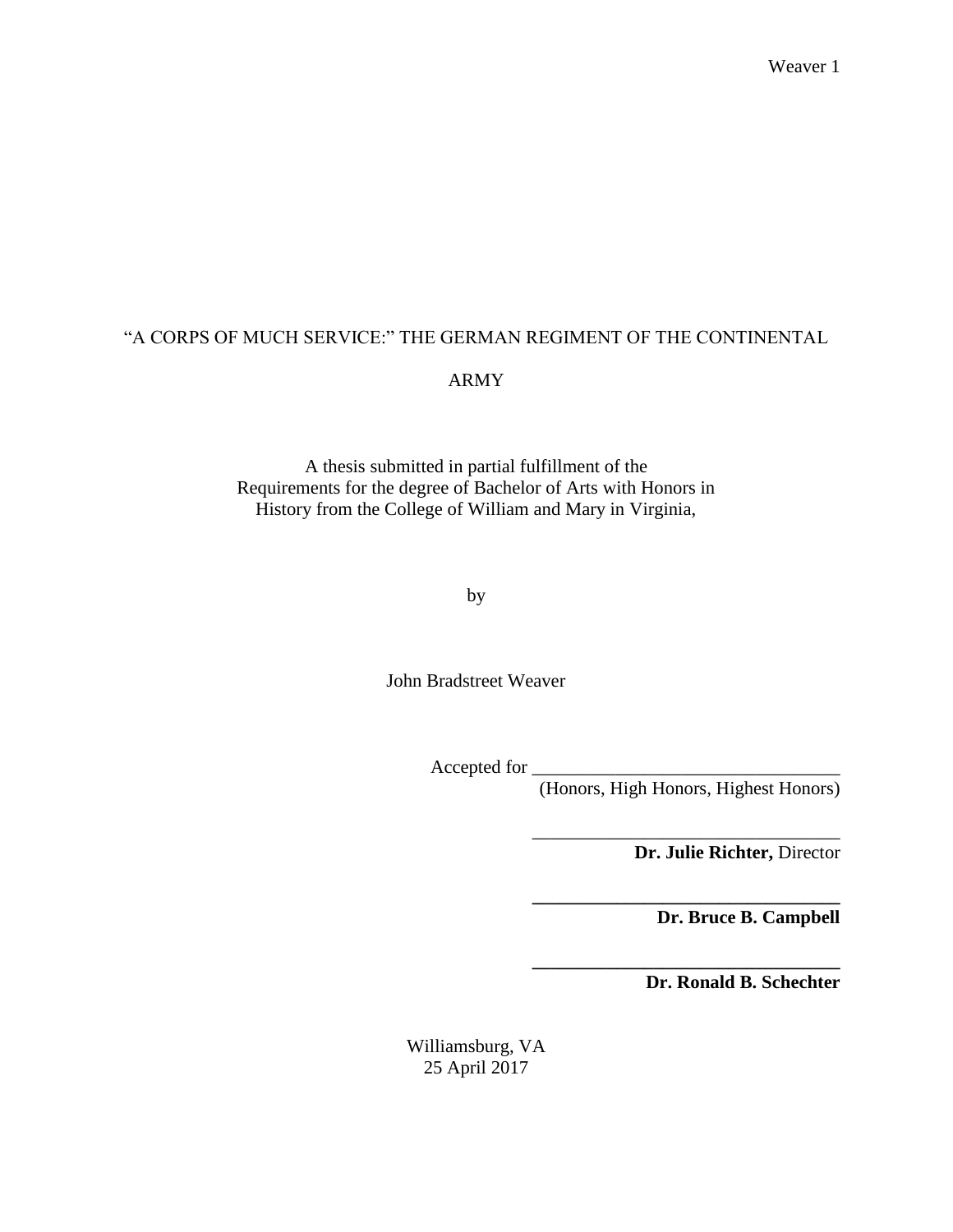### **Acknowledgements**

My interest in the German Regiment started on a bleak hill at Morristown National Historical Park in northern New Jersey in December 2011, when I joined my father and other Revolutionary War enthusiasts for the restoration of a reconstructed hut like the ones used by George Washington's Army during the hard winter of 1779 – 1780; I have been fascinated ever since. I could not have written this thesis without encouragement and help from my family, friends, and professors. I would like to thank my parents, Elizabeth and Thaddeus Weaver, who encouraged me to write a thesis and have supported me and my love of history for my whole life. I would like to thank my brother, Robert, and my grandparents, Jackie Weaver, and Nat and Jan Dodge, for their continuing love and support. I would like to thank everyone who has taught me history, both high school teachers and college professors, and especially Professor Julie Richter, my advisor, for helping me to develop my skills in history and realize what I want to study and follow as a career. I would like to thank Jim Mullins of the Colonial Williamsburg Foundation for helping me to understand the Virginia Regiment and John David Woelpper. I would also like to thank the Charles Center for providing me with a platform to raise money for research, as well as all the people who donated: Debra Kirk, James William Vizzard, Michael Gornicki, Roger Swagler, Jon Stauff, James Green, Kimberly J. Smith, Christine Gottesman, Karl Fink, Karen and Doug Richards, Andrew Barry, JD Bowers, and Howard Estes. Without the Charles Center or any of these donors, I would not have been able to complete my summer research.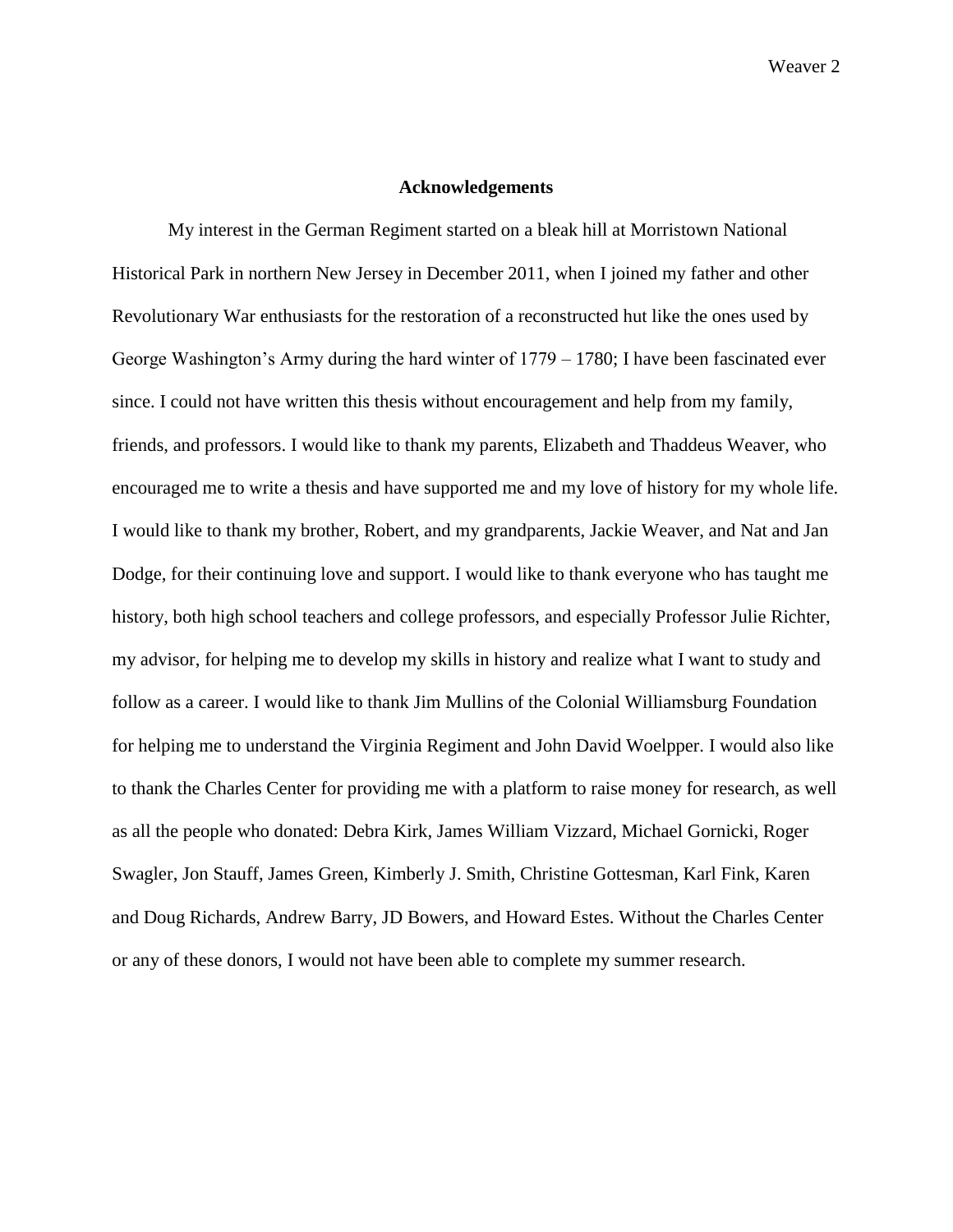### **Abstract**

The German Regiment was a unit raised for service in the Continental Army in the summer of 1776 from among the ethnic German populations of Pennsylvania and Maryland, which saw service in late 1776 at the Battle of Trenton and in early 1777 at the Battles of Assunpink Creek (Second Trenton) and Princeton. This thesis to examines the role of the regiment from the time it was raised to the aftermath of the campaign in New Jersey and Pennsylvania in late 1776 and 1777, emphasizing the social makeup of the regiment's officers and men, and its place as an ethnic regiment in America's first professional army.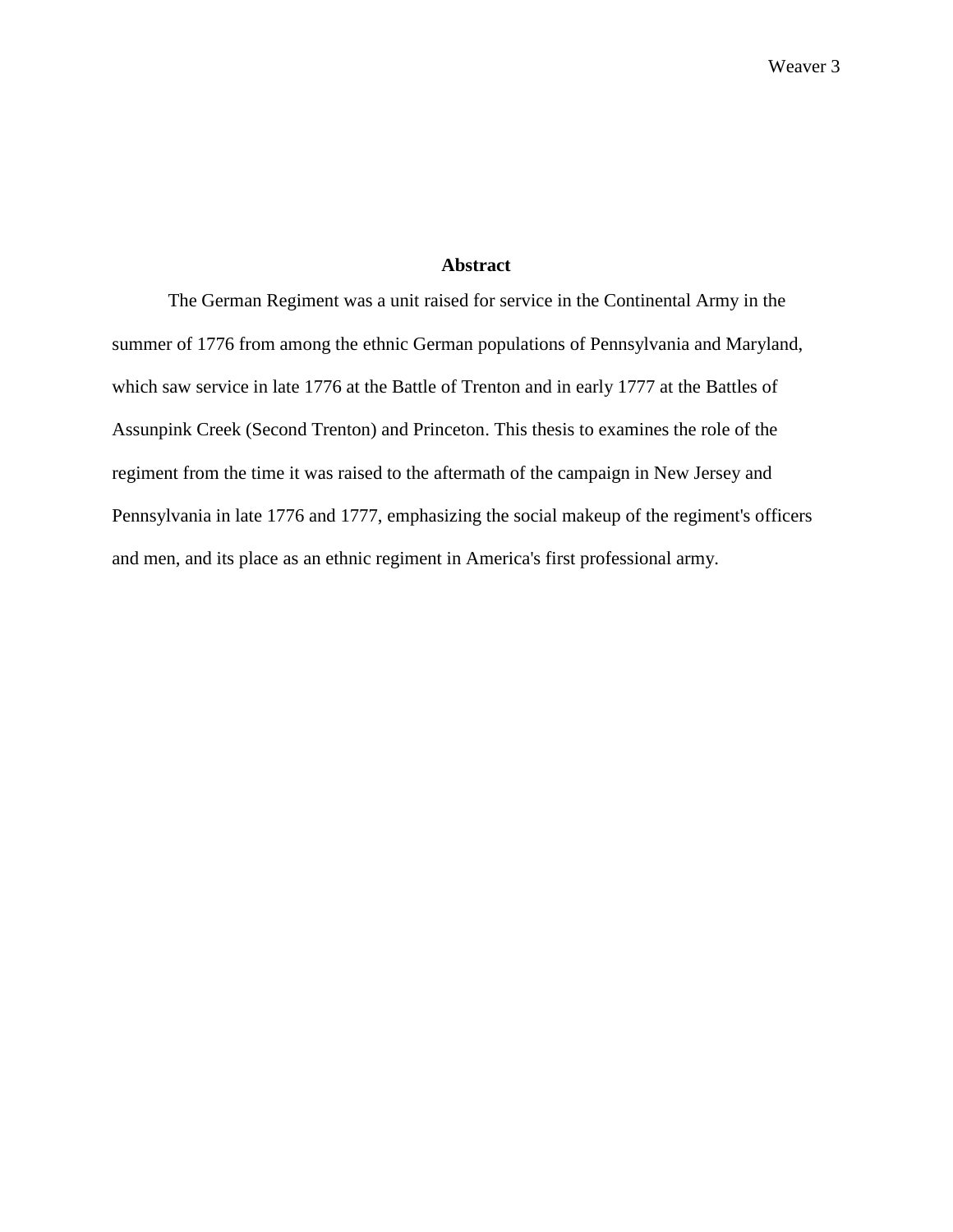## **Table of Contents**

| 2. "A German or the son of a German:" The Common Soldier of the German Regiment28      |
|----------------------------------------------------------------------------------------|
| 3. Professional Soldiers and Political Radicals: the Officers of the German Regiment41 |
|                                                                                        |
| 5. "He Later Became a Tory": The German Regiment in the Trenton-Princeton Campaign67   |
|                                                                                        |
|                                                                                        |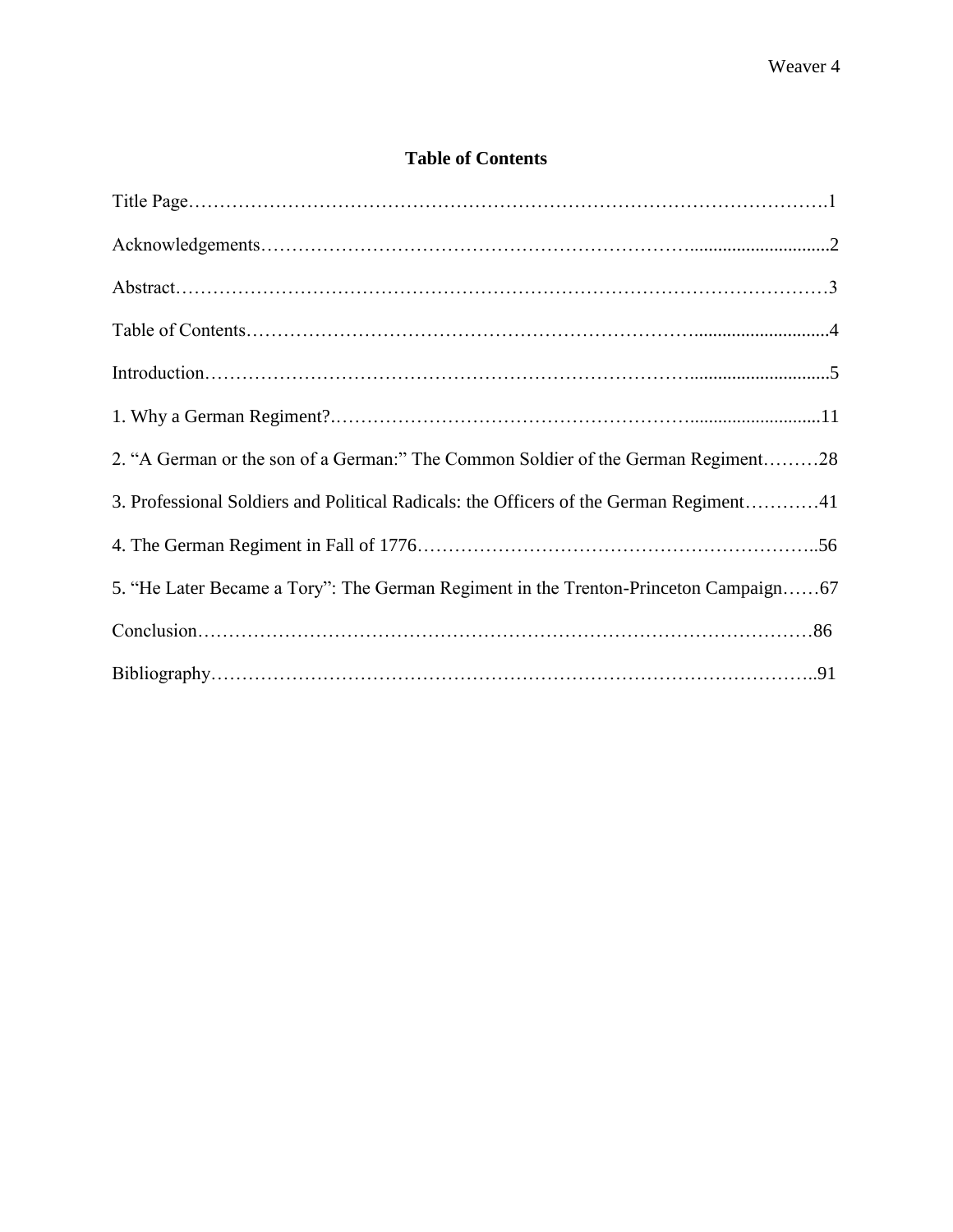#### **Introduction**

1776 was a hard year. Despite the fact that America declared independence in July, that year saw desperate times for the Continental Army during the fight against the British. At the very end of 1775, the Continental Army failed in its attempt to invade Canada, and many men were taken prisoner or forced to retreat unceremoniously. The following year, the Continental Army failed in its defense of New York City, and George Washington suffered defeat and retreat. The new America and the Continental Army faced many difficult problems. The struggle for independence was not just a struggle for men like George Washington, who led the Continental Army and held the fate of thousands of men in his hands. It was also a struggle for the civilian people of the United States who faced shortages, inflation, and taxation because of the war. Common soldiers and officers of the Continental army faced starvation, disease, and the deprivations of war that soldiers have faced for millennia. 1776 was a time of uncertainty for the new America, and especially for those actively participating in the Revolution.

By the time of the Revolution, Colonial British North America was a political landscape dominated by the English language and English culture, which in part was gradually transforming into American culture. The largest ethnic group in British North America was English, and there were many other peoples from the British Isles: Scottish, Irish, Welsh, and Scots-Irish. The largest group of non-British peoples in British North America were undoubtedly African, most of them forcibly transported from the West African slave trade to labor in the agrarian, cash-crop centered economy of the American south. However, the largest white ethnic group after British peoples were Germans, most of whom who arrived after 1681 after the founding of the colony of Pennsylvania. By the time of the American Revolution, the German-American community was massive. Pennsylvania was particularly attractive to Germans,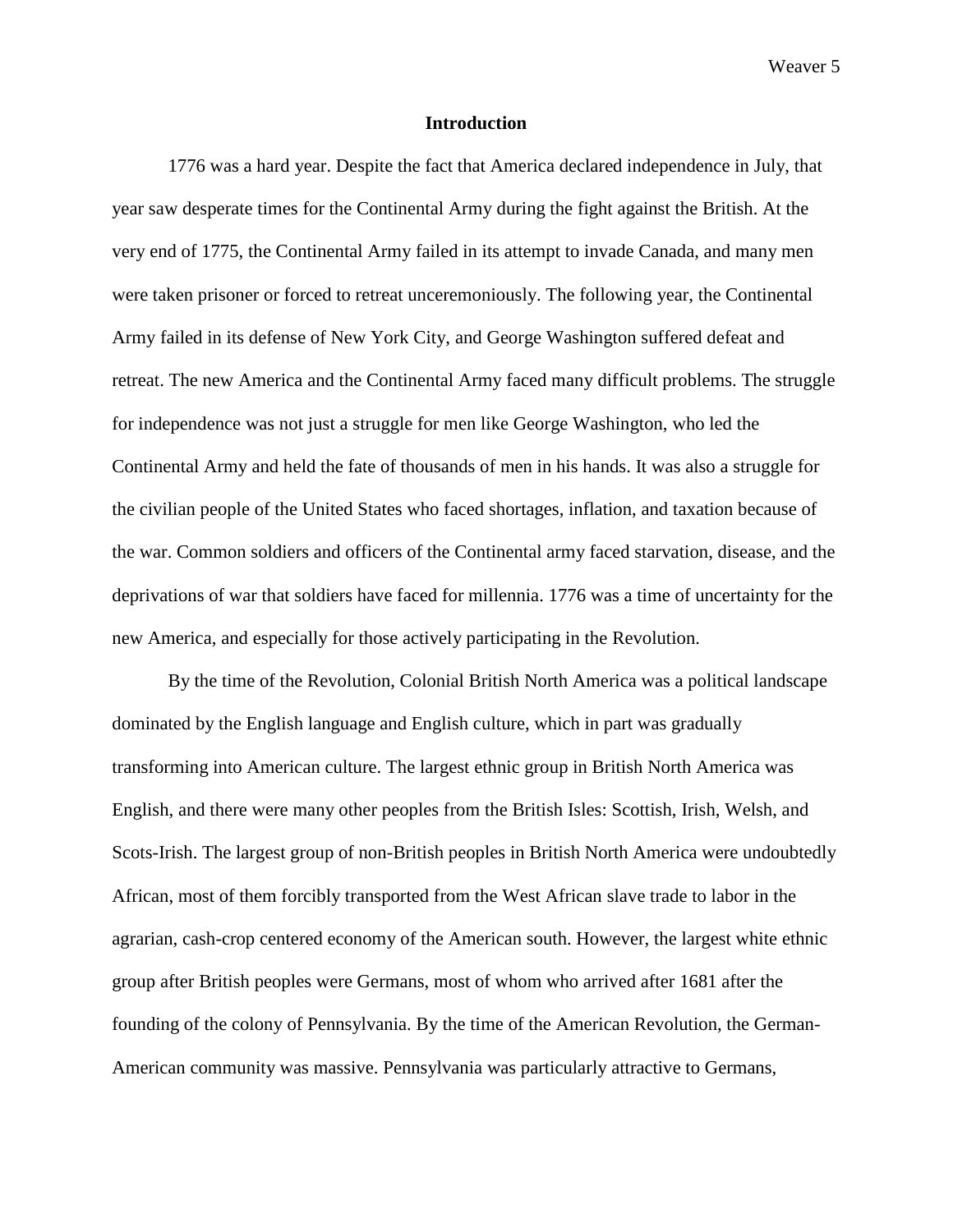because it had good land for farming and offered freedom of religion. The colony became multicultural and multilingual, largely through the influence of German immigration.

Pennsylvania and its neighbor Maryland were attractive colonies for immigrants. Pennsylvania was officially religiously tolerant, thanks to its foundation by the Quakers, and it had good farmland which stretched westward into Maryland and down into the Shenandoah Valley of Virginia. Many popular historians like to portray the German groups that settled in Pennsylvania, who later became known as the Pennsylvania Dutch, as all part of radical Protestant sects, like the Amish and Mennonites, who eschewed a worldly way of life and did not participate in politics. This notion is patently false. Most German immigrants were either Lutherans or Reformed (Calvinist) and Germans were vigorous in their participation in local politics.

Much of German participation in local politics was intended to uphold and defend their rights to private property, and the most important kind of property was land. The quest for land ownership during the colonial period is what guided much German settlement down into the valley of Virginia and even as far south as the backcountry of North Carolina. However, the greatest concentration of Germans in America by the time of the American Revolution was in Pennsylvania, which was one of the most multicultural colonies in British North America and certainly the most multicultural of the Middle Colonies: which also include New Jersey, Delaware, and New York.

The Middle Colonies were just as affected as other Colonies when trouble started to brew in the 1760s between the mother country of Great Britain and the Thirteen Colonies. German-Americans were just as active as their British-American contemporaries in resisting British efforts to bring the colonies to heel. In the Holy Roman Empire, Germans had faced an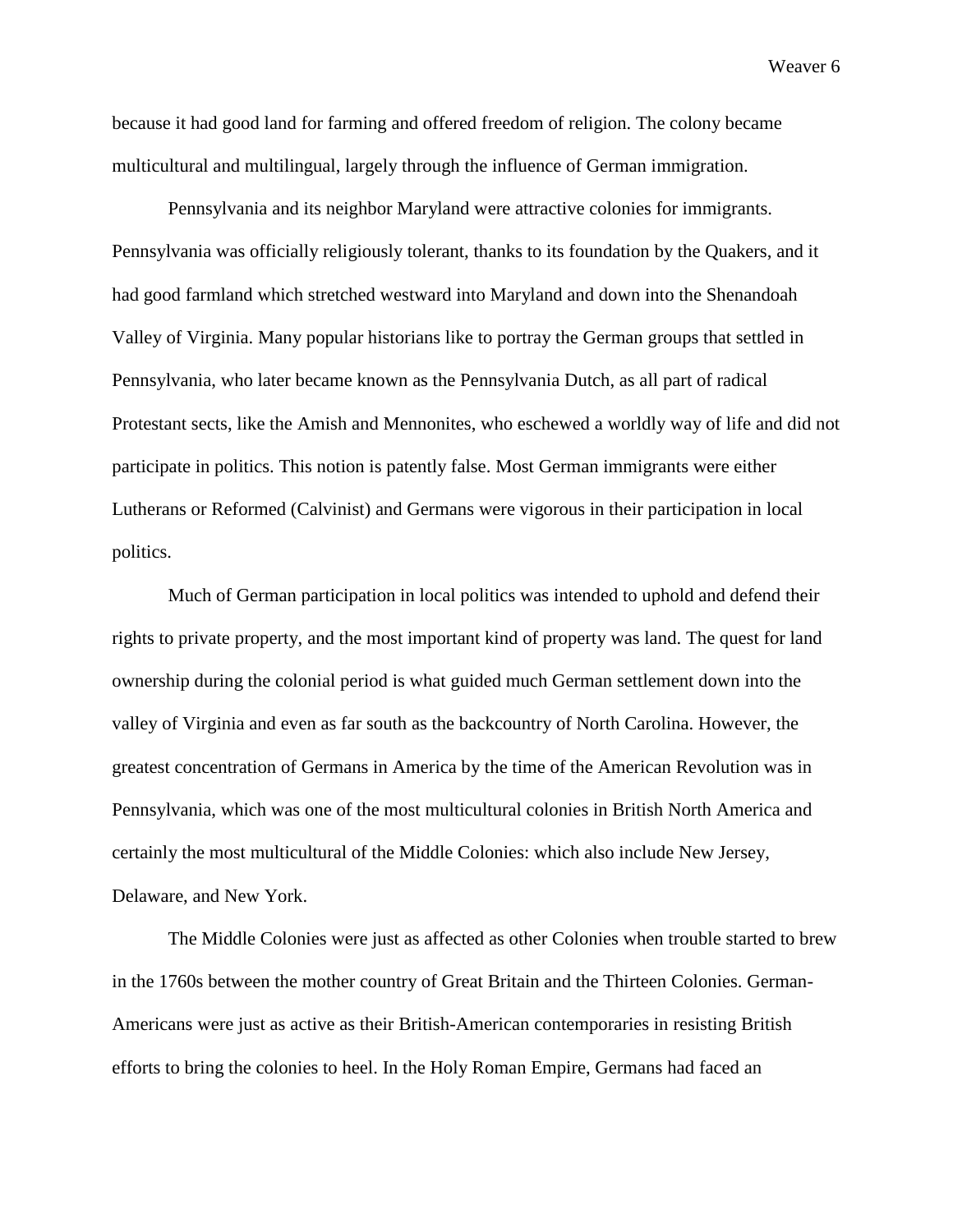oppressive noble class that historically trampled on the rights of peasants, but in British North America, there was never any titled nobility. When war broke out between the colonies and the mother country in 1775, Germans joined the newly-formed Continental Army when it began recruiting where they lived. The ranks of many Pennsylvania, Maryland, and Virginia regiments were full of Germans, though German was never the language of command; at the establishment of the Continental Army as a national force, there were no regiments that tried to recruit Germans exclusively. Recruitment was generally done locally, so if an officer was recruiting in an area with a significant German population, then he would have a significant number of German recruits.

The German Regiment of Maryland and Pennsylvania was not the only "ethnic" regiment raised by Congress. Virginia had its own German regiment, the  $8<sup>th</sup>$  Virginia, which was nicknamed the German Regiment but had a number designation, unlike the German Regiment of Maryland and Pennsylvania, which was at first considered an "Additional Regiment" not under the control of any one state. After a reorganization of the Continental Army later in the war, the German Regiment officially fell under the Maryland establishment, despite the fact that more than half of its troops came from Pennsylvania. There were other German units, such as Ottendorf's Corps, a small unit that was a mix of musket-armed and rifle-armed infantry. There were also attempts at raising French-Canadian regiments, though these met with mixed success. There were attempts at raising African-American Regiments, and Rhode Island did later organize a regiment that was majority black. The new United States often experimented with ethnic regiments, but it was not always successful.

Officers such as those in the German Regiment typically recruited at the lower level of command. Field officers like colonels, who commanded the regiment, and their immediate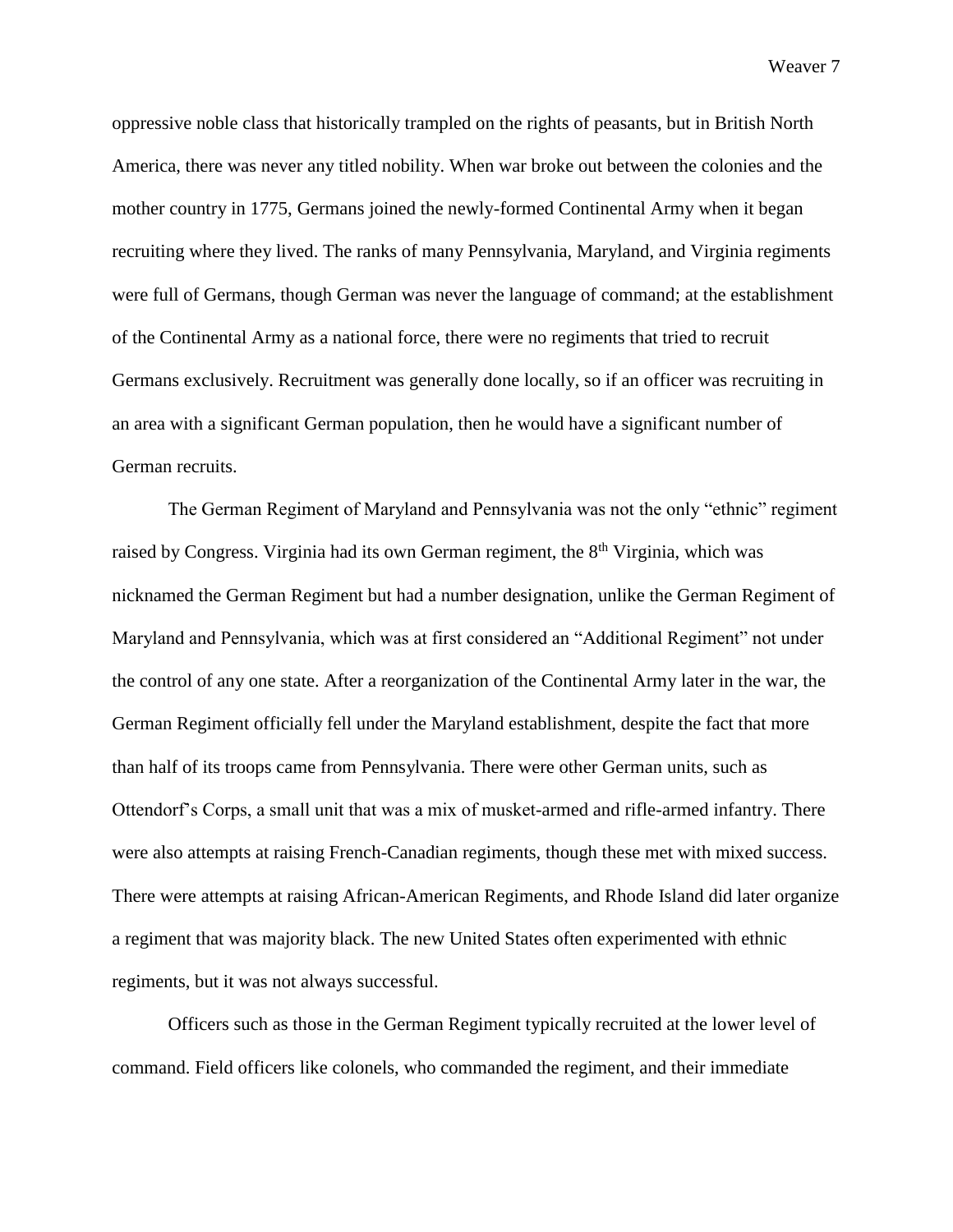subordinates, lieutenant colonels and majors, often dealt more with the administrative tasks of creating a new military unit than actively trying to get people to join. That task fell to officers like captains, who commanded companies. The German Regiment had nine companies: four were from Pennsylvania, four were from Maryland, and an additional company which recruited in many different places. Within the company, captains typically did the most recruiting, however lieutenants, who were in charge of platoons, and ensigns, who were the lowest ranking commissioned officers, also actively recruited men. The result was a Continental Army that mirrored in its organization of rank the social organization of the country that decided to raise it. Historian Caroline Cox writes that "every aspect of military society is pertinent to social history and so understanding the tensions and values within the military community will help us understand the larger society."<sup>1</sup> The study of the German Regiment can give insight into not only the German-American community at the time of the American Revolution, but also the views that others held on the German-American community, and how fully the German-Americans participated in the struggle for American independence.

The German Regiment presents a unique opportunity to study an "ethnic" regiment in the early army of the United States, however there is little in-depth research on it. Henry J. Retzer published a short history of the German Regiment in 1991, and his research is strong, but it is essentially a narrative of exactly what the German Regiment did in the Revolutionary War, and it lacks the social history style of analysis which has characterized historical writing for the past generation. The German Regiment is often mentioned in histories of the American Revolution and the Continental Army, but it is usually mentioned in passing. Most historians do not delve directly into the German Regiment and its importance, unless they are actively trying to write

<sup>&</sup>lt;sup>1</sup> Caroline Cox, *A Proper Sense of Honor: Service and Sacrifice in George Washington's Army* (Chapel Hill and London: University of North Caroline Press, 2004) xi.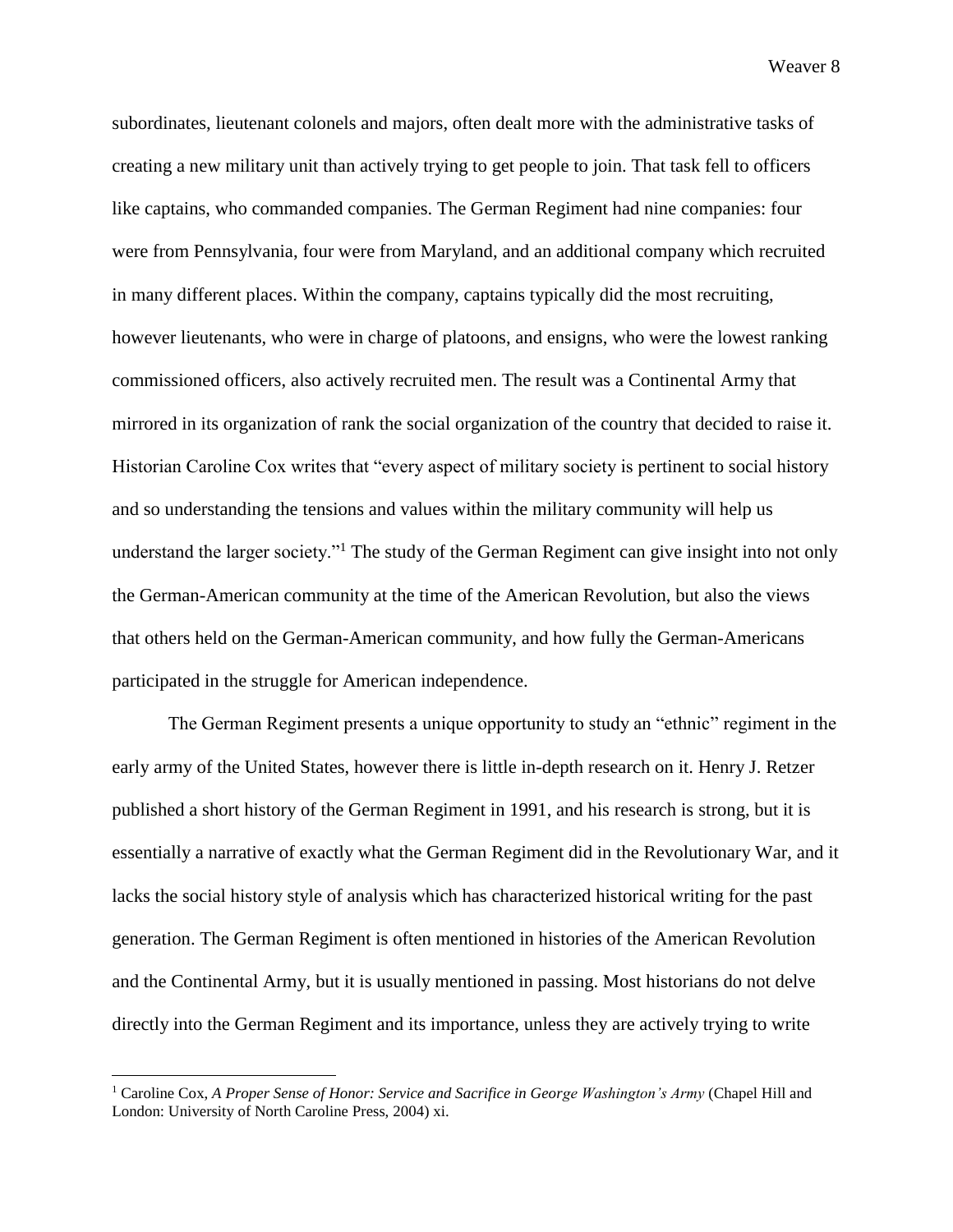about German participation in the war, such as Charles Patrick Neimeyer in *America Goes to War: A Social History of the Continental Army*. Neimeyer devotes a chapter of his book to Germans in the continental army, but only a few pages of that chapter actually deal with the German Regiment of Maryland and Pennsylvania.<sup>2</sup> So far, the German Regiment is an overlooked subject of academic study.

The German Regiment represented German-American participation in the Revolutionary War. It was a professional unit raised from the heart of the American lands inhabited by Germans, and English was its general language of command, but the culture of the unit was distinct from that of the rest of the Continental Army. It was full of contradictions: it mutinied multiple times, but the mutineers believed that they had legal justification. Though the German Regiment was a unique unit, some of its experiences were universal. Its officer corps could in many ways be considered a microcosm of the rest of the Continental Army, and its men faced the same depredations of war as any other soldiers. In particular, they gave up their liberty as civilians to fight for the liberty of the United States as soldiers.

This thesis examines the German Regiment with an eye to the social history with which Henry J. Retzer did not engage when he wrote his monograph. The first chapter of this thesis answers the question of why Congress decided raise the German Regiment by exploring precedent for the German Regiment in the western military tradition, and the needs of America during the war. The second chapter examines the enlisted men of the German Regiment, and touches on the role of women in the German Regiment. The third chapter explores the officer corps of the German Regiment, and how it could be considered a microcosm even of the whole Continental Army officer corps. The fourth and fifth chapter deal with the German Regiment's

<sup>2</sup> Charles Patrick Neimeyer, *America Goes to War: A Social History of the Continental Army* (New York and London: New York University Press, 1996) 49 – 50.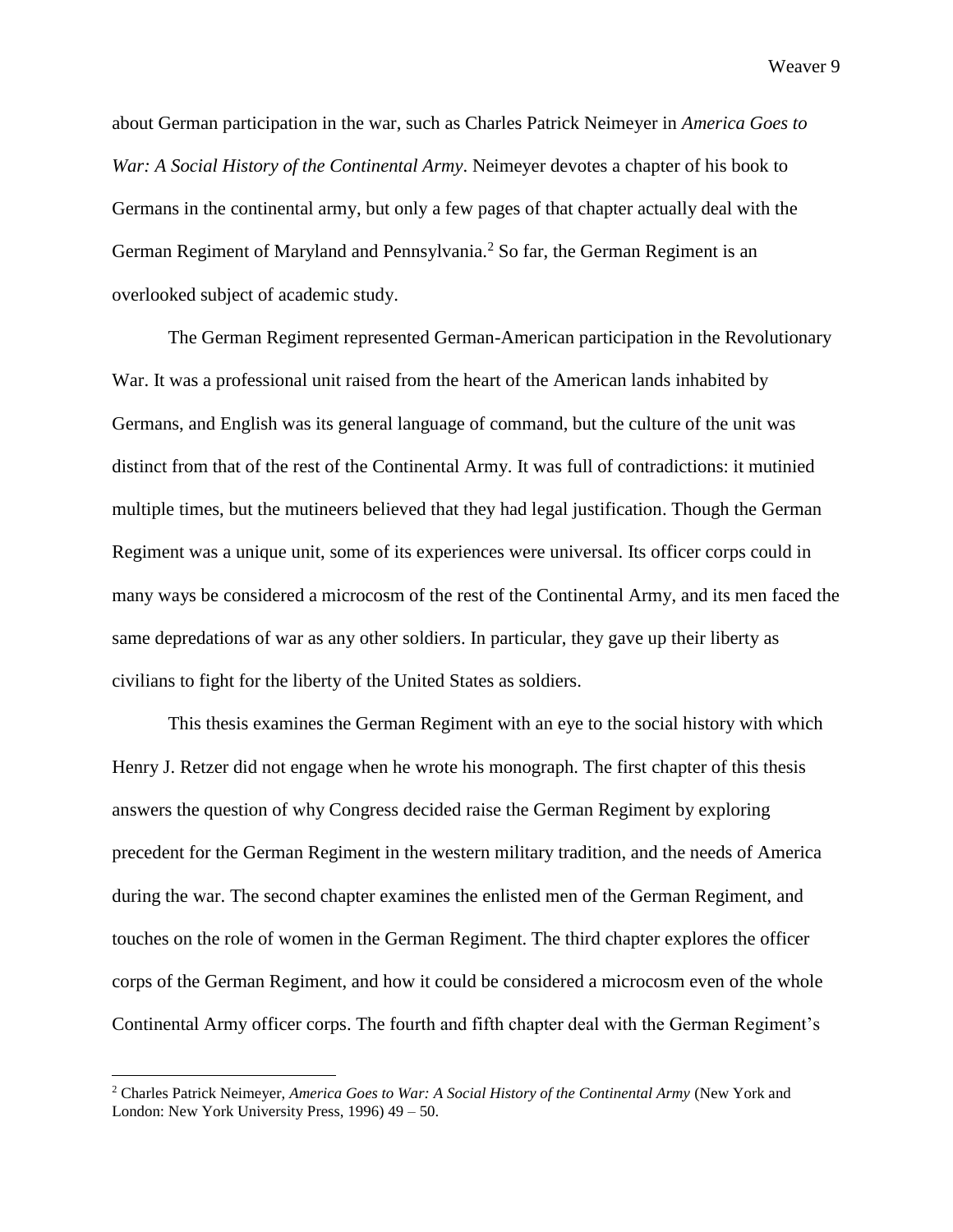first months of service, and its critical role during the Trenton-Princeton Campaign of late 1776 and early 1777. The German Regiment did not have as prominent a role in the rest of the war as it did in late 1776 and early 1777, and so the entirety of the German Regiment's service will not be covered.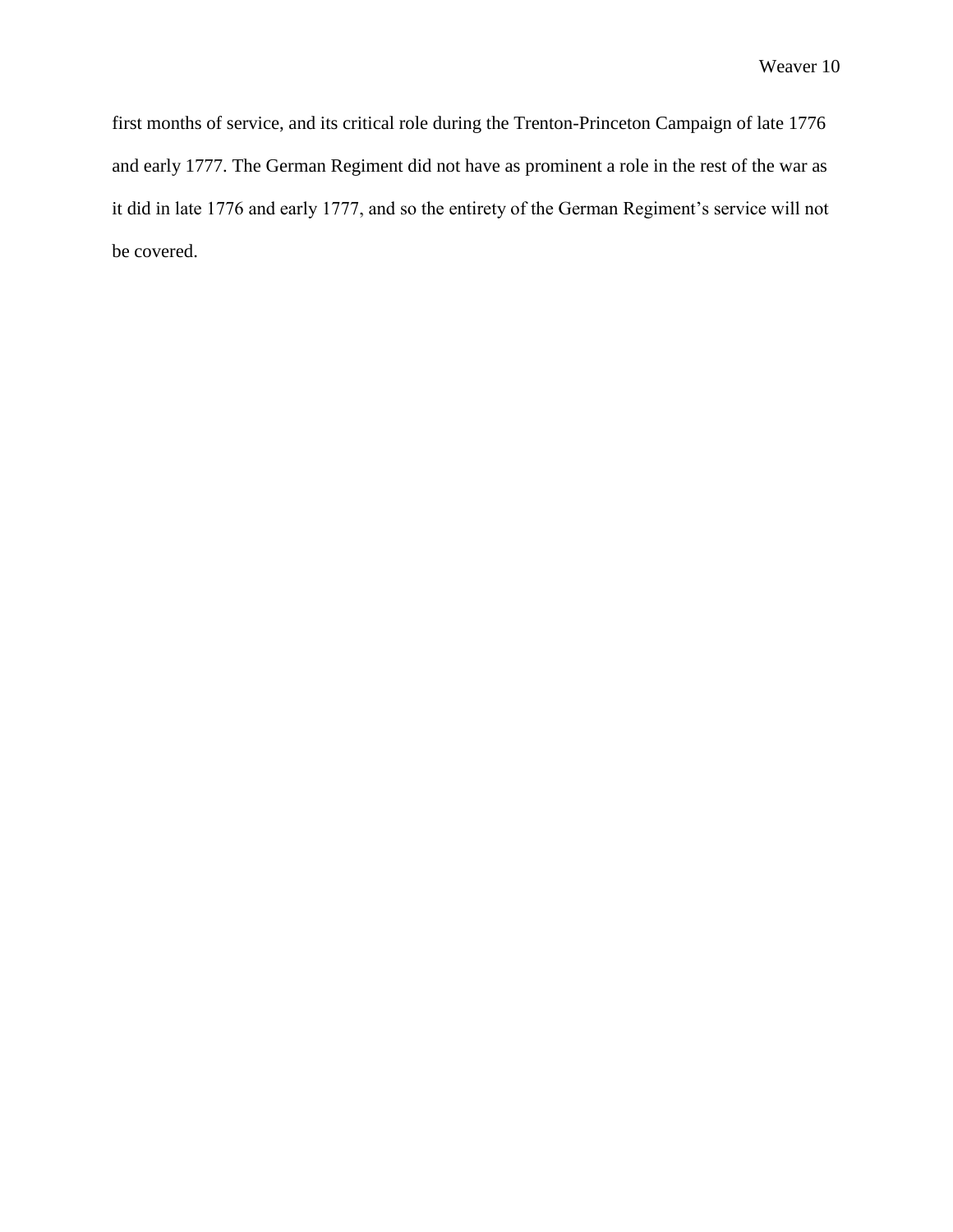### **Chapter 1: Why a German Regiment?**

The German Regiment was not an "aha!" moment for the Continental Congress; there was much precedent for raising the German Regiment in the European military tradition. The German Regiment was in part originally conceived as a recruiting strategy, and it was one of several German units in the Continental Army. The German Regiment was a unit of the Continental Army which helped it to look more like the European-style army that George Washington wanted, rather than the distinctly American army he got. This might be why when Washington first heard about the German Regiment, he remarked in a letter that it might be "a Corps of much service."<sup>3</sup> Congress decided to raise a German Regiment because of many European precedents, the large number of Germans in America, and the immediate needs of the war as it stood in the first half of 1776.

The German Regiment represented an experiment for the Continental Congress: raising a distinct ethnic regiment in America. This experiment was not bold or new by the time of the American Revolution, but it was not a particularly old idea. From the late Middle Ages until well into the seventeenth century, European armies were very multinational, much of the forces made up of mercenaries recruited from all over the continent. In the sixteenth century, kingdoms competed to hire mercenaries from Switzerland and often hired bands of mercenaries originating from the Holy Roman Empire known as Landsknecht. Regiments of Landsknecht, while originating within Germany (and in particular from Swabia in the southwest region) recruited men from all over Europe, especially while on campaign. After large battles during the Thirty Years War (1618 – 1648) it was commonplace for the winning side to incorporate the losing

 3 "From George Washington to John Hancock, 30 June 1776," *Founders Online*, National Archives (http://founders.archives.gov/documents/Washington/03-05-02-107 [last update: 2016-3-28]).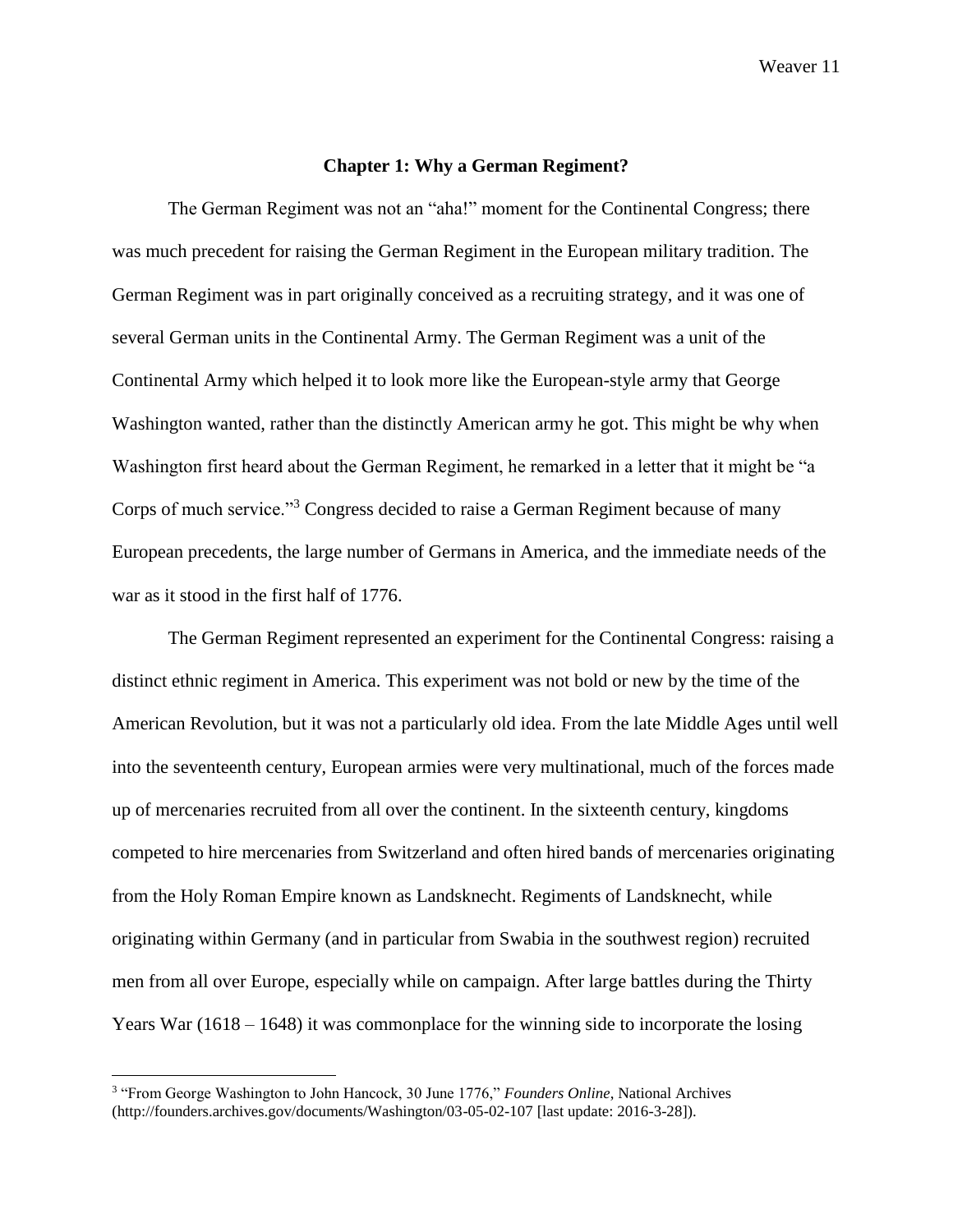side's soldiers into its own fighting force. Multinationality was a given for most armies at the time. The Thirty Years War, however, saw some of the first particular ethnic regiments in a modern western military: the Kingdom of Sweden had regiments of Finnish and Saami light cavalrymen, the former of which famously utilized to great effect during the Battle of Breitenfeld near Leipzig in 1631. Even while armies were still very multinational, military leaders specifically recruited from native "ethnic" populations within their borders.

Because they were mercenaries, armies were almost political forces unto themselves in the first part of the Early Modern Period: they were a force meant to exert the power of a state, but the state had to balance its own agenda with the agendas of the armies in its service, namely keeping them paid so they would not pillage the land they were serving. With the formation of modern nation-states in the seventeenth century, states began to create the army as an extension of the nation, and often tried to keep the ranks of the army with members of that nation. However, that leaves the problem of multiple "nations," i.e. ethnic groups as they were perceived at the time, which lived within the same state, or nearby. Rulers wanted to consolidate their power and keep the state pacified, but territorial wars and treaties ceding lands and countries to other states was constant in early modern Europe.

A good example of this consolidation of power is England and Scotland's Act of Union in the first decade of the eighteenth century. The Scottish Parliament voted to join England, and the Kingdoms of England and Scotland formed into the United Kingdom of Great Britain. While Scotland and England had at that point been ruled by the same monarch for a century, they were still separate countries until Union. In the eighteenth century, Britain incorporated Scottish Regiments into the British Army for service both domestic and abroad, the most famous of which being the Highland regiments, recruited from the Gaelic-speaking people of Northern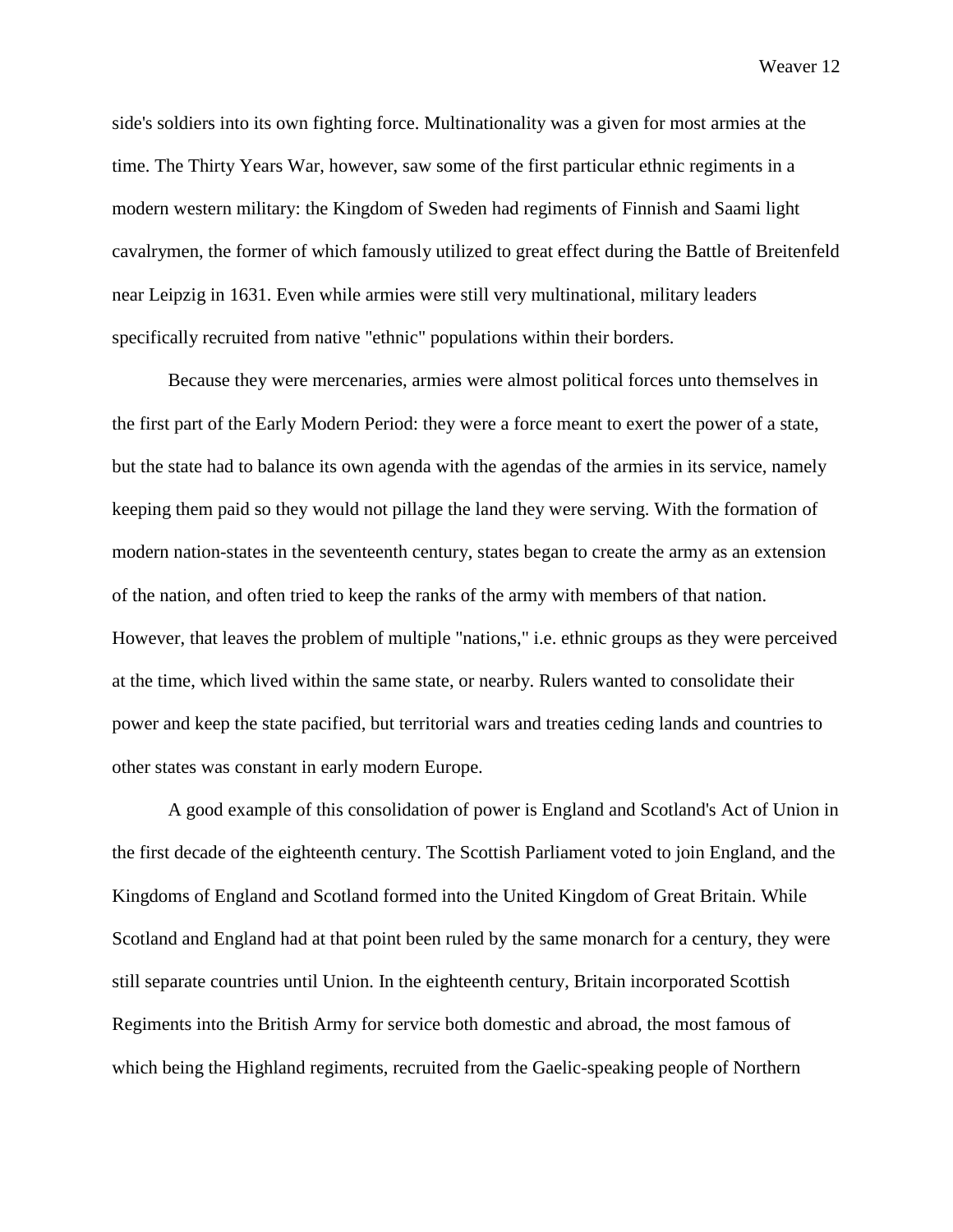Scotland. The British Army was raised from volunteers: when more soldiers were needed, officers and sergeants would travel the land trying to get people to join their regiments. There was a potential for fraud and misdeeds in the recruiting service; in fact, recruiting sergeants were notorious for their abilities of deception. However, they still had to convince people to join voluntarily, and so the soldiers of the regular British Army were almost always natives of the British Empire in Europe.

The situation on the European Continent was different than in Great Britain. Many European states conscripted their soldiers, and as a result of that conscription and the need for recruiters to fill their quotas, a few foreigners forced into the military did see service as individuals in regiments that were otherwise made up of that state's natives. However, the frequency of wars and the particular situations of each war led to the need for extra troops. The French, for example, often recruited regiments specifically from abroad. The French army as well as the Spanish was home to a number of Irish Regiments recruited from the famous "Wild Geese," Catholic Irishmen fleeing from Protestant repression in Ireland.<sup>4</sup>

There were also a number of Germans serving in the French army. In particular, there was a regiment that represented almost all of the military power of a neighboring German state to France, that of the Palatinate of Zweibrücken. In 1751, the Palatine of Zweibrücken decided to rent out his troops to French Service.<sup>5</sup> The Royal Zweibrücken Regiment, known to the French as the Royal Deux-Ponts, was created in the spring of 1756 "as the eighth Regiment of Germanspeaking soldiers in the army of Louis XV."<sup>6</sup> The Royal Deux-Ponts saw service in Europe

<sup>4</sup> Rene Chartrand, "The French Army's Irish Brigade in America" *Military Collector and Historian: Journal of the Company of Military Historians*, Volume 60, No. 1, (Spring 2008) 67.

<sup>5</sup> Selig, Robert A. "George Washington's German Allies: Das Deutsche Königlich-Französische Infanterie Regiment von Zweybrücken or Royal Deux-Ponts" *Journal of the Johannes Schwalm Historical Association* 7 no. 3 (2003) 53. 6 Ibid, 52.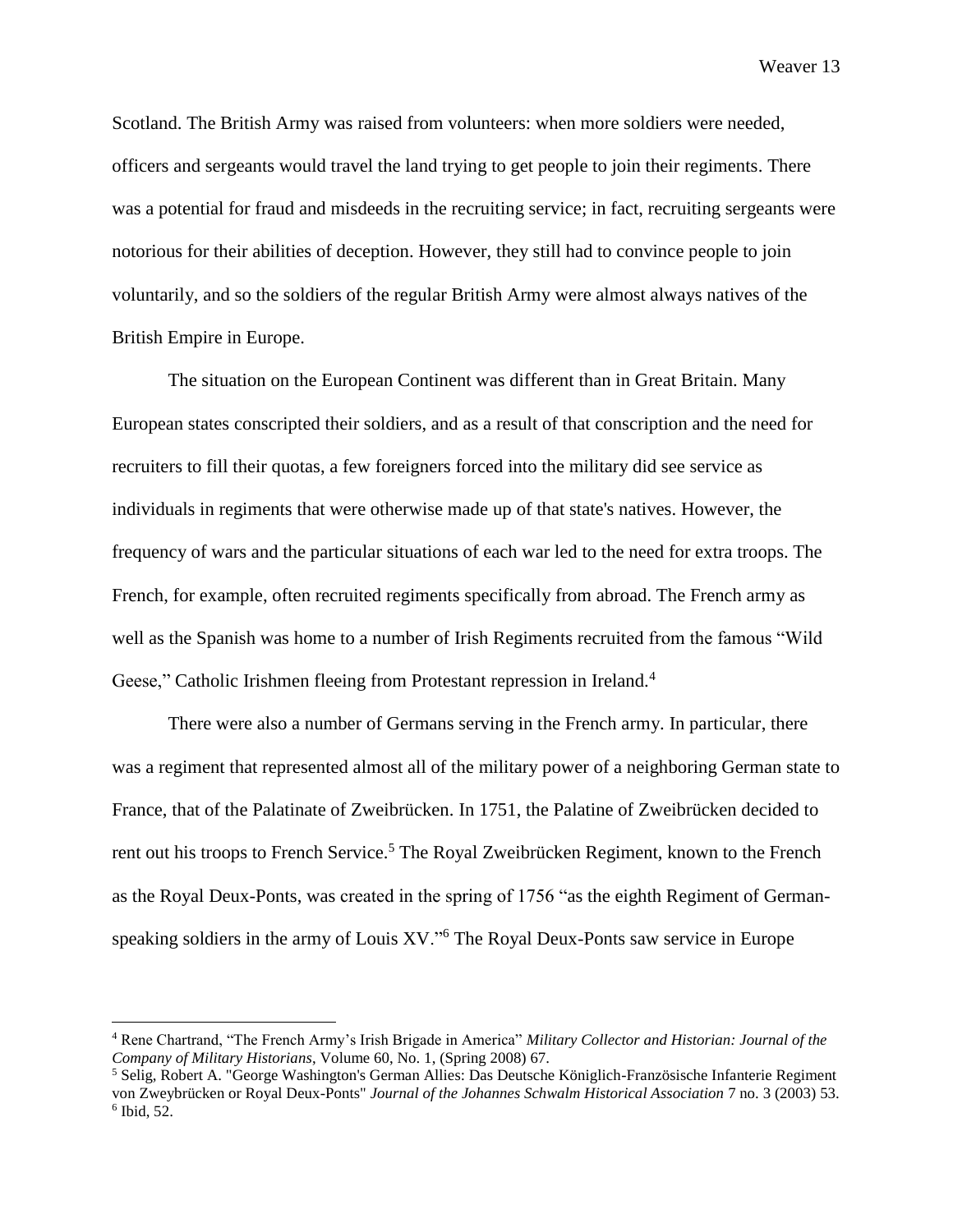during the Seven Years War and at the Siege of Yorktown in the American Revolutionary War. Later, they were incorporated into the Revolutionary French Army.

The eighteenth century saw the development of the use of ethnic regiments in western armies, such as the British Army, the French Army, and the American Continental Army. The experience of ethnic regiments in the Seven Years War would lead to their solidification as an institution in the British Army, including the use of Swiss and American soldiers in the Royal American Regiment, probably the most direct precursor to the German Regiment in the British Army.

The Royal American Regiment was part of the largest British military expedition to North America that occurred prior to the American Revolution: the French and Indian War, a time when the British made heavy use of ethnic regiments. Highland Regiments from Scotland and the Royal American Regiment saw heavy service during this war. The Royal American Regiment was formed specifically for British Service in America. Before the American Revolution, there was precedent in the British military system for regiments raised for specific wars out of specific ethnic populations. Since the Continental Army was based off the British, units like British Highland Regiments and the Royal American Regiment can be considered as precedents to the German Regiment.

The German Regiment was conceived as a recruiting gimmick to bolster the ranks of the Continental Army. By serving in the German Regiment, enlistees had the opportunity to serve alongside their "countrymen," i.e. other German immigrants or German Americans. Highland Regiments in British service had a similar conception, but the ethnic identity of the Highland Regiments was far more personal than that of the German Regiment. Highland Regiments gave Highland Scots an opportunity to participate in their culture in a way that the British government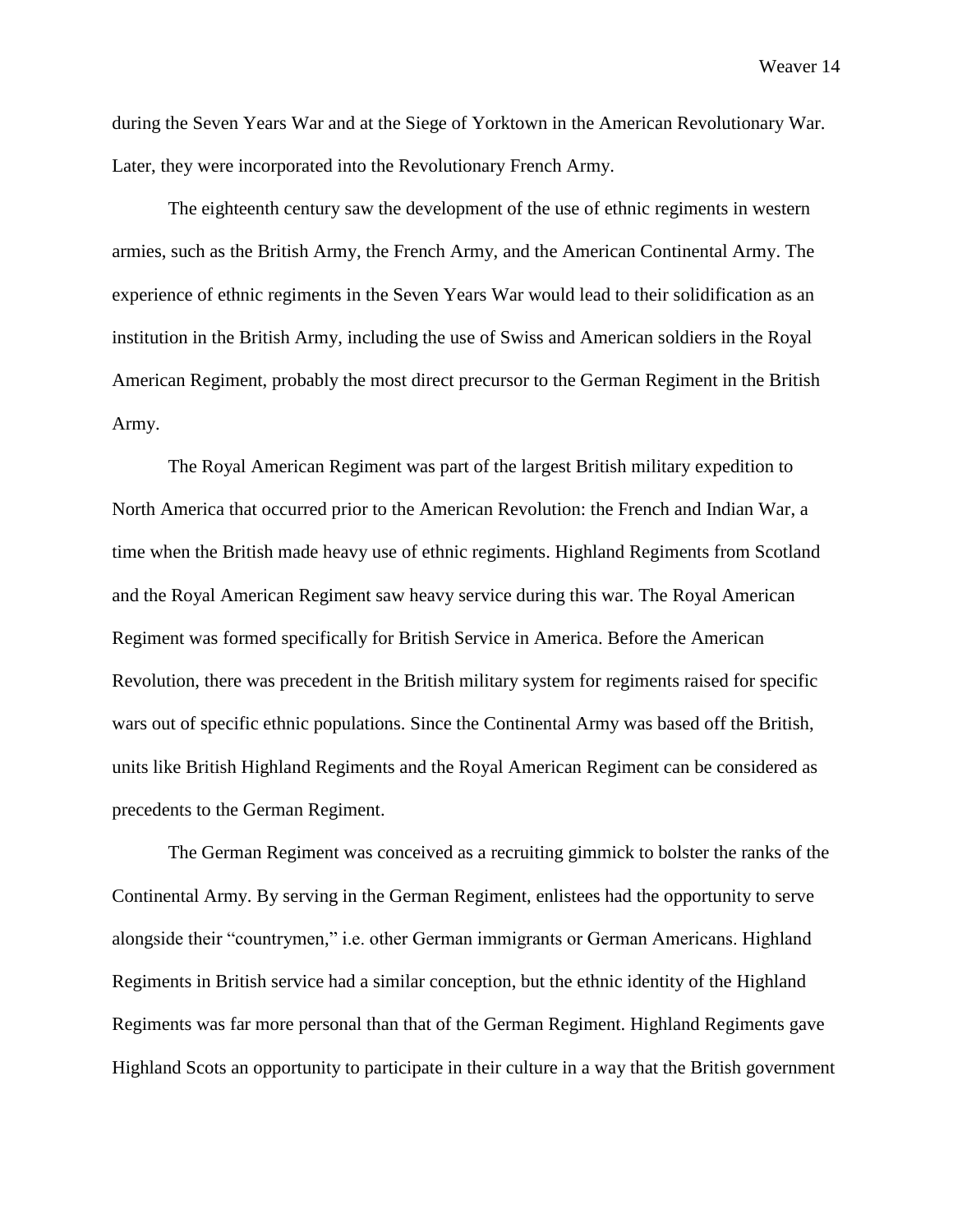had prevented since end of the 1745 Jacobite Rebellion. According to historian Stephen Brumwell:

> The victorious Hanoverian Regime had made determined efforts to destroy the tribal and militaristic clan society of the region [of the Scottish Highlands]. The system of land holding whereby tenants owed military service to clan chiefs was abolished, and the carrying of traditional weapons, and even the wearing of tartan, was banned.<sup>7</sup>

The British, though they had pacified the enemy they found in Scottish Highland troops, realized that they could make use of Highland martial culture and ferocity in battle. Even to this day, Scottish troops in British service have a particular reputation for military prowess. The formation of the Highland Regiments gave Scottish Highlanders a chance to participate in their culture in a way that the British Empire found constructive, while providing men from the Highlands with an opportunity for social advancement. Highland regiments were special in the British army, because "each Scottish regiment was as big as a brigade."<sup>8</sup> They were often arranged along clan lines, and were distinct in many ways, mainly because of their language and uniform. In terms of language, "Many new recruits spoke only Gaelic. In the eighteenth century, Highland regiments ran their own schools … to teach the men to read and write English so that they could communicate with the rest of the army."<sup>9</sup> The British Army armed and uniformed these Scottish soldiers in the Highland way: in addition to muskets, they carried swords, pistols, and dirks, and wore a coat cut short in the Highland fashion, a bonnet, and a kilt. However, just as enlisting in a Highland regiment gave Highland Scots the opportunity to serve with their family and friends

<sup>7</sup> Stephen Brumwell, *Redcoats: The British Soldier and War in the Americas, 1755 – 1763* (Cambridge: Cambridge University Press, 2002) 268.

<sup>8</sup> David Hackett Fischer, *Washington's Crossing* (Oxford and New York: Oxford University Press, 2004) 47 9 Ibid, 48.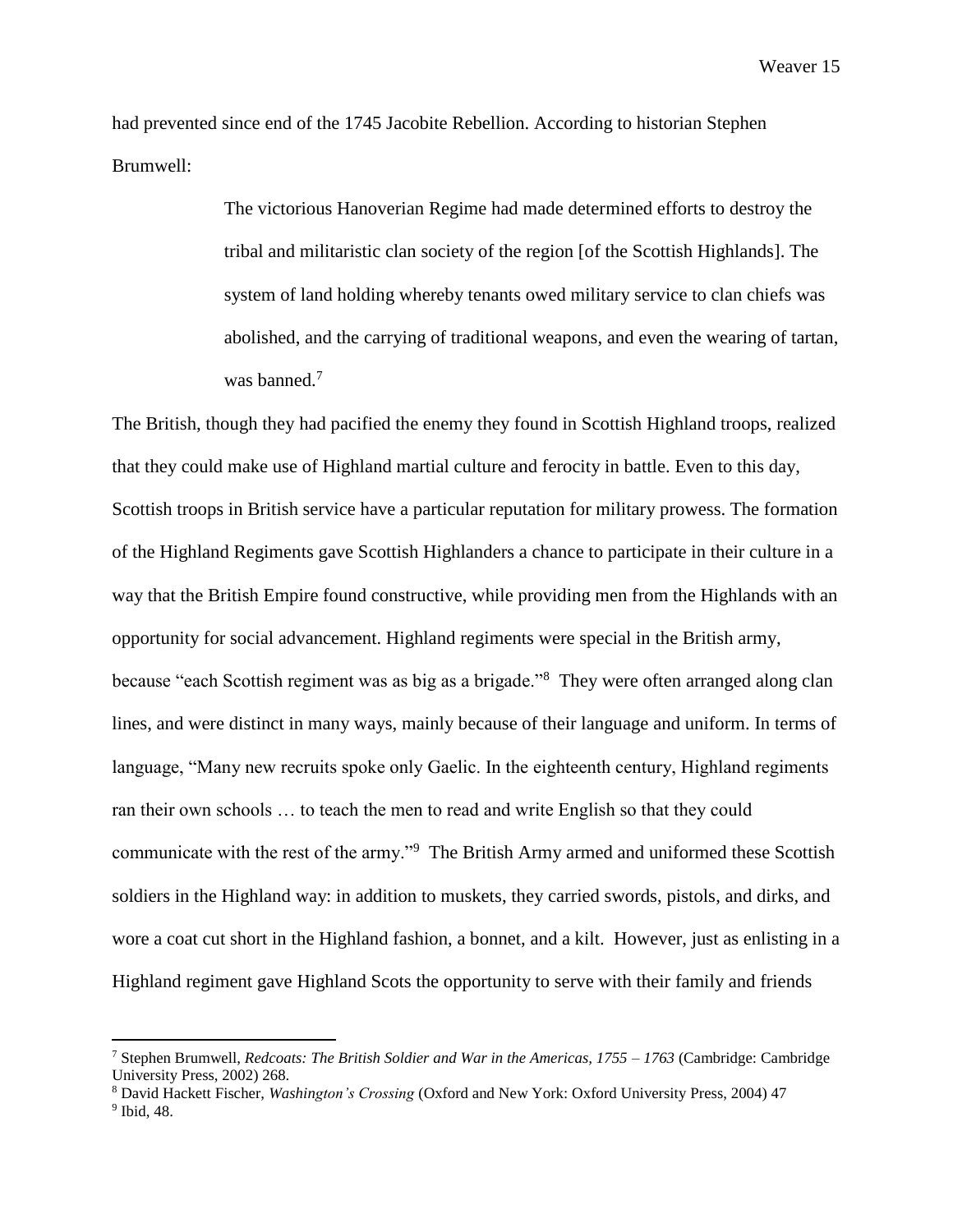and speak their own language, so did service in the German Regiment give German-Americans an opportunity to speak their own language while fighting in the Continental Army.

Both the German Regiment and the Royal American Regiment formed in response to the immediate need for troops. Much like the Highland Regiments, the Royal American Regiment was an oversize regiment.<sup>10</sup> It was a regiment of mixed troops from all over Continental Europe, and its founder, James Prevost, had the idea that its soldiers would serve under officers from their own nations.<sup>11</sup> While the British eventually reduced the number of foreign officers, they stocked the Royal American Regiment with troops from both Britain and the European Continent, including Nicholas Haussegger, who eventually became the first Colonel of the German Regiment. When the Royal American Regiment came to America in 1757, American colonists bolstered its ranks of Europeans.<sup>12</sup> The Royal American Regiment is a stronger precedent to the German Regiment than the Highland Regiments. It not only had men who would eventually serve in the German Regiment, but it was founded for service in North America, and was an outlet for foreign officers wishing to volunteer in the British Army. The Continental Congress also used the German Regiment as a place to put foreign volunteers wishing to aid America in the fight against Great Britain. The Royal American Regiment also gave Americans a chance to serve in the regular British Army, rather than in Provincial Regiments or militia, as the German Regiment gave German-Americans an extra opportunity to serve in the regular army, rather than just in their local militia.

Ethnic Regiments occupy a strange space in the social structure; they are both a tool of liberation and a tool of oppression. As a tool of liberation, they give their members a chance to

<sup>10</sup> Alexander V. Campbell, *The Royal American Regiment: An Atlantic Microcosm, 1755 – 1772* (Norman: University of Oklahoma Press, 2010) 49.

<sup>11</sup> Ibid, 21.

<sup>12</sup> Ibid, 29.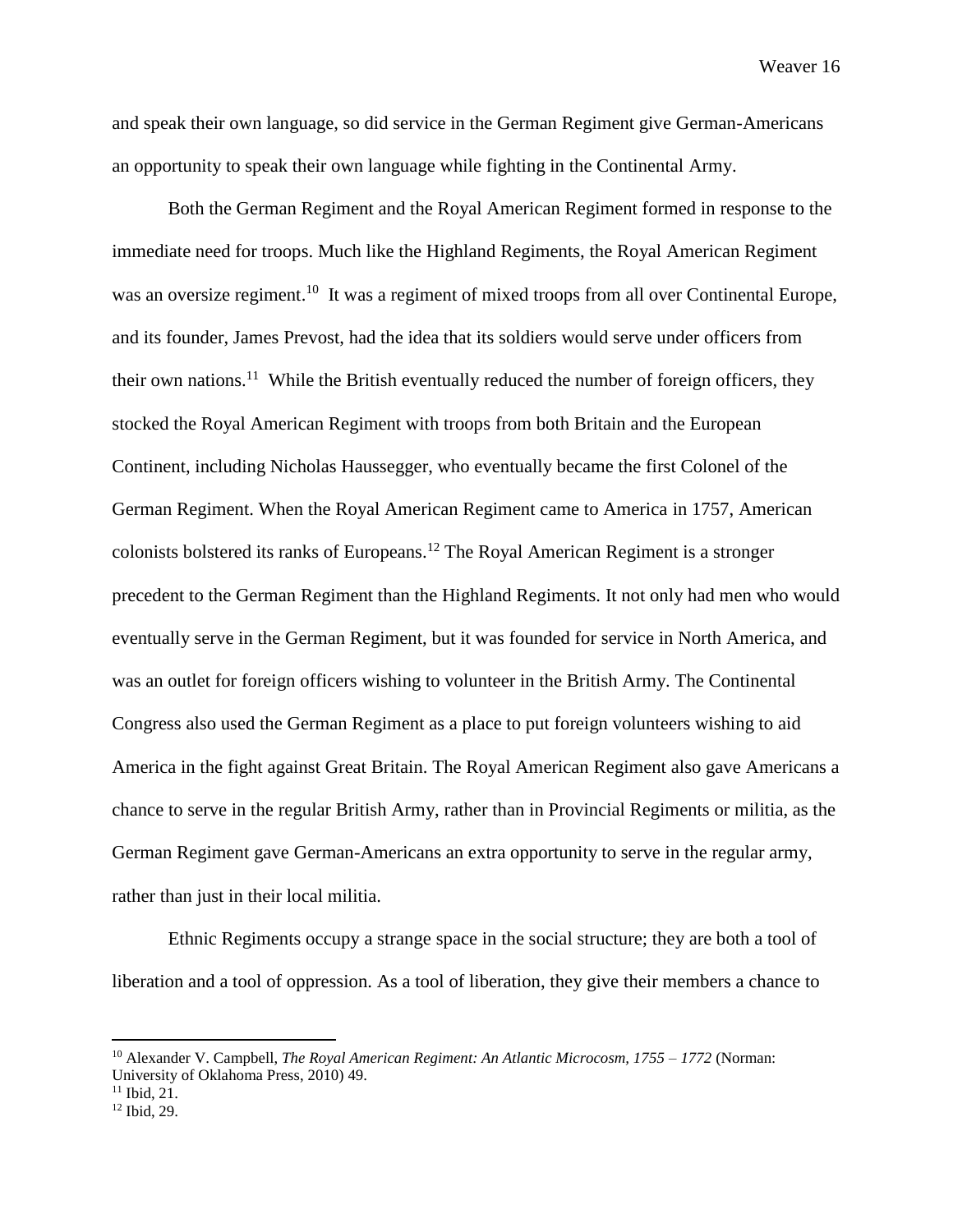be among their own culture and "prove themselves" to the rest of the army, and thereby their nation. However, ethnic regiments can act as a tool of oppression in that they separate their members as an other, a group of people somehow different from other soldiers in the same army. In the case of the German Regiment, and the British-American experience of ethnic regiments prior to the American Revolution, ethnic regiments served as a means to tempt men to join the army. Governments desperate for troops tried to make military life as appealing as possible for people who may not have necessarily joined the army otherwise. In this capacity, the Highland Regiments and the Royal American Regiment were fine precedents for the German Regiment, though ultimately the Highland Regiments would stand the test of time and continue to exist in the present day.

In addition to British precedents for the German Regiment during the French and Indian War, there were American precedents, particularly in the form of American militia and provincial troops. During King George's War (1744 – 1748), Benjamin Franklin noted that "Mulberry Ward [in Philadelphia] being very large is divided into two Companies, and as our German Brethren who are as hearty and as forward as [any of] us, have desired to be by themselves, [one] of those Companies is accordingly German, [and the] other English."<sup>13</sup> Provincials were American soldiers that formed their own battalions under their own officers, but they were not members of the militia and came under the authority of the British military establishment. New England provided the most provincial troops to the British Army during the French and Indian War, but Pennsylvania also formed provincial battalions. Although there was some planning to form an American German Regiment during the French and Indian War, British leadership dismissed the idea:

<sup>13</sup> "Address to the Associators, 7 December 1747," *Founders Online*, National Archives, last modified December 28, 2016, http://founders.archives.gov/documents/Franklin/01-03-02-0099.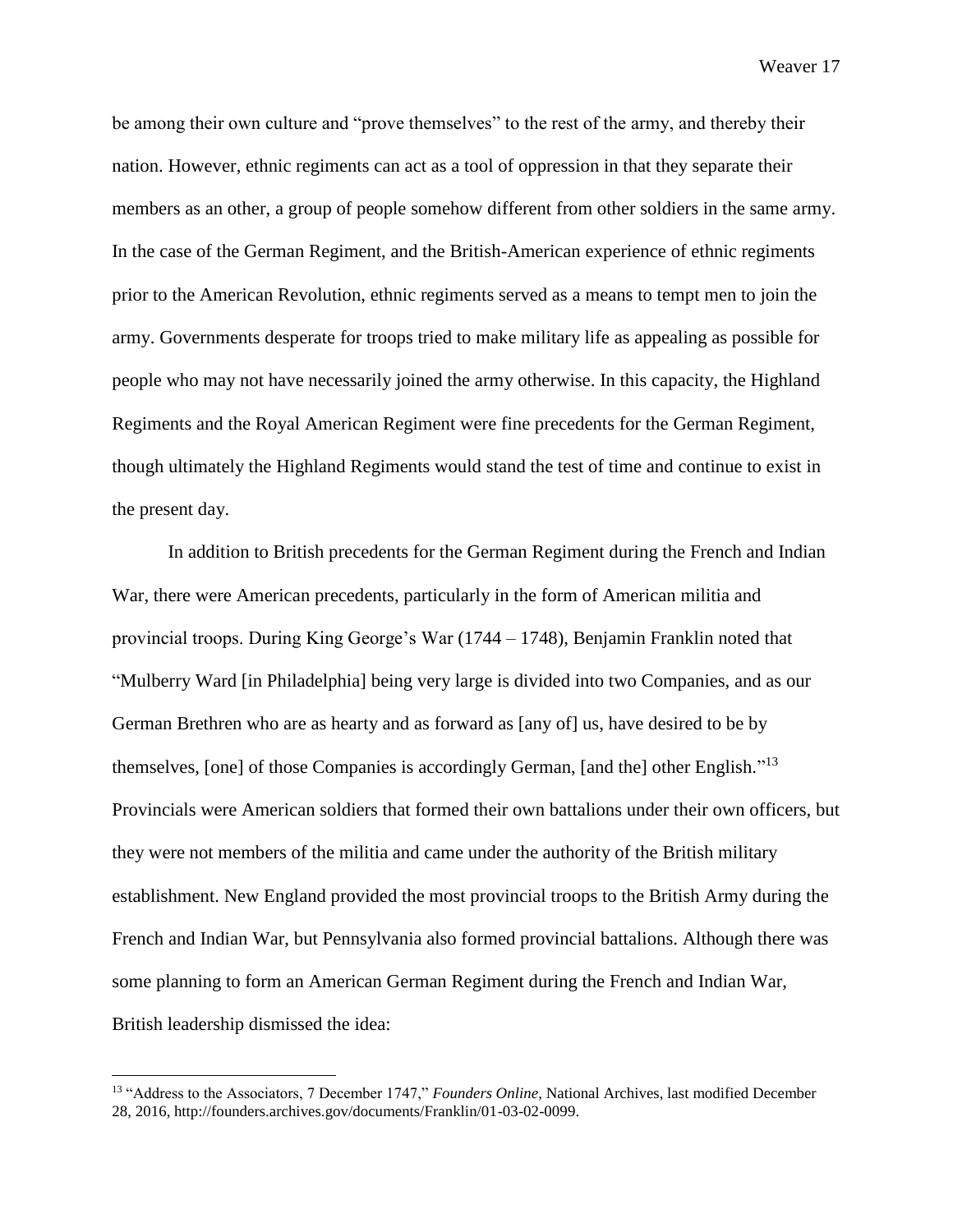There is a Scheme to raise German Regiment in Pensylvania of four Battalions, each to contain one Thousand Men. There was certainly people in England, well acquainted enough with America, to inform Them that such a scheme was impractible: I know not indeed, whether they design falling upon some new method to engage The Germans to inlist, but I am certain by The ordinary methods of inlistment, They will never be able to inlist one Battalion of Germans in a Twelve Month. I don't believe we could muster two Hundred Germans out of all the Forces now on Foot. Our officers who recruited in Pensylvania, tell me they are the last People in the Province that are willing to turn Soldiers.<sup>14</sup>

Germans did serve as provincial troops in the French and Indian War, but they tended to serve on a local basis and within their own communities. Historian R.S. Stephenson reports that in "Lancaster in the Fall of 1755 that the 'Dutch' held a separate meeting to organize themselves."<sup>15</sup> Officers recruited out of their own communities as well: "Nearly all of [Nicholas] Wetherholt's company … were Germans or native-born sons of Germans."<sup>16</sup> Germans were the second largest ethnic group in the Pennsylvania Regiments at about fifteen percent, after the Scots-Irish; they outnumbered the English, and there were distinct "German" companies.<sup>17</sup> Conrad Weiser, a German immigrant and famous Indian agent, was colonel of the First Battalion of the Pennsylvania Regiment in the French and Indian War. He was also father to one of the German Regiment's captains, Benjamin Weiser, which furthers the continuity between the German Regiment and provincial troops in the French and Indian War.

<sup>14</sup> "To George Washington from Thomas Gage, 10 May 1756," *Founders Online*, National Archives (http://founders.archives.gov/documents/Washignton.02-03-09-0109 [last update: 2016-03-28]).

<sup>15</sup> R.S. Stephenson, "Pennsylvania Provincial Soldiers in the Seven Years' War" *Pennsylvania History: A Journal of Mid-Atlantic Studies*, Vol. 62, No. 2 (Spring 1995) 201.

<sup>16</sup> Ibid, 204.

<sup>17</sup> Ibid, 206.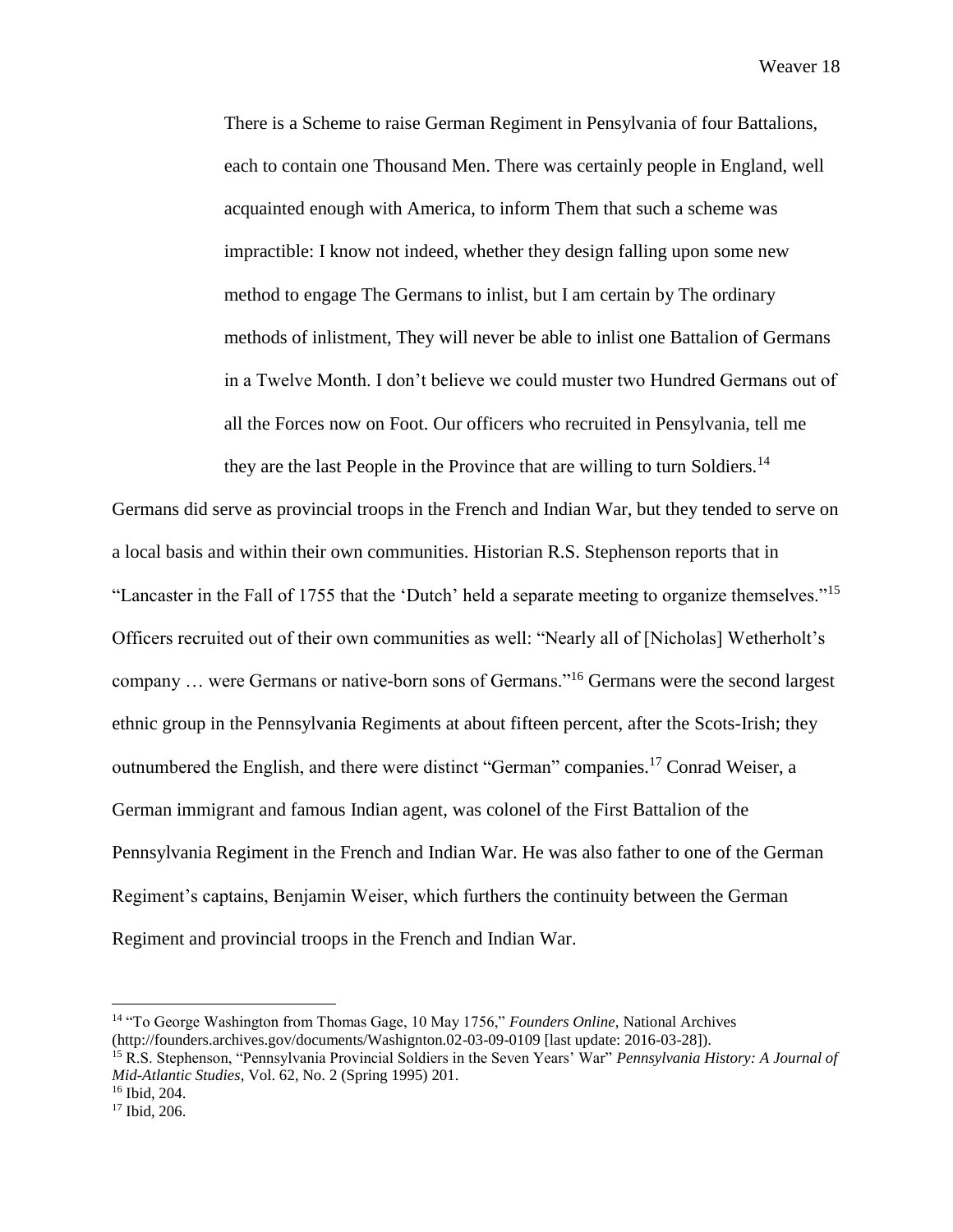Despite the fact that Germans were not the largest ethnic group to fight in Pennsylvania's Provincial Corps during the French and Indian War, their service disproved Thomas Gage's opinion that they "were the last People in the Province that are willing to turn Soldiers."<sup>18</sup> However, the number of German soldiers in the Pennsylvania Battalions was not representative of the Pennsylvania German population at the time of the French and Indian War. The height of German immigration to the British Colonies, according to Marianne S. Wokek, was in the years 1749 – 1754, right after King George's War, known as the War of the Austrian Succession in Europe, and directly before the French and Indian War.<sup>19</sup> Thirty-five thousand Germans arrived during this time.<sup>20</sup> The German Regiment was not something meant to entice German immigrants to enlist right as they got off the boat. That would not really have been possible, since British firms controlled the immigration trade and German immigrants went through British ports and sailed to America on British ships.<sup>21</sup> The nature of German immigration would have also precluded immediate enlistment, since most Germans who travelled to America at the time came over as indentured servants, and would have been unable to enlist without their master's permission.

German indentured servants came to be known as "Redemptioners." They generally made a contract with the shipping company stating that someone in America would pay for their passage upon landfall.<sup>22</sup> If a Redemptioner could not find someone to pay off his or her debt, he or she would find someone for whom to work as an indentured servant, or the shipping company would sell him or her as an indentured servant in order to pay off the immigrant's debt. The

<sup>18</sup> "To George Washington from Thomas Gage, 10 May 1756," *Founders Online*.

<sup>19</sup> Marianne S. Wokek, *Trade in Strangers: the Beginning of Mass migration to North America* (University Park: Pennsylvania State University Press, 1999) 44.

 $20$  Ibid.

 $21$  Ibid,  $128 - 130$ .

<sup>22</sup> Aaron Spencer Fogleman, *Hopeful Journeys: German Immigration, Settlement, and Political Culture*  (Philadelphia: University of Pennsylvania Press, 1996) 78.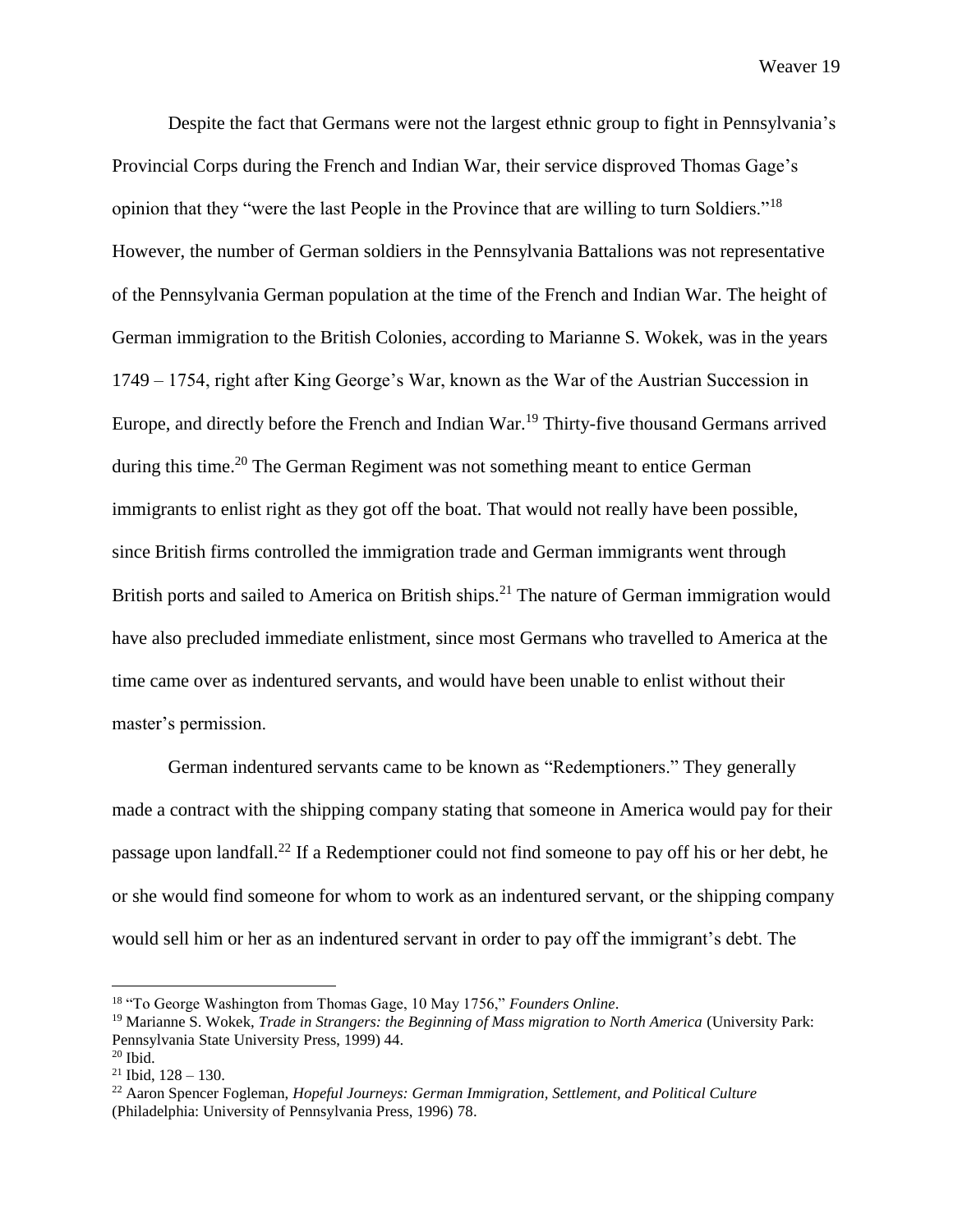actual sale of German indentured servants has parallels in the African slave trade, but there are a few key differences that made it nowhere near as oppressive or horrific. Most importantly, German immigration to America was entirely voluntary, and even though the shipping companies took advantage of immigrants and sold them off of a block like slaves, indentured servitude was not permanent or hereditary. Indentures usually stood for a term of four to seven years for German immigrants in the eighteenth century. To most German immigrants coming to America, life on the voyage and in their new land was a life of contracts and oaths. They had to contract with groups to leave the Holy Roman Empire, contract with shipping firms to get themselves over the Atlantic, enter a contract to pay off their debts, and swear that they would be loyal subjects of the British Empire.<sup>23</sup>

Germans came to America with a different political background than the English, but one that complemented English political thought, most notably in German notions of "Liberty" in German *Freiheit* or *Freiheiten*, and "Property," *Eigentum.* Durs Thommen, a German immigrant wrote to his family in 1736:

> I took a place with 350 *Juchert* (about 435 acres), two houses and barns, and have, believe it or not, 6 horses, 2 colts, 15 cattle, and about 35 sacks of oats, 46 sacks of wheat, 25 sacks of rye, and 23 sacks of corn. For all this land I have to pay no more than 7 shilling, or about 7 times 5 Swiss batzen, for tithes, quitrents, and other dues. In this country there are abundant *Freyheiten* in just about all matters.<sup>24</sup>

Thommen uses *Freiheit* in the plural, which is emblematic of German use of the word in the eighteenth century. To an eighteenth-century German, liberties meant privileges, which is what

<sup>&</sup>lt;sup>23</sup> As will be mentioned later, this life of contracts even colored German-American perceptions of military service. <sup>24</sup> Ibid, 33.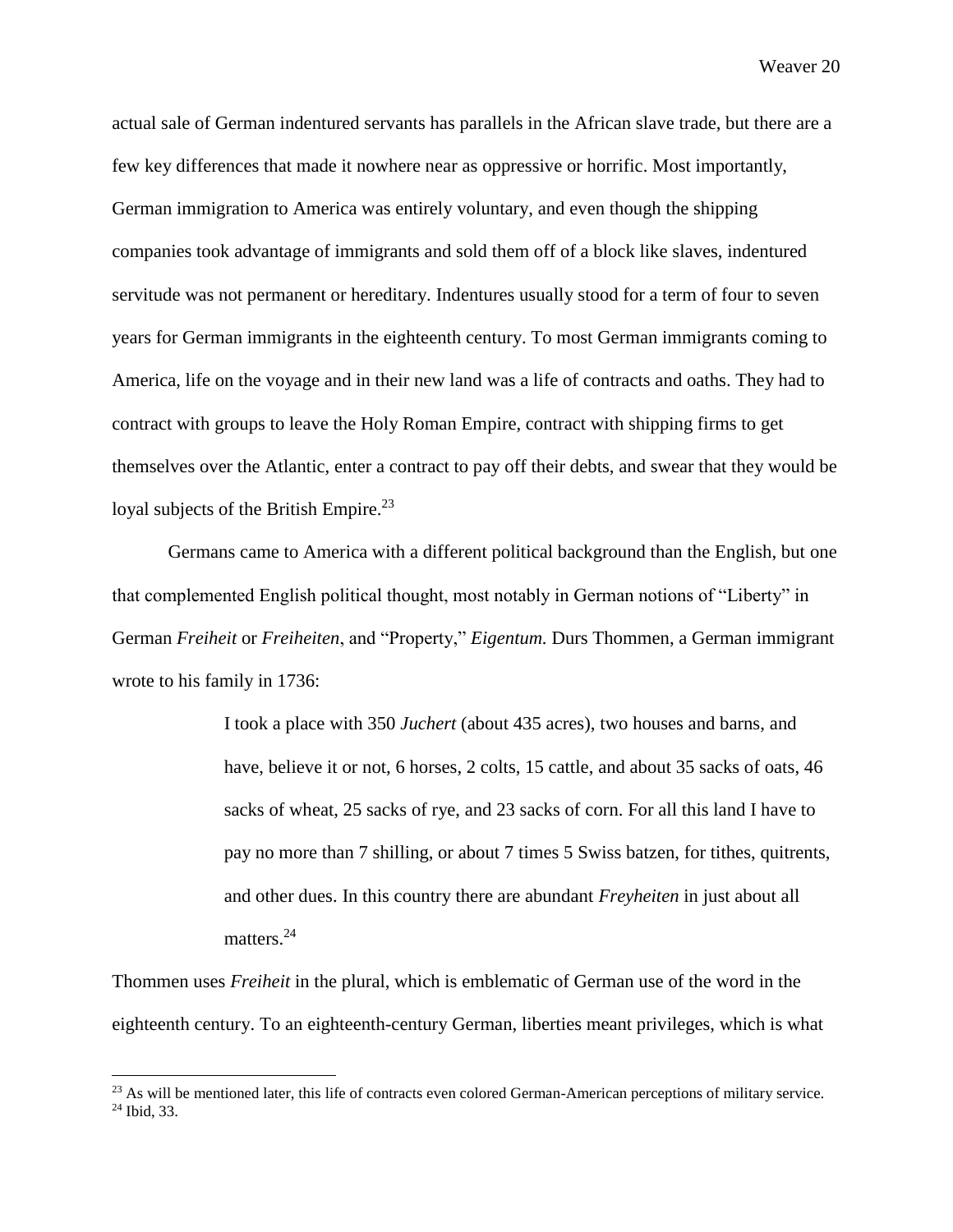the nobility granted peasants when they lived in the Holy Roman Empire. To the English, liberty meant freedom to, rather than freedom from, such as the freedom to worship in Pennsylvania or freedom of the press to report without censorship. To an eighteenth-century German, freedom meant freedom from, such as exemptions from certain taxes or military conscription. In the Holy Roman Empire, freedom was given by the ruler, and was not something which people inherently possessed outside of their own conscience.<sup>25</sup> Within the German notion of liberty, the most important right was the right of property. While in America, Germans had the ability to accumulate more property, especially in the form of land, than they ever could have if they had remained in Europe, and they were more than willing to fight for their property rights if they came under threat.<sup>26</sup>

Germans were politically active in many ways when they came to America, such as voting when they could and serving in the militia. They spoke their own language, and formed their own dialogue with the English-speaking people who ran the colonial governments. While many German religious sects, such as the Amish, Dunkers, and Schwenkfelders forbade political participation, most Germans were not radical Protestants like individuals in these groups. Most German immigrants were either Lutheran or German Reformed (Calvinist), but there was also a relatively tiny Catholic minority among German-Americans. Germans occupied an odd place in the social hierarchy of British America. They were a very sizable minority: between 1681, when Pennsylvania was founded, and 1776, when the Revolutionary War broke out, more than 100,000 Germans came to British North America. There were German communities in almost every colony except for Delaware and New England, and Germans made up about ten percent of

<sup>25</sup> A.G. Roeber, *Palatines, Liberty, and Property: German Lutherans in Colonial British America* (Baltimore: Johns Hopkins University Press, 1993) 19.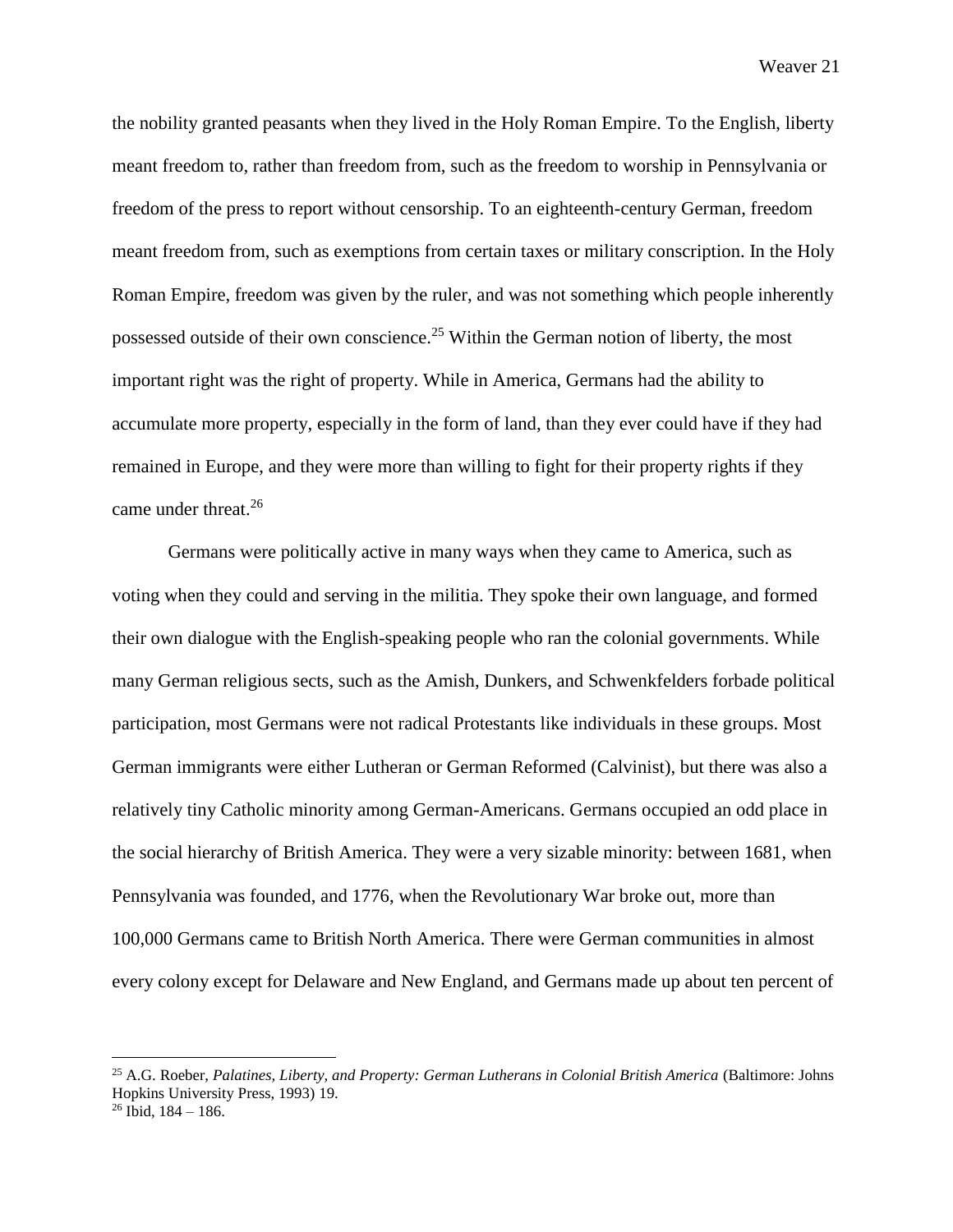the total British North American population on the eve of the Revolution.<sup>27</sup> Being a sizable minority made Germans visible. Most spoke German as their first language, even if they were born in North America rather than in the Holy Roman Empire. With the exception of small communities in the Deep South and New York, most German Americans lived in a fairly contiguous area: a band of land that extends from Western New Jersey around Philadelphia to Southern Pennsylvania and Western Maryland, which reached down the Shenandoah Valley of Virginia to its furthest point in the North Carolina Backcountry. Germans were an "other" to the English, but were nowhere near as marginalized as Africans or Indians. Germans were white, and for the most part, Protestant, but to the English, they were foreigners, and tended to live apart.

Even though they lived apart, Germans in America seemed a natural fit for Continental Army Service in distinct regiments, because they were a sizable, visible, politically active minority which occupied a distinct land area. However, the precedents and reasoning for raising the German Regiment are not just in the years leading up to the Revolution, and do not come solely out of established European practice. There are two other circumstances which caused the Continental Congress to decide to raise a separate German Regiment, both of which have to do with the immediate military situation of the Revolutionary War.

The first reason was the always-pressing need for troops. The German Regiment was one of the first regiments in the Continental Army which enlisted its men for three years or the duration of the war. Before late spring 1776, Continental Army soldiers enlisted for terms of a few months or up to a year. Enlistments were so short because of the British and British-

<sup>&</sup>lt;sup>27</sup> A.G. Roeber "The Origin of Whatever is not English Among Us': the Dutch-speaking and German Speaking Peoples of British North America," *Strangers within the Realm: Cultural Margins of the first British Empire*, ed. Bernard Bailyn and Philip D. Morgan (Chapel Hill: University of North Carolina Press, 1991) 244 – 245.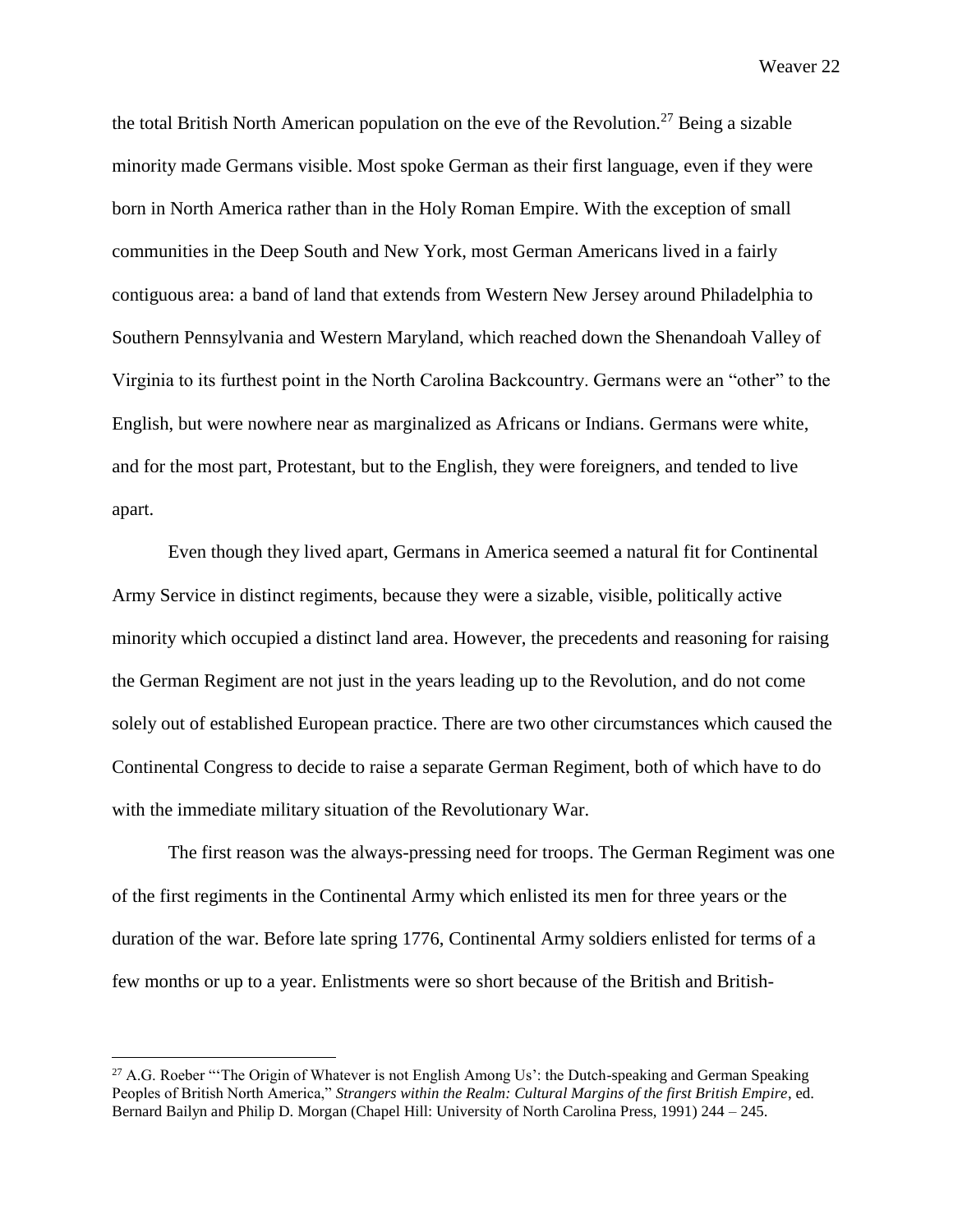American aversion to permanent standing armies. English-speakers commonly thought that if an army were to be too large or too permanent a fixture, then it would acquire too much power and oppress its nation's people. This logic was very normal to the eighteenth-century American, and there is a great body of work that deals with the interplay of the Continental Army as a professional military in a democratic society.<sup>28</sup> It is important to the German Regiment's history not only because it was one of the first long-term regiments, but also because many German Regiment soldiers had seen previous military service in regiments that were raised for service in the short term. One such soldier was David Fink who "enlisted for one year in the State of Pennsylvania in the company commanded by Captain John Miller of the 5<sup>th</sup> Regiment Pennsylvania & after the expiration of the One year, he further enlisted in the service of the United States for three years in the State of Pennsylvania in the Company commanded by Captain Grable."<sup>29</sup> Fink is one of many German Regiment soldiers who had previous military experience, or claimed to in their later applications for pensions. Reenlistment into a new unit was not exclusive to the German-American population, but it was common in the German Regiment and important to the United States Congress in the increasingly desperate military situation of mid-1776.

Congress voted to raise "a regiment of Germans" on 25 May 1776.<sup>30</sup> The second reason behind the decision to raise the German Regiment came on the heels of the news that Great Britain had hired auxiliary troops from various principalities within the Holy Roman Empire.

<sup>28</sup> The seminal work on democracy and the Continental Army is Charles Royster's *A Revolutionary People At War: The Continental Army and American Character, 1775-1783* (Chapel Hill: University of North Carolina Press, 1979). <sup>29</sup> David Fink Pension Application, Revolutionary War Pension and Bounty-Land Warrant Application Files, Fold3 Military Records, Fold3.com, S42194. Pension applications are unique sources: no two are exactly the same, though the language in each is usually similar. They are also one of the few places where the voice of common soldiers, who represented America's lower classes, can be heard in military history. Almost all official military records were written by officers, and not by enlisted men.

<sup>30</sup> *Journals of the Continental Congress, 1774-1789*, ed. Worthington C. Ford et al. (Washington, D.C., 1904-37), 4:390.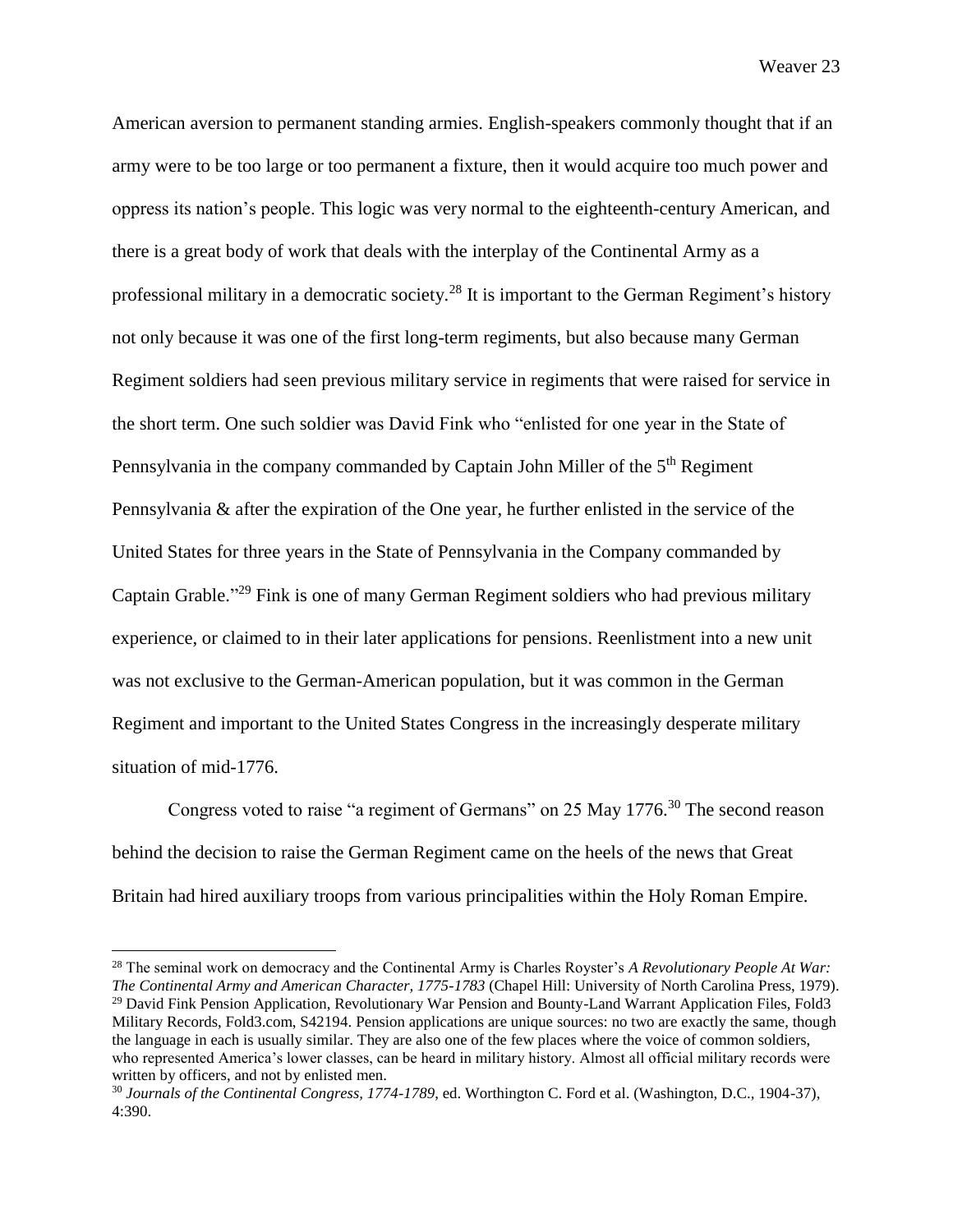Known colloquially as the "Hessians," these soldiers came from five different German principalities: Hessen-Kassel, which provided the most troops; Hessen-Hanau, Braunschweig-Wolfenbüttel, Anhalt-Zerbst, Ansbach-Bayreuth, and Waldeck, the last of which provided only one regiment.<sup>31</sup>

The British Government's consideration to hire foreign troops for the war in America was widely reported in the newspapers. British officials began to discuss the idea even before 1776. On 23 August 1775, the *Pennsylvania Gazette* reported that in Boston "The people say great pains are taken to persuade them to stay, by telling them that 30,000 Hanoverians, 30,000 Hessians, and as many Russians, are shortly expected, when they shall destroy all the rebels at once."<sup>32</sup> The British government did not make treaties until late 1775 and early 1776. In January of 1776, the *Maryland Gazette* printed a speech given by John Wilkes, a radical Whig, and the biggest pro-American voice in British Parliament at the time:

> I trust no part of the subjects of this vast empire will ever submit to be slaves. I am sure the Americans are too high spirited to brook the idea. Your whole power, and that of your allies, if you had any, and of all the German troops cannot effect so wicked a purpose.<sup>33</sup>

Wilkes wanted to dissuade Parliament from making treaties with German principalities for soldiers, but Parliament chose to, and hired thousands of German troops to serve in America. On 10 May 1776, the *Pennsylvanischer Staatsbote*, the largest German-language newspaper in America at the time of the Revolution, reported that "the government took from Germany 1800

 $31$  The state of Hanover was ruled by the same king as Great Britain, but Hanoverian troops did not serve in America during the war, instead serving in the European theater, such as at the Siege of Gibraltar from 1779 – 1783. <sup>32</sup> "PHILADELPHIA, August 23," *Pennsylvania Gazette*, Accessible Archives.

<sup>33</sup> , *Maryland Gazette Collection*, Archives of Maryland Online, Image 1021.

http://msa.maryland.gov/megafile/msa/speccol/sc4800/sc4872/001282/html/m1282-1021.html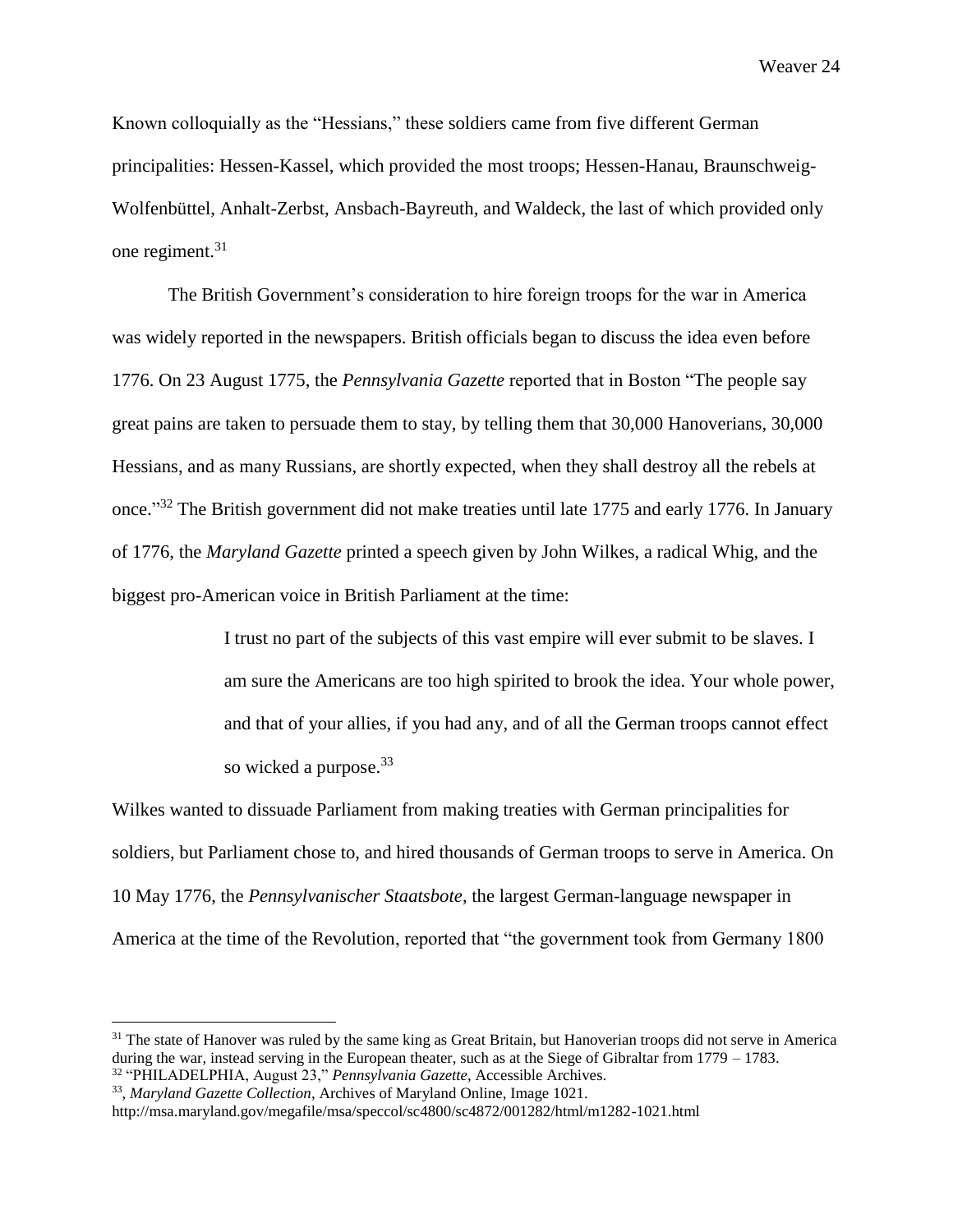so-called Jaegers …. The Landgrave of Hessen-Cassel gave 12000 men, and the Duke of Braunschweig 5000.<sup>34</sup> If the German Regiment was raised in reaction to the news that the British government had decided to hire troops from the Holy Roman Empire, it stands to reason that the German Regiment could, to some degree, be considered an American *freikorps* or free battalion.

The raising of the German Regiment as a reaction to the incoming German Auxiliary troops suggests that Congress wanted to create a unit that would take advantage of the desire of some deserters or prisoners of war from the auxiliary troops to serve in the Continental Army. In European practice, armies recruited out of deserter groups or prisoners of war and organized them into free battalions, which were typically irregular units of light infantry. According to Christopher Duffy, adventurers in Central Europe helped the Prussian army to organize its first free battalions during the Seven Years War, in order to combat the incredibly effective Croatian light infantry of the Habsburg military.<sup>35</sup> The German Regiment was not irregular light infantry, though it would temporarily be considered part of light infantry brigades throughout the war, most notably when they served in the light infantry under General Hand during General John Sullivan's expedition against the Iroquois is 1779. Penalties for desertion were severe in eighteenth-century militaries, but there was plenty of reason for auxiliary troops to want to desert, or so Congress thought. On 14 August 1776, the Continental Congress considered the situation of German auxiliary troops:

<sup>34</sup> Henry Miller, "1776. Dienstags, den 14 Mai … London, den 10 Jenner," *Der Wochentliche Philadelphischer Staatsbote*, Historical Society of Pennsylvania, Microfilm. Original German: *Die regierung hat nach Deutschland geschickt 1800 mann sogenannte jäger in dienste zu nehmen* …. *Der Landgraf von Hessen-Cassel hat, wie es heißt, 12000 mannn zugestanden, under Herzog von Braunschweig 5000*.

<sup>35</sup> Christopher Duffy, *The Army of Frederick the Great: Second Edition* (Chicago: The Emperor's Press, 1996) 131 – 133.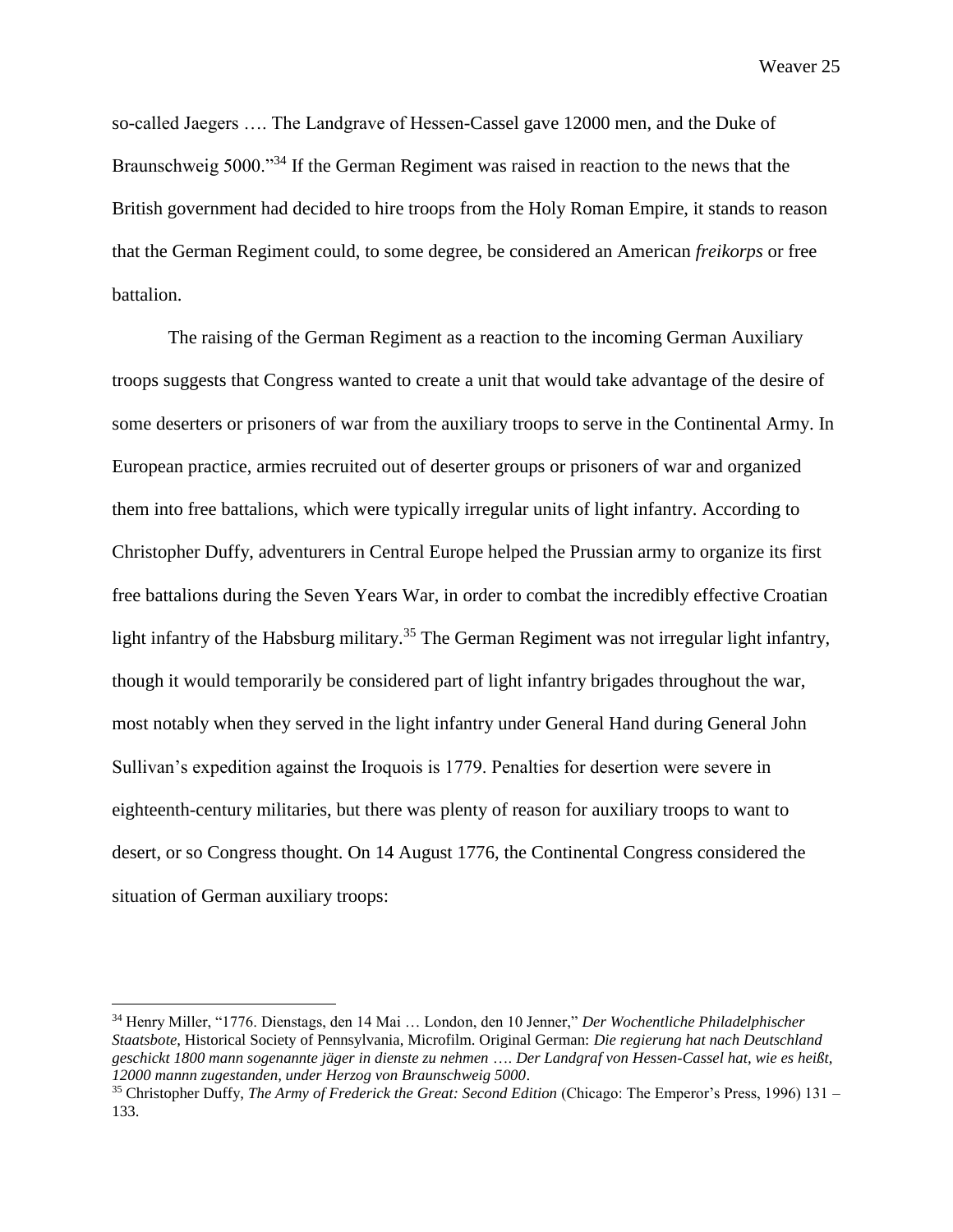His Britannic Majesty … unable to engage Britons sufficient to execute his sanguinary measures, has applied for aid to foreign princes, who are in the habit of selling the blood of their people for money, and from them has procured … considerable numbers of foreigners. And … such foreigners, if appraised of the practice of these states would chuse to accept of lands, liberty, safety and a communion of good laws, and mild government, in a country where many of their friends and relations are already happily settled, rather than continue exposed to the toils and dangers of a long and bloody war, waged against a people, guilty of no other crime, than that of refusing to exchange freedom for slavery; and that they will do this the more especially when they reflect, that after they shall have violated every Christian and moral precept, by invading, and attempting to destroy, those who have never injured them or their country, their only reward, if they escape death and captivity, will be a return to the despotism of their prince, to be by him again sold to do the drudgery of some other enemy to the rights of mankind.<sup>36</sup>

To the members of Congress, the auxiliary troops were in a pitiable situation, and there would be nothing better for them than to desert their old service and join with the cause of the United States. Ultimately, Congress resolved to give bounties of land to any German auxiliaries who would be willing to run the risk of desertion:

> These states will receive all such foreigners who shall leave the armies of his Britannic majesty in America, and shall chuse to become members of any of these states; that they shall be protected in the free exercise of their respective religions, and be invested with the rights, privileges and immunities of natives, as

<sup>36</sup> *Journals of the Continental Congress, 1774-1789*, ed. Worthington C. Ford et al. (Washington, D.C., 1904-37),  $5:653 - 654.$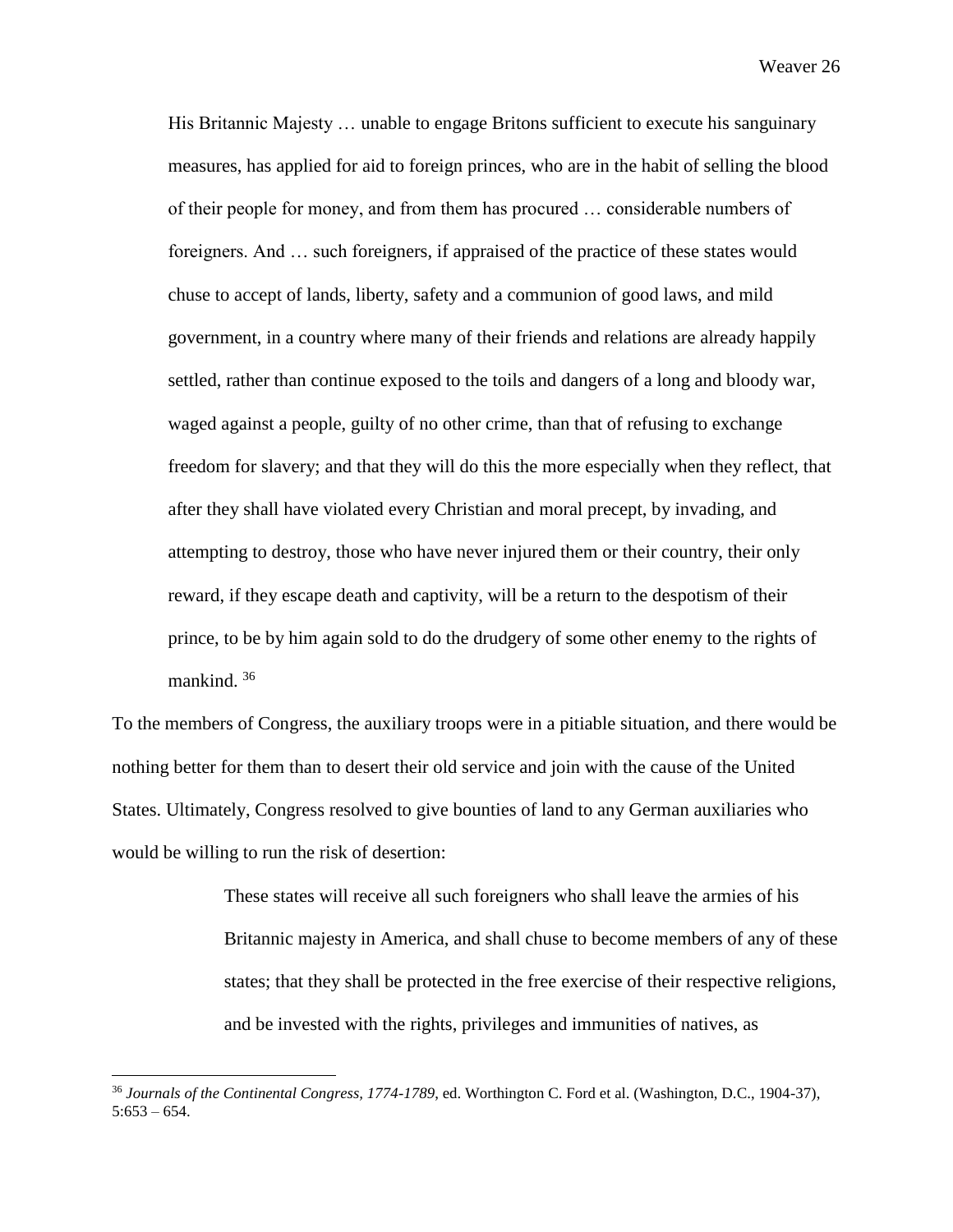established by the laws of these states; and, moreover, that this Congress will provide, for every such person, 50 Acres of unappropriated lands in some of these states, to be held by him and his heirs in absolute property.<sup>37</sup>

If any auxiliaries wanted to fight in the Continental Army, they could serve in the German Regiment, where the other men and officers spoke their language, and where they could hardly be considered a foreigner.

The German Regiment was not a product of sudden ideas, but it was the culmination of centuries of European military experience, and decades of the founders' experience dealing with Germans in America. It was, to some degree, a recruiting "gimmick," and the effectiveness of that approach is debatable, since they raised only one regiment as a German Regiment. German-Americans did not have the same strength of cultural identity, as the Highland Scots did in their service in the British Army, but they were set apart from British-Americans. On June  $27<sup>th</sup>$ , Congress worked out how they would raise the German Regiment, with four companies from Maryland and four companies from Pennsylvania.<sup>38</sup> Many German-Americans from Pennsylvania and Maryland served in the Continental Army, but ultimately, most of them did not serve in the German Regiment. The German Regiment was an experiment by Congress to see if they could use other Americans' identity to spur recruitment.

 $37$  Ibid,  $654 - 655$ .

<sup>38</sup> Ibid, 5:487.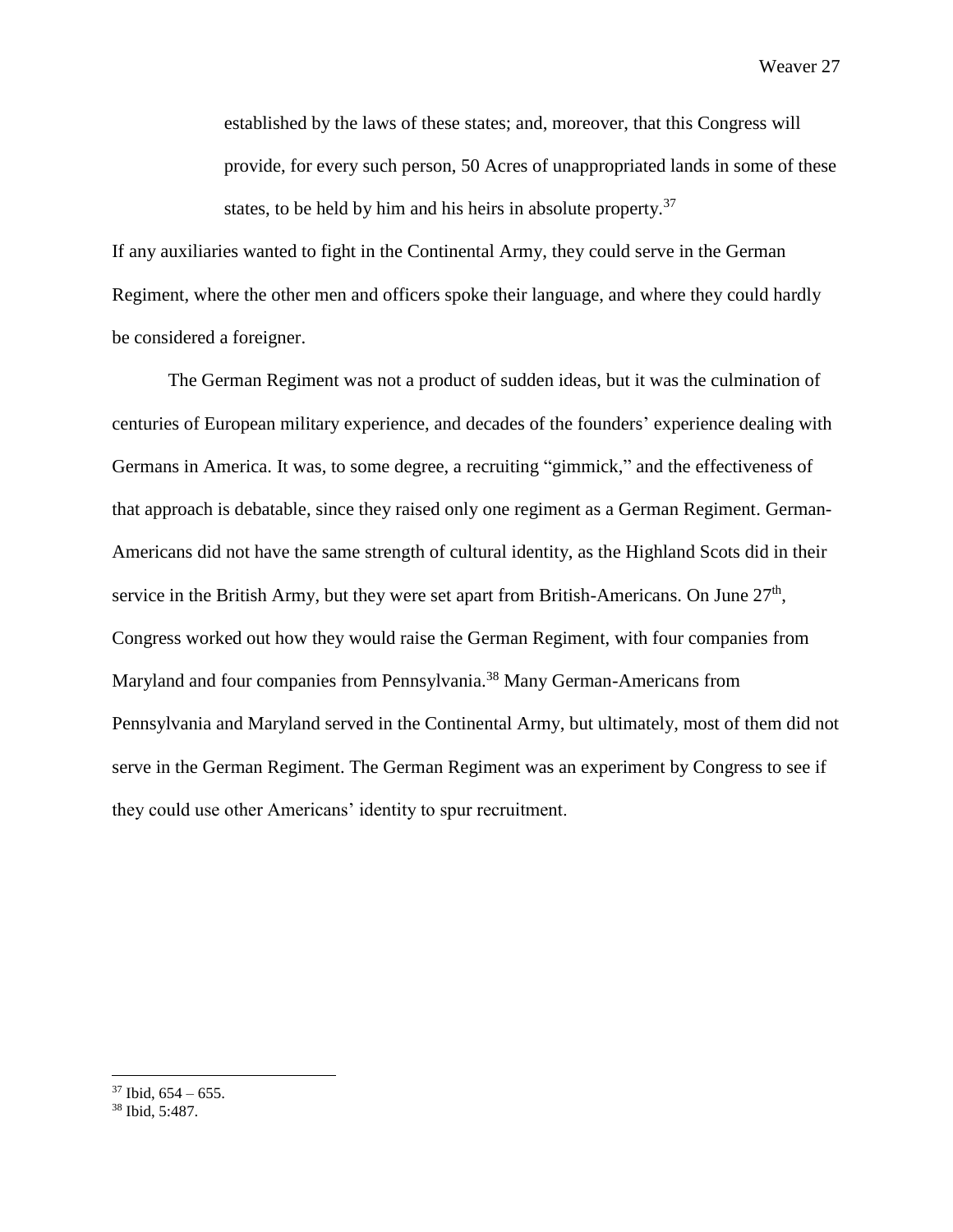# **Chapter 2: "A German or the son of a German:" The Common Soldier of the German Regiment**

Far from sitting on the sidelines while British-Americans made decisions which would affect their lives, German-Americans in colonial and Revolutionary America were a politically active group. While most open political discourse was in English, Germans were active participants in the politics of Maryland and Pennsylvania, and German-language newspapers, such as Henry Miller's *Pennsylvanischer Staatsbote*, kept German-Americans informed about their world.<sup>39</sup> For example, the *Staatsbote* was the first German-language newspaper to print a German translation of the Declaration of Independence, on July  $9<sup>th</sup>$ , 1776.<sup>40</sup> German-American political participation manifested itself in many ways: Germans were active voters, and even the act of immigration itself can be seen as a political decision to reject the rule of the Holy Roman Empire's nobility. However, the strongest act of political participation in the German-American community was military service, especially in Pennsylvania.

The colony of Pennsylvania was unique among the thirteen colonies in that it did not have a militia law. In other colonies, like Virginia, men were required to be armed, and turn out several times a year to practice military drill. During most of the colonial period, the French and Spanish were legitimate threats to English rule in North America, and many colonists faced near constant conflict with Indians on their western borders. Colonial militias were seen in many places as a necessary tool of defense. However, Quakers founded Pennsylvania, and because they were pacifists, there was no militia law until 17 March 1777, well after revolutionaries

<sup>&</sup>lt;sup>39</sup> Henry Miller's name can also be found as "Henrich Mueller" or "Henrich Miller." When dealing with English speakers, German-Americans in the eighteenth century, often anglicized their names, but used their German names when dealing with German-speakers.

<sup>40</sup> Henry Miller, *Der Wöchentliche Philadelphische Staatsbote Front Page, July 9, 1776 [The Weekly Philadelphian State-Herald] [electronic Resource]*, 1776.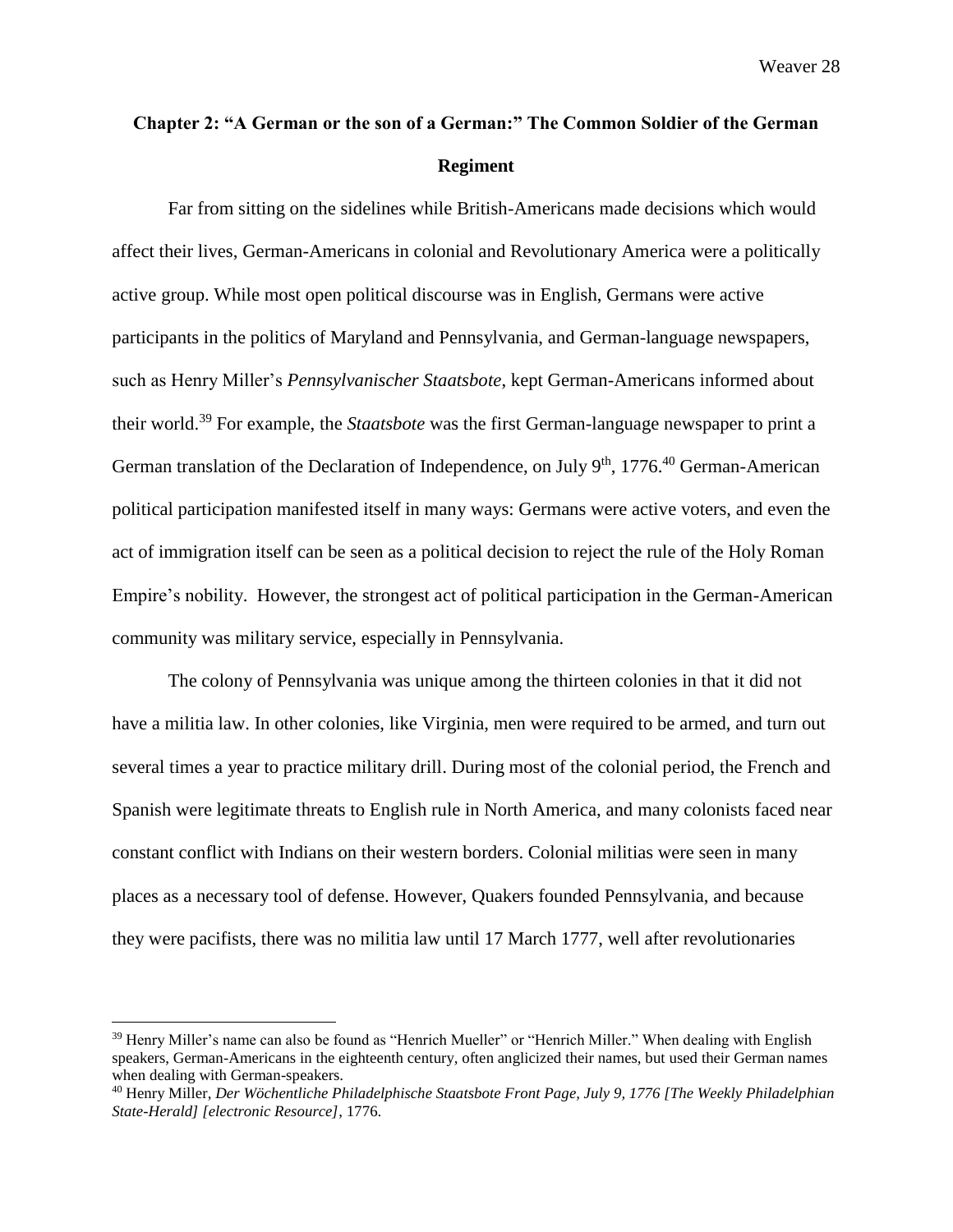ousted the Quakers from power.<sup>41</sup> Prior to the institution of a formal state militia, Pennsylvania used bodies of men called "Associators" who organized themselves as a volunteer militia when the colony as a whole came under threat. Service in the Associators was not compulsory, but one of the leading groups to join the Associators *en masse* were German-Americans. One of the founders of the Pennsylvania Associators was Benjamin Franklin who called upon "brave and steady" Germans to join the Associators during King George's War in the 1740s.<sup>42</sup> Although Franklin was not always a friend to the German-American community, at one point deriding them as "palatine boors," he understood their importance as one of the largest ethnic groups in Pennsylvania. Germans lived on the Pennsylvania frontier, and at one point faced more threat from Indians than any other group in the colony.

By the time of the Revolutionary War, the Associators, and in particular the Philadelphia Associators, were one of the most radical factions in Pennsylvania politics. The Associators in the Revolutionary War were run by a Committee of Privates, and, according to Steven Rosswurm, "in no other colony or city did the political participation of the laboring poor become institutionalized as it did with the Philadelphia Committee of Privates."<sup>43</sup> Germans formed a substantial part of Philadelphia's laboring poor, and thus were in the Philadelphia Associators in considerable numbers. The radicalism of the Associators is best demonstrated by their response to the class divides of the eighteenth century. Associator authors pushed the idea that the "'better sort' who were made, ordained, constituted, appointed and predestined from the foundation of the world to *govern*, and to all intents and valuable purposes, *possess* the surface of this globe,

<sup>41</sup> Steven Rosswurm, *Arms, Country, and Class: the Philadelphia Militia and the "Lower Sort" During the American Revolution, 1775 – 1783* (New Brunswick and London: Rutgers University Press, 1987) 135. <sup>42</sup> Peter Silver, *Our Savage Neighbors: How Indian War Transformed Early America* (New York and London: W.W. Norton and Company, 2008 ) 32. The word "Associators" or "Association" frequently occurred in Colonial and Early American Politics. When the Colonies decided to stop imports and exports from and to Britain, they formed the Continental Association.

<sup>43</sup> Rosswurm, *Arms*, 66.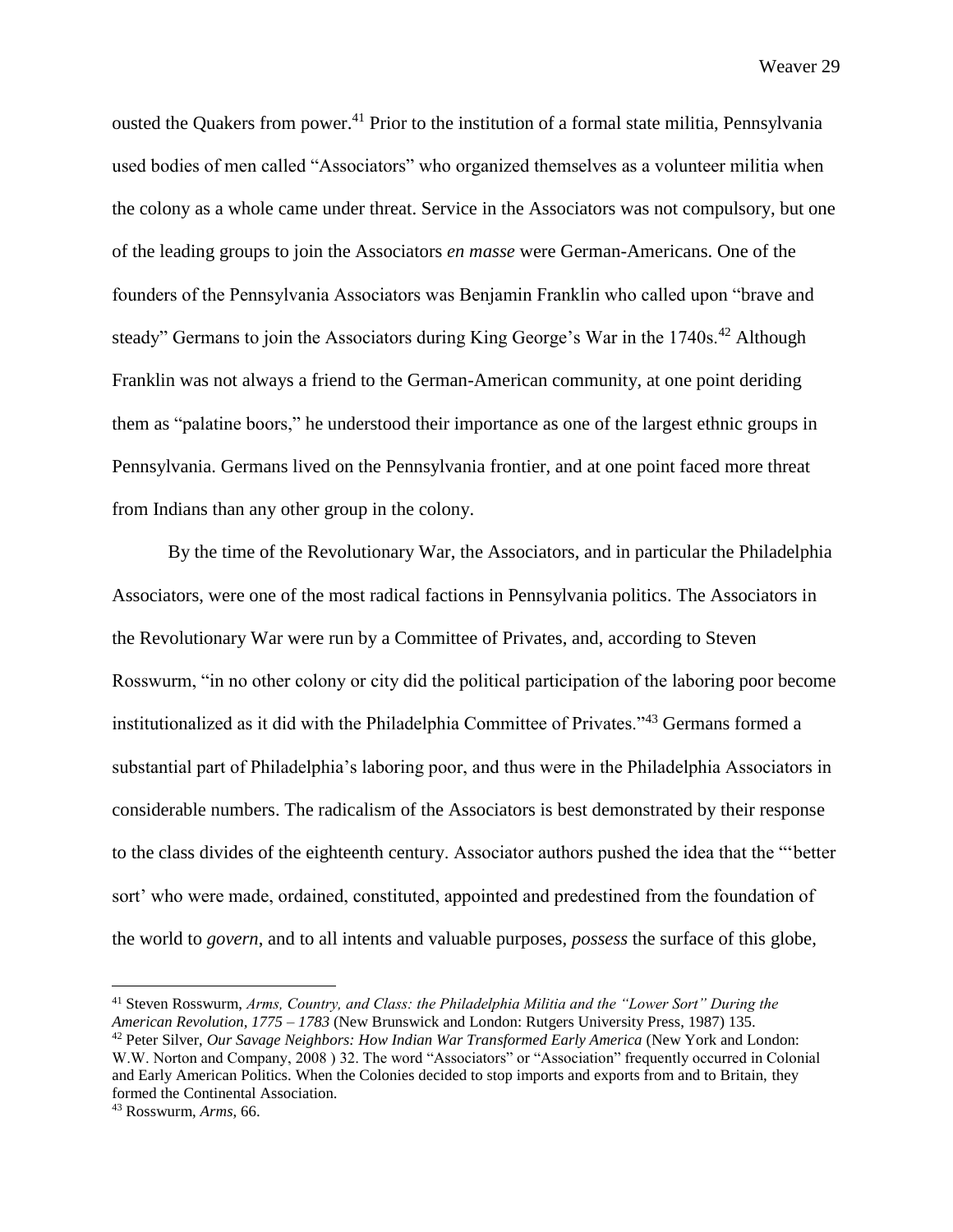and all its inhabitants," in other words, according to Rosswurm, that "all of recorded human history had been the history of class domination."<sup>44</sup> While these ideas were by no means the mainstream way of thought, they were circulated throughout the Philadelphia Associators and would have certainly been on their minds.

Regular army Regiments often recruited out of their state's militia, and the German Regiment recruited out of the Philadelphia Associators, because they were a ready body of men willing to fight in the Revolution. One way of discovering Associator service in the German Regiment is through deserter descriptions in the *Pennsylvanischer Staatsbote*. When soldiers would desert from their units, officers from those units often would place advertisements in the newspaper, seeking their return along with a reward:

> September last ran from Capt. Jacob Bonner's Company in the First German Battalion, under the command of Colonel Nicholas Haussegger … the following soldier … Johann Meyer, about 5 foot 6 Inches tall, of clean face, has short black hair, had on when he left, a yellow *Kittel* and trousers of the same, he belonged before to Colonel Bull's Battalion of the Militia.<sup>45</sup>

At least one Associator who joined the German Regiment did not find it to his liking enough to remain. The Continental Army had harsher discipline than the militia, and militia often did not have to fight outside of their own state, though Philadelphia Associators fought in battles like in New Jersey.

 $44$  Ibid,  $91 - 92$ .

<sup>45</sup> Henrich Miller, "1776. Dienstags, den 29 October … Im Letzten September," *Der Wochentliche Philadelphischer Staatsbote*, Historical Society of Pennsylvania, Microfilm. Original German: *"Im Letzten September sind von Cap. Jacob Bonners Campanie, in derm ersten Deutschen Battallion, unde dem Befehl des Obersten Nicolaus Hussagger, die … folgende Soldat … Johann Meyer, bey 5 Fuß, 6 Zoll lang, saubern Angesichts, hat kurze schwarze Haare; hatten an als err wegging, einen gelben Kittel und der gleichen lange Hosen; er gehörte vor diesem zu des Orbersten Bulls Battallion von der Militz.*" This is as close to the English language and phrasing used in eighteenth century Runaway descriptions as possible. *Kittel* is a sort of German-style work coat in the 18<sup>th</sup> century, not dissimilar to an English-style fly coat, which was sporting wear designed to protect other garments.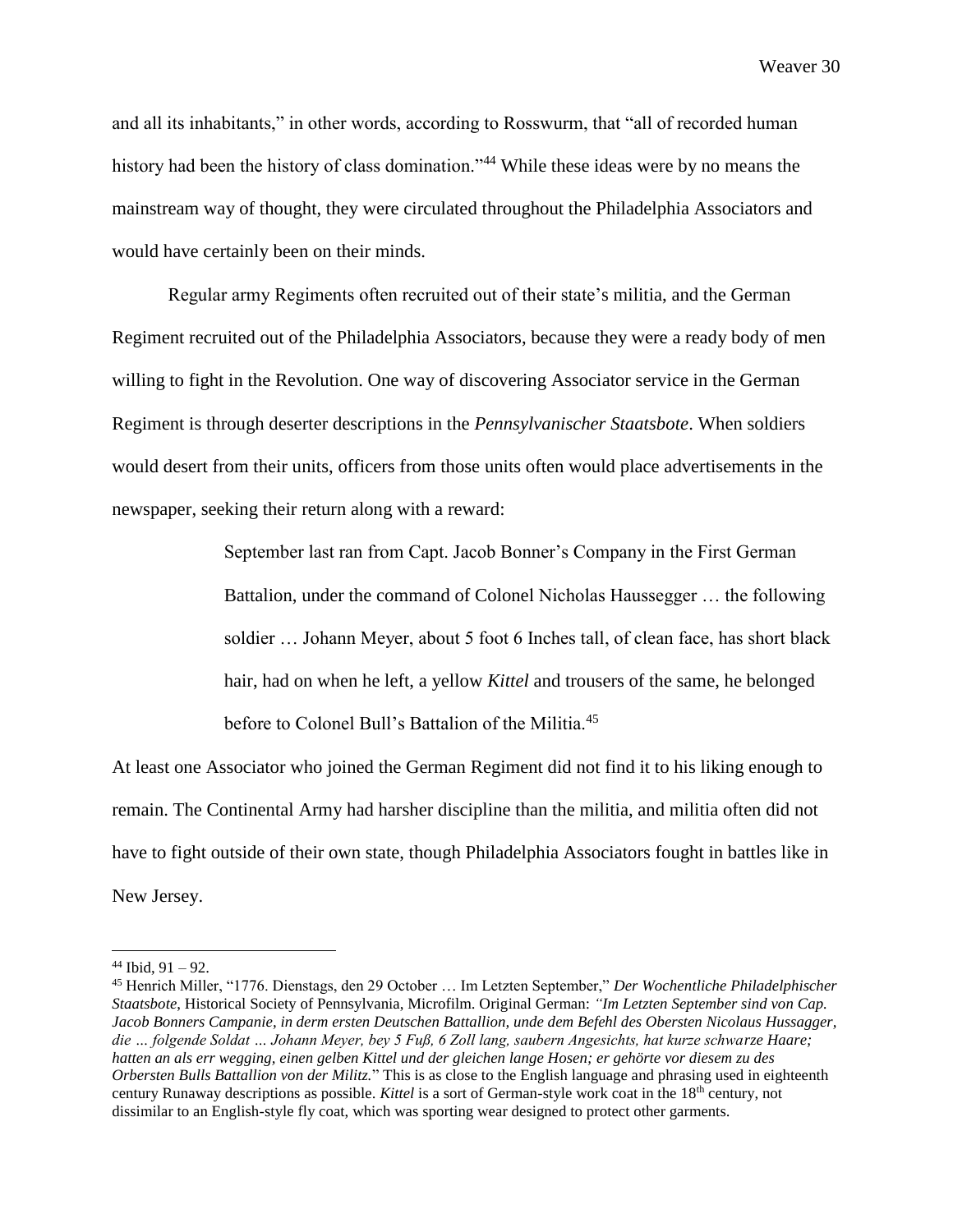In addition to recruiting from the Associators, the German Regiment also found soldiers in the Flying Camp, a body of militia stationed at Perth Amboy, in New Jersey, under the command of Brigadier General Hugh Mercer.<sup>46</sup> The Flying Camp included militia from Delaware, Maryland and Pennsylvania, and one of its missions was to quash Loyalist activity in the vicinity of New York City.<sup>47</sup> Lieutenant Colonel Stricker requested on 25 July 1776 that the German Regiment's officers have the "power to enlist the men who have engaged in the Flying Camp, as there are many of them would willingly go with us."<sup>48</sup> In his 1818 pension application, German Regiment soldier Christian Dull recalled that he "enlisted in Amboy in the State of New Jersey in the  $25<sup>th</sup>$  of August in year the year  $\ldots$  1776."<sup>49</sup> He was not the only German Regiment soldier who enlisted in Amboy. The German Regiment drew many Pennsylvania militiamen as recruits, who possibly represented a politically radical element in the unit.

The German Regiment had some success in attracting deserters and prisoners of war from German auxiliaries serving with the British Army. Again, deserter descriptions are a useful tool in identifying who were the common soldiers of the German Regiment. Captain Woelpper, who received his commission later than the other officers, had a hard time filling out the ranks of his company. Since the other officers of the German Regiment had recruited throughout other German-speaking parts of Pennsylvania and Maryland, and many German-Americans already served in regiments outside of the German Regiment, Woelpper had a relatively small recruiting pool. Woelpper was also an experienced enough soldier that it is also possible that he was choosy in trying to pick men who would make the best soldiers. The soldiers of his company are

<sup>46</sup> Thomas J. McGuire, *Stop the Revolution: America in the Summer of Independence and the Conference for Peace* (Mechanicsburg: Stackpole Books, 2011) 56.

 $47$  Ibid, 57.

<sup>48</sup> George Stricker to Samuel Chase, *Archives of Maryland: Journal and Correspondence of the Maryland Council of Safety, July 7 – December 31st, 1776* (Baltimore: Maryland Historical Society, 1893) 116.

<sup>49</sup> Christian Dull Pension Application, Revolutionary War Pension and Bounty-Land Warrant Application Files, Fold3 Military Records, Fold3.com, S42688.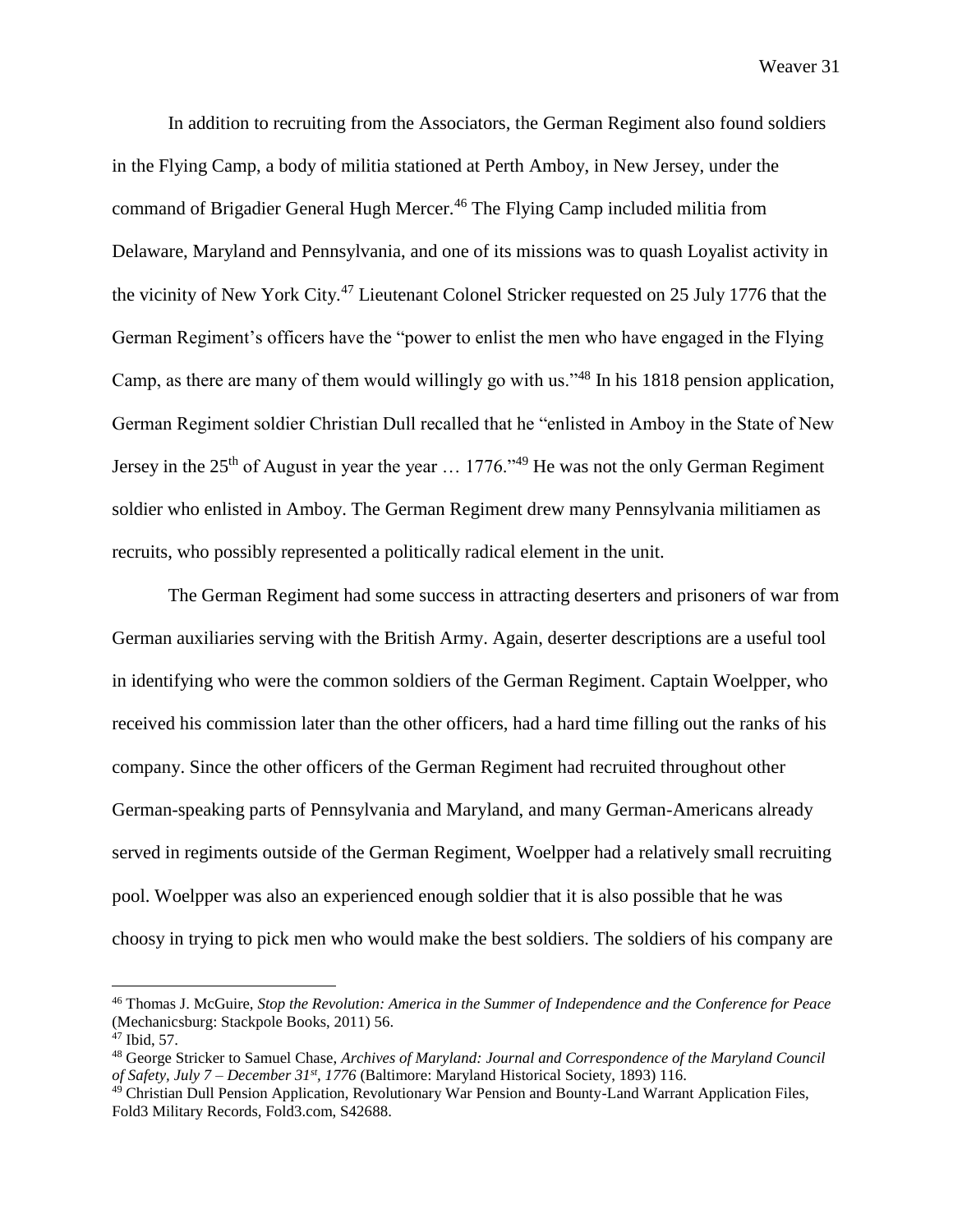a special case because many of them were not Germans, and he appears to have had the greatest number of German auxiliary troops in his company. A deserter description from 1777 shows four men in his company that had previously belonged to the auxiliary troops, including one Hessian, and two men from the Third Waldeck Regiment, the only regiment from the German Principality of Waldeck in British service:

> DESERTED from Captain Woelpper Company of the German battalion …. John Man Flicket, a Hessian … Thomas Wenick, a German Waldecker … John Peter Ulerick, a Waldecker $50$

Another man in the same deserter description, Christopher Moore, was listed as "German born" and "lately come to the country."<sup>51</sup> Henry J. Retzer, a historian of the German Regiment, found that Christopher Moore was also a Waldeck soldier.<sup>52</sup> The same deserter description included an explicit reference to a non-German in Woelpper's Company: John Kennington, "an Irishman."<sup>53</sup>

Unless an ethnic regiment recruit exclusively from a particular population within a particular region, it stands to reason that it would lose its cultural homogeneity over time; the need for warm bodies to fill the ranks would win over any philosophical desire to keep the regiment filled with people from the same community. No one would have understood this better than Captain Woelpper, the most seasoned veteran of the German Regiment other than perhaps Colonel Haussegger himself. Billing a unit as an ethnic regiment might be a way to get secure recruits right at its foundation. However, once the war began, and the regiment began taking casualties, men began deserting, and enlistments began to expire, filling the ranks became the

<sup>50</sup> John David Woelpper "One Hundred and Twelve Dollars Reward," *Pennsylvania Gazette*, Accessible Archives.  $51$  Ibid.

<sup>52</sup> Henry J. Retzer, "Waldeck Deserters in the German Regiment of the Continental Army," *Journal of the Johannes Schwalm Historical Associa tion*, Vol. 5, No. 4, 1996, 82.

<sup>53</sup> Woelpper, "One Hundred," Accessible Archives.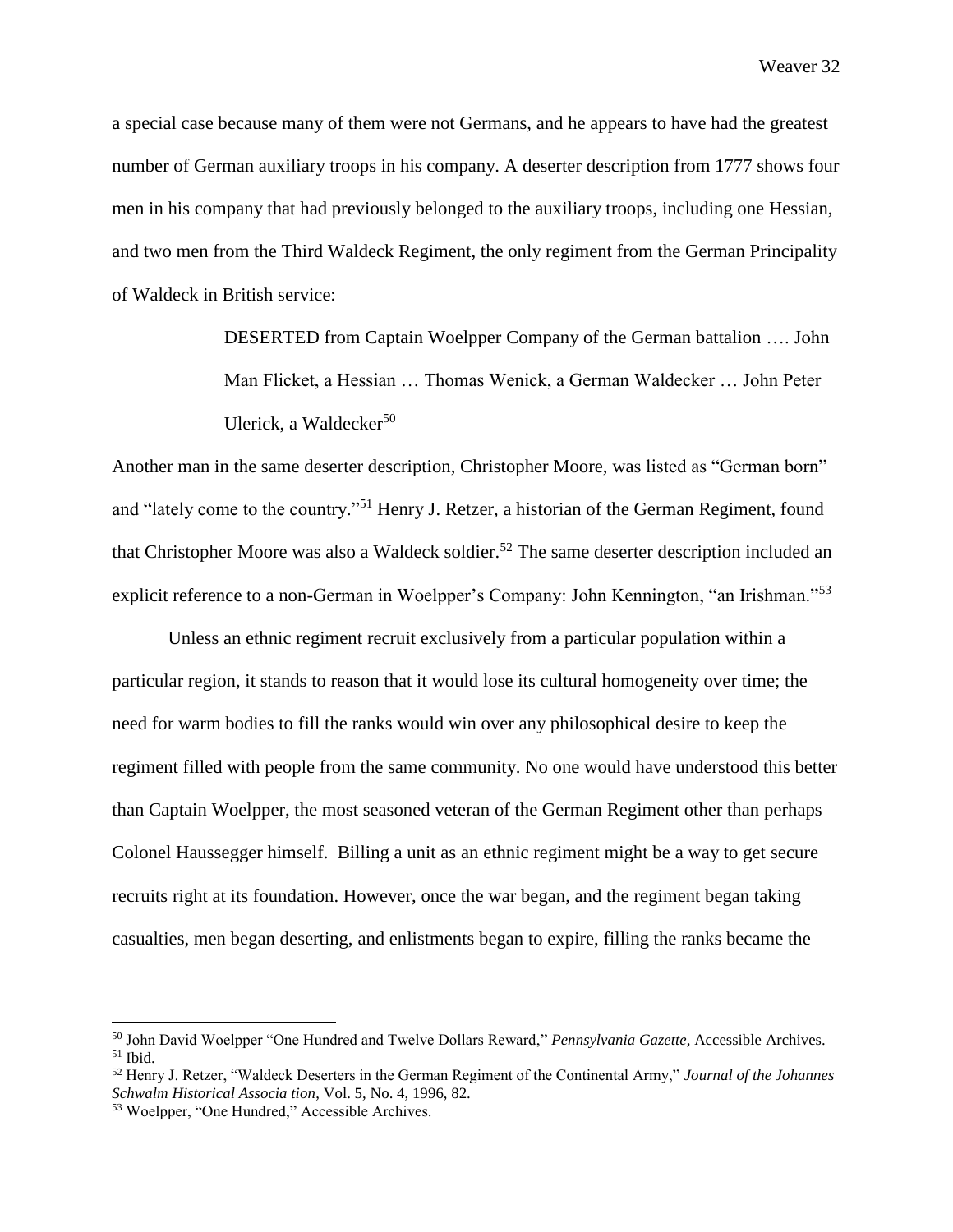most important priority for all the officers of the German Regiment, even if each individual recruit was "not … a German or the son of a German."<sup>54</sup>

Woelpper's company is something of the exception rather than the rule; most of the enlisted men of the German Regiment were German immigrants or American-born Germans, though the unit did lose some of its "ethnic character" over time, since during the course of the war the number of Germans willing to enlist in the regiment dwindled. American men would have had a different approach to people like the Hessians or Waldeckers, who were often forced into military service by their autocratic rulers. German-Americans, like other Americans at the time, saw military service as a social contract. In *A People's Army: Massachusetts Soldiers and Society in the Seven Years' War* Fred Anderson posits:

> The cultural context of [New England] society and the demands of the provincial economy made contracts a part of everyday life and talk, while notions of … sovereignty and … elite made remained for the vast majority of colonists rather distant and abstract …. [In the French and Indian War] redcoat officers could not concluded … all Americans lacked the character to make good soldiers. 55

Anderson's theory can be applied to much of Colonial America. If Americans were poor soldiers, then the British would have won the Revolutionary War. However, on paper, the German Regiment does seem to be made up of poorly disciplined soldiers, as they mutinied almost three times. However, mutiny does not just happen; soldiers needed to feel a real grievance with their commanders before they mutinied.

<sup>54</sup> Neimeyer, *America Goes to War,* 50.

<sup>55</sup> Fred Anderson, *A People's Army: Massachusetts Soldiers and Society in the Seven Years War* (Chapel Hill: University of North Carolina Press, 1984) 194 – 195.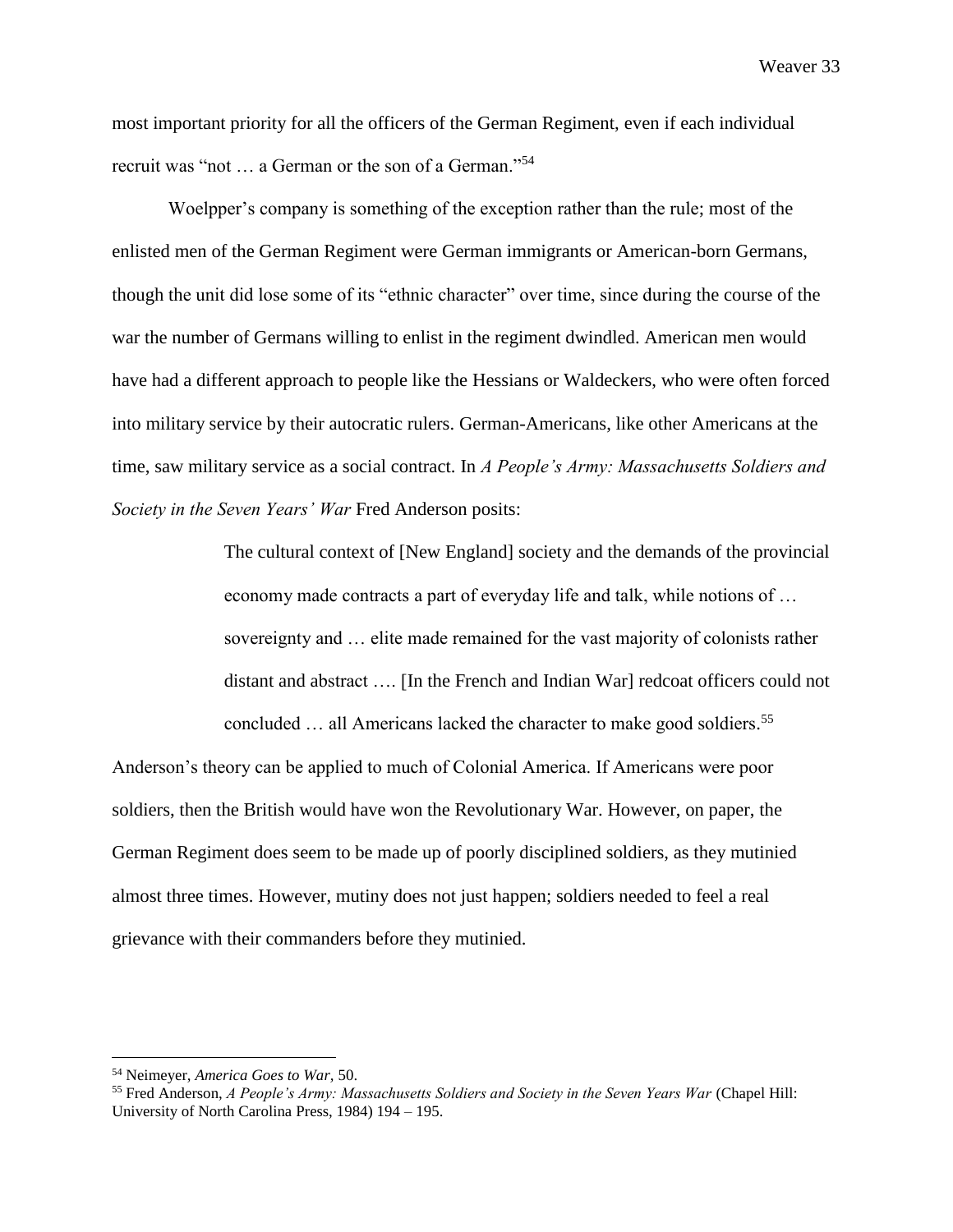Germans may have had a more developed idea of the elite in society than other people in Revolutionary America, and this possibly contributed to the occasional lack of discipline within the Regiment. Germans came from the rigidly hierarchical Holy Roman Empire where the ruling nobility had often abused their power against the largely peasant population. Because of this abuse, it is possible that the soldiers of the German Regiment distrusted any noblemen, especially German noblemen. Such a theory why the unit's second colonel, Henry Leonard Philip, Baron d'Arendt, may not have been popular among the common soldiers.<sup>56</sup> Soldiers in the German Regiment, their parents, or grandparents may have borne grudges against nobility, especially nobility who treated them like peasants.

If military service was considered a social contract, then the soldiers of the German Regiment would have expected to have received something in return for their service other than the obvious pay, food, and equipment; they would have expected the military to uphold its agreement with the soldiers made when they enlisted. This notion is evident in 1779, when the German Regiment mutinied for the second time. William Rogers, the chaplain to Hand's Brigade, wrote in his journal about the German Regiment's breach of discipline:

> Wednesday, July 14th. Last Night thirty three of the German Regiment deserted under the plea of their time being out. They went off properly armed with drum and fife. … a detachment of fifty soldiers on horseback were ordered to pursue them. $57$

<sup>56</sup> "To George Washington from Colonel Arendt, 7 August 1777," Founders Online, National Archives, last modified December 28, 2016, http://founders.archives.gov/documents/Washington/03-10-02-0541. <sup>57</sup> William Rogers, *The Journal of a Brigade Chaplain in the Campaign of 1779 Against the Six Nations Under Command of Major-general John Sullivan* ed. Sidney Smith Rider (Michigan State University: Sidney S. Rider, 1879) 62.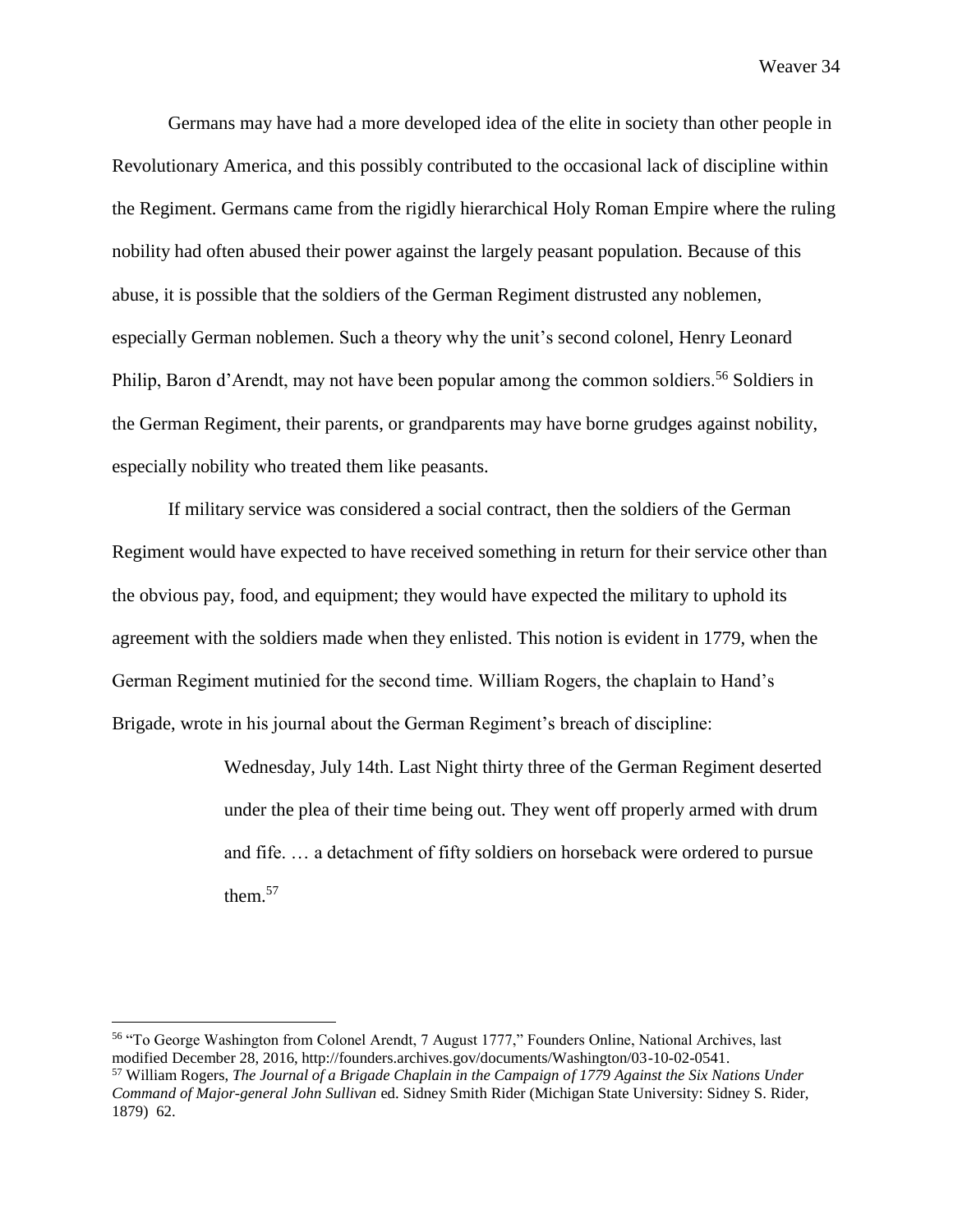The common enlistment for a soldier in the Continental Army from 1776 onwards was three years, or the duration of the war. In the summer of 1779, assuming most of the men had enlisted for three years instead of the duration of the war, their time truly would have expired. The men of the German Regiment had filled their end of the contract of military service: it was time for the government to uphold its promise and let them leave. The mutineers penned this petition to the United States Congress:

> We the four Different Companys Raised in the State of Pennsylvania, Now Belonging to the German Regiment by this our Humple Petition, Beg leave to lay our grievances Before the Honorable House. We Being First Inlisted for three years, and received Ten Dollars bounty, at the Expiration of three months there being Ten dollars more Given to Us, Being Persuadet that it was Only a Present, of the above state, But now we are tould by Our Officers that we are Inlisted During the War. Several of use Having Received the other Ten Dollars, and Several Have not. As we have unterwent the Hardships of a three years Campaign, and all of us having Familys, or Aged Parents now Suffering in Distress, and Helpless. We Most Humply Pray that the Honorable Gentlemen of the United States, In General Congress assembled, would take the Matter Into a Serious Consideration, and Grant us discharges at the Expiration of the said Three Years, and we Pray to Almighty God, to Creon you and our Labours for our Valuable Rights and Libertys, with success, and Glory and if it should ever Come to our Turn, to Turn out with the militia, we shall obey with pleasure.<sup>58</sup>

<sup>58</sup> "German Battalion, Companies of the, to Congress" Papers of the Continental Congress, Fold3.com. The entire text of the petition is important enough that nothing from it ought to be omitted.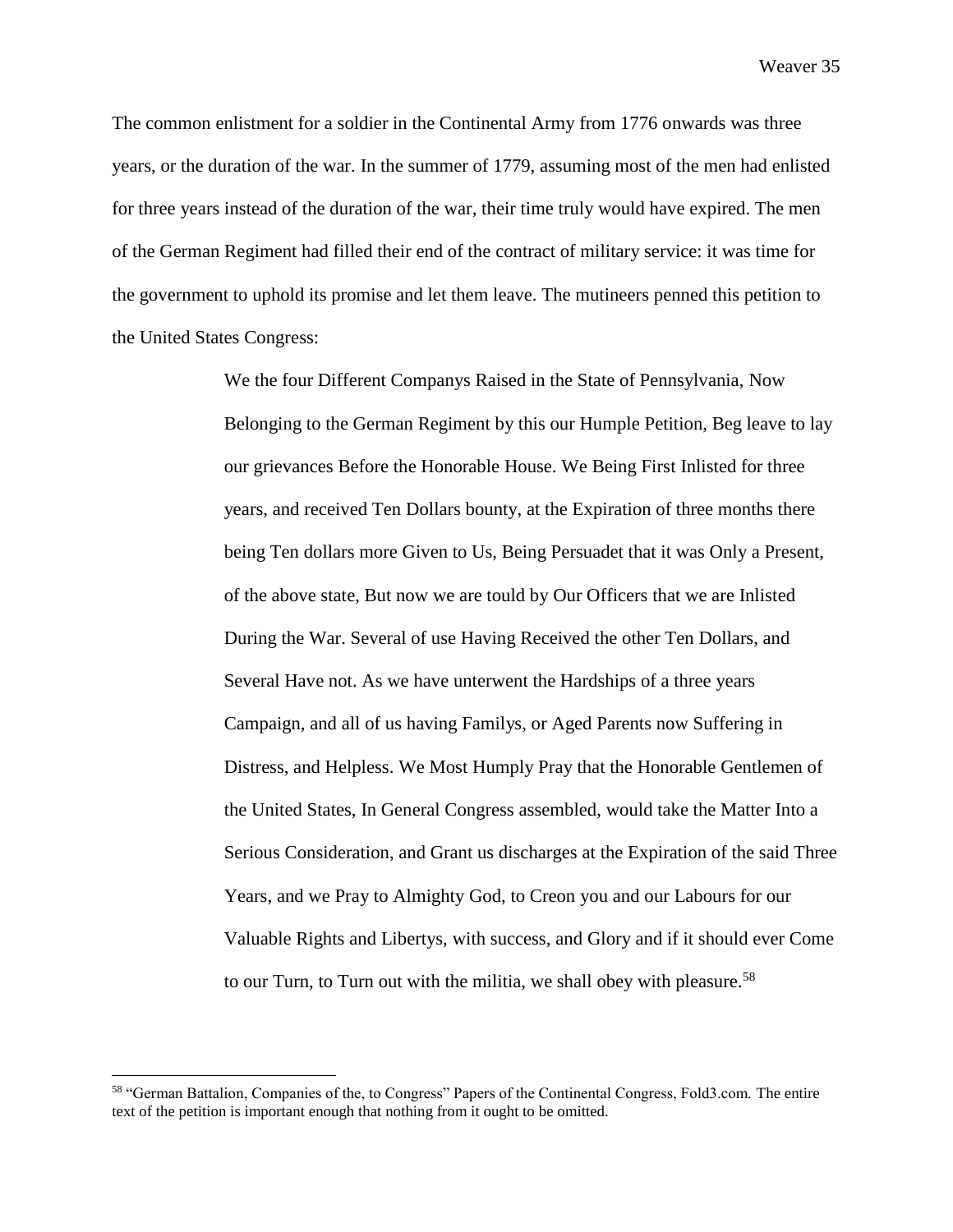The men of the German Regiment made the claim that the extra bounty money was thought to be a gift. This may or may not be true; along with a possible language barrier and the potential for those who handed out to the bounty to have lied, the claims of the deserters could be legitimate. The mutinous soldiers may have also just been looking for a way to escape from their military service, because they would soon enter the truly foreign territory of the Iroquois. The petition did not reach the Continental Congress, but it did reach the Commander-in-Chief of the expedition, Major-General John Sullivan. Sullivan would have known that his commanding officer, George Washington, did not like to execute men, even for mutiny and desertion. Washington thought it would undermine discipline and create resentment in the ranks. Sullivan made the decision not to execute any of the participants in the 1779 mutiny. Two weeks after their desertion, William Rogers wrote:

> Monday, July 26th … the Commander-in-Chief having received a petition from the prisoners of the German Battalion … wishing to extend mercy where it can be done without injury to the public service, has accordingly consented to pardon each and every one of the offenders … and directs that they be immediately released and restored to their duty.<sup>59</sup>

The mutineers, however, did not go unpunished. The ringleaders, who were the sergeants and corporals, were originally sentenced to be shot or made to run the gauntlet. However, they were only reduced to the ranks as privates, and those who just followed the mutiny along received no punishment except being forced to serve for the duration of the war.<sup>60</sup>

<sup>59</sup> Rogers, *Journal*, 69.

 $60$  Running the gauntlet was an old military practice by the time of the Revolution. A convicted man was made to walk at a slow pace between two lines of men, who would strike him with their ramrods, a steel rod with a flat end used to load a musket.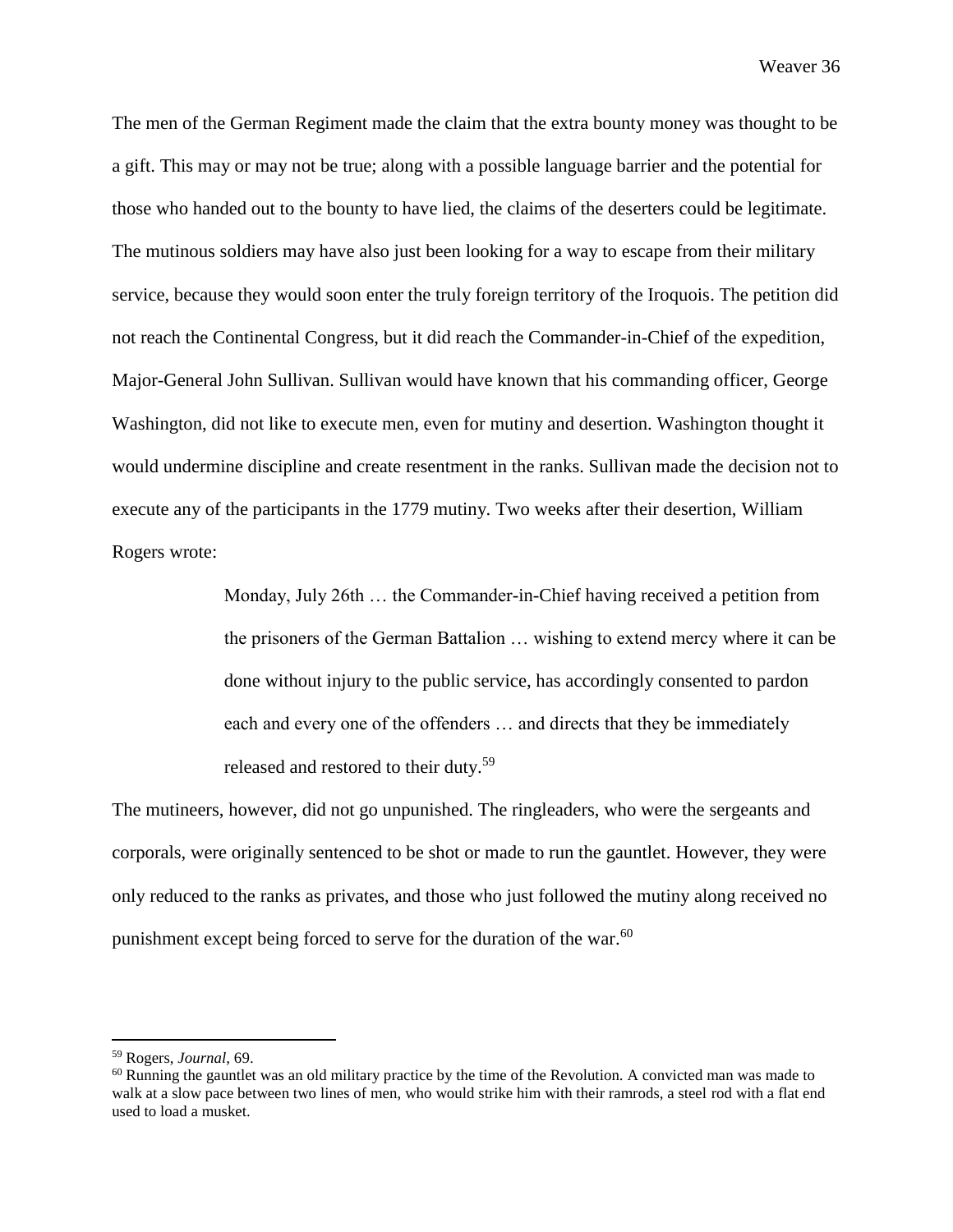One of the enlisted soldiers who left the longest paper trail, and participated in the 1779 mutiny in the German Regiment was a man named Jacob Bottomer, who applied for a pension from the state government of Pennsylvania in 1813.<sup>61</sup> Pensions were often issued very early on. As soon after the war as the late 1780s, the government issued soldiers money for their time spent in the military. However, the earlier the pensions were issued, the greater the restrictions put on them. Both the Federal Government and state governments issued pensions to Revolutionary War soldiers. The first pensions were given out to soldiers who served in just the Continental Army, who had been rendered unable to work because of their time spent in the military, such as if they had been disabled by wounds or sickness sustained during the war. As time wore on, these restrictions became looser. Widows and children could receive pensions for fallen husbands and fathers, people who had served in the militia could get pensions, and eventually, anyone who had served at all, even if they were not impoverished or disabled could receive money from the government. Bottomer claimed that he was wounded at the Second Battle of Trenton.<sup>62</sup> Bottomer's fate in that battle was pitiful, as told from the perspective of his Lieutenant, Bernard Hubley:

> BOTTOMER was wounded in the left side. Hubley was near BOTTOMER when he was wounded and heard him cry out that he was shot. He immediately ordered the soldiers to bring him along and advised him not to cry out. When he was near the bridge that crossed the creek, which passed through Trenton he fell down and was run over by at least fifty soldiers. When they crossed the bridge and formed in battle array along the creek, BOTTOMER came crawling along, being weak

<sup>61</sup> "Pension Application of Jacob Bottimore", Record Group 2 Container 1, Pennsylvania State Archives.

 $62$  This battle will be covered in the chapter about the German Regiment's first campaign.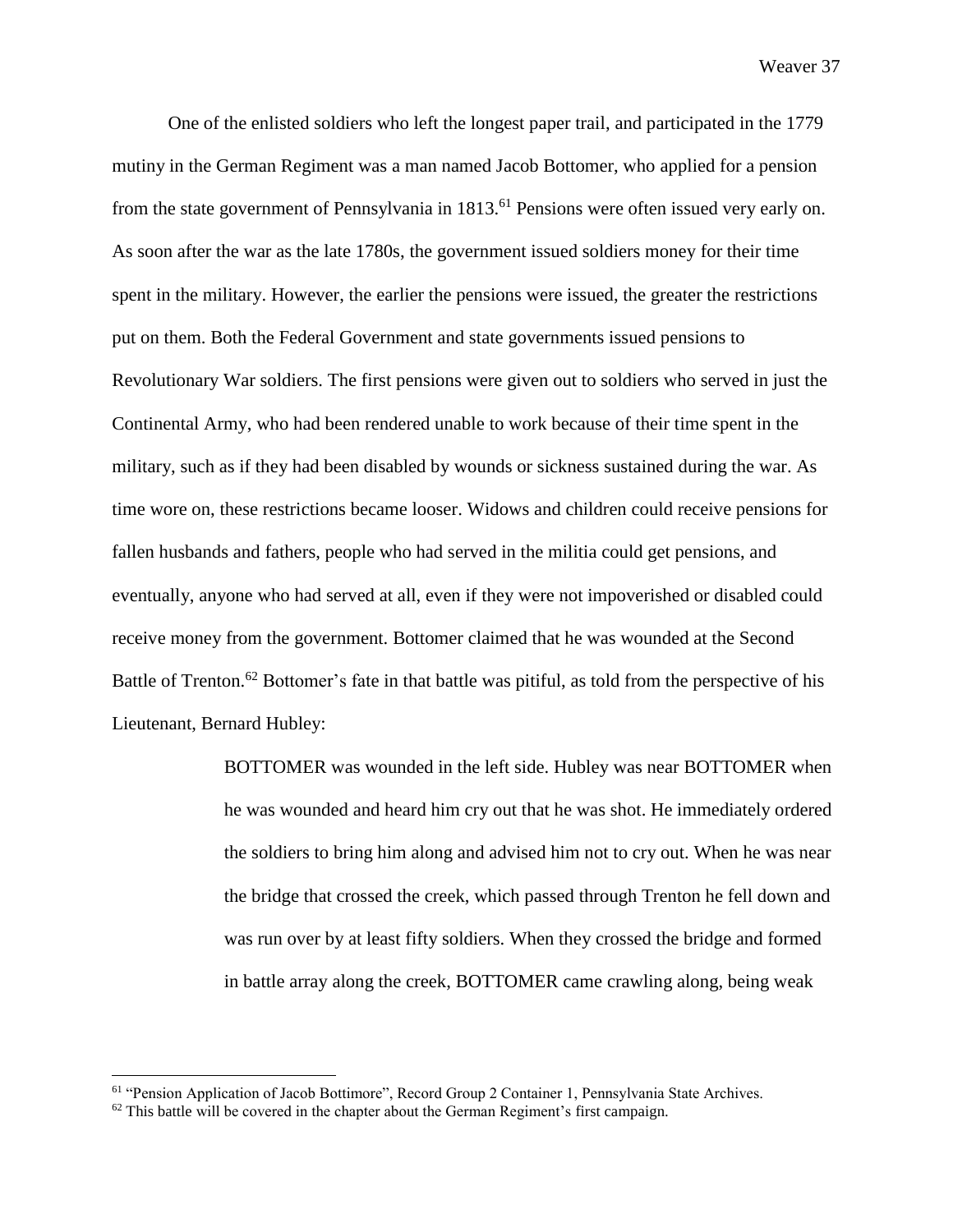from loss of blood. They pronounced his wound mortal and he was placed under the care of Surgeons.<sup>63</sup>

Bottomer did recover and rejoin his company, but after his wounding, he did not owe anything to the army beyond the bare minimum of his service. Medicine, especially military medicine, was not terribly reliable in the eighteenth century, and being left to the care of the surgeons may have been equivalent to being left for dead.

Bottomer is far from the only soldier to have applied for a pension. There are dozens of German Regiment soldiers who applied for pensions, and while some might be fraudulent, such as those which claim that the applicant fought at Bunker Hill, a year before the regiment was formed and hundreds of miles from German-American country, most are authentic. Important details about German Regiment soldiers can be gleaned from them. In many pension applications, soldiers opted to "mark their mark" signing with an "X" rather than their own name. From this, it stands to reason that some German Regiment soldiers were illiterate, at least in English, or they were unable to write. Deserter descriptions often included remarks about deserters' facility for languages such as "speaks very poor English."<sup>64</sup> Many German Regiment pensions also came from widows of the German Regiment, who applied after their husbands died.

The common soldier of the German Regiment is difficult to characterize: there are very few sources left behind by soldiers who were not officers. However, even harder to discover are the women who followed the army: often they were known as camp followers or distaff. The

<sup>63</sup> Thomas Lynch Montgomery ed., "Abstracts of Pension Applications on File in the Division of Public Records, Pennsylvania State Records", *Pennsylvania Archives, Series 5 Volume IV* (Harrisburg, Harrisburg Publishing Company, State Printer, 1906) 586 –587.

<sup>64</sup> Henrich Miller, "1776. Dienstags, den 29 October … Im Letzten September," *Der Wochentliche Philadelphischer Staatsbote*, Historical Society of Pennsylvania, Microfilm. Original German: *spricht sehr wenig English*.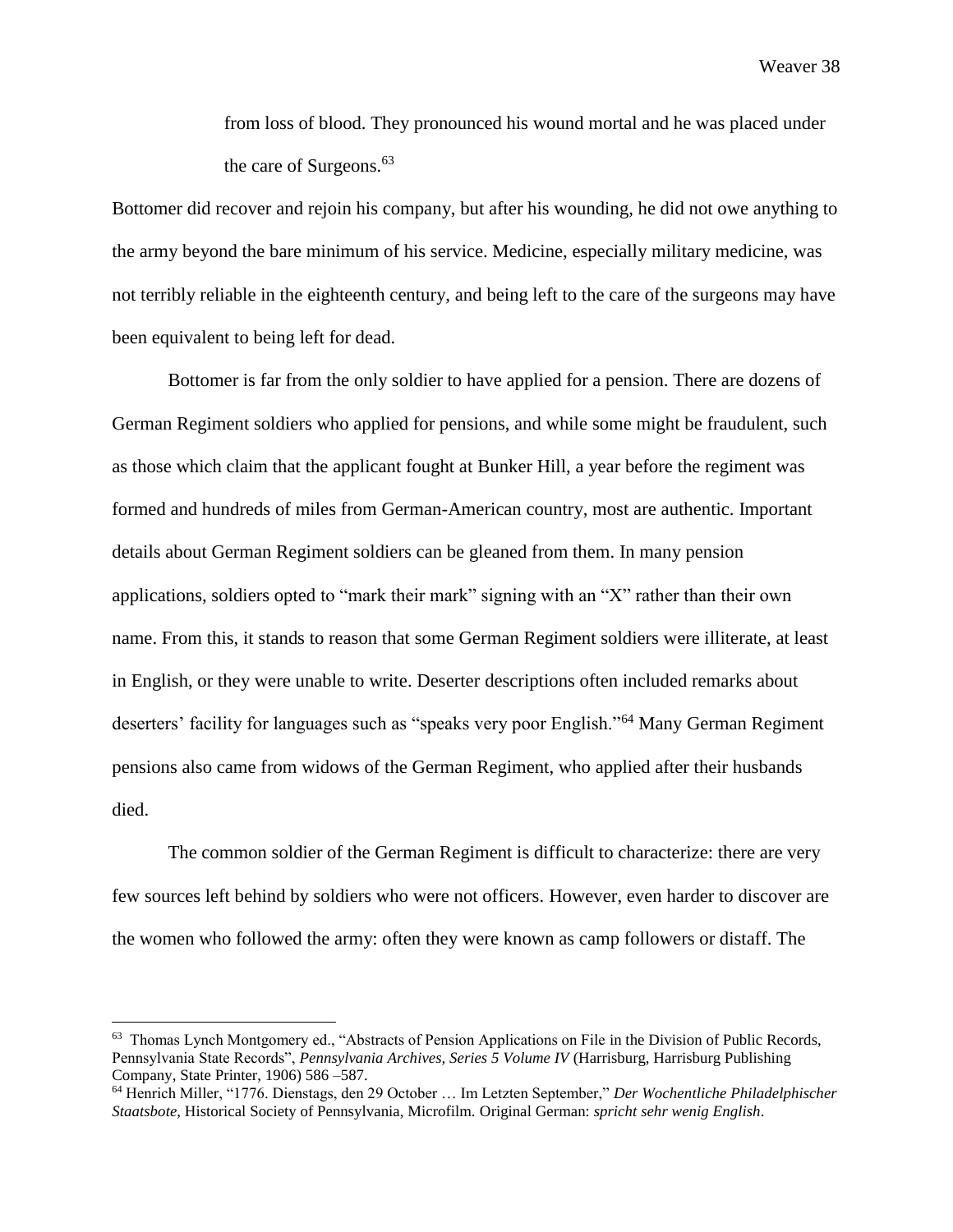longest primary source reference to the German Regiment camp followers come from Sullivan's Campaign in 1779:

At a Garrison Court Martial whereof Capt. Morril was Prestt, was Tried John Emersly, Soldier, for stealing & selling Clothing belonging to Catharina Castner found Guilty and Sentenced to Receave 100 Lashes on his bare back well laid on, at the head of the Troops in the Garrison ----- And to be but under Monthly Stoppages of half his Pay until Catharina Castner is paid forty five Dolls. The sum which she paid for the Clothing and Catty Castner 15 dollars for the Stockings and Sleave Buttons not yet found The Commanding officer approves this sentence and orders it to be but in Execution this evening at Roll Call.<sup>65</sup>

Germans in the Revolution went to war to protect the right of private property, among others. This one, short reference to a thief receiving military justice as a consequence for his crime shows that German-American soldiers and camp followers were vigorous in upholding their rights even in the semi-authoritarian system of the military. Not all women related to German Regiment soldiers went with the army; the Continental Army placed strict limits on women following their husbands and relatives to war, and their numbers were generally small. However, the soldiers of the German Regiment did what they could to make sure that the women in their lives had a support system in times of war.

In the eighteenth century, armies were vast bodies of people who consumed much and produced little. Living in America, which had no regular army prior to the Revolution, was particularly difficult during the War for Independence because the country had yet to develop a system which supported the military and civilian population, such as the more developed

<sup>&</sup>lt;sup>65</sup> Christian Myers, "Garrison Orders, Septr. 1<sup>st</sup> 1779" Christian Myers orderly book, 1778-1780, Library of Congress, LCCN mm 81034058, Shelving No. MMC-1259.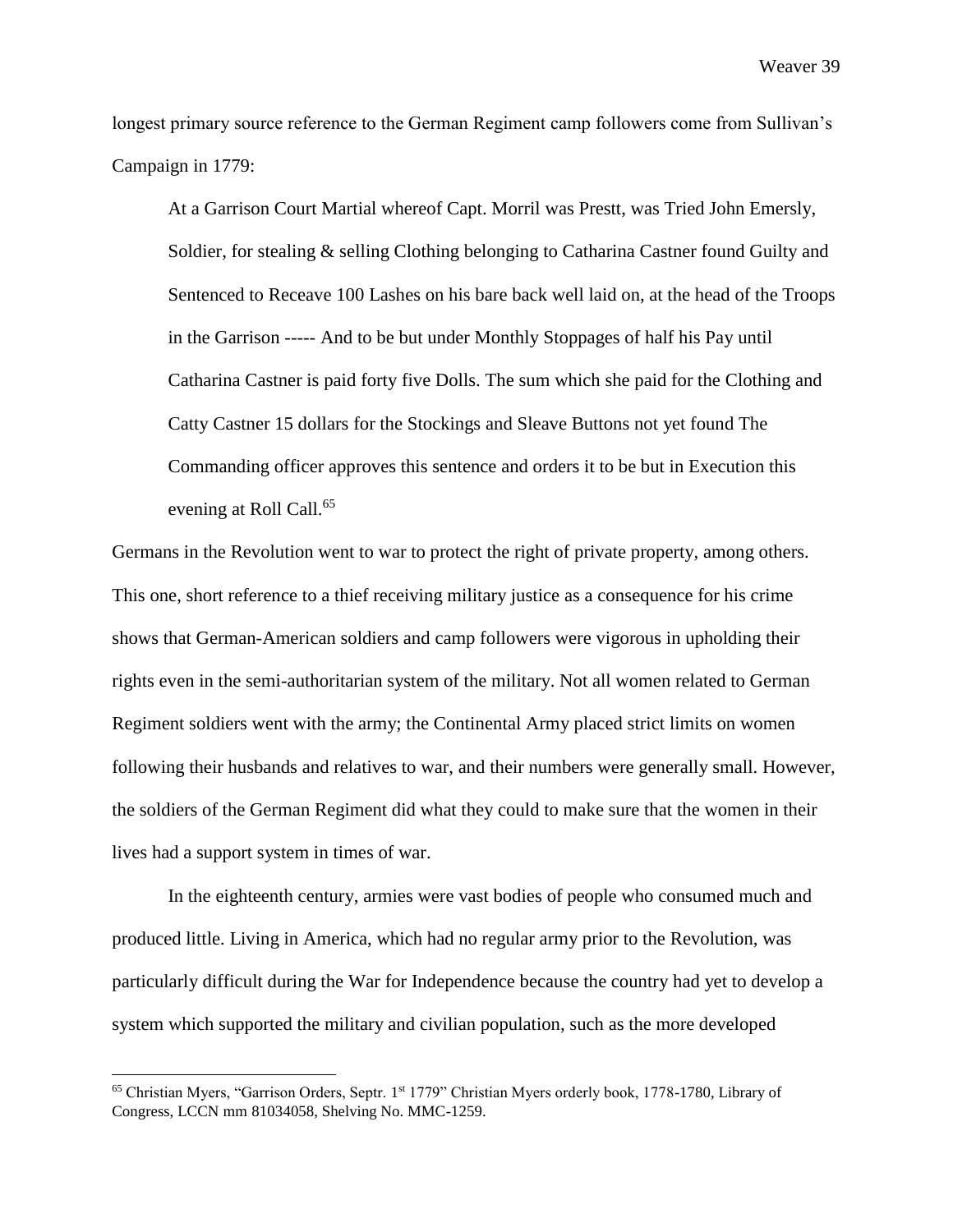European states including Britain, France, and Prussia. Common soldiers in the German Regiment, in order to support family and friends, sent money home, like soldiers from armies throughout history. The account book of Captain Graybell's Company reports that for Henry Decker, "due allow my wife to Rec'd out of my monthly wages the sum of Twenty Shillings."<sup>66</sup> Other entries include lines like "To cash paid [James Capele's] wife" 15 shillings.<sup>67</sup> Soldier Peter Baker allotted his wife Christina "25 shillings pr. Month."<sup>68</sup> The soldiers of the German Regiment did not fight for personal gain: they fought because they believed in the Revolutionary cause. Continental soldiers were not paid well, if they were even paid at all. It would be incredible if any of these soldiers' wives saw the full amount of the money taken from their husbands' wages.

Common soldiers in the German Regiment were not much different than other soldiers in the Continental Army. They were recruited from a variety of sources, largely the militia, and many of them were born in America, rather than abroad. They spoke a different language than most other Continental Soldiers, but they still thought of themselves as Americans, fighting for their rights. Their notions of "liberty" and "property" may have been different than their Englishspeaking counterparts, but they shared in the same experiences, fought in the same battles, and were as instrumental as anyone else in the political struggle for American Independence. The officers of the German Regiment, however, had a variety of reasons to fight for independence.

<sup>66</sup> *Account Book of Captain Philip Graybill's Company, German Regiment*, Jones Family Papers, MS 518, Historical Society of Maryland.

 $67$  Ibid.

 $68$  Ibid.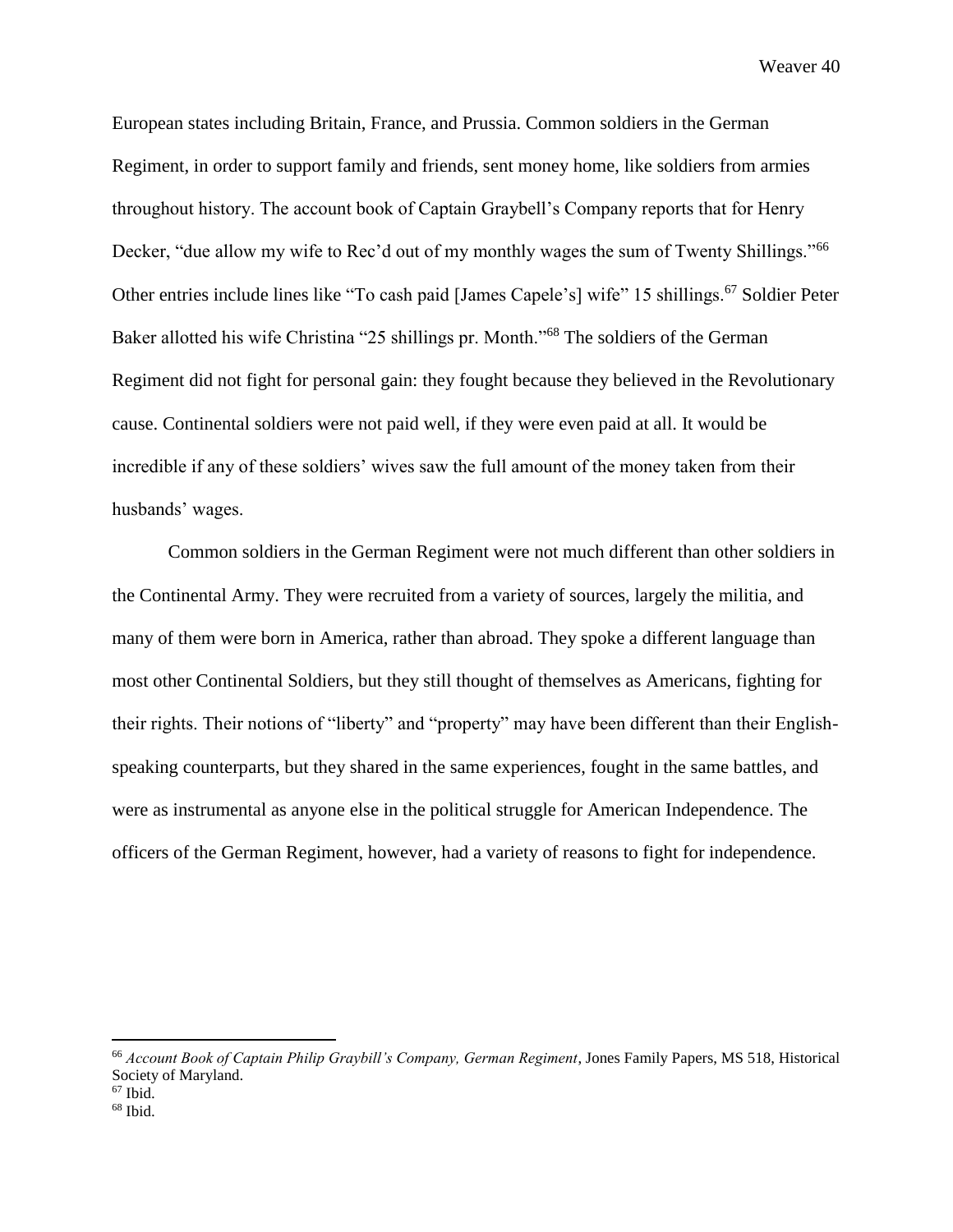## **Chapter 3: Professional Soldiers and Political Radicals: the Officers of the German Regiment**

The most famous foreign officer to serve in the Continental Army during the American Revolutionary War is undoubtedly the Marquis de Lafayette, in a possible tie with the Baron von Steuben. Close behind these two are probably the two Polish officers, Tadeusz Kosciuszko, the engineer, and Kazimierz Pulaski, the cavalryman. However, there were far more than four foreign-born officers serving in the Continental Army. Several of these individuals saw service in the German Regiment: some of these men immigrated to America before the war, and settled in the country after peace, while others presented themselves to the Continental Congress like their famous counterparts once the hostilities between Great Britain and its colonies began. Besides the foreign-born officers in the German Regiment, many of its leaders were second and third generation Americans whose parents had emigrated from the Holy Roman Empire to Pennsylvania or Maryland. The officer corps of the German Regiment was, due to its ethnic nature, one of the most multinational in the Continental Army. The German Regiment, due to the high proportion of foreign volunteers, immigrants, and born Americans is in many ways a microcosm for the Continental Army as a whole.

While most of its international officers came from the various states of the Holy Roman Empire, the German Regiment also had Swiss and French officers, in addition to American-born ethnic Germans. For example, the first two Colonels of the German Regiment, Nicholas Haussegger and Henry Leonard Philip, Baron d'Arendt, were Swiss and Prussian, respectively. Important in the history of the German Regiment are its first set of field officers: the majors, lieutenant-colonels, and colonels, as well as a few of its notable captains, such as John David Woelpper, a personal friend of George Washington. The officer corps of the German Regiment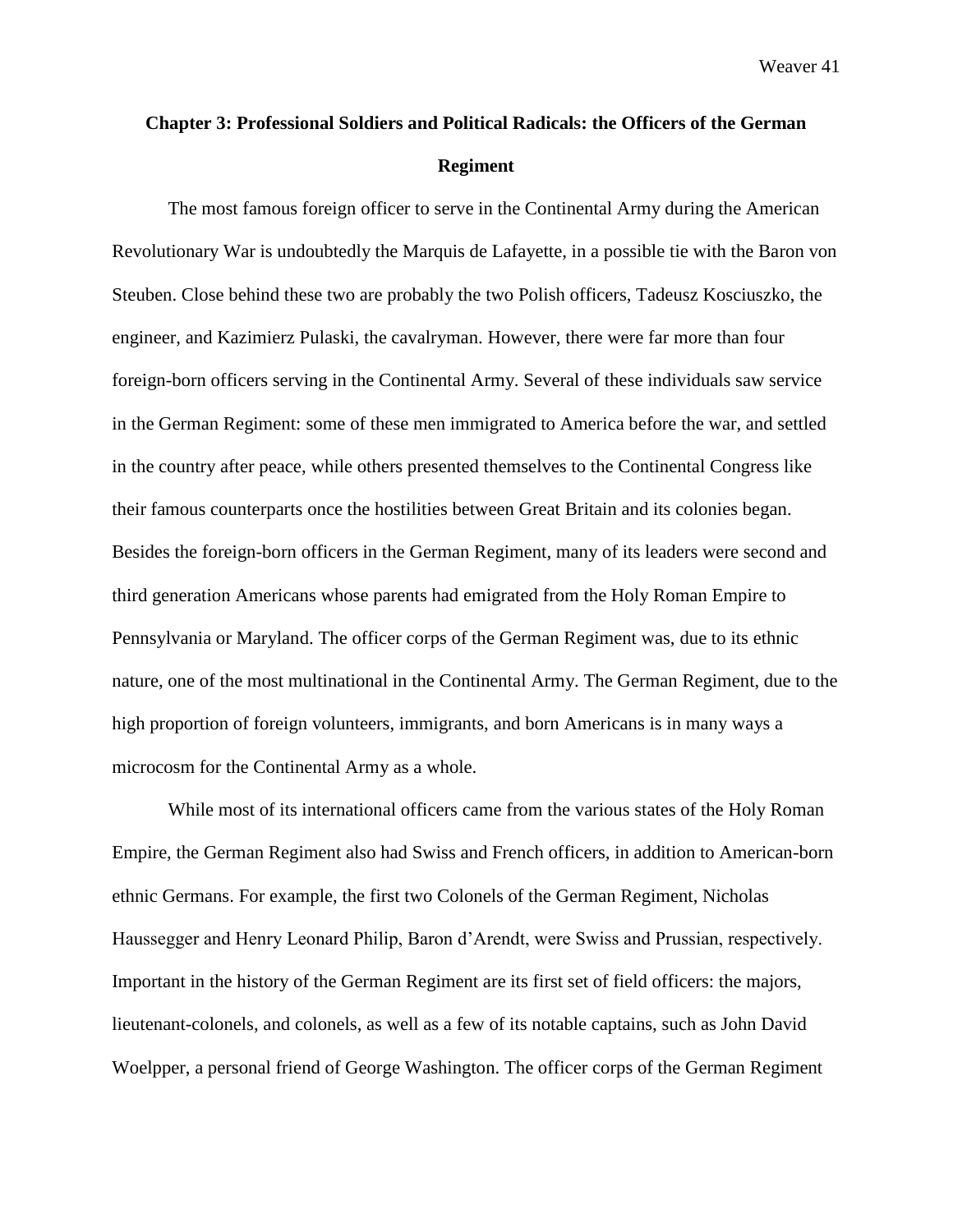represents the multi-nationality of Western militaries in the eighteenth century, as well as a diversity of experience, faith, and loyalty.

The first colonel of the German Regiment was an immigrant. Nicholas Haussegger, was born in Bern in 1729 and, before he left Europe, he was employed as a sergeant in the Regiment Struler, a Swiss Regiment in the service of the Netherlands.<sup>69</sup> Other European countries had long employed Swiss regiments, and because Haussegger was a sergeant at the time, a noncommissioned officer (NCO), it is clear that he decided to make the military his career. Eighteenth-century Swiss regiments were not the terror of European battlefields that they had been in the Renaissance, but Swiss soldiers still had the reputation of being reliable, disciplined troops.<sup>70</sup> Haussegger would not have been able to climb his way up the chain of command without exemplifying the abilities of a good non-commissioned officer in the eighteenth century; he did not just have to be able to lead his men, but he had to teach and discipline them as well. In writing his instruction manual for the American military, Baron von Steuben said that

> Non-commissioned officers … are to be perfectly acquainted with the manual exercise, marchings and firings that they may be able to instruct their soldiers when necessary; they must also be acquainted with the dress, discipline, and police of the troops, and with every thing that relates to the service.<sup>71</sup>

<sup>69</sup> James F. Davis, *A Man of No Country: the Case of Colonel Nicholas Haussegger 1729 – 1786* (Lebanon: Lebanon County Historical Society, 1989) 6.

<sup>70</sup> John McCormack, *One Million Mercenaries: Swiss Soldiers in the Armies of the World* (London: Leo Cooper, 1993) 140.

<sup>71</sup> Frederick William Baron von Steuben, *Baron von Steuben's Revolutionary War Drill Manual: A* Facsimile *Reprint of the 1794 Edition* (New York: Dover Publications, Inc. 1985) 6. While Von Steuben did not write his manual until 1778, and it did not see full publication until 1780, his writing describes the ideal of soldiers' ability to carry out their duty in the eighteenth century. Von Steuben was a talented administrator, and despite the fact that he never interacted much with the German Regiment, the Baron's manual is still a useful tool for interpreting the role of administration in the Continental Army throughout the American Revolutionary War.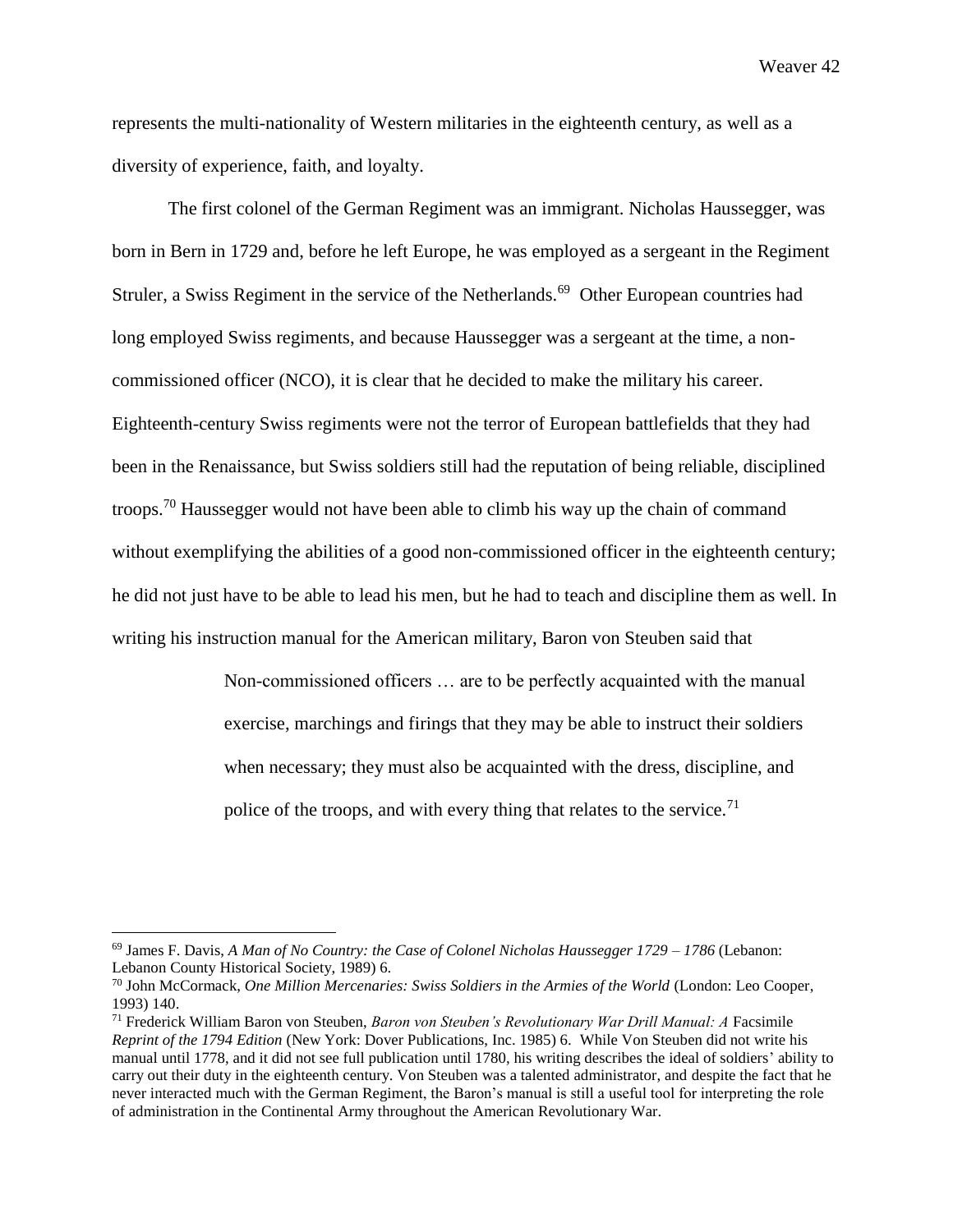Many eighteenth-century militaries placed barriers before the enlisted men like NCOs to prevent them from becoming regular commissioned officers, because commissioned officers often came from the upper classes, and enlisted men came from lower classes. While it was not impossible for officers to be raised from the ranks, most officers in eighteenth-century militaries began their career as the lowest rank of officer, which in the British Army was ensign. In the eighteenth century, prospective officers to the British Army commonly purchased their commissions: that is to say that if someone wanted to enter the army, they usually had to buy a spot in the officer corps of a regiment, and if they wanted to go up in rank, they also could buy their promotions. When Haussegger moved from the Swiss Regiment Struler into the Royal American Regiment during the French and Indian War, he was still a sergeant. He was recruited out of the Regiment Struler, rather than buying his way in to the British Army.

The Royal American Regiment was an experiment within the British Army: the regiment was raised specifically to fight in the French and Indian War, and specifically from Protestants who did not live in British Isles. In fact, English fears of Continental European absolutism barred this regiment from ever serving within the United Kingdom.<sup>72</sup> However, the Royal American Regiment was raised to make up for problems of manpower in the British colonies, and its designation as an "American Regiment" meant that the Regiment would see service in America. After seeing an enormous amount of service the French and Indian War, many members of its ranks, including Nicholas Haussegger, opted to stay in British North America.

Haussegger did not spend that much time in the Royal Americans. Because he had such problems finding promotion, he transferred to Colonel James Burd's Battalion of the Pennsylvania Regiment in 1760, where he was commissioned as a lieutenant, and ended the war

<sup>72</sup> Campbell, *Royal American Regiment,* 21.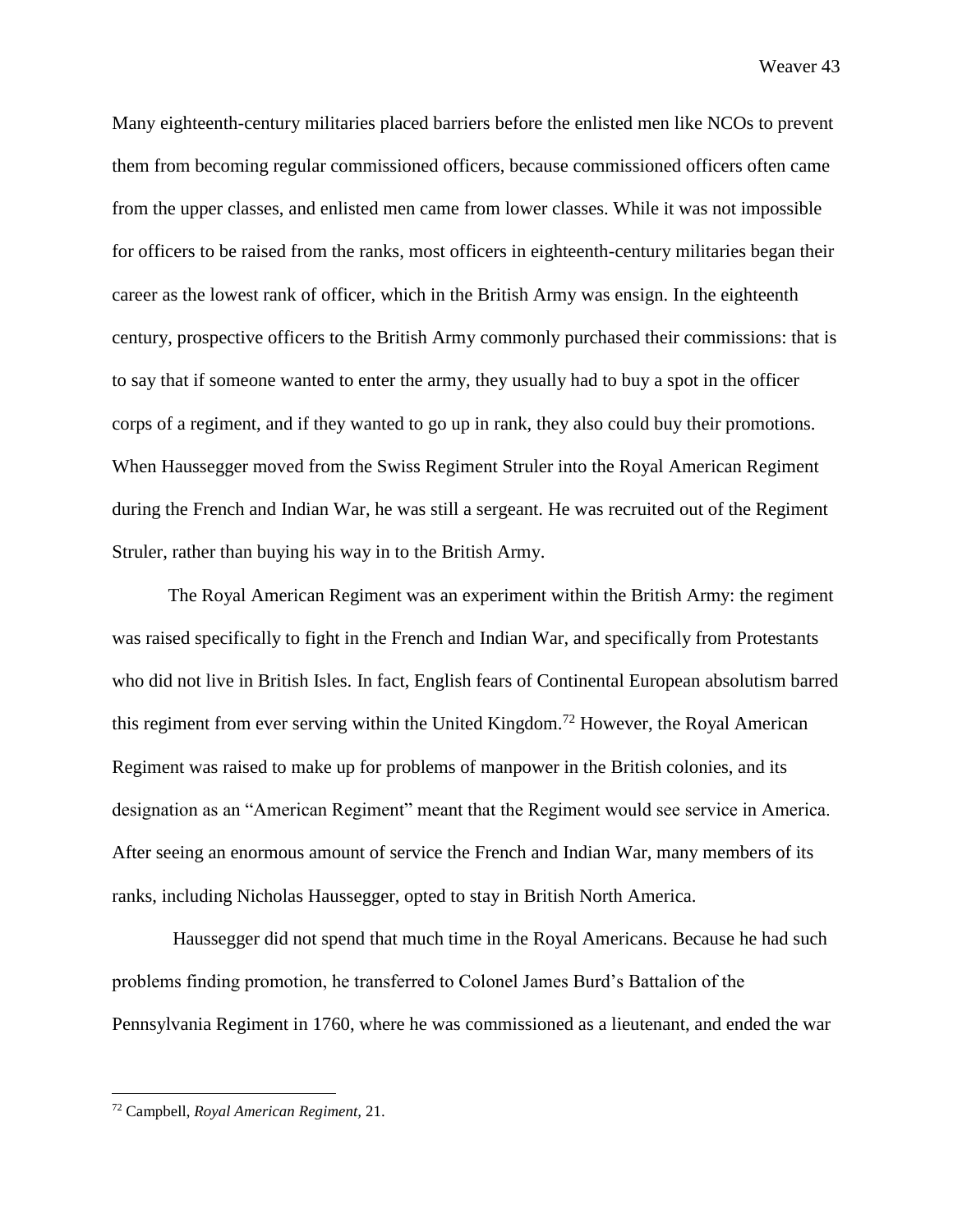as a captain.<sup>73</sup> After the French and Indian War ended in 1763, Haussegger settled in Lebanon, Pennsylvania, then in the northern part of Lancaster County. He was a competent officer in the French and Indian War, and he was always looking to better himself: he operated a tavern in Lebanon, which looked like it was about to become quite a prosperous town, as it was "a center for lucrative trade in cattle, grain and iron."<sup>74</sup> Haussegger rose to local prominence, and when war returned to British North America, he would keep his prominence with a commission as a field officer.

In early 1776, Haussegger was Major in the Fourth Pennsylvania Battalion under the command of then-colonel Anthony Wayne, who would become a brigadier general in the Continental Army and earn the epithet of "Mad Anthony." Haussegger proved to be a dutiful officer in the Fourth, but he was not always the most obedient to his colonel. His letters to Anthony Wayne show a man who seemed to care about the welfare of his men and how it affected their discipline:

> Your Promiss to oure Men last week & not Performed Complet greeth [great] Disturbances and muitiney this two Days, Capt. Mores Compy. came to me just now, and demeand mony ore they would all go home as the Colo. had forfeited his word. The think them Selves farr from all Engagement.<sup>75</sup>

As an officer, Haussegger was critical of his superiors, and did what he thought was best for his unit rather than what his commanding officer told him to do. Wayne continually ordered Haussegger to return to New York where the Fourth was stationed and the Swiss Major consistently refused. If Haussegger's letters are to be believed, his refusal was due to continuing

<sup>&</sup>lt;sup>73</sup> Davis, *Man of No Country*,  $8 - 10$ .

<sup>74</sup> Ibid, 14.

<sup>75</sup> Nicholas Haussegger, "Lebanon Jan. 18th 1776," Wayne, Anthony 1745-1796. Anthony Wayne Papers. Historical Society of Pennsylvania.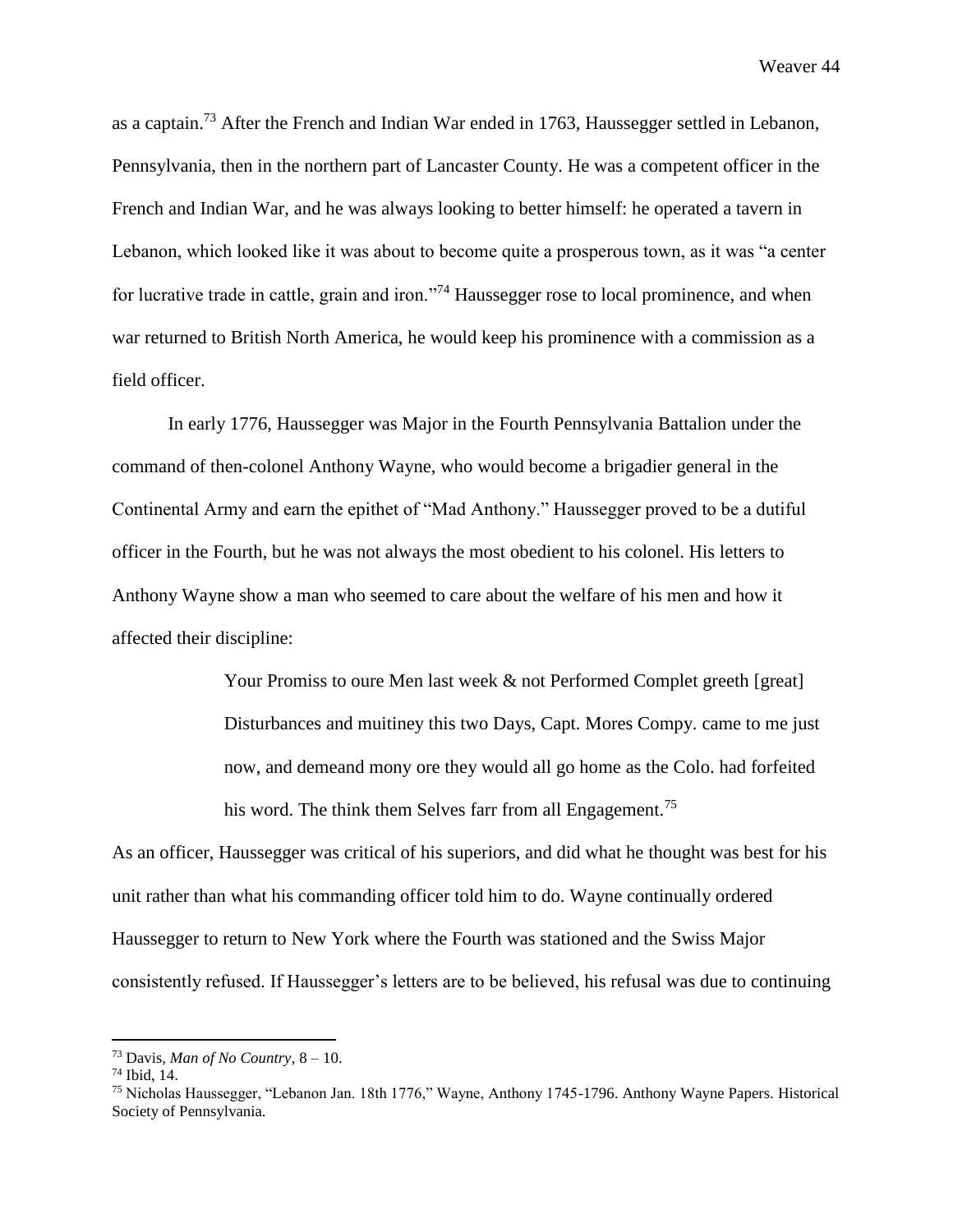affairs in Southeastern Pennsylvania. At one point, Haussegger said that "just now I arrived from the dock having sent [soldiers] off from there but the wind against them & they obliged to make ankers until the present time, till … comes again … a fear wind."<sup>76</sup> Nature provided an easy excuse not to send his men up, and while Haussegger's testimony is easily corroborated, he says in that very same letter that "I don't intent to come up to the Regt. At Newyork."<sup>77</sup> By not marching to New York, Haussegger managed to remove himself from the hammering the Continental Army received at the hands of the British in the summer of 1776. On June  $27<sup>th</sup>$ , Congress resolved to raise the German Regiment, and by making him its Colonel, Congress severed any possible connection of Haussegger to the defeats of mid-1776. Despite the fact that he was raised to the colonelcy of the German Regiment, Haussegger managed to keep himself busy until October of 1776, when he joined the Regiment in barracks in Philadelphia. There he put his military skills to use, overseeing the Regiment after its poor treatment at the hands of its first Lieutenant Colonel, George Stricker.

Haussegger was, however, not the only European professional soldier to have settled in America and joined the German Regiment a little late. The most notable of the captains of the German Regiment, and the one who likely had the most military experience of any officer in the regiment due to his age, was John David Woelpper who came to America in 1749.<sup>78</sup> Twentyseven years later, in 1776, Woelpper wrote to the Pennsylvania Committee of Safety and noted that he was the most experienced company-grade officer in his unit and "was a soldier for 50 years." However, due to the date of his commission, Woelpper was in fact the most junior

<sup>&</sup>lt;sup>76</sup> "Chester May 2<sup>d</sup> 1776" Ibid.

 $77$  Ibid.

<sup>78</sup> Henry J. Retzer, *The German Regiment of Maryland and Pennsylvania in the Continental Army, 1776 – 1781*  (Westminster: Family Line Publications, 1991) 80. Though the original German version is Johannes Davidt Völpert, there are a multitude of ways to write Woelpper's name, as 18<sup>th</sup> century spelling was largely a matter of personal opinion. Woelpper himself seems to prefer "Woelpper", and outside of quotations from primary sources, his name is rendered as such in this paper. George Washington often refers to him as "Wilper," "Welper," or "Wilpert."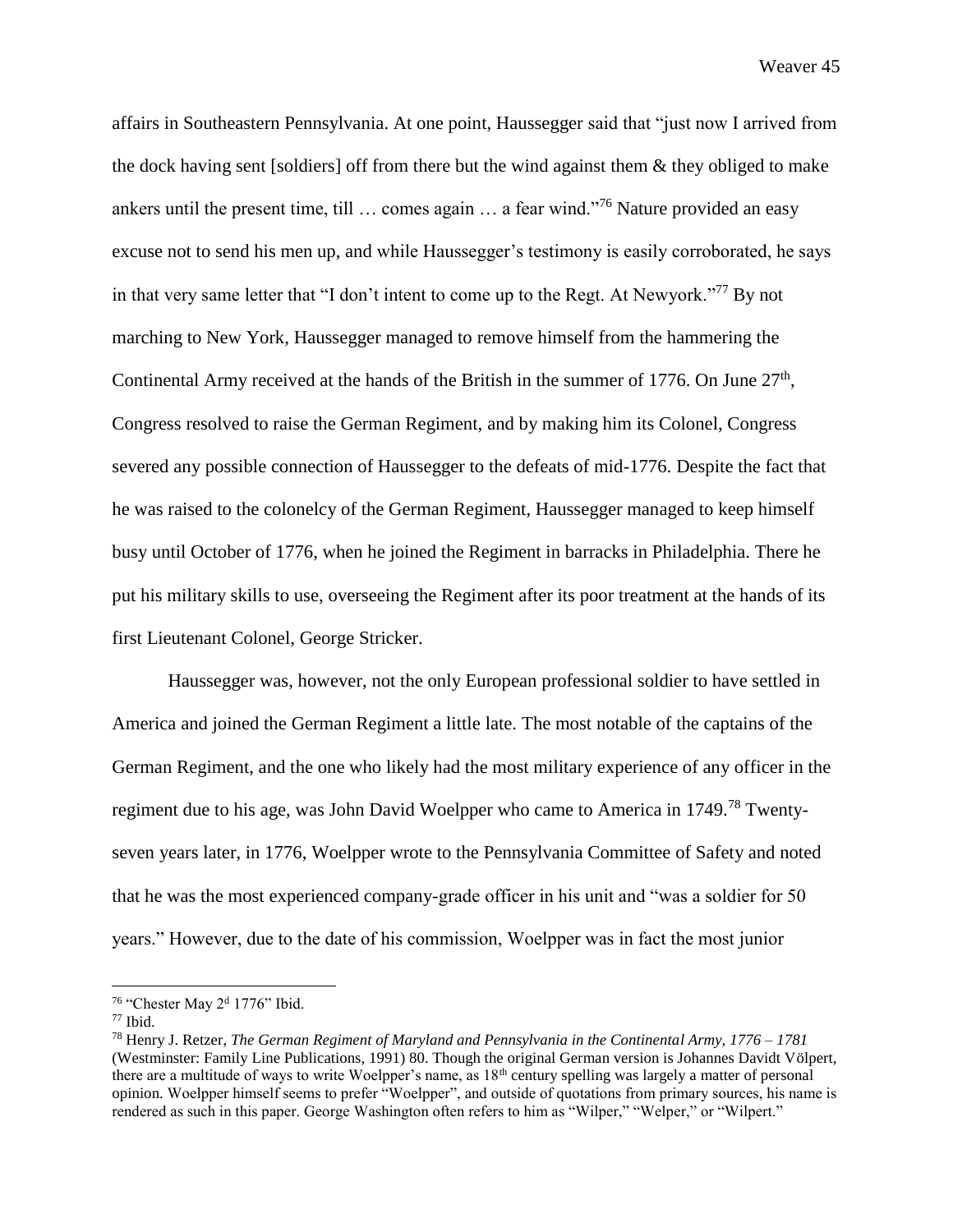captain in his regiment, with the least authority.<sup>79</sup> Woelpper's claim of long service was corroborated by Washington who wrote that Woelpper "was a soldier in his own country."<sup>80</sup> As a soldier in early modern Central Europe, Woelpper could have seen action in the large wars of the first half of the eighteenth century, such as the War of Polish Succession (1733 – 1738) or the War of Austrian Succession  $(1740 - 1748)$ . Woelpper first saw American service in the in the Virginia Regiment in 1754. Because he enlisted as a sergeant, it is obvious that he had previous military experience.

Other than conjecture that can be inferred from a few letters, there is very little other information available about Woelpper's life before coming to America, or before his time in Virginian Service during the French and Indian War. Records from after the Revolutionary War show that he was married on Christmas Eve, 1785, in the German Reformed Church in Philadelphia, so he was certainly a Calvinist, at least at that point in his life.<sup>81</sup> If he had been a soldier for 50 years in 1776, Woelpper would have been in the military ever since he reached what is today considered adulthood at the age of 18, and had no other trade or occupation. Considering the debts which Woelpper faced later in his life, it is quite possible that he had trouble finding gainful employment during a time of peace, and had few marketable skills beyond his abilities as a soldier.

Woelpper arrived in American in 1749 on the ship *Lydia*. <sup>82</sup> In the latter years of migration, a few Germans settled in western Virginia at the far reaches of the British Empire's control, in regions such as the Shenandoah Valley, which had just become open to white

<sup>80</sup> George Washington to the Pennsylvania Committee of Safety, 8 July 1776, *American Archives: Documents of the American Revolutionary Period, 1774 – 1776.* http://amarch.lib.niu.edu/islandora/object/niu-amarch%3A89111 <sup>81</sup> "Marriage Record of the German Reformed Church, At Philadelphia, 1748 – 1802" *The Pennsylvania Archives, Series 2, Volume VIII*, 730, Fold3 Historical Military Records, fold3.com

<sup>79</sup> "The Pennsylvania Archives 1776" *The Pennsylvania Archives*, *Series 1, Volume V*, 48. Fold3 Historical Military Records, fold3.com

<sup>82</sup> Retzer, *German Regiment,* 80.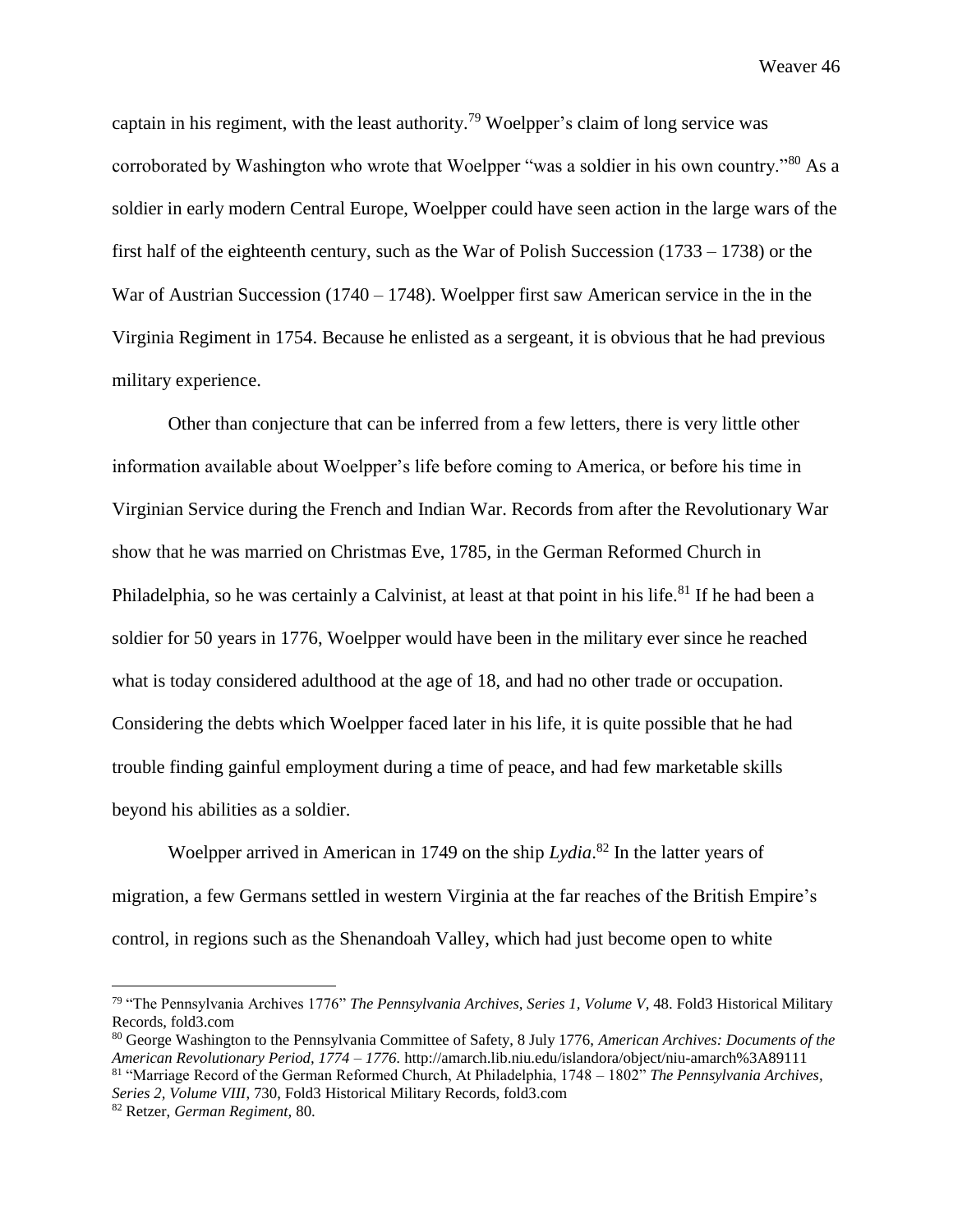settlement. Woelpper may have settled in the Shenandoah, where he might have been recruited by the Virginia Regiment.

One of the earliest documents that mentions him is a letter from 1755, where Woelpper is mentioned in orders from Colonel Washington to Ensign William Fleming of Captain Peter Hog's Company whom Washington ordered to march to an outpost in western Virginia:

If you should arrive at August Court-House before Sergeant Wilper and his Party, you are to halt there until he joins, in order to escort the Ammunition &c. for the Fort; where you will receive Clothes and Arms for the Men.<sup>83</sup>

By the time he joined the Virginia Regiment, Woelpper was an experienced soldier. He made a good enough impression on Washington that later in the war he trusted Woelpper to serve in charge of a detachment, a command of twelve or thirteen men, which would act independently from the rest of the Virginia Regiment. Washington would grant Woelpper other opportunities to prove himself, and even act as a representative of the Virginia Regiment, and, by extension, Virginia.

Towards the beginning of the French and Indian War, the Cherokee Indians were allied with the British government, and sent a delegation into Virginia. When this delegation needed to be escorted back into territory the Cherokee directly controlled, Washington sent Woelpper with a detachment of men to guide them, in keeping with Governor Robert Dinwiddie's recommendation that the Virginia Regiment "design to keep them in order on their March thro' the Country."<sup>84</sup> The soldiers protecting the Indians faced a difficult task: ever since the war began, many Native American war parties allied with the French had swept up and down the

<sup>83 &</sup>quot;From George Washington to William Fleming, 28 October 1755," Founders Online, National Archives (http://founders.archives.gov/documents/Washington/02-02-02-0146 [last update: 2016-03-28]).

<sup>84</sup> "To George Washington from Robert Dinwiddie, 23–27 May 1757," Founders Online, National Archives (http://founders.archives.gov/documents/Washington/02-04-02-0088 [last update: 2016-03-28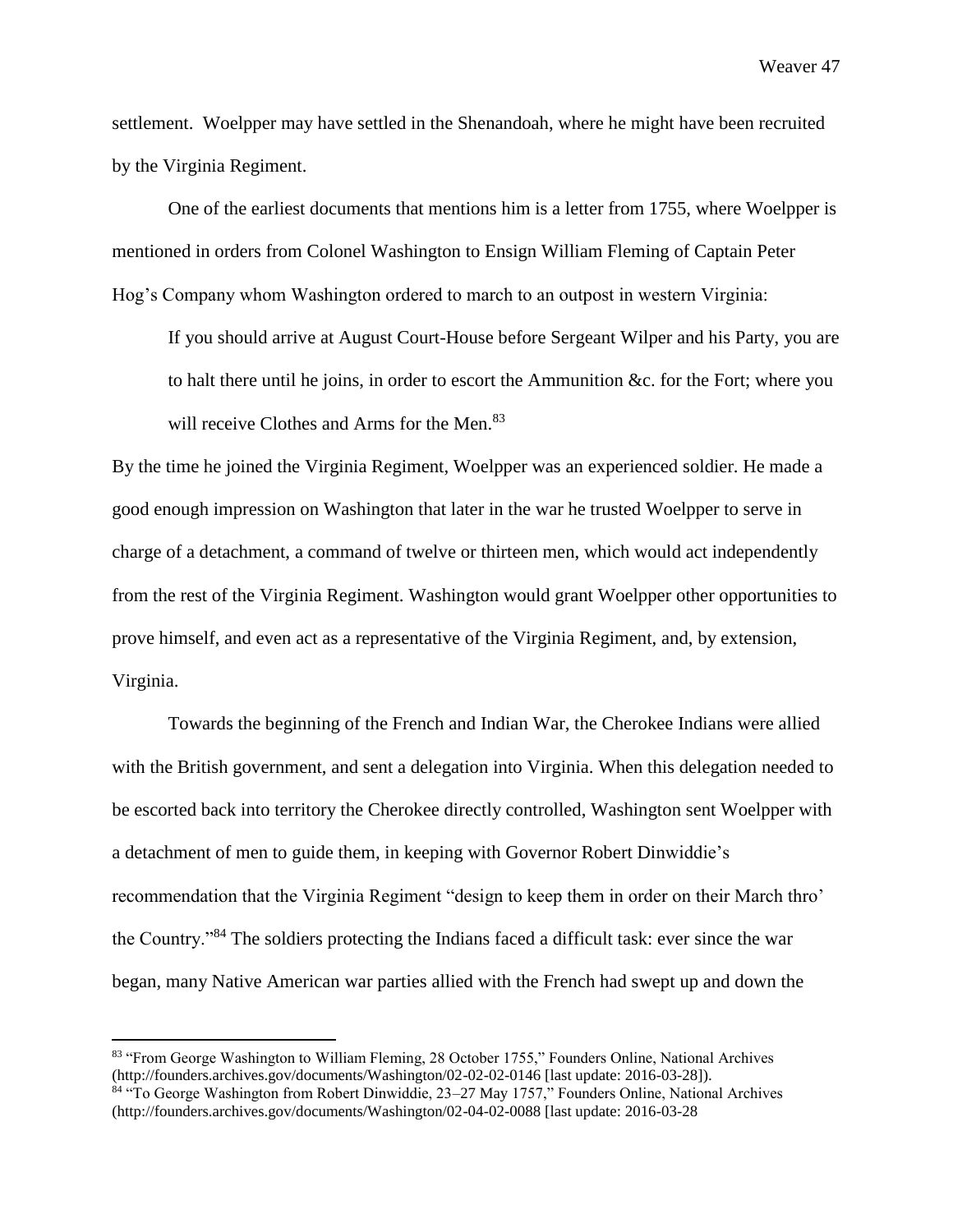Virginian frontier, in a brutal campaign that terrified a populace already frightened by the prospect of war. As shocking as the idea would be to people living today, a settler on Virginia's western frontier during the French and Indian War probably would have thought that shooting an Indian on sight was a sensible idea. Though there were certainly cultural markings that distinguished groups of Indians from each other, whites could often not tell the difference, and while on a military campaign, Indians would sometimes disguise themselves as their enemies. Furthermore, even friendly<sup>85</sup> Indians would have been unwelcome guests to a poor white settler. They would require food and lodging, and did not hesitate to use force to take what they wanted or needed, and even went as far as to steal horses.<sup>86</sup> Keeping the members of the Cherokee delegation "in order" would not only mean protecting them from white settlers, hostile groups of Indians, and the French, but also preventing them from upsetting the local white populace. Washington would have thought it necessary that someone he could trust be placed in charge of escorting the Cherokee delegation, and so he turned to Sergeant Woelpper for this diplomatic mission. Woelpper accomplished this mission with little apparent trouble, and continually proved himself to Washington to be a reliable soldier and capable leader. In 1759, Woelpper received a commission as a lieutenant.<sup>87</sup>

After the French and Indian War, Woelpper seems to have lived a quiet life until the outbreak of the Revolutionary War, when again he felt called to take up arms for his adopted land, and received a commission as a first lieutenant in Colonel Shee's 3<sup>rd</sup> Pennsylvania Battalion in January of 1776.<sup>88</sup> However, Woelpper did not remain a lieutenant for long. Thanks

<sup>85</sup> "Friendly" as in allied with the British Crown.

<sup>86</sup> Jim Mullins (Colonial Williamsburg Foundation, author of *Of Sorts for Provincials: American Weapons of the French and Indian War* and expert on the Virginia Regiment) in discussion with the author, April 2016. Horse theft was a hanging offense in colonial Virginia.

<sup>87</sup> "The Pennsylvania Archives 1776," *Archives*, *Series 1, Volume V*, 48.

<sup>88</sup> Retzer, *German Regiment*, 80.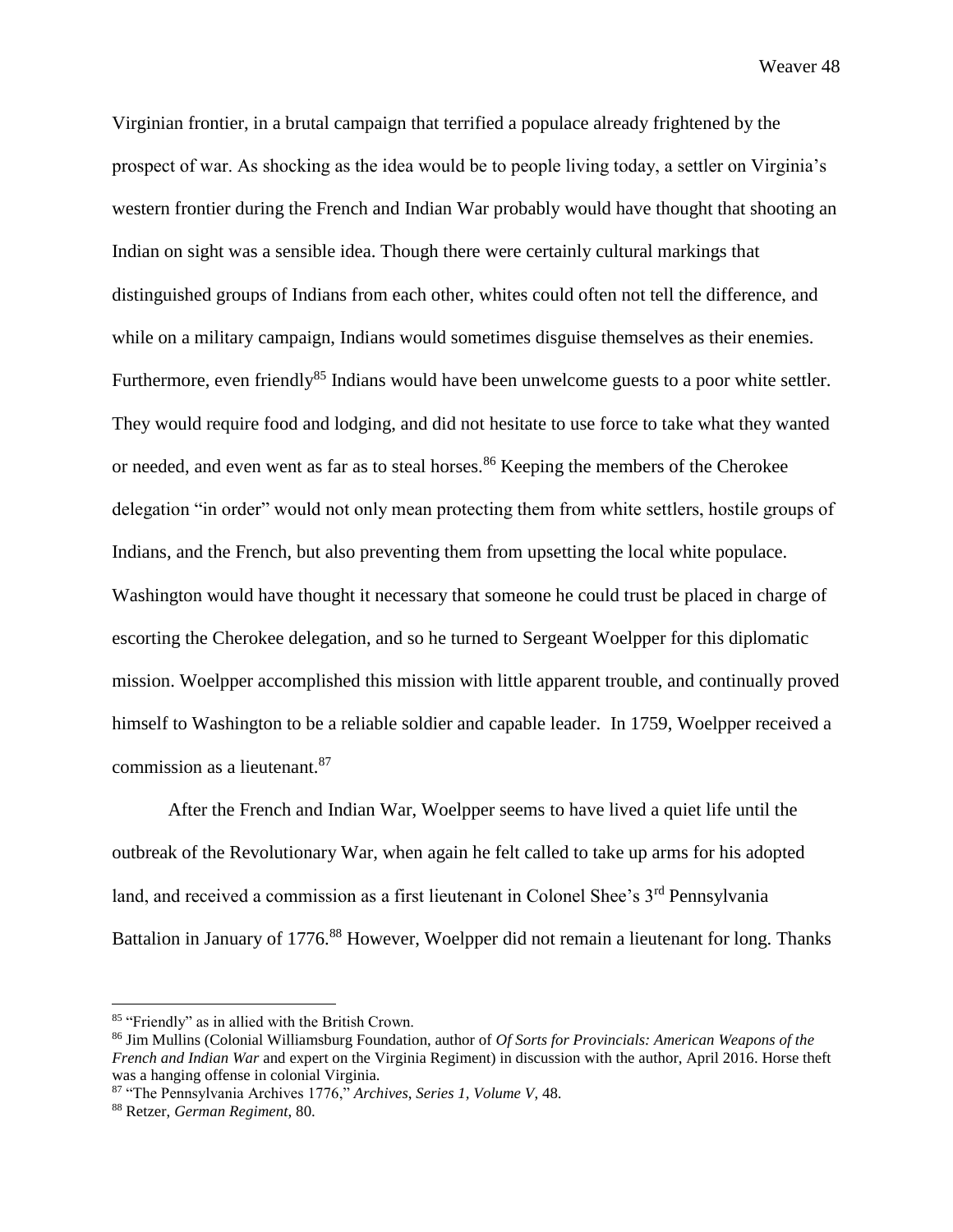to Washington's recommendation, Woelpper received a commission as a captain in the German Regiment in July of 1776. Woelpper did not have an easy time getting this promotion. The German Regiment was originally raised in eight companies: four from Pennsylvania, and four from Maryland. When Congress promoted Woelpper, the captains of all eight companies had already been appointed and were in the process of recruiting their men. Washington wrote vigorously to Congress asking them to appoint his friend, saying that during the French and Indian War, Woelpper "conducted himself as an active, vigilant, and brave Officer he is a German, and his merit as a soldier entitles him much to the Office that he wishes for."<sup>89</sup> The German Regiment was a very new regiment, and Washington would have wanted someone he trusted in their ranks. On 17 July 1776, Congress added a ninth company to the German Regiment, and appointed Woelpper to its command.<sup>90</sup> While Haussegger found himself appointed to the command of the German Regiment solely through his merits, Woelpper, who was a good and experienced soldier, only was able to get promotion by working with his connections and the patronage he found through George Washington.

Beside Nicholas Haussegger and John David Woelpper, there are three other notable European-born professional soldiers in the German Regiment: Henry Leonhard Philip, Baron d'Arendt, a Prussian Officer of Engineers; Paul Bentalou, a volunteer in the French cavalry; and Louis von Linkensdorf, a Swiss-born former officer of the King of Sardinia's Swiss Regiment. Of these three men, only Paul Bentalou permanently settled in the United States.

Baron d'Arendt was the second colonel of the German Regiment, after Nicholas Haussegger lost command in the dubious circumstances discussed in Chapter Five which covers

<sup>89</sup> "From George Washington to John Hancock, 8 July 1776," Founders Online, National Archives (http://founders.archives.gov/documents/Washington/03-05-02-0171 [last update: 2016-03-28]).

<sup>90</sup> *Journals of the Continental Congress, 1774-1789*, ed. Worthington C. Ford et al. (Washington, D.C., 1904-37), 5:571.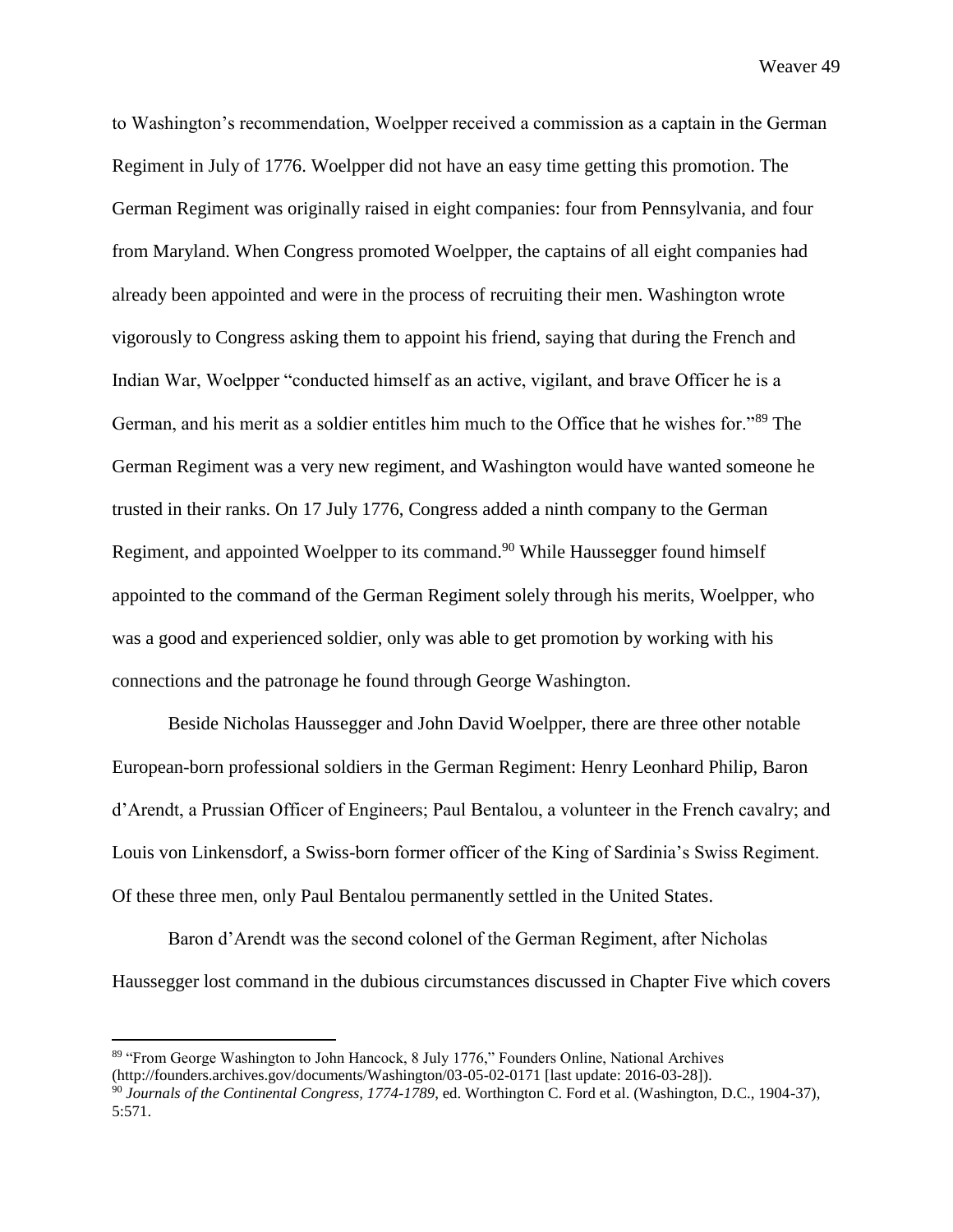the German Regiment's first months of operations. Arendt was a competent officer, but he naturally was very European in his outlook on military affairs. In a letter to George Washington, he described his relationship to the common soldiers of the German Regiment:

> there is a great deal of Discontent in my Regiment, and altho' I am perfectly convinced, that no one can complain either of my conduct towards him or on any other account, I believe however that the Discipline which I have thought necessary to establish in the Regiment added to my being a Stranger and having the command against their will, have inspired them with unfavorable Sentiments respecting me. 91

d'Arendt obviously came to American looking for make a name for himself, and did not seem involved with the American cause in a capacity greater than seeking employment. While d'Arendt may have treated his men fairly in his own eyes, he likely treated them the way a haughty European officer might have, and his men may have resented him for it. Not wanting to foment a mutiny, d'Arendt sought transfer to some other command, and in fall of 1777, Washington placed him in charge of Fort Mifflin on the Delaware River.

Paul Bentalou, who travelled to America on the same ship as Baron d'Arendt was a remarkable figure in the context of the German Regiment in a few ways. Firstly, he was French, and differed from the Germans, German-speaking Swiss, and German-Americans that made up the rest of the regiment. Secondly, Bentalou was Jewish, which would make him the only known non-Christian in the Regiment.<sup>92</sup> Bentalou was also originally a cavalryman, rather than an infantryman, and after he left the German Regiment in late 1777, he joined Pulaski's Legion. In

<sup>&</sup>lt;sup>91</sup> "To George Washington from Colonel Arendt, 7 August 1777," Founders Online, National Archives, last modified December 28, 2016, http://founders.archives.gov/documents/Washington/03-10-02-0541.

<sup>92</sup> A. B. Leonard and David Pretel, editors. *The Caribbean and the Atlantic World Economy: Circuits of Trade, Money and Knowledge, 1650–1914*, (New York: Palgrave Macmillan, 2015) 94.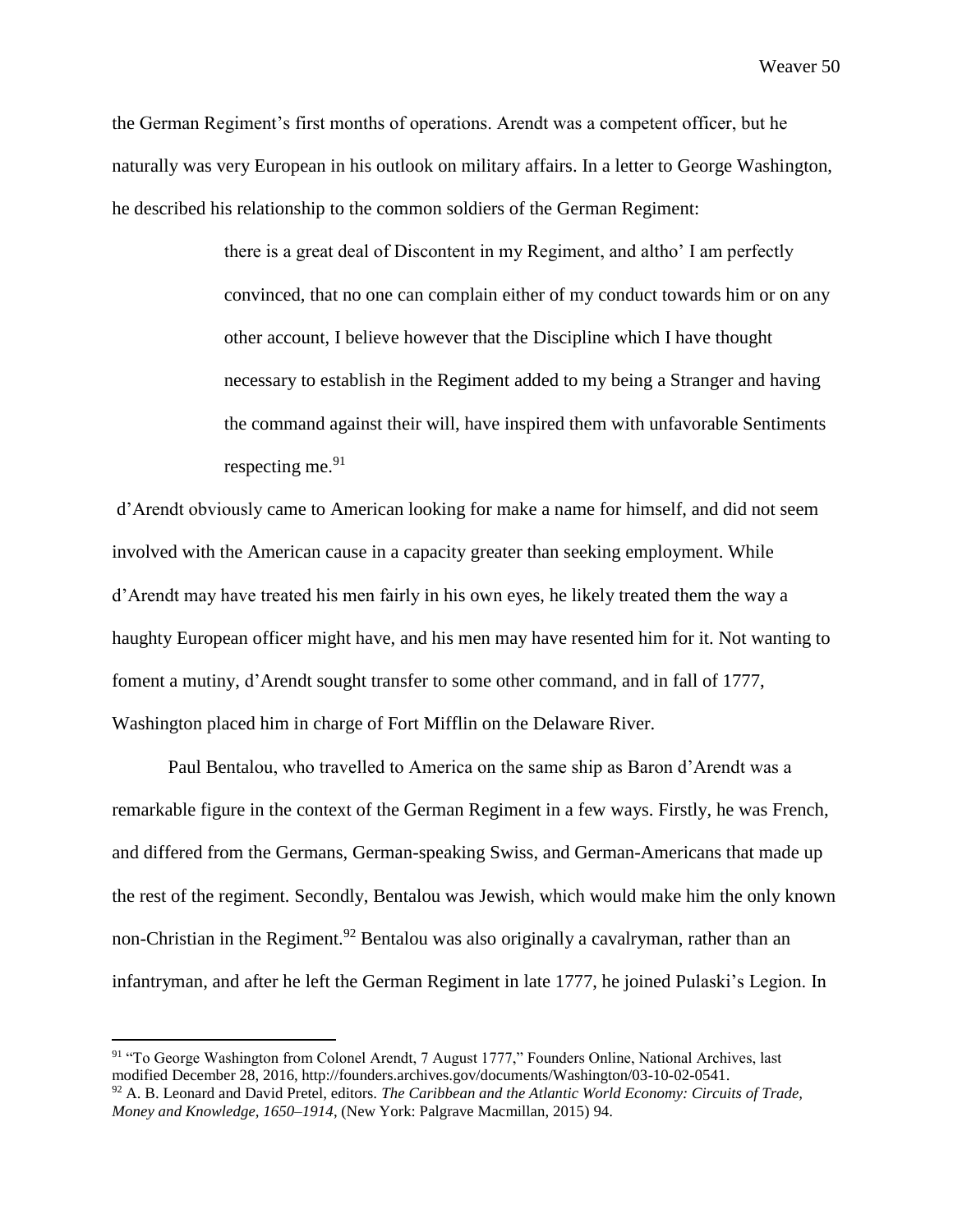1823 Bentalou published *Pulaski Vindicated*, an attack on detractors of the late Polish soldier. Other than these irregularities in the context of the German Regiment, Bentalou is the foreign volunteer who seems to have made the least impact on its history.

Like Baron d'Arendt and Paul Bentalou, Louis von Linkensdorf appears to have come to the United States seeking out employment in the Continental Army. However, he had a difficult time getting a job; when he first presented himself before Congress and received a commission in the German Regiment, he may not have spoken English. However, the Regiment still found a way to put him to use. On one of the first pages of the German Regiment's Orderly book after its first orders of the day, "made known through me Louis von Linkensdorf" is written in German.<sup>93</sup> Linkensdorf was originally proposed as a First Lieutenant in Captain Woelpper's Company, but Woelpper did not want him, and Linkensdorf became the regiment's adjutant. Adjutants served an administrative function in their regiment: they, along with the Major and Sergeant-Major were tasked with dealing with the mountains of paperwork that accumulate in any military organization. On December 11<sup>th</sup>, 1776, von Linkensdorf petitioned the Continental Congress for an advance in his pay to buy a new horse as his "duties in the present Situation of Affairs can hardly be performed without an Horse and some Equipage, of which he has lately had the Misfortune to loose an considerate part and cannot afford to replace without some Advance."<sup>94</sup> Linkensdorf seems to have taken on a role as liaison between the common soldiers, the company officers, and the commanding officer. Many individual enlisted men of the regiment spoke no or poor English, and even though there is no doubt that the other officers of the German Regiment

<sup>&</sup>lt;sup>93</sup> "Head Quarter Philadelphia Sept.<sup>br</sup> 17.<sup>th</sup> 1776." Nicholas Haussegger orderly book (Collection Am .623), The Historical Society of Pennsylvania. The original German is *bekannt gemacht durch mich*. While the Historical Society of Pennsylvania calls it the Nicholas Haussegger orderly book, it is in fact the orderly book of from September of 1776 to June of 1777.

<sup>&</sup>lt;sup>94</sup> Louis von Linkensdorf, "Lewis de Linkensdorff Memorial to the Honorable Continental Congress" Papers of the Continental Congress, Fold3 Military Records, fold3.com.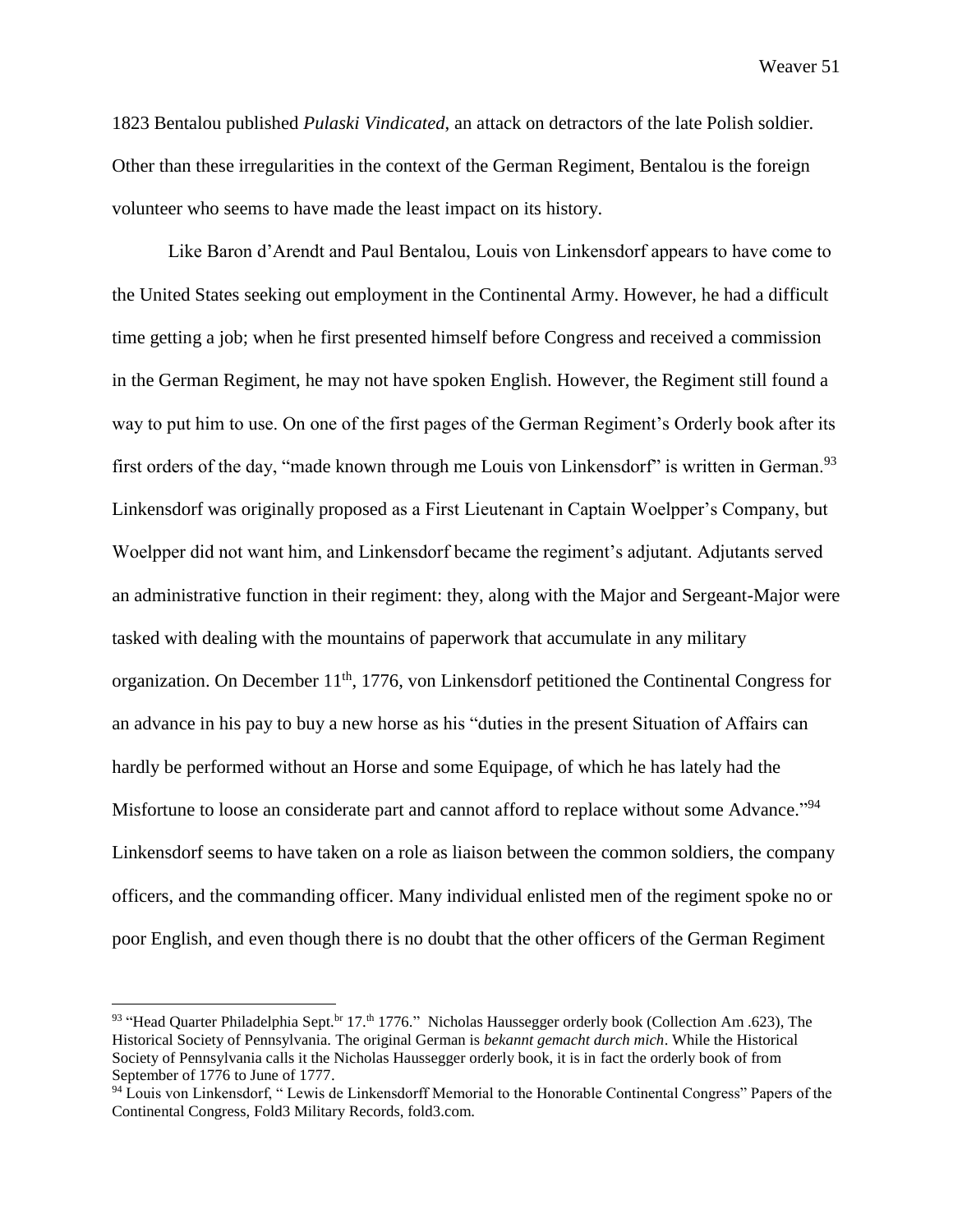spoke German, it gave Linkensdorf a useful job without distracting them from their important work of training their men in preparation for the upcoming campaign.

Linkensdorf probably did not write his own memorial to Congress about the horse: the handwriting is completely different than his German handwriting, and his name is not spelled in his own way. Furthermore, the handwriting bears a striking similarity to writing found in the account book of Philip Graybell's company of the German Regiment. The writing is a quotation from the play *Cato*, which was exceedingly popular among Whiggish Americans in the late eighteenth century. The quotation reads:

> Thy Steady Temper Portius can look on guilt *Rebellion* fraud & Caser in the Calm light of mild Philosophy I am torn e'n to Madness when I think on the Proud Victor every Time he is named, Pharsilia Rises to my View, I see the Insulting TYRANT PRANCING<sup>95</sup>

*Cato* tells the story of the last vestiges of the Roman Republic holding out against a tyrannical Julius Caesar. English Whigs, ever fearful of uncontrolled monarchical rule, felt a connection with the people of the Roman Republic who worked to keep it from becoming an empire. A quotation from *Cato* in the margins of official German Regiment documentation suggests that the German Regiment's American-born officers were often as radical Whigs as their ethnically British-American counterparts in the rest of the Continental Army. This is not surprising, as before receiving their commissions as officers, many had involvements with other Regiments in the Continental Army, or their local committees of Safety, Correspondence, or Observation.

The Captains of the nine companies of the German Regiment each came from a distinct geographic location, the same one in whose revolutionary government they were involved, and

<sup>95</sup> *Account Book of Captain Philip Graybill's Company, German Regiment*, Jones Family Papers, MS 518, Historical Society of Maryland.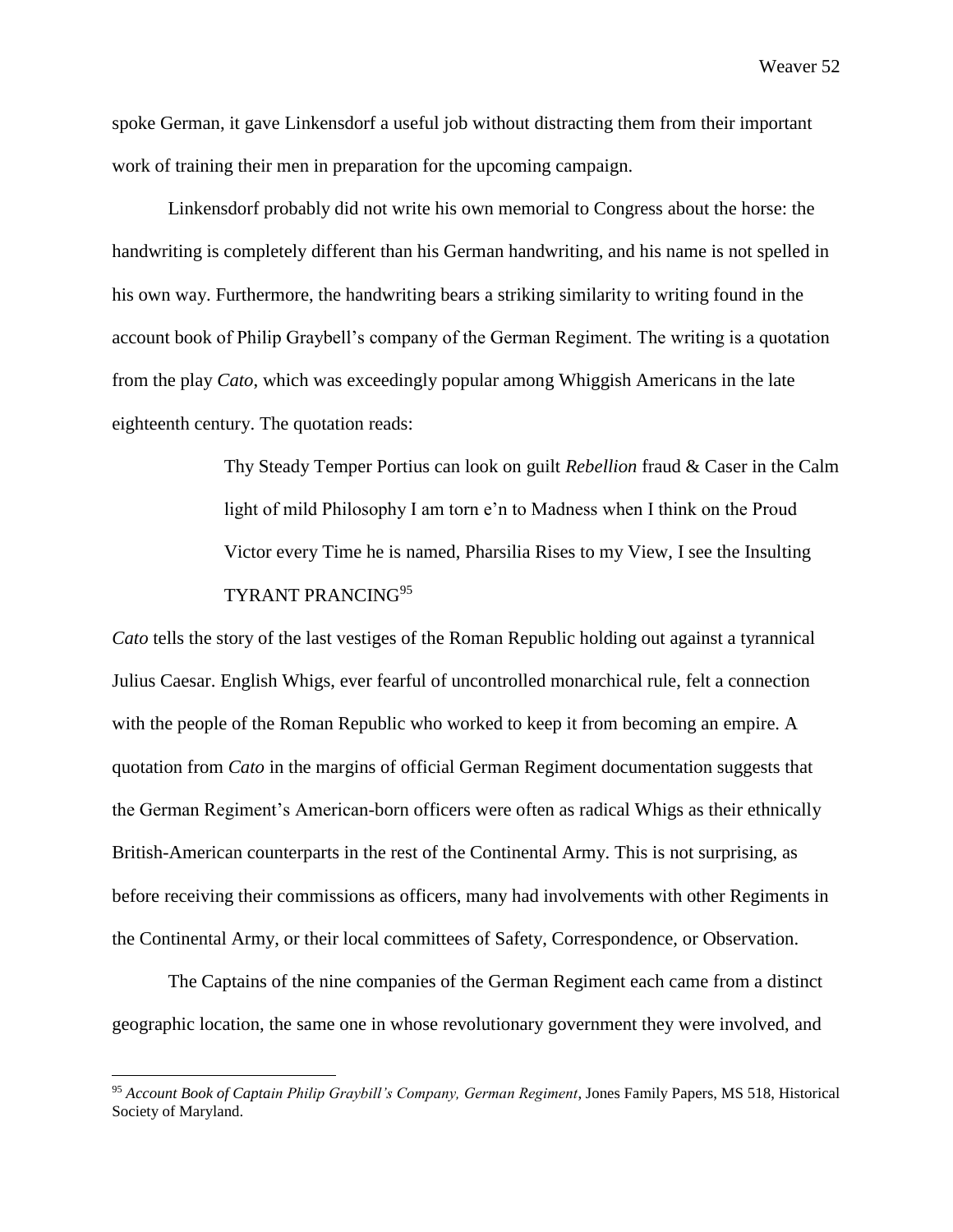tended to recruit out of that location. Out of Maryland, Major Ludowick Weltner Captains Charles Baltzel and Henry Fister recruited in Frederick County, and Philip Graybell and George Keeports recruited from Baltimore County. From Pennsylvania, Captain George Hubley recruited from Lancaster County, Daniel Burkhardt and Jacob Bunner recruited in Philadelphia, and Captain Benjamin Weiser recruited out of Berks County and the area around Reading, Pennsylvania. Captain Woelpper's company was the exception, and was recruited from wherever Woelpper could find men willing to enlist with him.<sup>96</sup>

Two of the most radical officers in the German Regiment were George Keeports and Philip Graybell, the two Baltimore captains. Both were members of the Baltimore Independent Company of Cadets, a troop of sixty men who took up arms before the war even began.<sup>97</sup> The Independent Company of Cadets formed in December 1774 and its ranks included other notable Marylanders, such as Mordecai Gist, their captain, and later a General in the Continental Army. The proclamation of their founding reads:

> For the better Security of our lives, liberties, and Properties under such Alarming Circumstances, we think it highly advisable and necessary that we form ourselves into a Body, or Company in order to [learn] the military discipline; to act in defense of our Country agreeable to the resolves of the Continental Congress.<sup>98</sup>

Marylanders started to realize that the dispute between Britain and her colonies might lead to armed conflict, and German-Americans were part of that process. George Keeports himself was involved with the Baltimore Committee of Observation, having bought them "1018 Squires of

<sup>96</sup> Retzer, *German Regiment*, 72 – 80. Benjamin Weiser was a son of the famous Indian agent and religious radical Conrad Weiser.

<sup>97</sup> "The Baltimore Independent Cadets," *Maryland Historical Magazine, Volume IV* (Baltimore: Maryland Historical Society, 1909) 374.

<sup>98</sup> Ibid, 372.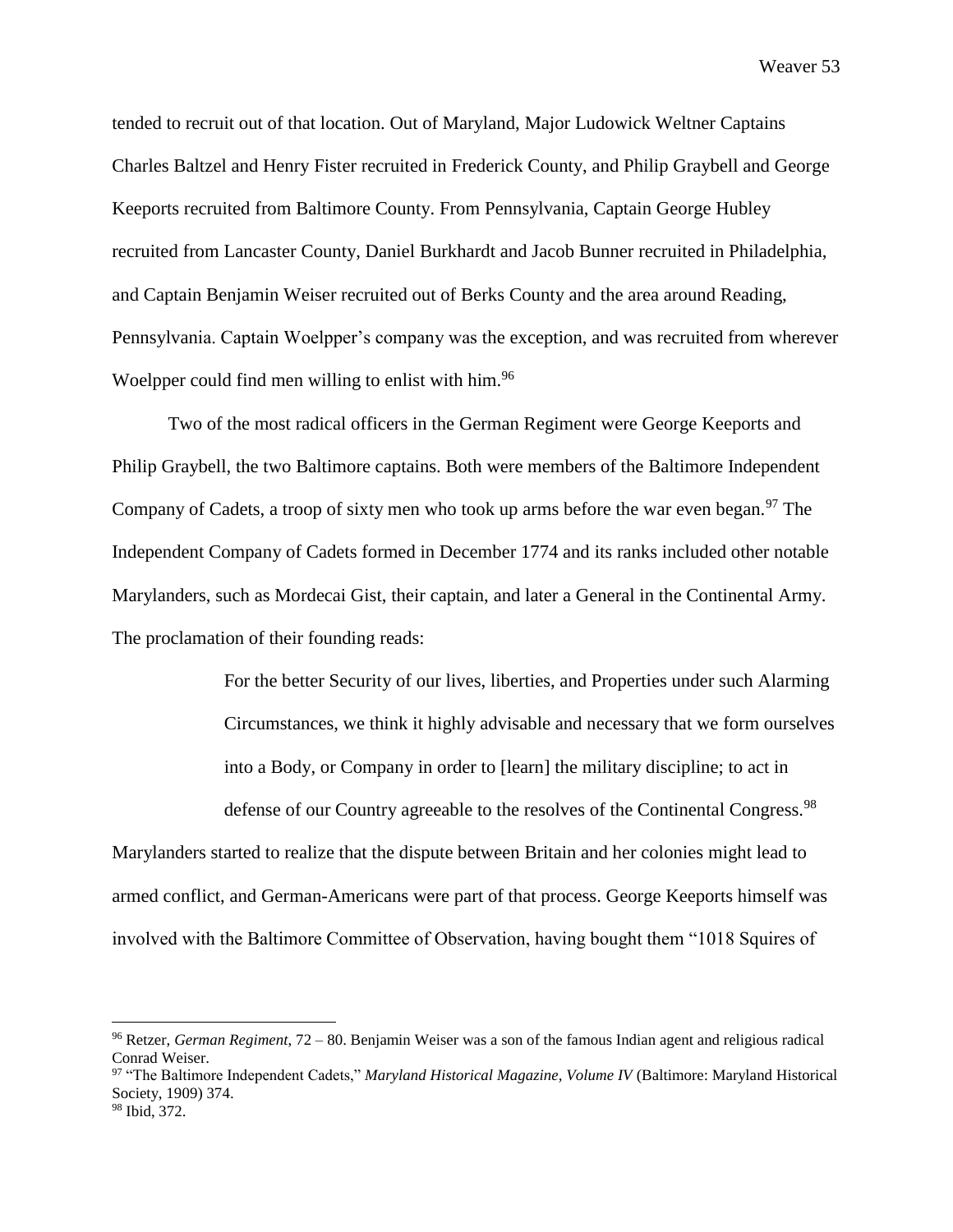Large Sheathing Paper."<sup>99</sup> The paper was bought from Thomas Ewing, another member of the Baltimore Independent Company of Cadets.<sup>100</sup> Graybell was also a radical: it was his account book that contains the quotation from *Cato*.

There is another candidate to have written the *Cato* quotation. On the muster roll of Graybell's company, added almost as an afterthought, are the words "a Cadet John Stricker."<sup>101</sup> John Stricker was the son of the German Regiment's first Lieutenant Colonel, George Stricker, who unsurprisingly may have pulled strings to find his son a place in his regiment. In the Continental Army, cadets were also known as "Gentlemen Volunteers" and there were gentleman volunteers in many regiments. Cadets followed the army without having received a commission from Congress, and they often aided in the day to day business of running their unit, in the hope that the army might find an official place for them. As Holly Mayer observed, "They pursued adventure, honor, and, usually, rank. They accompanied the army in battle, on the march, and into camp."<sup>102</sup> John Stricker found rank in an artillery regiment later in the American Revolution, and during the War of 1812 he achieved national fame as a Brigadier General in the Maryland Militia and the hero of the Battle of North Point in 1814. His military career started as a volunteer, serving without pay, in the German Regiment. Stricker's duties as a volunteer may have included doing staff work, such as filling out regimental account books and working with the adjutant. If John Stricker did write the quotation from *Cato* in Graybell's orderly book, it is quite possible that he was one of the more radical Whigs in the German Regiment.

<sup>99</sup> George Peter Keeports, "To Baltimore Committee of Observation, 1776 March 9," Maryland Historical Society, MS 1814.

<sup>100</sup> "Baltimore Cadets" *Maryland Historical Magazine*, 374.

<sup>101</sup> Phillip Graybill, "Company of Roll of Captain Philip Graybill. 1776," Maryland Historical Society, MS 1814. <sup>102</sup> Holly A. Mayer, *Belonging to the Army: Camp Followers and Community during the American Revolution*, (Columbia: University of South Carolina Press, 1996) 177.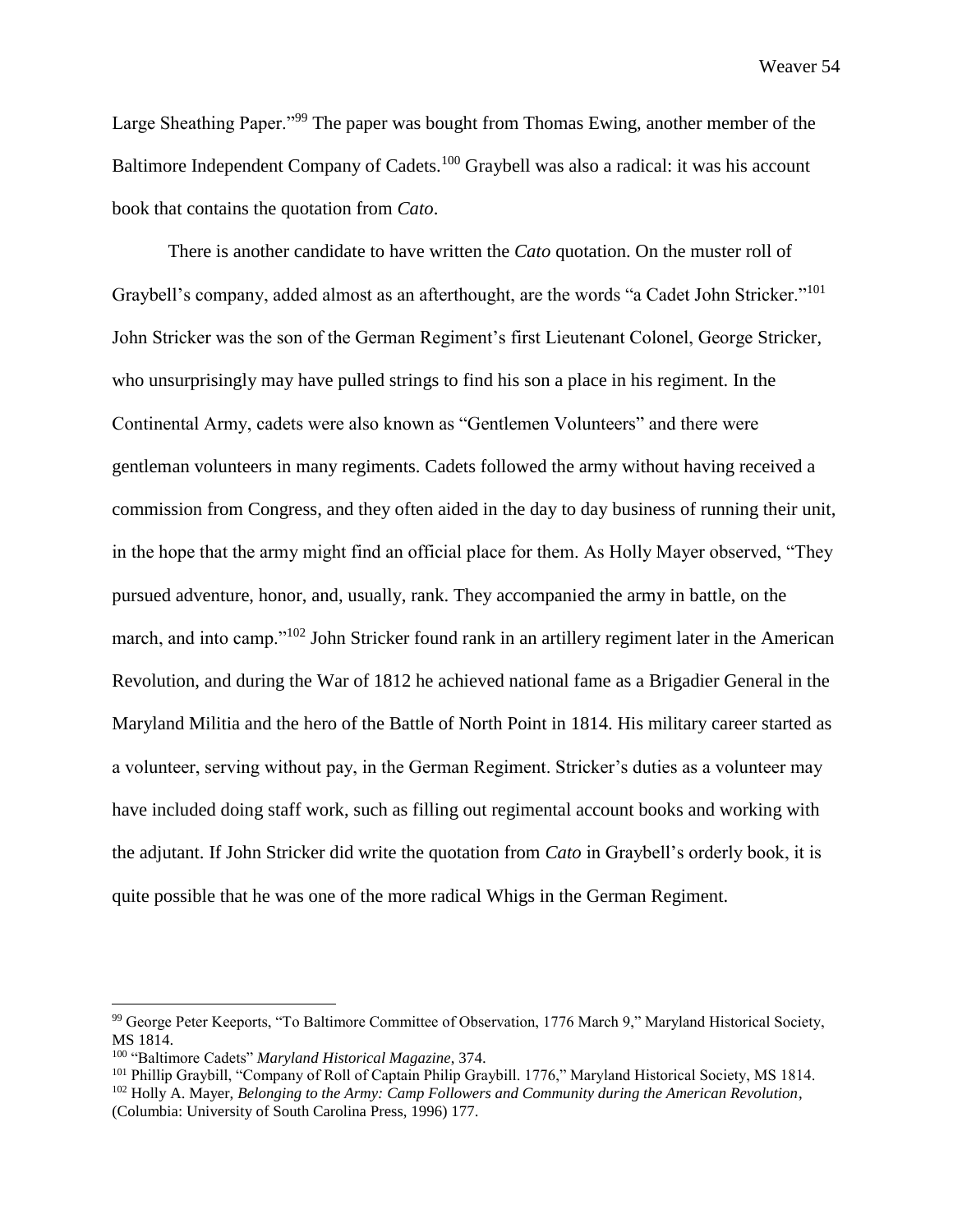The officers of the German Regiment represent, for the most part, two distinct groups: German-Americans, and foreign volunteers. Among the German-Americans, there were firstsecond- and third- generation immigrants, and their connections to the Revolution vary. Besides Nicholas Haussegger, who had dubious loyalty to the Revolutionary cause, and John David Woelpper, who was a career professional soldier, the German-American officers of the German regiment, especially the Marylanders, were radical supporters of the Revolutionary government. The foreign volunteers sought employment as part of the European tradition of advancing oneself through service in foreign armies, and while their careers with the German Regiment were temporary, they were still important. The officers of the German Regiment not only took the lead as part of an experimental unit, which represented German-American experience and participation in America's struggle for Independence, they also could be considered a microcosm of the whole officer corps of the Continental Army, considering that their ranks contained native born Americans, immigrants, and foreign volunteers. The German Regiment had all three of the above categories of officer when it started training in fall of 1776.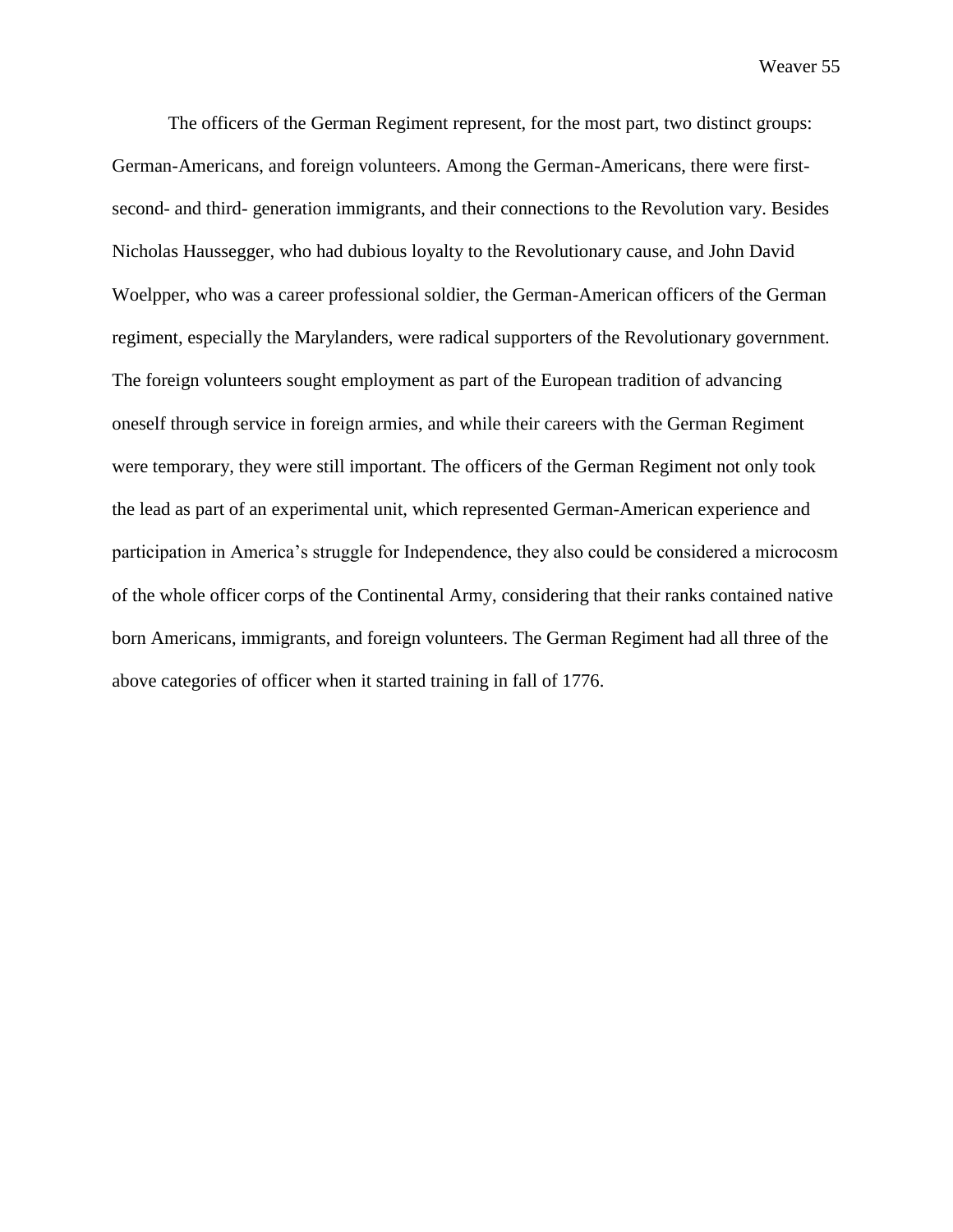## **Chapter 4: The German Regiment in Fall of 1776**

The German Regiment began its training in Philadelphia in the late summer and early fall of 1776. Not every soldier in the German Regiment arrived at the same time: officers were out recruiting, and coming in with the bodies of men they gathered. Recruits likely spent most of their time in around their barracks, learning the new military life they had undertaken. However, the most important part of the time the German Regiment spent in barracks during its training was the development of the relationship between the enlisted men and the officers. From September to December of 1776, the leadership and rank-and-file of the German Regiment created a dynamic which would persist throughout the German Regiment's first campaign, wherein the soldiers distrusted their highest ranking leaders, and had more faith in their major, Ludowick Weltner, a former breeches maker from Frederick, Maryland.

It is well known that Continental soldiers faced hardship. Soldiers, dressed in rags, marching barefoot through the snow is an image ingrained into the mythology of the American Revolution. This image is debatably accurate, even for such hard times as leading up to the Battle of Trenton, on 26 December 1776.<sup>103</sup> Before the German Regiment faced its first battle, and before completing its training, its soldiers faced supply problems which had plagued the Continental Army before and would continue plague it for the rest of the war. Every man came to the army with clothes on his back, but many men in the Continental Army were among the poorer sort, or may have not travelled with very many clothes. The widow of one soldier, Frederick Filler, described the miserable situation of the German Regiment when they were in the Philadelphia barracks in her pension application after her husband's death:

<sup>&</sup>lt;sup>103</sup> The German Regiment's role at the Battle of Trenton is discussed in the next chapter.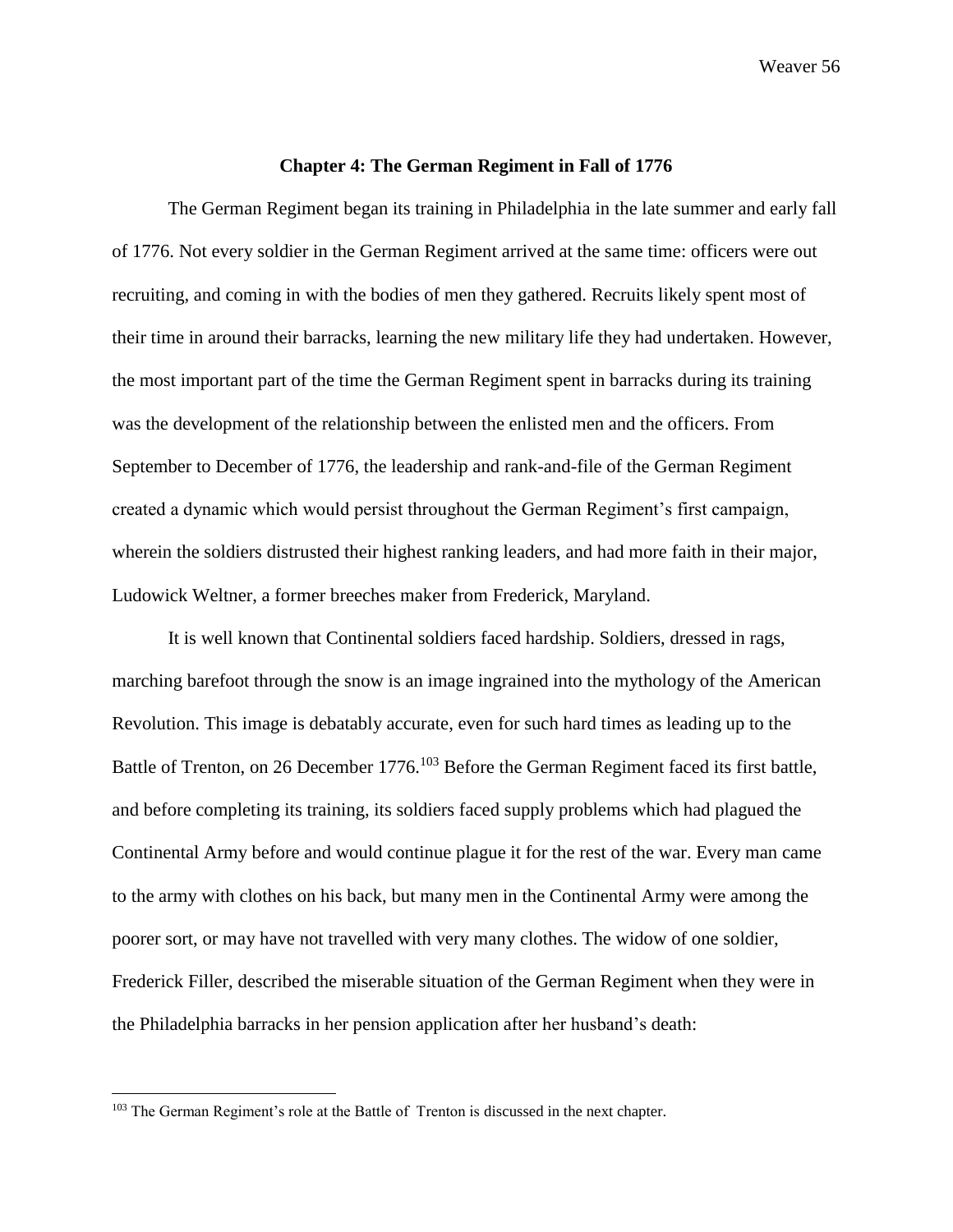During the said time [of his enlistment] he suffered much from want of clothing being sometimes nearly naked, and that at one time his mother travelled from

Frederick County [in Western Maryland] to Philadelphia to take him clothes.<sup>104</sup> The only time that the German Regiment was ever garrisoned in Philadelphia was from September to December of 1776, when it was training.

The privations which affected Frederick Filler and other members of the German Regiment can be attributed to two causes: lack of supplies, and poor leadership. The second half of 1776 was the most desperate time for the Continental Army and Congress may have prioritized getting what little supplies they could muster to the active soldiers in the field, rather than the recruits in training. The German Regiment's Orderly Book, one of the few surviving original records of the Regiment, often listed orders to send out officers to procure necessary military supplies, and its first entry, dated 17 September 1776, instructed its officers to take inventory of the supplies their men had, so the commanding officer could then order more if need be:

> Colonel George Stricker order the Several Captains in the City of Philadelphia Belonging to the first German Battalion of Continental troops to make proper letters of the number of men belonging to their company, and otherwise return to me the number of sufficient arms belonging to each company, the number of Blankets and Cartridge Boxes.<sup>105</sup>

The commanding officer of the German Regiment at the time was the Marylander George Stricker, formerly a Captain in Colonel Smallwood's Maryland Regiment, and the German

<sup>104</sup> Frederick Filler Pension Application, Revolutionary War Pension and Bounty-Land Warrant Application Files, Fold3 Military Records, Fold3.com, W4692.

<sup>&</sup>lt;sup>105</sup> "Head Quarter Philadelphia Sept.br 17.th 1776." Nicholas Haussegger orderly book.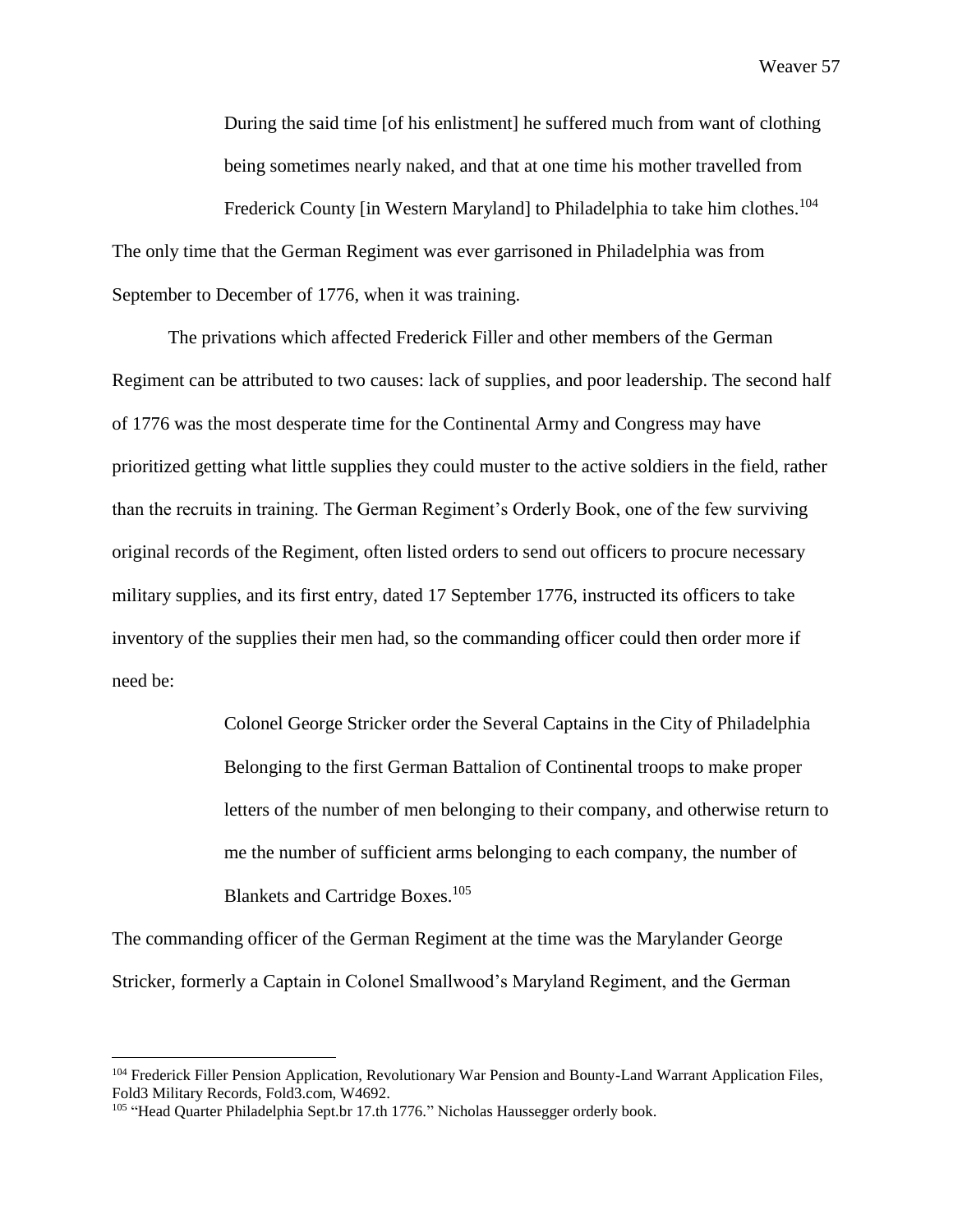Regiment's first Lieutenant Colonel. The orderly book makes it seem like Stricker was an attentive officer, who looked out for the needs of his men, but kept them in line. Most of the entries from the time when Lieutenant Colonel Stricker was in charge end with the same moral lesson: "Vigilance, Sobriety and good orders are enjoined."<sup>106</sup>

The real situation of the German Regiment was much less than the military ideal, and it was not until the arrival of Colonel Haussegger in October that the German Regiment was able to sort itself out. According to historian James Davis, "the task of recruiting … officers and men, finding clothing and equipment for them, and organizing them into a battalion of infantry was more than Stricker was prepared to accomplish."<sup>107</sup> Stricker came to his wit's end in dealing with his troops fairly early on, as "the enlisted men did as they pleased and talked back when ordered to perform even simple tasks .... On September 24<sup>th</sup> ... Stricker refused to feed those men who did not do their duty."<sup>108</sup> This sort of policy was understandably unpopular, and the men of the German Regiment were fed up with Stricker's lackluster leadership.

The orderly book does give some hint of the poor situation early on, most obviously in the paroles and countersigns issued to the troops. Parole and countersign were the eighteenthcentury way of referring to an ancient military tradition of keeping a password for men who leave the camp, or barracks, or wherever else soldiers stayed. The men guarding the barracks or encampment would challenge the arrival with the parole, and if they gave the correct countersign, they would be allowed to pass. A parole and countersign serve a practical purpose and were often set up like a mnemonic, or two things which have some relation to one another, in order for people to remember them easily. The trick with them was to make it so that the

<sup>106</sup> Ibid.

<sup>107</sup> Davis, *Man of No Country,* 26.

<sup>108</sup> Ibid, 27.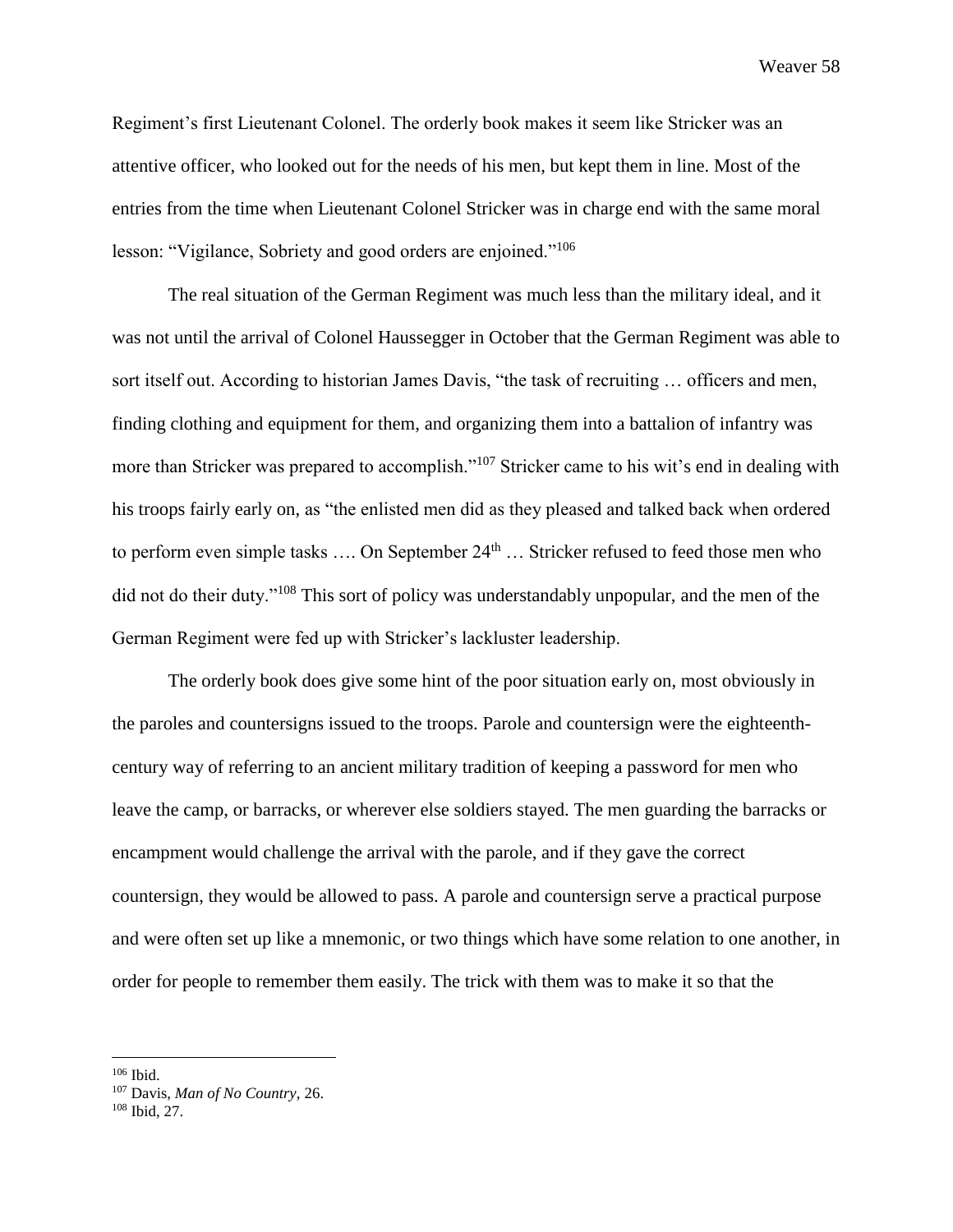mnemonic was not necessarily so obvious, that it could be easily guessed. For example, on 11 November 1776, the parole was "Wilmington" and the countersign was "Chester."<sup>109</sup> Wilmington is a town in northern Delaware and is not far from the Pennsylvanian town of Chester.

The earliest paroles and countersigns of the German Regiment were not just mnemonics, but they also tell little stories. On 21 September 1776 the orderly book read "Parole. Discontent. Countersign. Difficulties."<sup>110</sup> There was an addition tacked on to Stricker's little moral order as well, written as "Wigilance good orders and Sobriety are enjoyned *under paying exemplary punishment*."<sup>111</sup> The next day, the parole and countersign were "I hope" and "Satisfaction," respectively.<sup>112</sup> On 23 September 1776 Stricker ordered "that the soldiers pay a diu respect to their Officiers as it is a greet addition to a solder to behave polite and genteel," with the parole "Be Early" and the countersign "don't sleep too long."<sup>113</sup> These are likely sideways references to the insubordination rife in the German Regiment at the time. The problematic situation of the German Regiment came to a head on the  $24<sup>th</sup>$ , when Stricker decided that men who did not follow orders would not be fed:

> Orders that the Capns. receive the pay for the their men aggregable to the Muster Rolls' returned be the Muster Master and pay of their men as I shall hereafter directy time and day of payment thereof. Ordered that every Capn. Be perraded every morning at Six a Clok and every Evening at Four a Clok in order to do duty in that is to Say Either in private Companys or in Battalion as I shall Hereafter

<sup>&</sup>lt;sup>109</sup> "Phila Nov. 11 1776" Haussegger Orderly Book.

<sup>&</sup>lt;sup>110</sup> "Head Quarters Phildelphia Sept.<sup>br</sup> 21.<sup>th</sup> 1776," Ibid.

<sup>111</sup> Ibid. Emphasis added.

<sup>&</sup>lt;sup>112</sup> "Head Quarters Philadelphia Sept.<sup>br</sup> 22.<sup>th</sup> 1776," Ibid.

<sup>&</sup>lt;sup>113</sup> "Head Quarters Philadelphia Sept.br 23.<sup>th</sup> 1776," Ibid.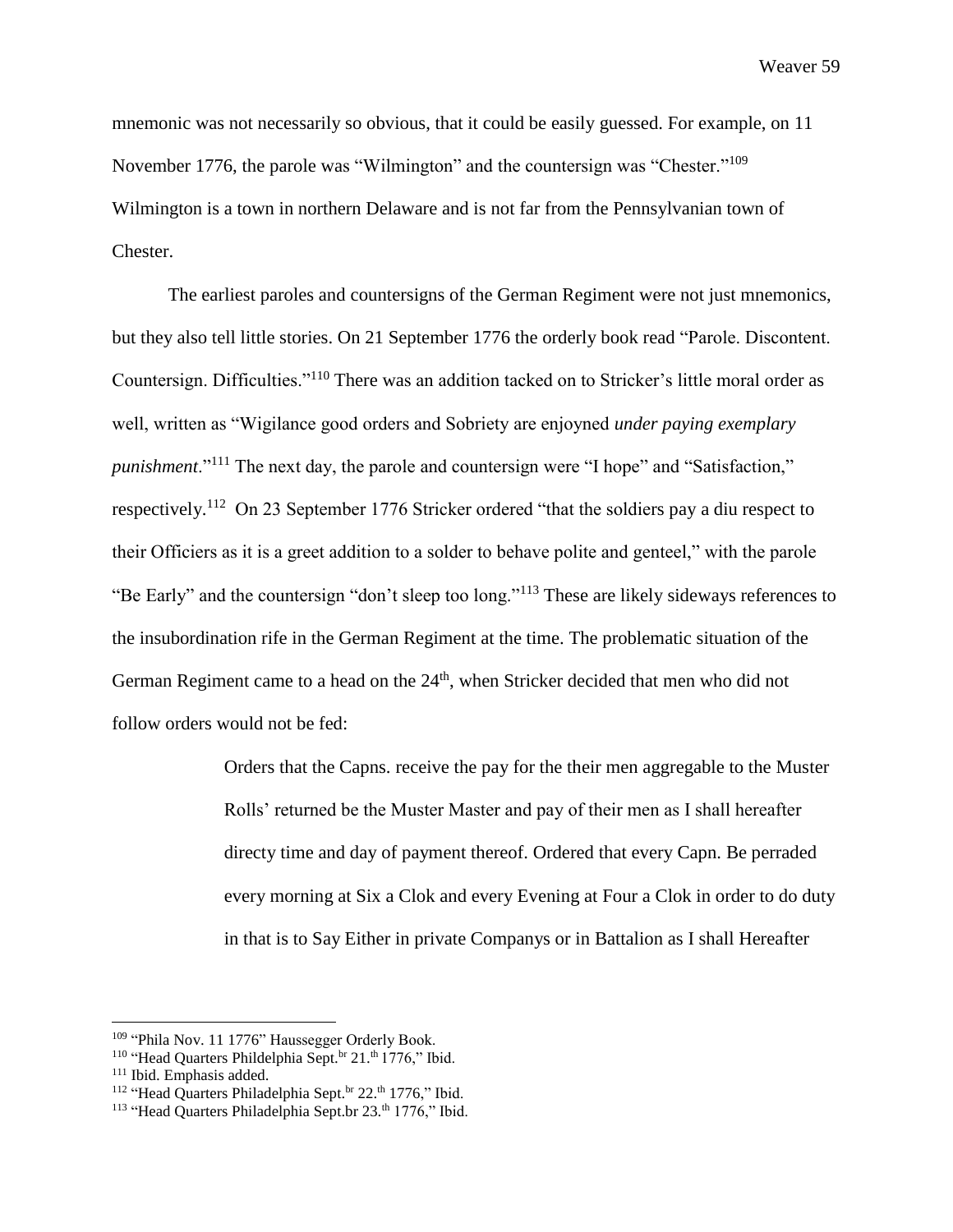Direct the provisions of the day to be drawn every morning after the return from

Duty I Desire that the Capn. Return to me who do not attend his duty.<sup>114</sup> This led to what almost became the first mutiny of the German Regiment, which is referred to in this paper as the "First Mutiny," "Philadelphia Mutiny," or the "1776 Mutiny." Stricker's decision was naturally unpopular with the common soldiers, who expected that the army would keep up its end of the bargain; they would fight, and in return, the army would give them pay, clothes, and food.

Soldiers were not entitled to much: the issuance of clothing and food for the average eighteenth-century soldier was tolerable, but not grand. Soldiers serving in a professional army, in which they gave up their personal liberty, often wanted to hold the military administration accountable for anything that it did to them. Long before the German Regiment's conception, on 4 November 1775, the Continental Congress worked out the administration and structure of the Continental Army, including a soldier's daily ration:

That a ration consist of the following kind and quantity of provisions, viz:

1 lb. of beef, or ¾ lb. pork, or 1 lb. salt fish, per day

1 lb. of bread or flour per day; 3 pints of pease, or beans per week, or vegitables equivalent, at one dollar per bushel for pease or beans.

1 pint of milk per man per day, or at the rate of 1/72 of a dollar.

1 half pint of Rice, or 1 pint of indian meal per man per week.

1 quart of spruce beer or cyder per man per day, or nine gallons of Molasses per company of 100 men per week. $^{115}$ 

<sup>114</sup> "Head Quarters Philadelphia Septbr. 24. 1776," Ibid.

<sup>115</sup> *Journals of the Continental Congress,* 3:322.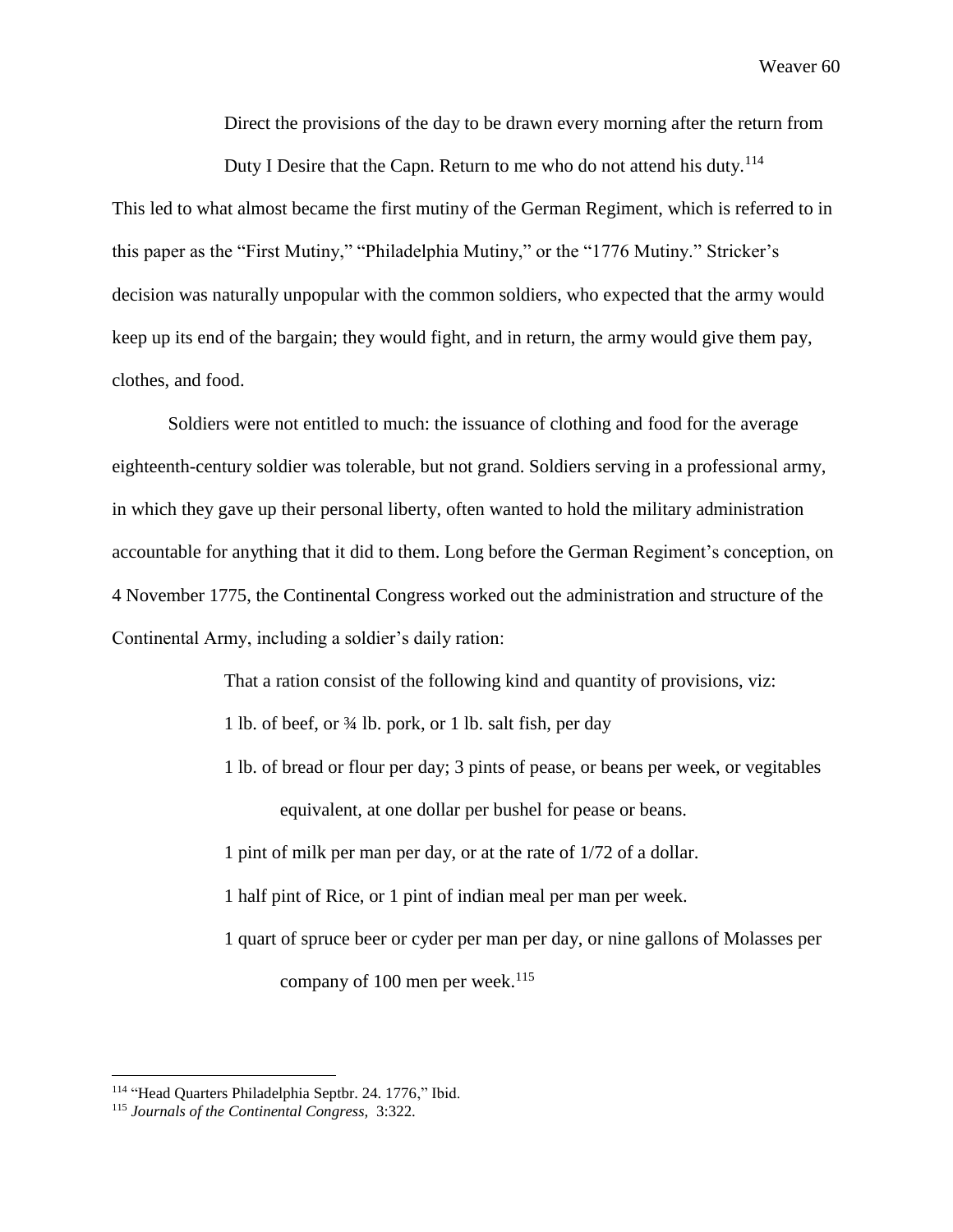This resolution listed what each man was entitled to be given for his daily sustenance when he enlisted, and what he would have been informed that he was owed when he enlisted. Private soldiers paid for their own clothes issued by the army with "stoppages … at [one and two-thirds] dollars per month."<sup>116</sup> Stoppages were money taken out of a soldier's pay by the army. At bare minimum, if the soldier received no other rations, he was supposed to have his daily pound of meat and pound of flour or bread.

Stoppages were common military practice in the eighteenth century, though they could have disastrous consequences if the military overused them. A good example of the havoc it could wreak occurred in the British Army when it occupied former French and Spanish territory following its victory in the French and Indian War. After the war was over, the British needed ways to pay off the massive war debt incurred from driving the French out North America. The Army decided that one way of doing so was to impose stoppages of "4*d*. of a private's daily earnings of 6*d*. in order to pay for provisions that had been freely supplied throughout the war."<sup>117</sup> Two thirds of a common soldier's low wages, paid only in pennies, were to go to pay for his food, when he risked his life and limb to serve his empire. The idea to impose stoppages on soldiers' rations did not go over well in the British Army, and a large mutiny broke out. According to historian Peter Way, "soldiers were a type of unfree labor" in the eighteenth century.<sup>118</sup> Unfree laborers in the eighteenth century, such as slaves or indentured servants who may or may not have been entitled to some form of pay, were typically entitled to food and housing, usually laid out in their contracts. By forcing soldiers to pay for their own food, the British army violated what the soldiers saw was their end of the social contract. The German

<sup>116</sup> Ibid, 3:323.

<sup>117</sup> Peter Way, "Rebellion of the Regulars: Working Soldiers and the Mutiny of 1763 – 1764," *The William and Mary Quarterly* 57(2000): 761. <sup>118</sup> Ibid, 765.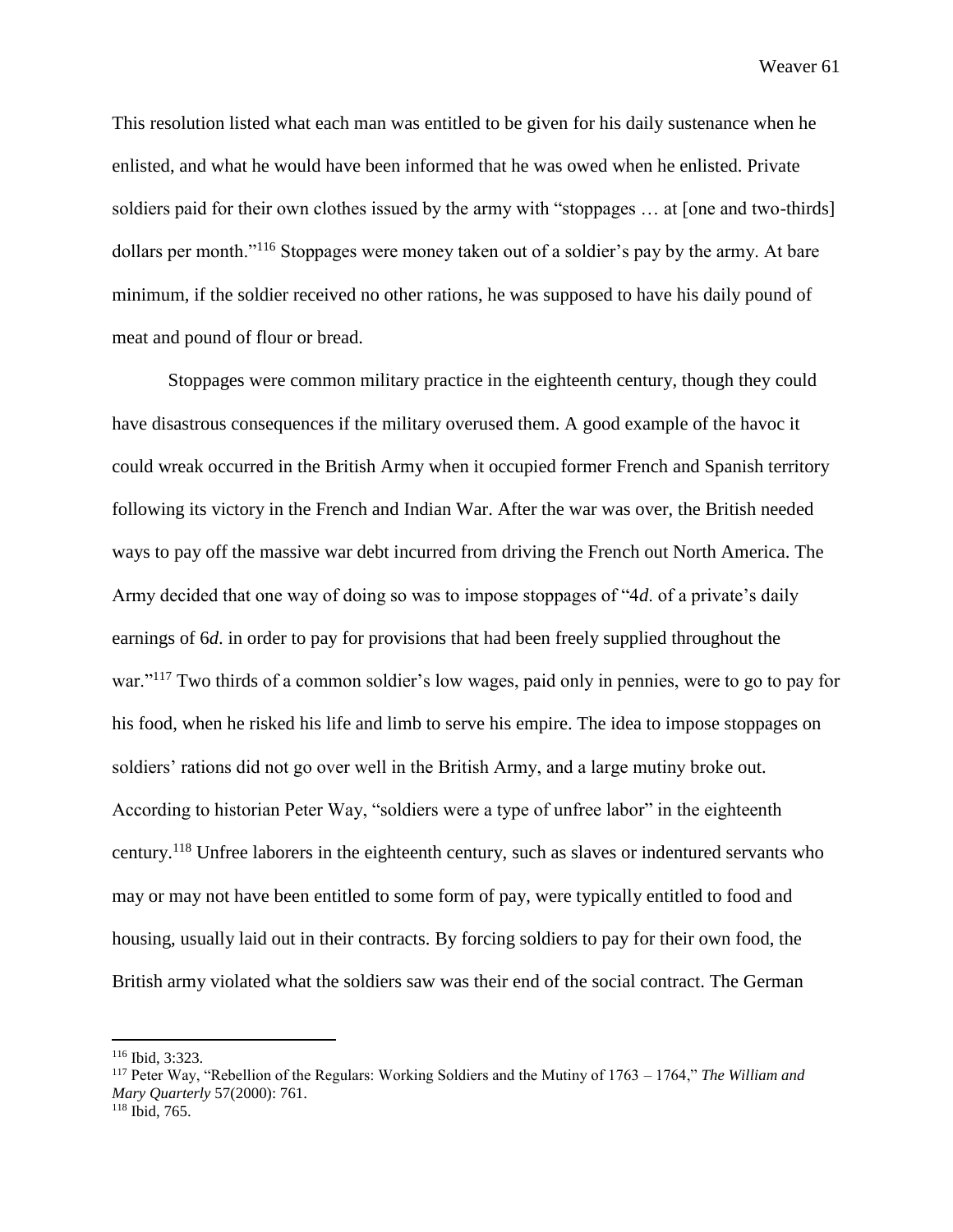Regiment never got to the point of violent mutiny, but its soldiers did protest their officers withholding the rations to which they were legally entitled. Removing the men's rations was not a form of stoppages; Stricker did not take money out of their pay for their rations. However, he still prevented the soldiers from receiving their legal rations.

The soldiers from the German Regiment came out of an emerging democratic society, and entering the quasi-authoritarian world of professional military service may have been something of a culture shock for them, thanks to officers like Stricker. Davis described what happened on the 24 September 1776:

> The men gathered on the parade ground and worked themselves up to the verge of rioting. Stricker turned out several soldiers with loaded muskets and threatened to shoot someone if order was not restored. A sullen calm prevailed in the regiment after the incident. Performances did not improve, and Stricker threatened them with dire punishment without taking any action. $119$

At this point, Stricker showed that he was capable of being a tyrant and he might have been aware that after this incident the men would have lost their respect for him.

Colonel Nicholas Haussegger, Stricker's commanding officer, did not arrive for some time after this incident, and Stricker may have feared for his life and the lives of his officers, and worried about his reputation within the Continental Army. On September  $25<sup>th</sup>$ , Stricker wrote that "I have hat Complaints made to me that the Men had not got their full allowance of Provisons agreeable to the Continental Bataions I therfore order that the Captains see their men receive their full allowance that the will have no Aecation [occasion] to Lodge a Complaint of the Sort thereafter."<sup>120</sup> There was also "An additional order for the Day each Captain furnishing

<sup>119</sup> Davis, *Man*, 27.

<sup>&</sup>lt;sup>120</sup> "Head Quarters Philadelphia Septr. 25<sup>th</sup> 1776" Haussegger Orderly Book.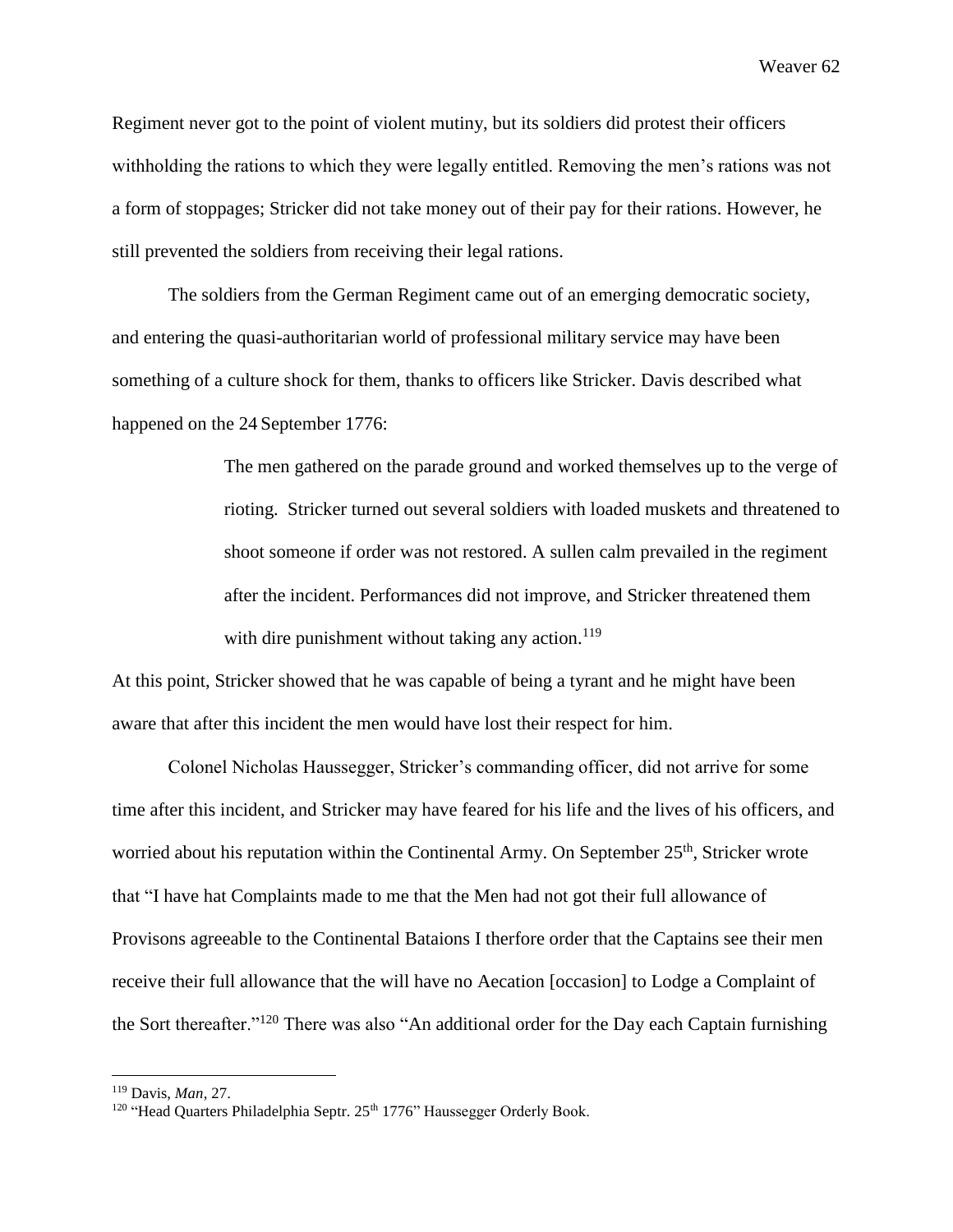two men as a Additional guard Captain Learnt take the Command of the Guard and fix as many sentries as he sees Necessary in order to keep pease and unity amongst the Troops and Charge the Sentrys Muskets I hope that good order may lead here to."<sup>121</sup> The most fascinating of the German Regiment's paroles and countersigns were also recorded on 25 September "Parole *Be Peaceable* Countersign *on Muteny*."<sup>122</sup> After the near mutiny, the German Regiment seemed to quiet down into a daily routine of guard duty and practicing "the manuel exercise" such as musket drill and practicing marching and following orders.<sup>123</sup>

The first evidence of Haussegger taking command from Stricker is on 20 October 1776, when Haussegger issued his first orders in the German Regiment orderly book. Haussegger's first orders are lengthy, and take up more space in the book than anything issued by Stricker. Haussegger was a career professional who likely wanted to make an impression on the enlisted men of his regiment and to set an example for its officers, in addition to solving the earlier problems that the German Regiment faced. Haussegger's orders set stricter discipline on the men for not being at their posts, and gave more organization to the system for officers of the guard, how to post the daily guard, and how the regiment was to go on parade.<sup>124</sup> After Haussegger joined the regiment, there is little mention of Stricker by either name or rank in the orderly book, and it is likely that he faded into the background fulfilling the administrative duties that often fell to higher ranking officers.

While Haussegger and Stricker were the German Regiment's commanders, the officers with whom common soldiers developed the closest relationship would probably have been their ensigns, lieutenants, and captains, the officers who most directly oversaw their daily lives.

<sup>121</sup> Ibid.

<sup>122</sup> Ibid, emphasis added.

<sup>&</sup>lt;sup>123</sup> "Head Quarters Philidelphia October 14<sup>th</sup> 1776," Ibid.

 $124$  "Philadelphia October  $20<sup>th</sup> 1776$ " Ibid.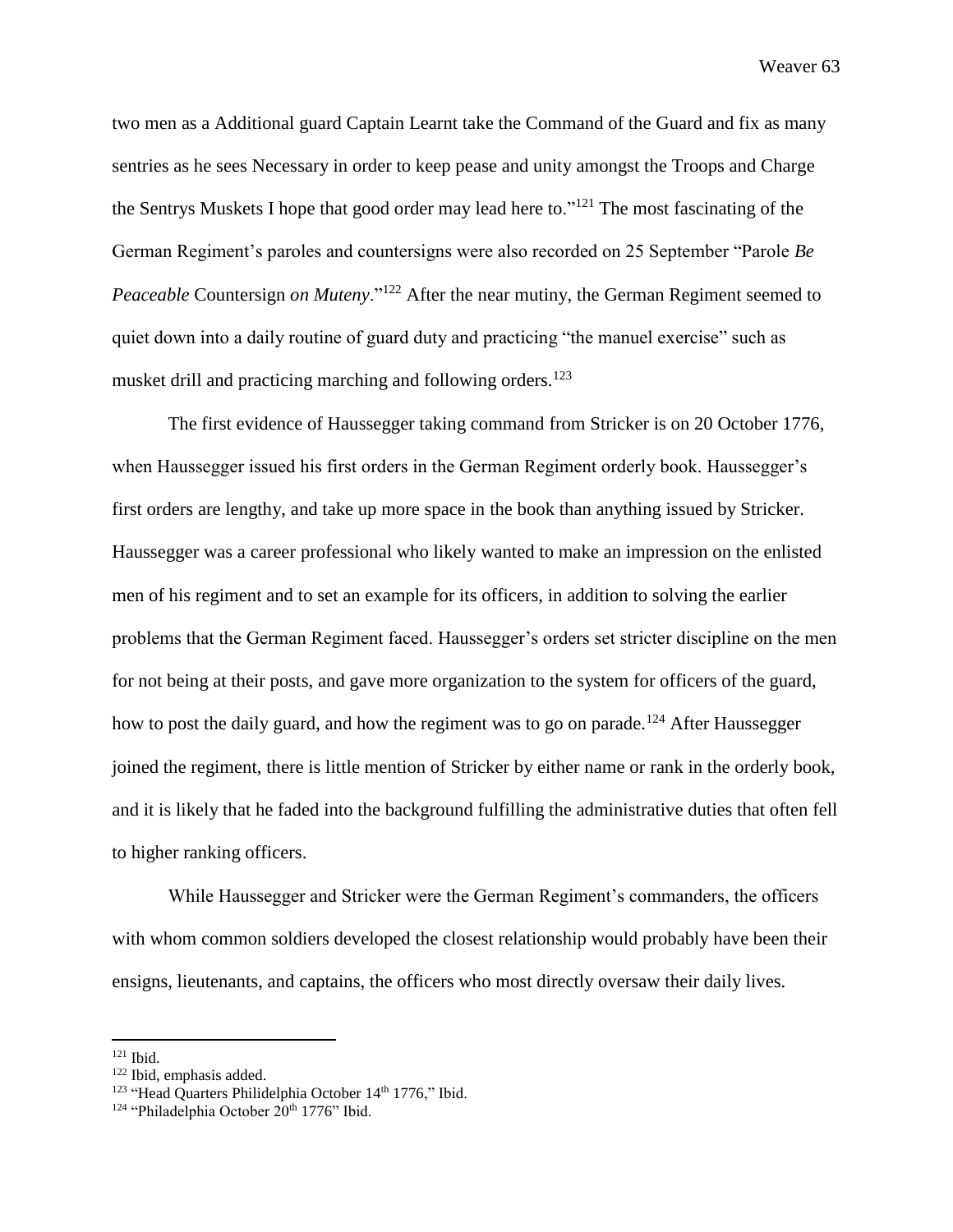Administratively, most soldiers would be separated by their company, and each company was referred to by the name of its commanding officer e.g. Woelpper's Company or Graybell's Company. Each company generally would have come from the same geographic area, and it is quite likely that the men in each company knew each other before they joined the army.

The highest ranking officer in the German Regiment whom the soldiers of the German Regiment saw regularly and may have interacted with was Ludowick Weltner, the first major of the German Regiment who was later promoted to Lieutenant Colonel. Weltner was a leather breeches maker and was active in the Frederick County militia prior to receiving a major's commission in the German Regiment on 17 July 1776.<sup>125</sup> Even though Major Weltner ranked lower than George Stricker, Haussegger appears to have placed a lot more faith in him than the Lieutenant Colonel. On 28 October 1776, Colonel Haussegger ordered that "The Regt. [is] To be kept twice at the Exercize every day under the Direction of the Major."<sup>126</sup> Weltner was also entrusted with the internal discipline of the Regiment, making sure that not only were the enlisted men doing their jobs, but also the officers:

> The commissioned Officer with Serjeants and Corporals that are of Duty are to Parade every morning after Guard Mounting and Exercise till a half an hour after 10 OClock and at that time the Battallion turn out and Exercize till 12 OClock and in the afternoon the officerse Serjeants and Corporals are again to Perade precisely at 2 OClock and exerize till three OClock. And then the Battallion till 4 OClock … The Major will be answerable that this Orders is strickly Complyed with. $127$

<sup>125</sup> Retzer, *The German Regiment,* 79 – 80.

<sup>&</sup>lt;sup>126</sup> "Philadelphia October 28<sup>th</sup> 1776" Haussegger Orderly book.

<sup>&</sup>lt;sup>127</sup> "Philadelpha November 3<sup>rd</sup> 1776" Ibid.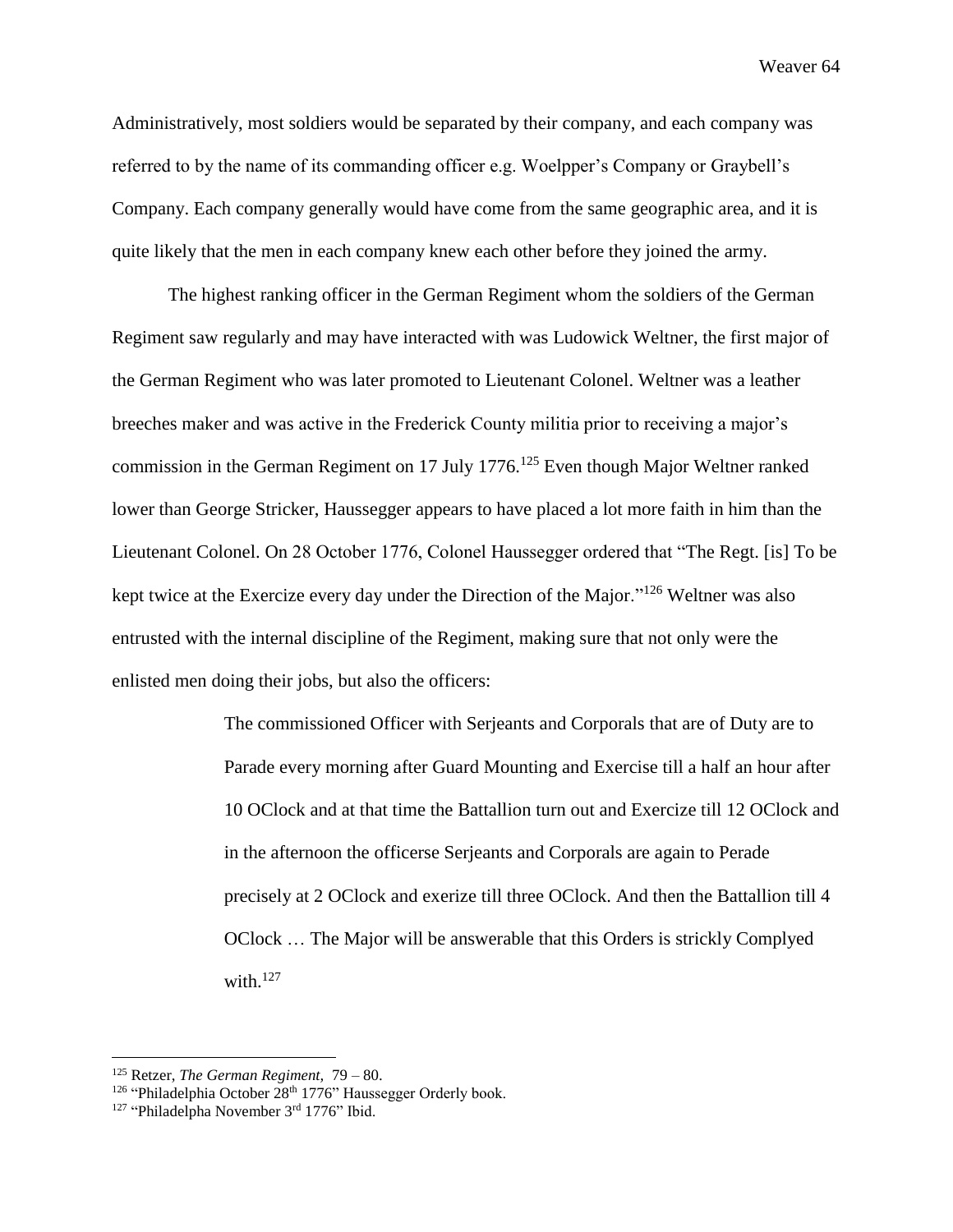Ludowick Weltner became the face of the German Regiment's leadership to both the lower ranking officers and the enlisted men. He was the man most responsible for their military education and for disciplining them when they did something wrong. Haussegger was the man who was ultimately in charge of the Regiment, but he likely spent much of his time handling matters that pertained the German Regiment's role in the Continental Army, and was not a man whom the common soldier or even lower ranking officer may have seen often. Understanding this dynamic is incredibly important to understanding what happened to the German Regiment on the day of the Battle of Princeton, when the British took Colonel Haussegger, along with a few other men, prisoner.

Before the arrival of Colonel Haussegger, the German Regiment proved that it could be insubordinate when its enlisted men believed that the army failed to hold up its end of the social contract. Later in the war the German Regiment acquired a reputation for unreliability. There is a myth that, prior to the encampment at Valley Forge in the winter of 1777 – 1778, the Continental Army was, as a whole, an untrained and undisciplined force. While that may have been true for many individual soldiers and even some regiments, that was not so for the German Regiment. The German Regiment's common soldiers' instances of insubordination always came in specific circumstances, almost always when the army did not fulfill the agreement it had made with its troops. The German Regiment spent three months in barracks, from September to December 1776, before leaving Philadelphia to join the rest of the Continental Army as it retreated through New Jersey into Pennsylvania before striking at Trenton. While there was tension between the commanding officers and soldiers at the beginning of those three months, it eventually diffused. In addition after the arrival of Nicholas Haussegger on 20 October, the German Regiment started to take on a more professional atmosphere. Eventually, men in this regiment received the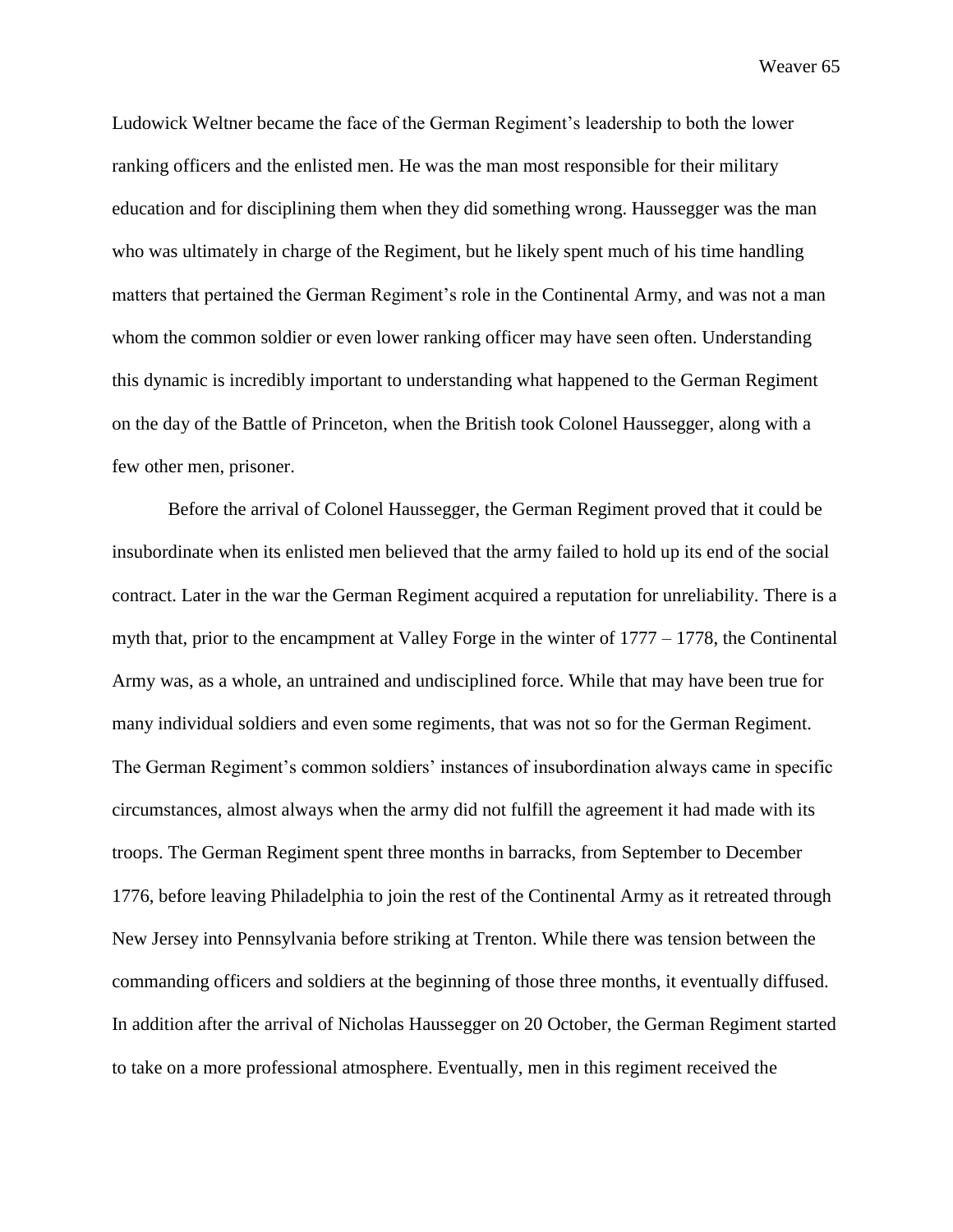supplies of coats and blankets that they lacked at the beginning, and Haussegger's orders to have the men supplied with bayonet belts on 3 November 1776 indicates that they even had bayonets, unlike many other units in the Continental army. <sup>128</sup>

On 2 December 1776 when the German Regiment marched out of Philadelphia, they were the numerically strongest single regiment in the Continental Army, numbering around 450 men.<sup>129</sup> The men enlisted long term, so there was no danger of any enlistments expiring during the upcoming campaign. Though some soldiers and officers of the German Regiment had been in other units or served in previous wars, most of its soldiers were recruits who had yet to actually face battle, even though they spent the last three months training. The dynamic of the German Regiment was that of a social contract between the officers and men. Instead of the soldiers looking to their Colonel Nicholas Haussegger for leadership, due to the way they were trained and the misconduct of George Stricker, they looked to their Major, Ludowick Weltner. This dynamic would persist throughout the upcoming Trenton-Princeton Campaign, the most important time in the history of the German Regiment.

<sup>128</sup> Ibid.

<sup>129</sup> Retzer, *The German Regiment*, 66.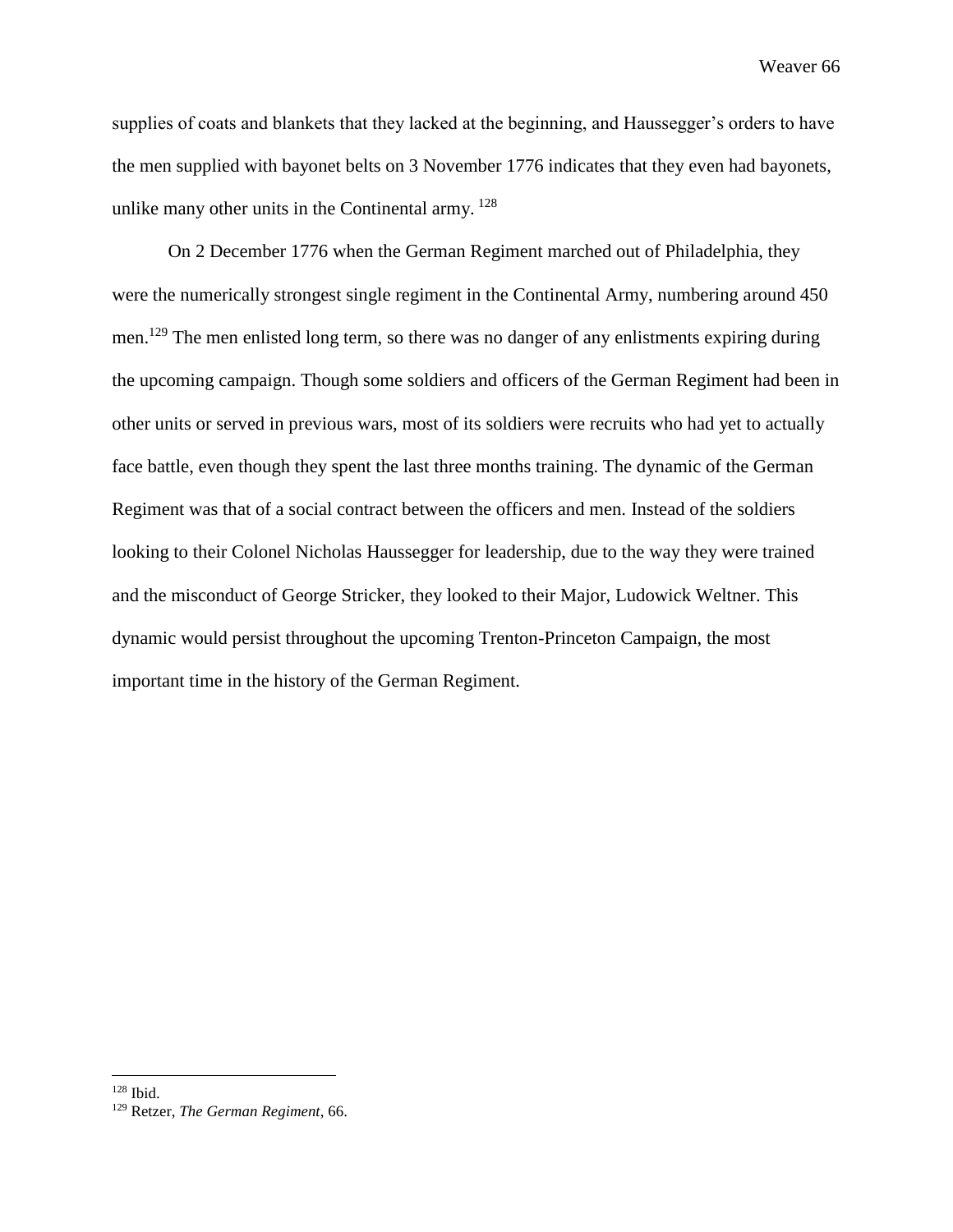## **Chapter 5: "He Later Became a Tory": The German Regiment in the Trenton-Princeton Campaign**

On 2 December 1776, the German Regiment marched out of Philadelphia to Trenton, New Jersey, the epicenter of the winter campaign of  $1776 - 1777$ . The first full day the German Regiment spent in Trenton was 4 December 1776, a full ten days before the Hessian Regiments under the command of Colonel Johann Rall arrived in the town. The winter campaign is the most important time in the history of the German Regiment. It is the one place in the popular mythology of the Revolution in which the German Regiment features prominently, and is important to the memories of the soldiers who served in the regiment. Most importantly, the Trenton-Princeton Campaign was a critical time for the German Regiment because it resulted in the capture of Nicholas Haussegger at the Battle of Princeton and the established the reputation of the German Regiment as a unit of reliability.

The Trenton-Princeton Campaign was the only campaign during the Revolutionary War during which the German Regiment was absolutely vital. Therefore, understanding this campaign as a whole is important to understanding the German Regiment's place in it. After departing from Philadelphia, the German Regiment did not arrive in Trenton as a complete unit. On 5 December, 1776, George Washington wrote:

> shall this day reinforce Lord Stirling with 1200 Men, which will make his numbers about 2400, to morrow I mean to repair to Princeton myself and shall order the Pennsylvania Troops (who are not yet arrivd except a part of the German Battalion and a Company of Light Infantry) on to the same place.<sup>130</sup>

<sup>130</sup> George Washington, *The Writings of George Washington from the original manuscript sources, 1745-1799* ed. John C. Fitzpatrick, Hathi Trust Digital Library V.6, 333.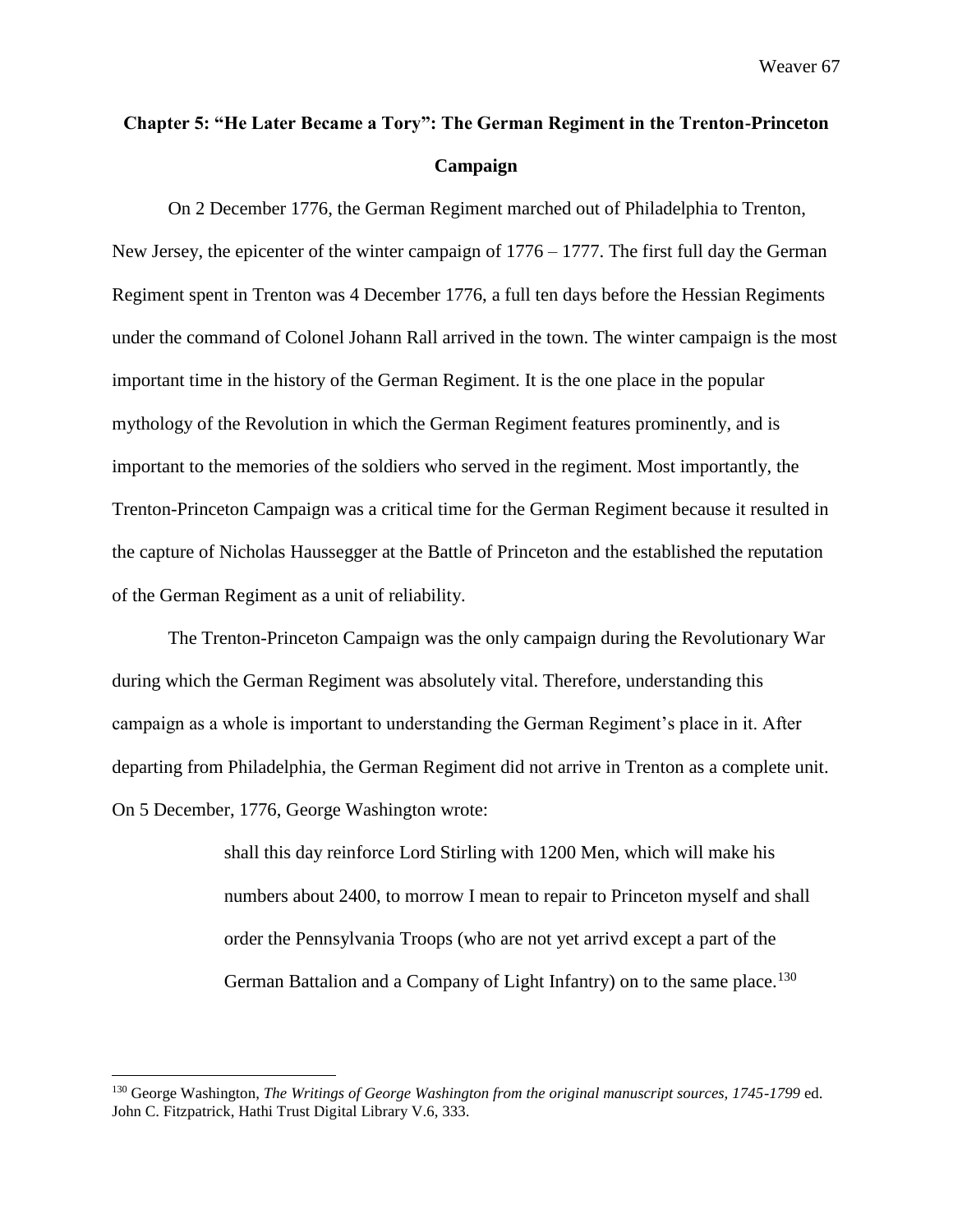Once in New Jersey, the German Regiment was on the front with the rest of the Continental Army. Washington had been pursued for months by the British Army, first being pushed out of New York and the area around Manhattan into the state of New Jersey, often referred to as "the Jerseys" in the period. In December of 1776, the morale of the Continental Army was at a low point. Washington had lost numerous battles in and around New York City, and the army was barely holding together. A multitude of men deserted, and the enlistments of most of the army would expire at the end of the year.

At the time, Washington seemed to be doing very little. Most of the Continental Army was out of the Jerseys, on the west side of the Delaware River in Pennsylvania. American artillery batteries lined some parts of the west bank of the Delaware River, and these batteries threatened any British soldiers that tried to scout the river or come within their sight.<sup>131</sup> However, Washington and many of his aides believed that they could not defend themselves if the British were to attempt a river crossing.<sup>132</sup> Washington's position was not as vulnerable as it had been a few weeks earlier during his retreat through New Jersey, but it was not advantageous. The campaign he subsequently carried out was absolutely necessary not only to raise the morale of his army, but also to drive the British out of central New Jersey. In this campaign Washington would make full use of the largest regiment in his command, the German Regiment.

In Mid-December, British command thought that it was almost finished with pacifying the Jerseys and soon the Continental Army itself, but they never completed their task. The people of New Jersey resented the occupation of their home by the British and German auxiliary soldiers, and started fighting back in a movement that became known as "The Rising of New Jersey." In the Rising, militiamen from all over the state fought back against the occupying

<sup>131</sup> David Hackett Fisher, *Washington's Crossing* (New York: Oxford University Press, 2004) 187.

<sup>132</sup> Ibid, 190.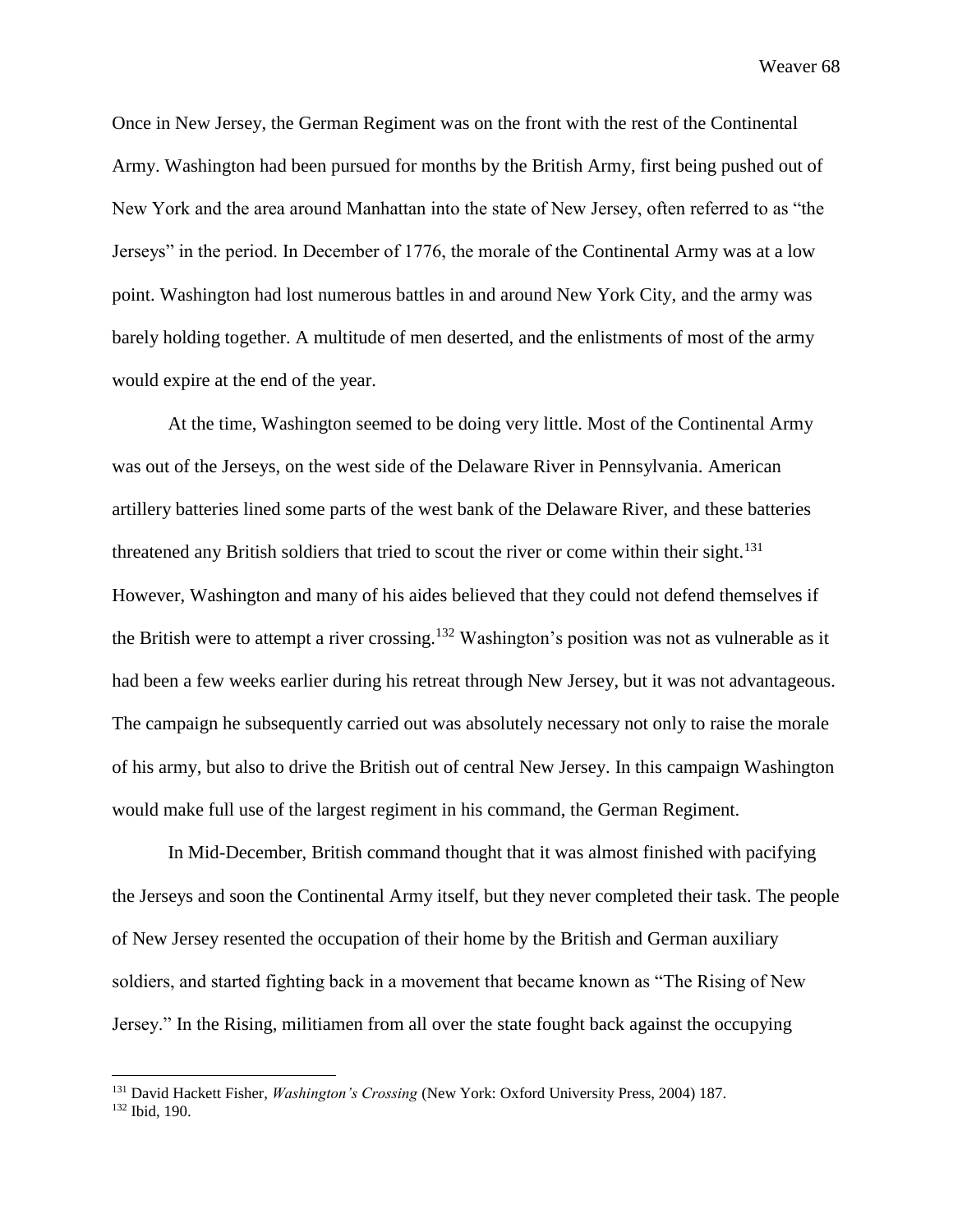forces and, to the great advantage of the Continental Army, gave British and German auxiliary garrisons little rest. The war in New Jersey went from a conventional European war of battle and occupation to a *petit guerre*, a guerilla war of the local inhabitants defying professional soldiers, attacking them when they went out in small groups, and forcing reinforce the towns they occupied. The soldiers in these towns were forced into long nights of continuous watch, and by the end of the month were mentally and physically exhausted with the constant threat of attack. Due to his intelligence network, Washington was aware of the extensive militia activity in New Jersey and the vulnerability it exposed on the British and German auxiliaries occupying the state.<sup>133</sup>

Washington's army assembled the afternoon of 25 December 1776, in order to make its attempt on Trenton. At this point, the German Regiment along with the rest of the Continental Army, crossed the Delaware and prepared to march on Trenton. The crossing was a miserable affair, and was exceedingly cold and wet, but according to historian David Hackett Fisher "Not a man was lost to the river, but the guardian angels of the army were working overtime."<sup>134</sup> Once across the river, the Continental Army had to make the ten mile march to Trenton with as much secrecy as possible. Here the myth of the Revolution does in many ways reflect reality: the Continental Army was a desperate force, and many men were without shoes or other basic necessities. The night was freezing, and after a cold, wet, river crossing, a heavy snowstorm began to blow.

The conditions of Trenton were extreme, and it is almost always the first battle mentioned in the pension applications of German Regiment soldiers, even if the applicant had seen prior service in other military units. The action at Trenton was short and sharp, and there

<sup>133</sup> Ibid, 191.

<sup>134</sup> Ibid, 219.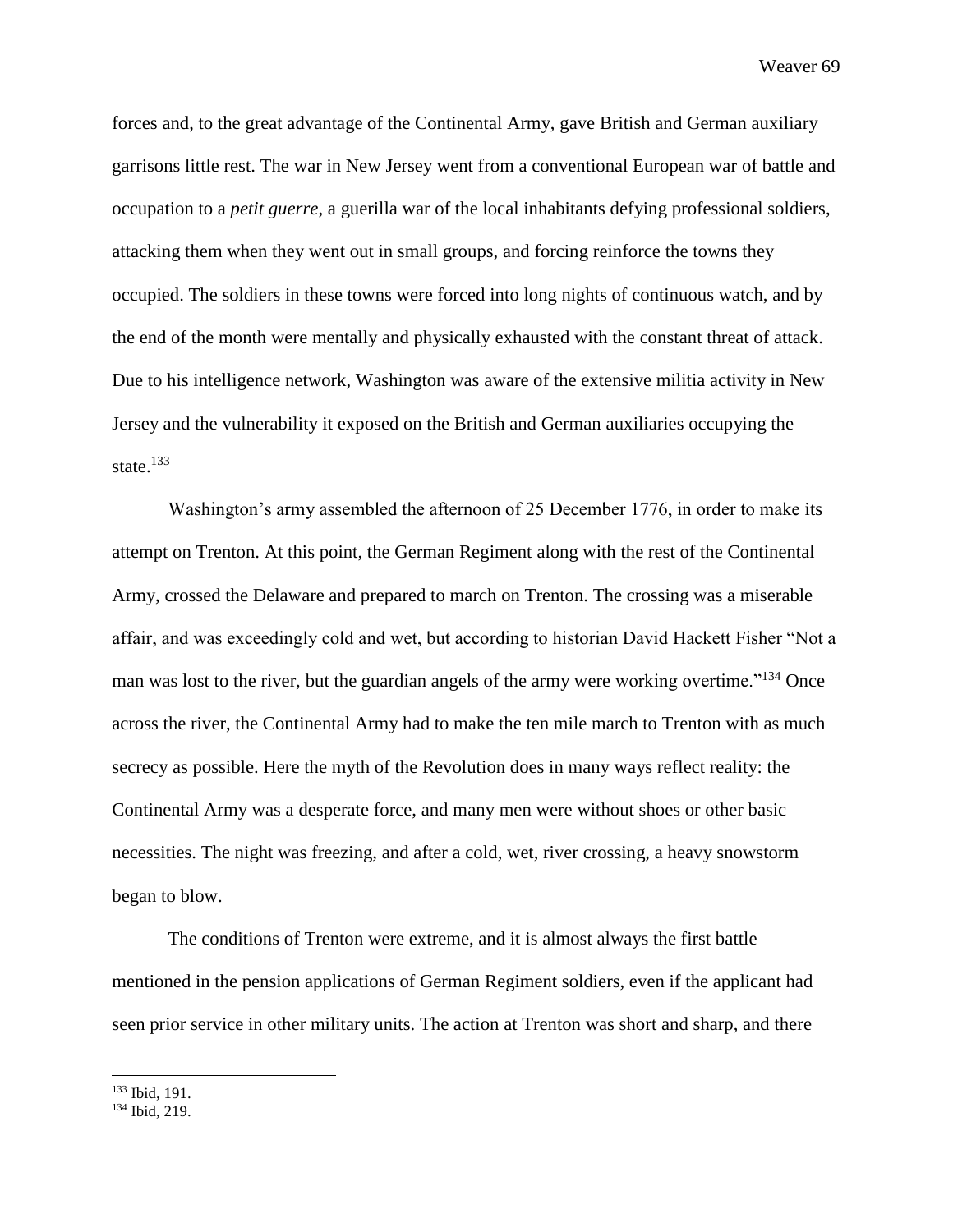were few Continental casualties. However, the soldiers endured great hardship on the march to Trenton, even before they "saw the elephant" in the town itself. In the testimony in a pension application to the federal government, from the widow of one German Regiment soldier, Conrad Beam, another soldier gave a heart-wrenching account of the hardships soldiers went through on the march to Trenton:

> We were attached to what was called the duch Batallion under the command of Col. Whosicer [Haussegger] from Philadelphia we marched into the state of New Jersey where we remained until the night of the  $25<sup>th</sup>$  of December 1776 when we march to New Town [had] hail rain  $\&$  sleet our clothes was frozen to our back<sup>135</sup>

The Continental Army marched through this freezing landscape and took three Hessian regiments by surprise: the Grenadier Regiment Rall, the Fusilier Regiment Von Lossberg, and the Fusilier Regiment Von Knyphausen, as well as some artillery.

The Hessian troops were not taken by surprise because they had spent the night celebrating Christmas, as the popular notion of the Battle of Trenton typically posits. Rather, they had news of an incoming attack by the Continental Army and had stationed men in posts outside the city in order to warn the main Hessian force of any incoming soldiers. The Continental Army made first contact with a detachment of Hessian soldiers under the command of Lieutenant Andreas von Wiederholt which was stationed in a cooper's shop to the north of the town.<sup>136</sup> The Continental Army was able to take the Hessians by surprise because they were exhausted from the constant mental and physical wear of being stationed in hostile territory, and because men like Von Wiederholt believed that the entire Continental Army could not have

<sup>&</sup>lt;sup>135</sup> Pension Application of Conrad Beam, Fold3 Military Records, W25323.

<sup>136</sup> Hackett Fisher, *Crossing*, 235.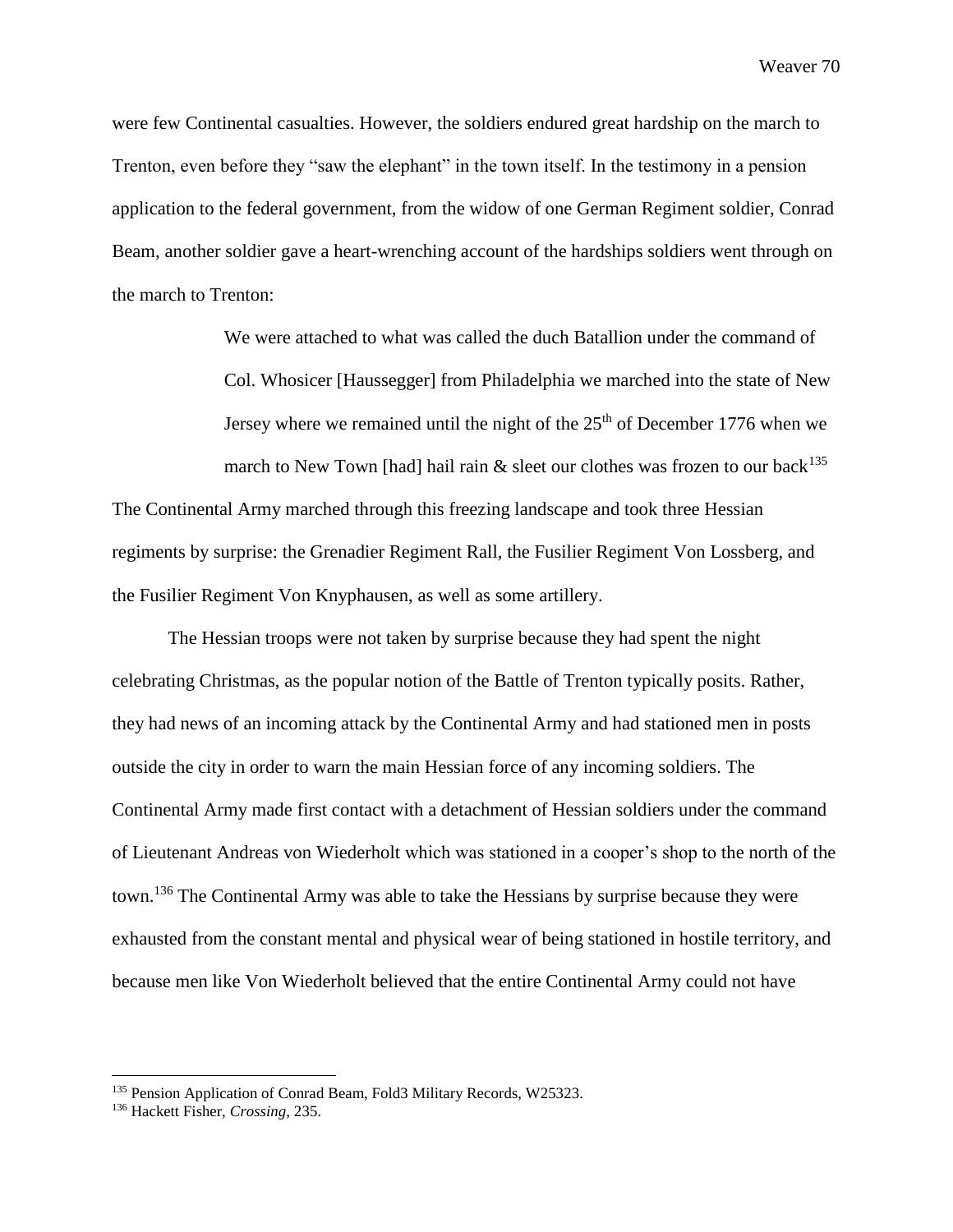moved so quickly through such a severe storm. As a result, Von Wiederholt's first impression was that they were a detachment sent to inspect the sentries.<sup>137</sup>

Von Wiederholt watched Washington's plan of attack for the Battle of Trenton unfold: the Commander-in-Chief divided his army by its brigades and each brigade formed an arm in the encirclement of the city of Trenton. The German Regiment, then part of General Roche de Fermoy's Brigade in General Nathaniel Greene's Division, was sent to the east of Trenton along with Colonel Edward Hand's First Continental Regiment to cut off a Hessian retreat into the New Jersey countryside and towards any larger body of the British Army. This action is the one place in which the German Regiment appears in the mythology of the Revolution. As Hessian morale began to waver, the German Regiment's soldiers called out in their own language for the enemy to lay down their arms and surrender. The Rall and Von Lossberg Regiments surrendered in an apple orchard to the northeast of Trenton German Regiment and the First Continental.<sup>138</sup> The Continental Army suffered few casualties; according to Washington, just "two officers and one or two privates wounded."<sup>139</sup>

Washington's decision to place the German Regiment on the left flank of the American attack was an excellent tactical choice. The German Regiment had not yet seen battle, and so its trained but inexperienced men would not have been overwhelmed by an attack by the Hessians, who were veterans. However, if the Hessians were to make a counterattack towards the German Regiment, they would be met with strong resistance from a combined force of musket-andbayonet-armed troops of the German Regiment, who held high ground, and were not advancing into the city. Continental troops were well-known to whither and retreat in the face of a British or

<sup>137</sup> Ibid, 236.

<sup>138</sup> Ibid, 250.

<sup>139</sup> Ibid, 254.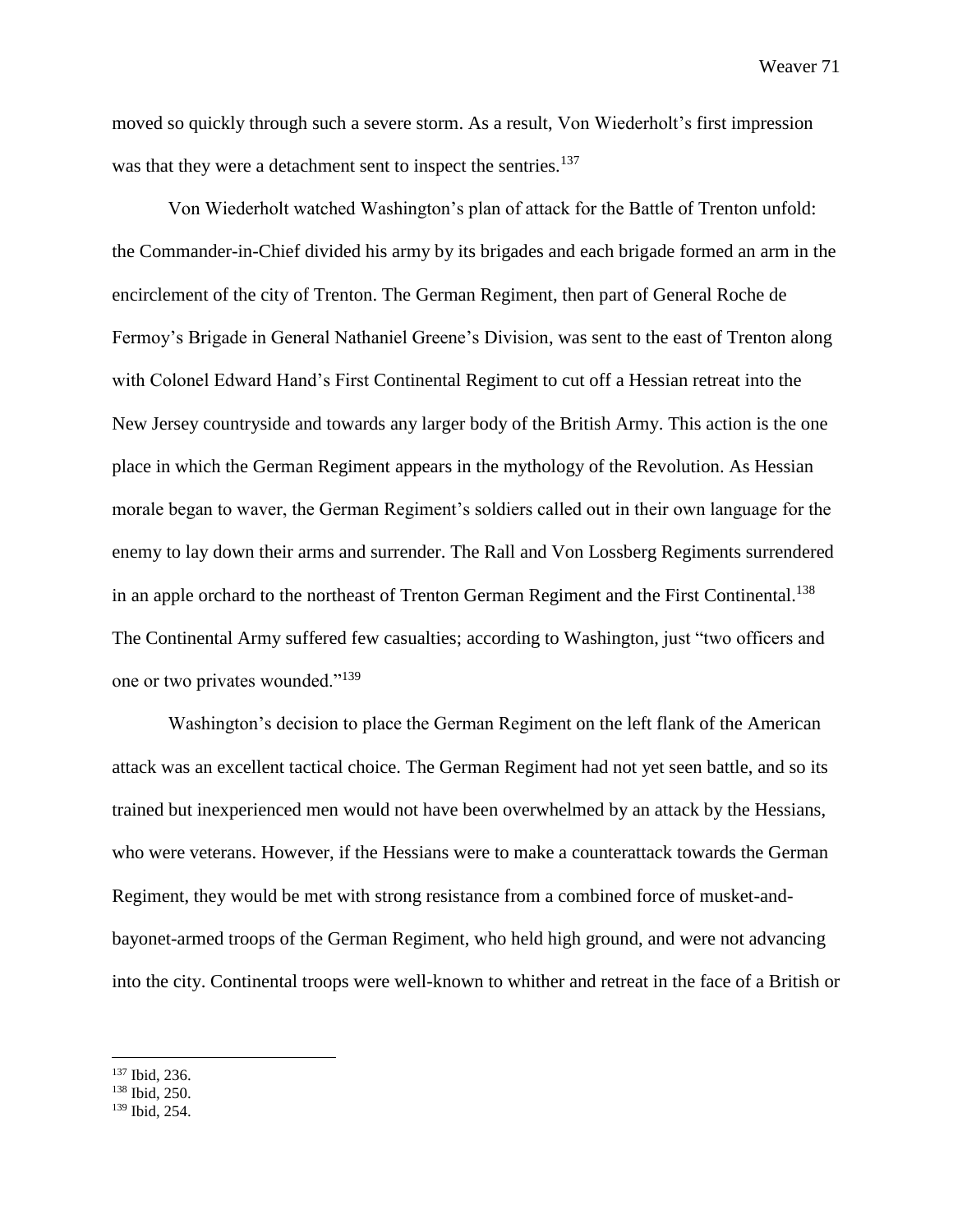German auxiliary bayonet charge, but the German Regiment would have been fighting with the confidence that the Hessians were vastly outnumbered and that they had already clashed and been at first defeated by some of the Continental Army's more experienced troops. The German Regiment performed admirably at Trenton, and at that point its reputation looked promising.

While the First Battle of Trenton was a decisive victory, Washington did not have the time to rest on his laurels. New Jersey was full of British and German auxiliary forces, and he was forced to fight again on 2 January 1777, at the Second Battle of Trenton, which can be best categorized as a fighting retreat. Washington needed to prevent his army from being overwhelmed by the British, and the German Regiment was one of the units to bear the brunt of the fighting on a bridge crossing the Assunpink Creek.<sup>140</sup> One of the German Regiment's enlisted men, Jacob Bottomer, was severely wounded at the Second Battle of Trenton.<sup>141</sup> Bottomer's lieutenant at the time, Bernard Hubley testified:

> Colonel Hand, was ordered by his Excellency General Washington to march a considerable Detachment to endeavor to prevent and annoy the Enemy from crossing Maidenhead Bridge in the Jersey: - I was with this Detachment … the Enemy forced us to retreat, and on our retreat through the Streets of Trenton … as soon as we had crossed the bridge, we formed in Battle array along the Creek, Our Artillery began to fire upon the Enemy, and after dark we made up large fires, and about midnight our Army marched off for Princeton.<sup>142</sup>

<sup>&</sup>lt;sup>140</sup> The Second Battle of Trenton is sometimes known as "the Battle of Assunpink Creek."

<sup>141</sup> Bottomer's personal story is related in Chapter 2, page 36.

<sup>142</sup> "Bernard Hubley to the Hon. Jas. Brady Lancaster March 18, 1807," Buttermore Cousins Homepage, http://hawkmanohio.tripod.com/Jacob\_Notes.htm. The descendants of Jacob Bottomer now spell their name "Buttermore" and have transcribed many of the documents relating to his life and post-war pension application.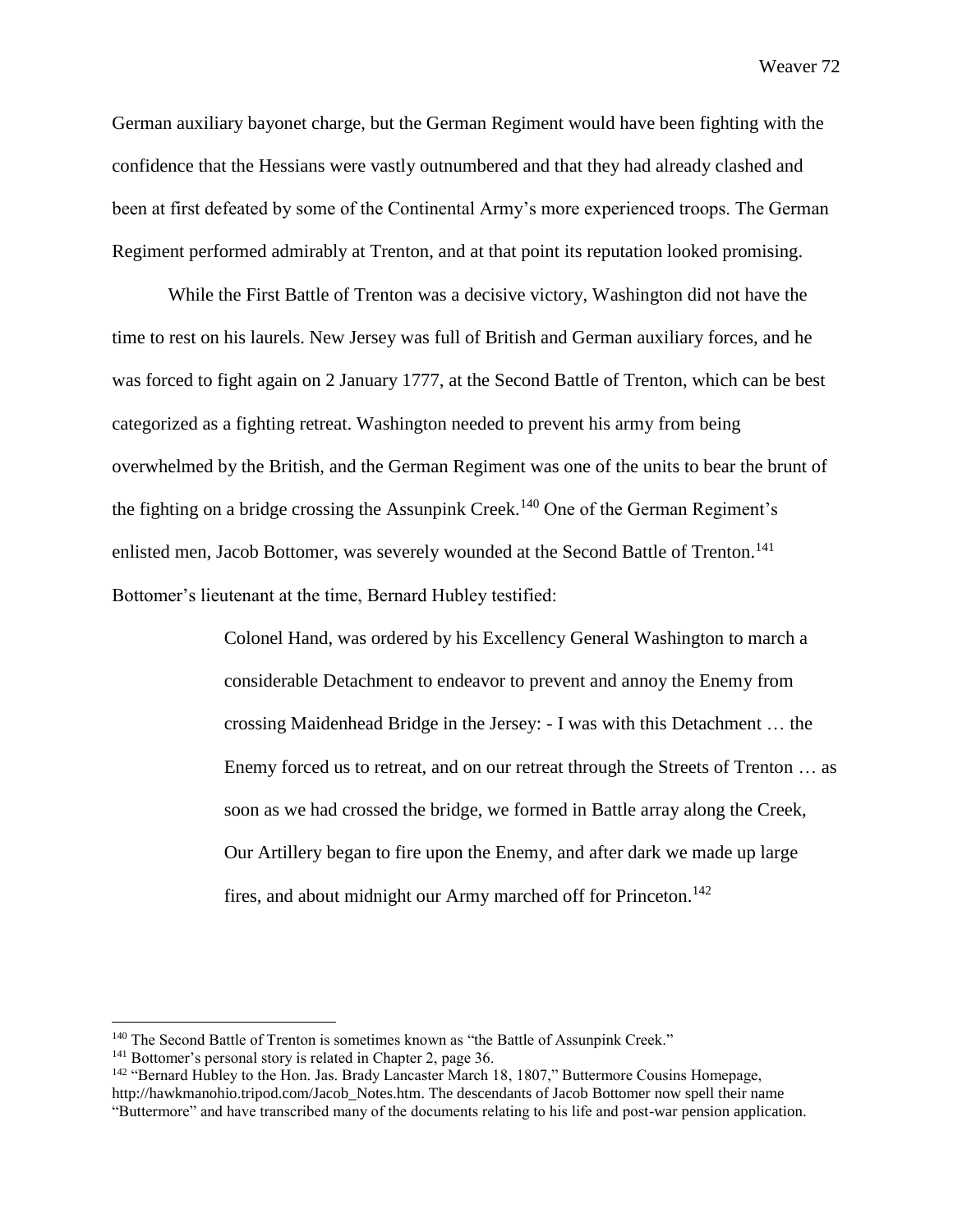The Second Battle of Trenton was really a precursor to the Battle of Princeton. It is an often overlooked action, in which Washington did what he had been doing for months leading up to First Trenton: conduct a fighting retreat in an effort keep his army from being destroyed. Second Trenton was the first time that the German Regiment actually faced real defeat. The Continental Army was driven out of the city of Trenton and had to maneuver out of the way of a large incoming British force, which Washington did, and proceeded to march on Princeton.

At the Battle of Princeton, Washington seems to have had a similar battle plan to the Battle of Trenton: send a large force to attack the town directly, and send the German Regiment around to cut off potential retreat or a flanking maneuver. Princeton ultimately was a victory for the Continental Army, but it was much more hard-fought than the First Battle of Trenton, largely because the German Regiment was absent for much of it. This instance is the most important part of the German Regiment's role in the Continental Army as a whole, and demonstrates the particular relationship between the German Regiment's officers and men. David Hackett Fisher posits that Haussegger and some of his men were captured at the Second Battle of Trenton, but this is not the case.<sup>143</sup> Other historians, including James Davis, Haussegger's biographer, also claim that he was captured at Second Trenton.<sup>144</sup> Haussegger's own account confirms that he was captured on the road on the way to the Battle of Princeton:

> And as I come to the Plains of Princetown I heard a Fireing, thinking that my Battallion was engaged with the Enemy whom I was persuing, thereupon I rode towards the Battallion into the Woods, and to my great Surprize was stoped by a

<sup>143</sup> Hackett Fisher, *Crossing*, 300.

<sup>144</sup> Davis, *Man of No Country,* 32.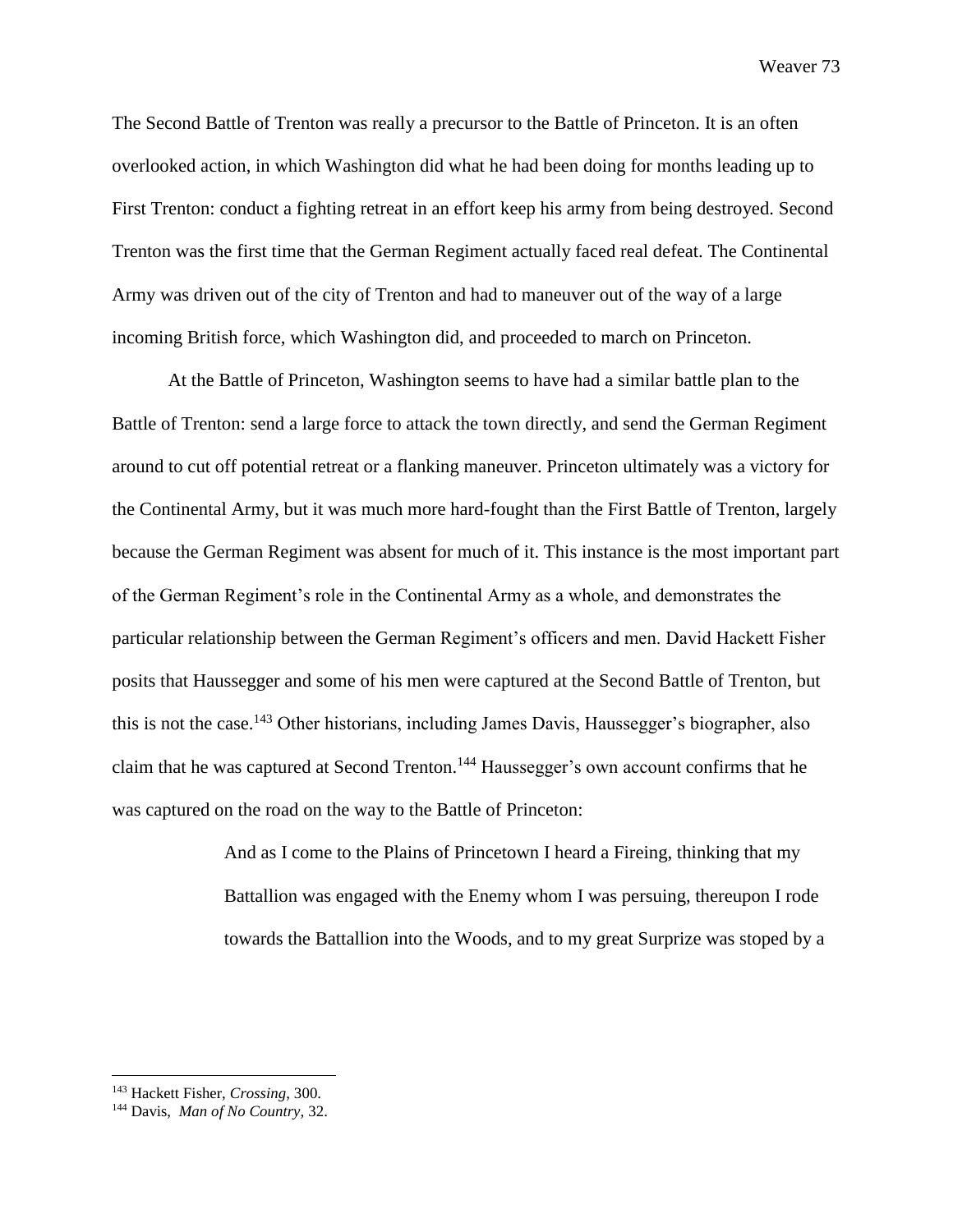Party of the Enemy's, who took me Prisoner and brought me to their Commander. 145

There were a multitude of accusations against Haussegger. Some people suspected that he allowed himself to be captured, and had been funneling intelligence to the British during his time as Colonel of the German Regiment. David Hackett Fisher "found no primary evidence that he turned his coat."<sup>146</sup> Haussegger was regarded with deep suspicion by the rest of the army and even by his own men.

One man who distrusted Haussegger was John Adlum, often known as the "Father of American Viticulture," who was a soldier in the Revolutionary War, and later wrote a memoir which featured Haussegger and discussed the circumstances of his capture and his dubious loyalty to the American cause. Adlum was captured at Fort Washington during fighting in the New York campaign in mid-1776, and his memoir, includes an account of life as a prisoner of the British in New York City. <sup>147</sup> Adlum encountered Haussegger when he came to New York after his capture, and wrote that Haussegger said "I went to reconnoiter at Princeton and I was with ten men taken by the Hessians."<sup>148</sup> There was not any significant force of Hessian soldiers at Princeton, so this may show unreliability on the part of Adlum, or a gap in Haussegger's story. Attending Colonel Haussegger at his lodging in New York was Private Conrad Housman, who was captured with Haussegger. Adlum recognized Housman because he was the younger brother of a butcher in their mutual hometown of York, Pennsylvania. Either the Housman brothers were both enlisted in the German Regiment, or the younger Housman was released and continued to

<sup>145</sup> "To George Washington from Colonel Nicholas Haussegger, 16 January 1777," Founders Online, National Archives, last modified February 21, 2017, http://founders.archives.gov/documents/Washington/03-08-02-0087. <sup>146</sup> Hackett Fisher, *Crossing*, 528.

<sup>147</sup> John Adlum, ed. Howard H. Peckham, *Memoirs of the Life of John Adlum in the Revolutionary War* (Chicago: the Caxton Club, 1968) 70.

<sup>148</sup> Ibid, 118.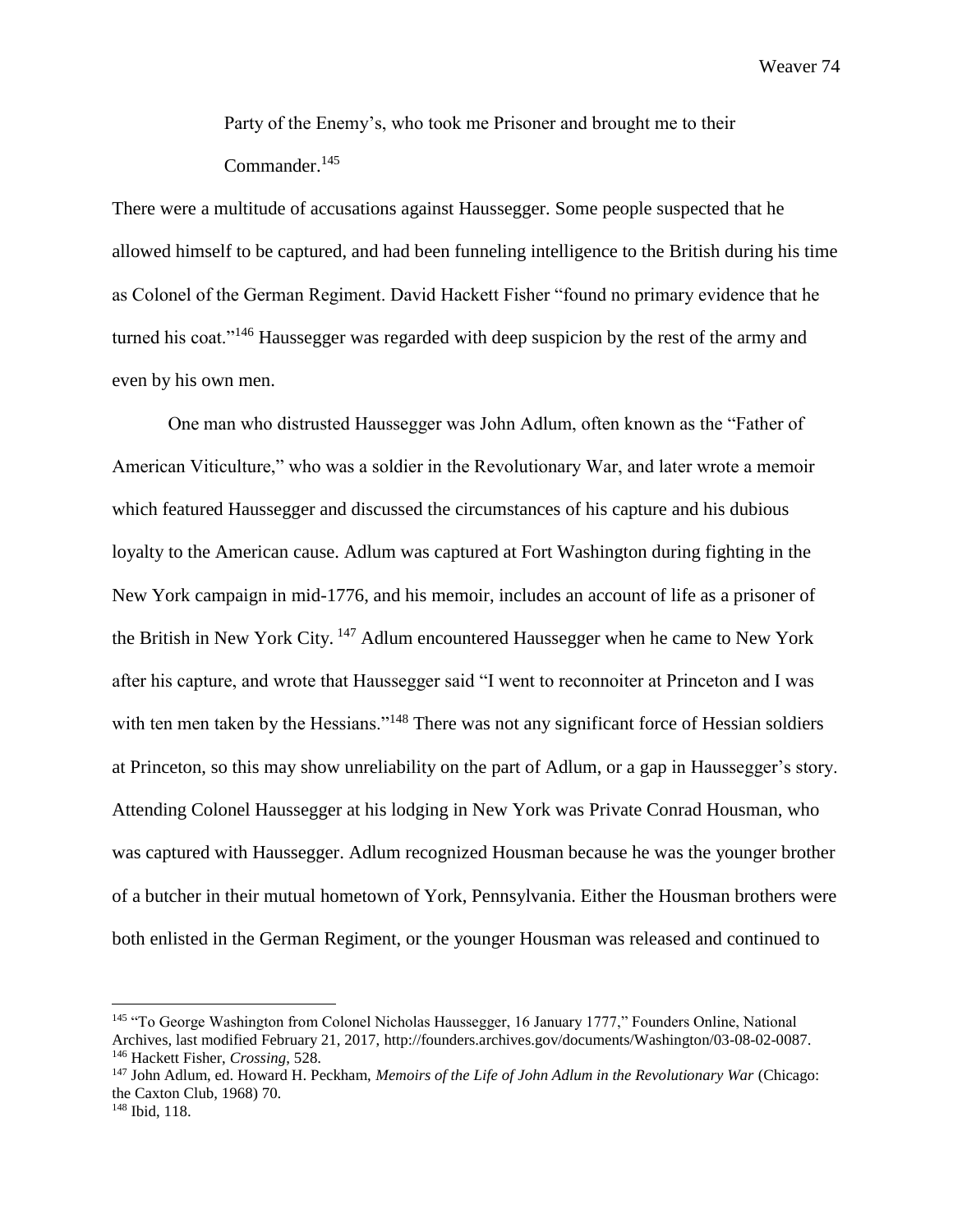serve with the Continental Army, because a 1778 muster roll, lists one "Conrad Houseman" as "butcher in camp" at the encampment in White Plains, New York.<sup>149</sup> Since this obscure detail of Adlum's account can be otherwise confirmed, it is reasonable to believe that his narrative of Haussegger's capture can be considered, for the most part, trustworthy.

Adlum's detailed description came from the narrative of Housman, whom he had gotten drunk, after high ranking officers asked Adlum to interview the butcher.<sup>150</sup>According to Housman, the capture of Nicholas Haussegger was predicated by an argument between the Colonel and Major Ludowick Weltner. Haussegger wanted to go into the town of Princeton with the whole of the German Regiment, while Weltner correctly believed that the town was fully occupied by the British and that doing so would result in the Regiment's capture. It is best to let Adlum's account speak for itself:

> Housman gave us the following particulars. The regiment was marched toward Princeton and not meeting with any enemy they continued marching until they came within about half a mile of Princeton. Major Weltner rode up to Col. Housaker and immediately a smart altercation took place between them. The Major ordered the regiment to halt.<sup>151</sup>

Ludowick Weltner and Colonel Haussegger, were both field officers, and the imminent danger of battle made other the men of the regiment comfortable about disobeying the Colonel's orders and obeying the Major's:

> Housaker ordered them to march, when the Major said "the enemy are in the town." Housaker said they were not. The regiment halted during the altercation,

<sup>150</sup> Adlum, *Memoirs*, 118 – 119.

<sup>149</sup> Houseman, Conrad, Revolutionary War Service Records, Continental Troops, German Battalion, Individual, Fold3 Military Records, Fold3.com.

<sup>151</sup> Ibid, 119.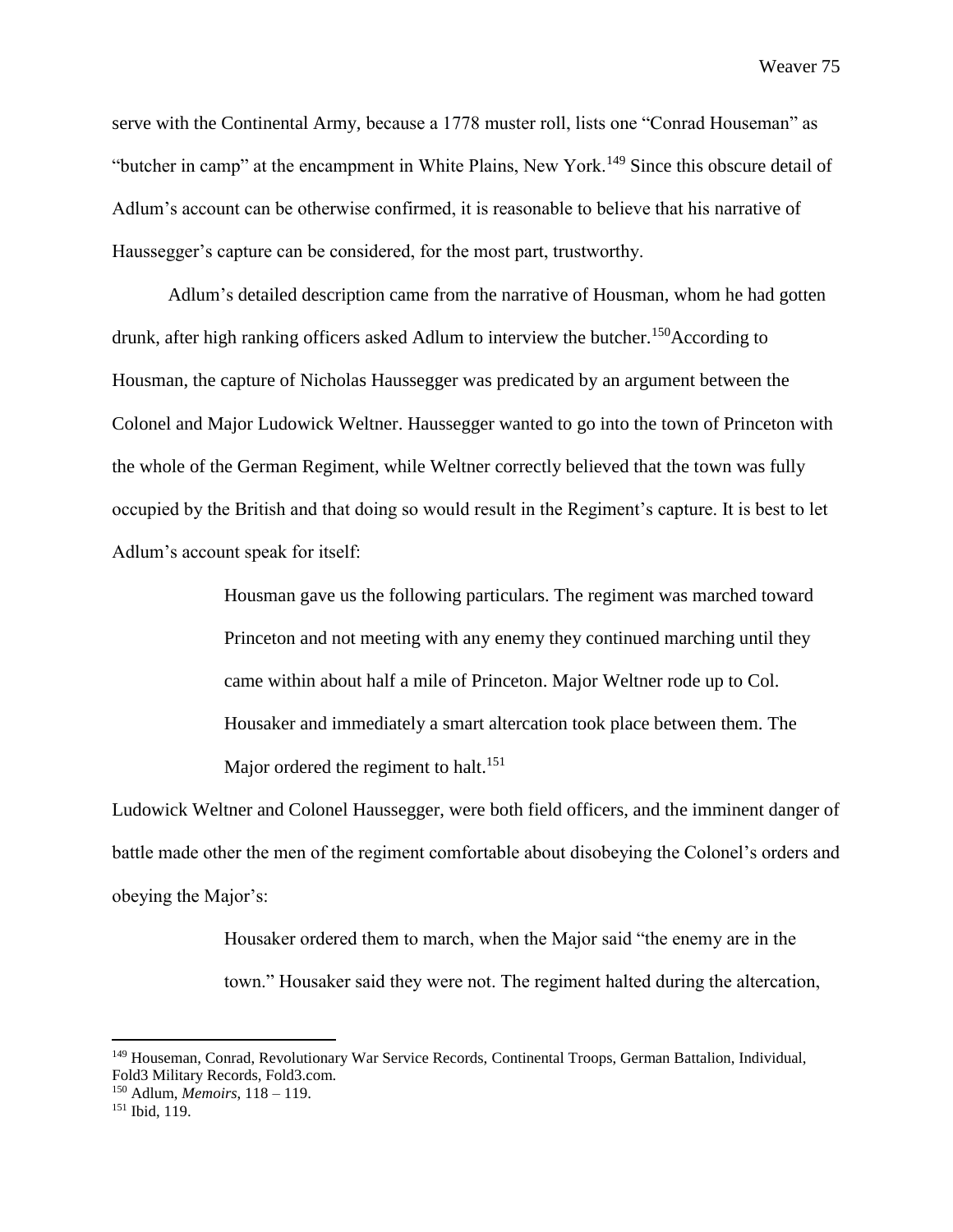and most of the officers of the regiment came to where the Colonel and the Major were disputing at the head of the regiment. The Major said "They shall not march until the town is reconnoitered and then we can act according to circumstances. The Colonel replied he would go and reconnoiter the town himself. He ordered out ten men and Lieutenant Bernard Hubly to go with him. The Major ordered the Lieutenant to stand by his platoon. Housaker said it was mutiny and that he would have him punished. The Major replied that prudence was not mutiny and that he knew the enemy were in the town and that the Colonel also knew it, and that it was highly improper to go into a place occupied by the enemy.<sup>152</sup>

Haussegger seems to have left in a huff and Housman noted that "he set out for Princeton taking ten men with him and went direct to the Hessian general's quarters, who came to the door and took him by the hand and asked him where his regiment was."<sup>153</sup> However, there was no Hessian general quartered in Princeton. British troops occupied the town and the nearby Hessians were a group of Jaegers closer to Trenton. Houseman's account depicted Haussegger as a total and complete traitor, who even accepted a bribe from the unnamed Hessian General who "pulled out his purse and poured some gold into his own hand and told Housaker to take what he wanted of it."<sup>154</sup> Adlum's narrative painted Haussegger as a complete scoundrel, and the officers with whom he stayed in New York, including Ethan Allen, agreed that Haussegger was a certainly a traitor.

There are some breaks with historical reality in John Adlum's narrative, and the most important one concerns Haussegger after he got his parole, which was permission to leave

 $152$  Ibid,  $119 - 120$ .

<sup>153</sup> Ibid, 120.

<sup>154</sup> Ibid, 121.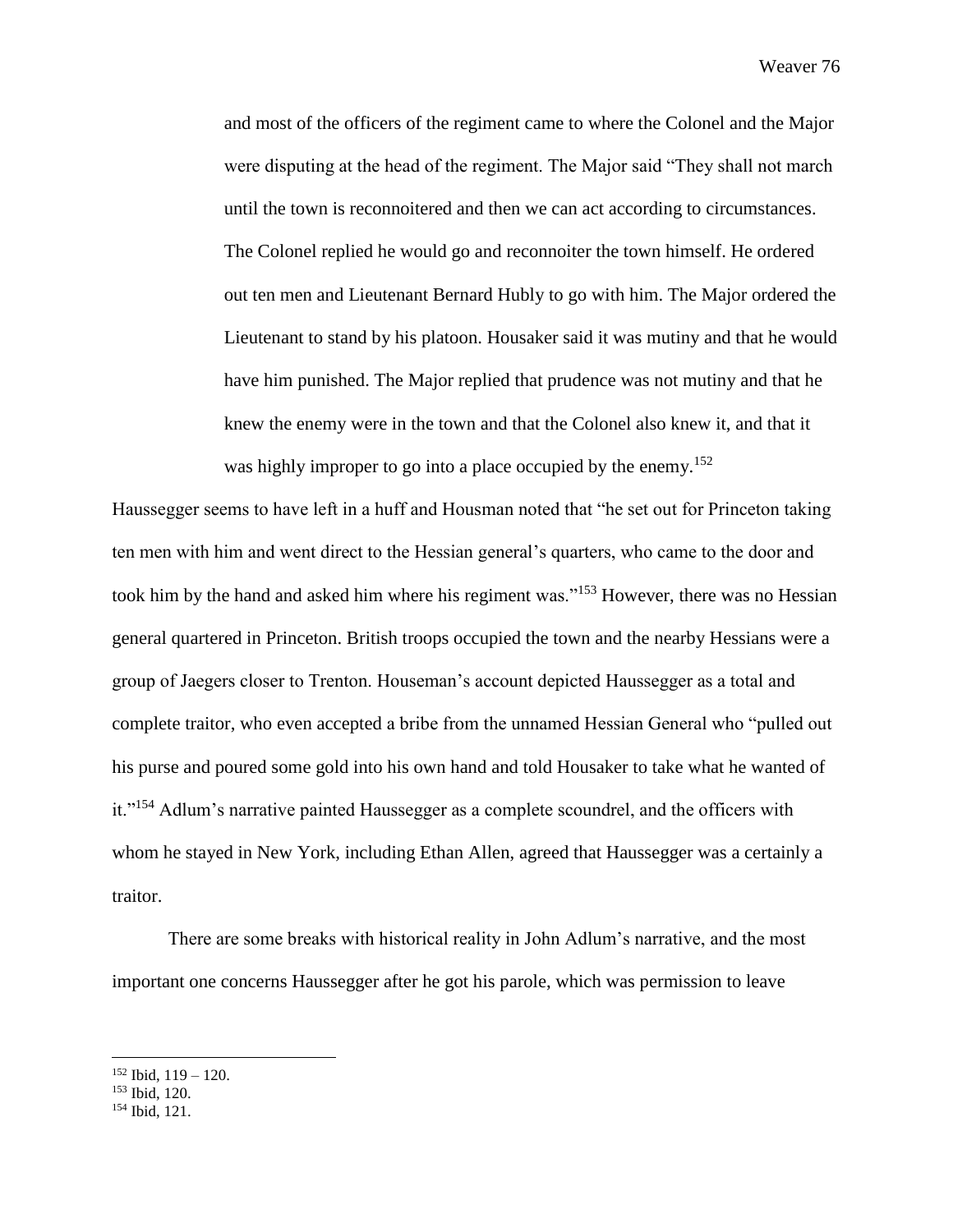imprisonment on the promise not have any hand in continuing the fight. Adlum wrote that Haussegger, "instead of going home [to Lebanon Pennsylvania] immediately returned to N. York and accepted of a captaincy in the new levies in the British service, where he died."<sup>155</sup> This assertion is false. While Haussegger did give his parole, he did not take British service, but did go home to Lebanon, where he lived until he died in 1786.<sup>156</sup>

Ethan Allen, whom Adlum met, has his own account of his meeting with Haussegger, and Allen's narrative, unlike Adlum's, was written during the war, rather than years later. Allen's account may even have influenced Adlum's, given the similarity of the two. Allen's assessment of Colonel Haussegger as a prisoner in New York is as follows:

> Col. Hussecker, of the Continental Army, (as he then reported) was taken prisoner, and brought to New York, who gave out, that the country was most universally submitting to the English kings authority, and that there would be little or no opposition to Great Britain: This at first gave the [other] officers a little shock, but in a few days they recovered themselves, for this Col. Hussecker, being a german, was feasting with Gen. D. Heister, his countryman, and from this conduct they were apprehensive, that he was a knave, at least he was esteemed so by most of the officers, it was nevertheless a day of trouble.<sup>157</sup>

General Leopold Philip de Heister is the best candidate for the "Hessian General" who gave money to Haussegger. De Heister was one of the overall commanders of Hessian forces in America during the Revolutionary War. Ethan Allen did not like Haussegger, and remained

 $155$  Ibid,  $123 - 124$ .

<sup>156</sup> Davis, *Man*, 39.

<sup>157</sup> Ethan Allen, *The Narrative of Colonel Ethan Allen* (Cambridge: Applewood Books, 1989) 88. This book was Originally published in Philadelphia in 1779.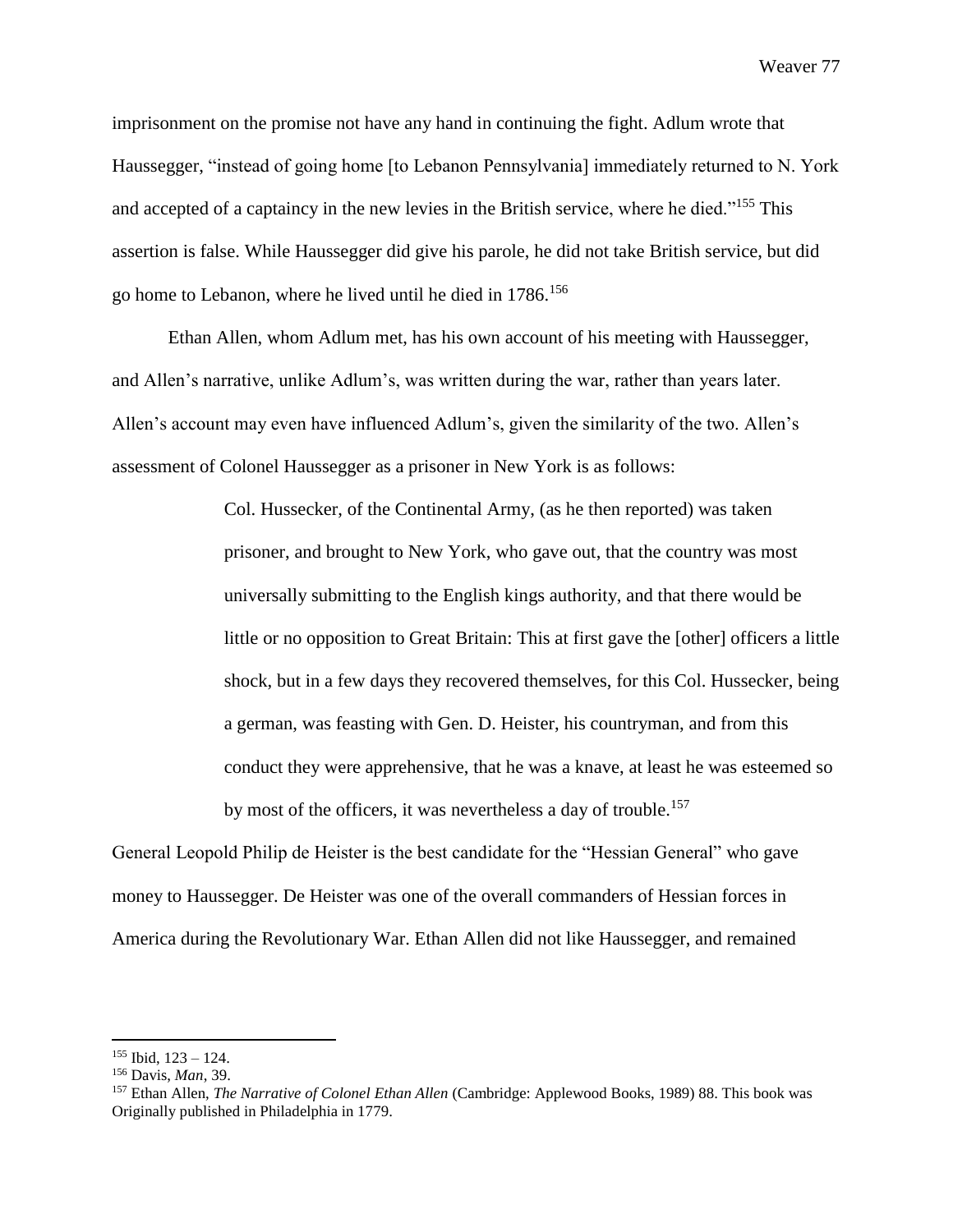deeply suspicious of him. After Haussegger's capture, all of Revolutionary America seemed to turn against him, on the suspicion that he had been secretly colluding with the British.

Although George Washington did not seem to have a strong opinion on whether or not Haussegger actually deserted, he went along with the consensus of the rest of the Continental Army and the general public opinion of the man. Washington wrote in a letter to Major General Horatio Gates, expressing his concerns about Haussegger's capture:

> This will be delivered you by the Officers who came with Colo. Hawsecker and under whose care he returns again. His arrival here was what I did not expect, as I had no particular, specific charge against him, nor has any thing more been alleged than General suspicions. All I meant or wished to be done respecting him, was that you should by inquiry trace if you could the causes of complaint and obtain some certain information of the Facts imputed to him. To this end I thought it proper that his conduct after his return home, should be marked with some degree of vigilance & cautious attention by our Friends in his Neighbourhood, but in such away as not to afford him room for suspicion. This I would wish to be done yet, but as to retaining him in arrest or under guard without some certain and positive accusation & witnesses to support it, It cannot be done; indeed his remaining here would put it much in his power to escape to the Enemy or to transmit them Intelligence of an injurious nature should he be so disposed.<sup>158</sup>

Washington did not know for sure if Haussegger had really turned Tory, but he was unwilling to risk keeping Haussegger near and jeopardizing the Continental Army. Of course, Washington did have an inside man in the German Regiment: his old friend Captain John David Woelpper.

<sup>158</sup> "From George Washington to Major General Horatio Gates, 12 February 1777," *Founders Online,* National Archives, last modified February 21, 2017, http://founders.archives.gov/documents/Washington/03-08-02-0339.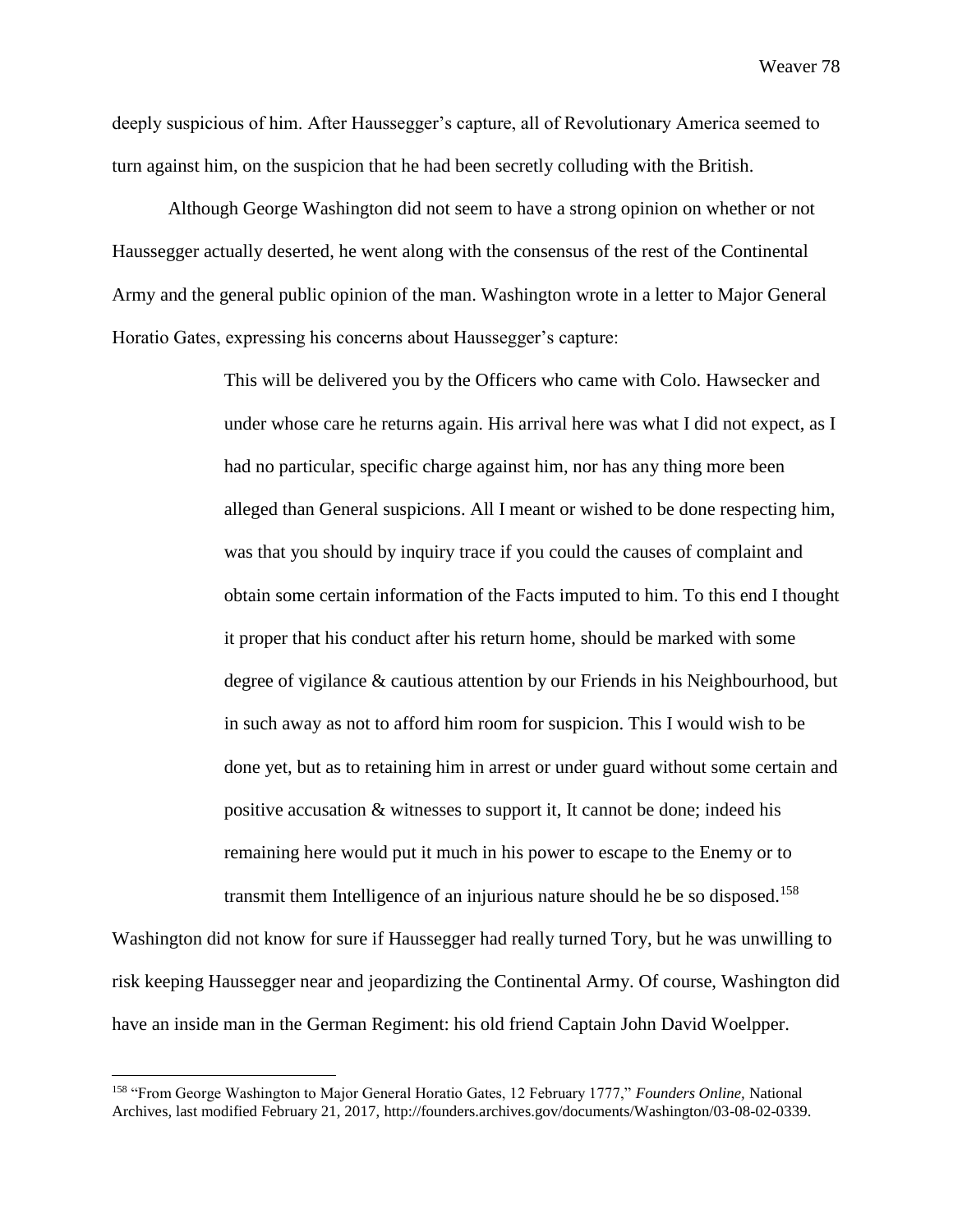There is no written record of Woelpper telling Washington what he thought of Haussegger. However, it would be surprising if Washington neglected to speak to him in person about it, or wrote some correspondence with him on the subject. Since there is no written record, an in-person conversation on the matter seems the most likely. Traditionally, officers who were captured were put on rolls to be exchanged, and when they had been exchanged, even if they gave their parole and were far from the army, they were allowed to rejoin the fight. After the capture of the British Army under the command of General John Burgoyne at the Battle of Saratoga in 1777, and the exchange of prisoners in the subsequent years, Washington gave explicit instructions to his officers not to exchange Nicholas Haussegger:

> You are not to exchange ... Col. Housekker on our part ... [He was] taken in a manner which will not suffer us to consider him in the light of a common prisoner.<sup>159</sup>

Haussegger was not a common prisoner because of the persistent rumor of his duplicity. It is possible that an assessment given to Washington by Woelpper had an important role in determining Washington's decision not to trust him.

While many people later found him untrustworthy, Haussegger probably did not go into Princeton with the intention of handing over his regiment. The Continental Army and the British Army did not know each other's precise locations until later that morning, and what happened on the road to Princeton was a result of the dynamic between members of the German Regiment during their training in the barracks in Philadelphia and the campaign up until that day. The most likely narrative of what happened early that morning probably would have gone as follows.

<sup>159</sup> "From George Washington to John Beatty, 19 August 1779," *Founders Online*, National Archives, last modified February 21, 2017, http://founders.archives.gov/documents/Washington/03-22-02-0151.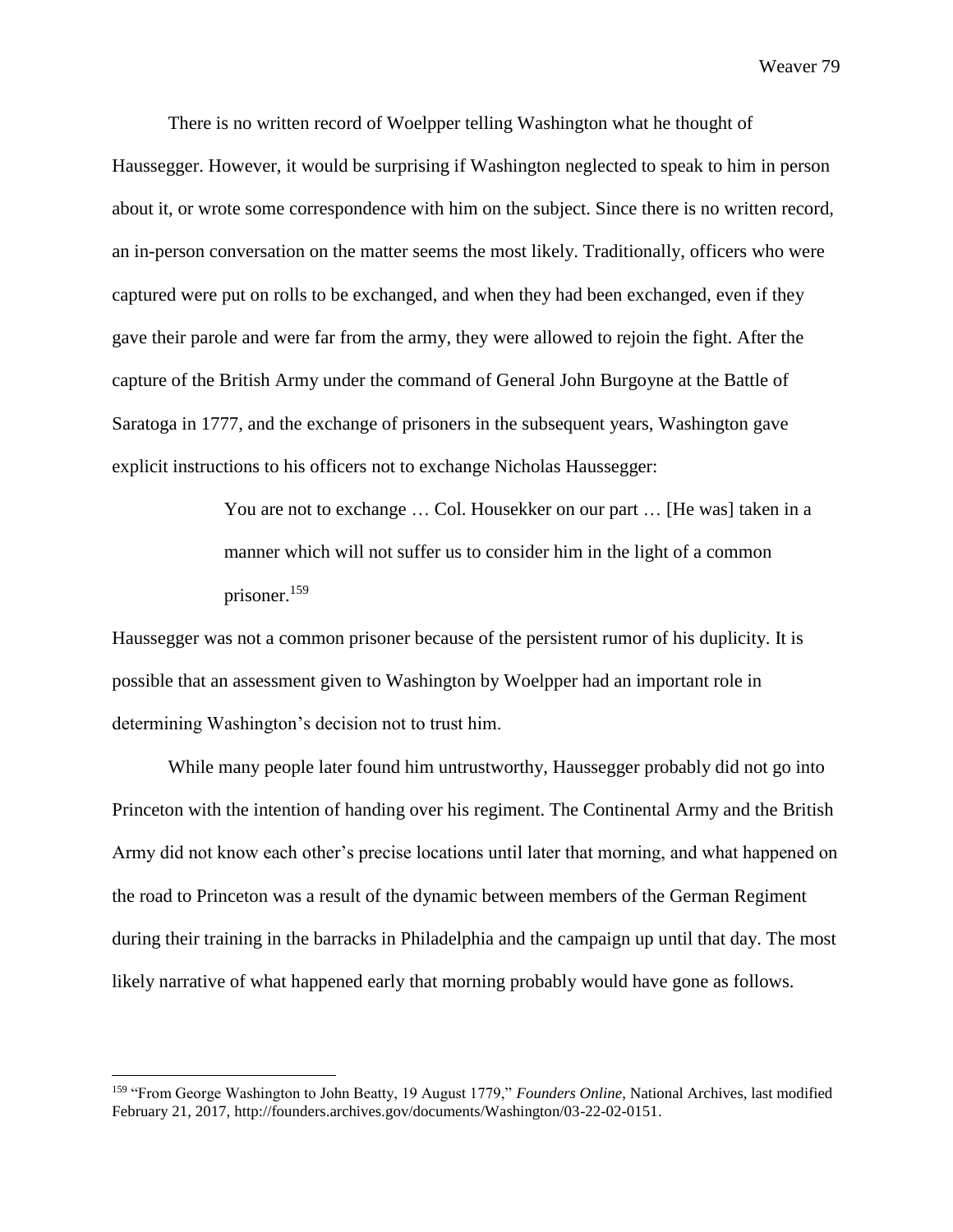Haussegger was an experienced officer with a European background, and because of his experience, was aggressive and energetic in his command. Not many of his officers, with the exception of a few experienced soldiers including Captain Woelpper, were well-versed in war, and mistook Haussegger's aggression for imprudence. When Major Weltner questioned Haussegger's orders, Haussegger saw an insubordinate, but the men and other officers saw Weltner as a caring leader who was worried about his men's safety, especially those who may have been demoralized from the defeat at Assunpink Bridge during the Second Battle of Trenton. In addition the whole Continental Army had also a few days' continuous battle and march, so its men, including officers and enlisted soldiers in the German Regiment, may have had the effects of exhaustion playing on their minds. Haussegger, angry at Weltner's decision to defy his orders, took a few men and did go to scout the town himself, without the intention of being captured. In this instance, the letter Haussegger wrote to Washington to explain himself can be trusted. However, there is still some question as to why Haussegger accepted money from General de Heister, as Housman told Adlum.

Haussegger's actions can be explained yet again through his experience of war as a European rather than an American. After the British surrender at the Battle of Yorktown, many British officers borrowed money from French officers, which was common European practice; Americans decried this fraternization with the enemy.<sup>160</sup> After his capture, Haussegger borrowed money from General de Heister, the ranking Hessian officer in New York. Here is a plausible explanation for Housman's assertion that the General "pulled out his purse and … told Housaker to take what he wanted of it."<sup>161</sup> De Heister was not paying Haussegger for turning in his men; he loaned money to Haussegger for his upkeep. Due to the fact that Adlum wrote this memoir

<sup>160</sup> Robert A. Selig, "America the Ungrateful," *American Heritage,* Vol. 48, Issue 1, 1997.

<sup>161</sup> Adlum, *Memoir*, 121.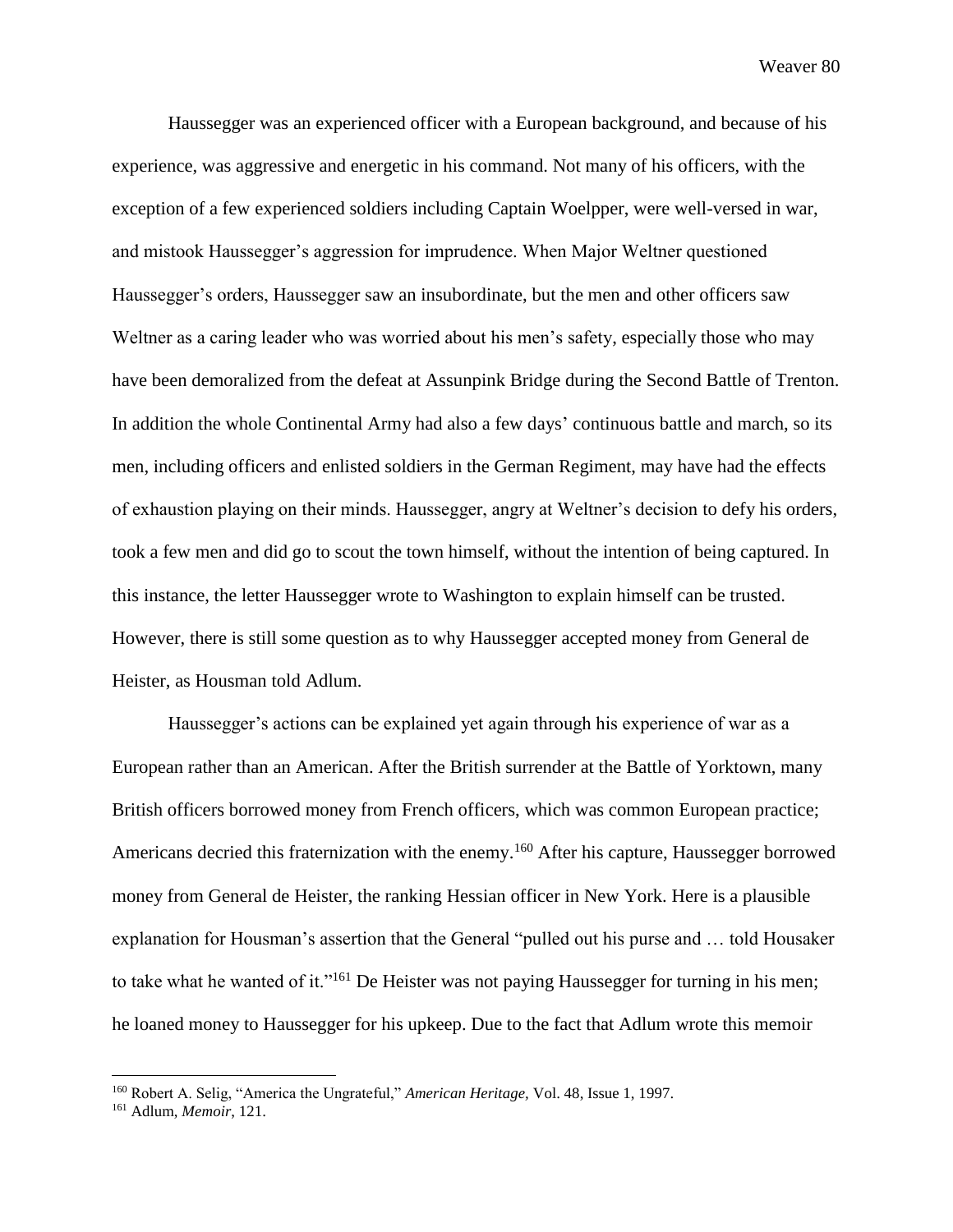years after the war ended, it is likely some of the details may have been foggy in his mind. It is obvious that Haussegger and de Heister did have some sort of relationship, because Ethan Allen reported that they dined. However, it is important to note the two acted like European officers did when one had taken another prisoner during a campaign. The notion of lending an enemy money may have been totally foreign to men like Adlum and Housman, so while Haussegger and De Heister did something they saw as normal, the two Americans saw it as proof of Haussegger's duplicity.

At some point, Haussegger did turn his coat, and it was most likely during his capture in New York, since both Adlum and Allen report that Haussegger was despairing for the American cause. Adlum wrote:

> He told the gentlemen that the whole country was submitting to the British and that it was all over for us, that the country was as much conquered, and that the whole of the Jerseys was coming and taking the Oath of Allegiance to the King.<sup>162</sup>

While this could be taken as damning evidence of Haussegger's betrayal, it could also be a result of despair after being captured. There are two pieces of documentary evidence that assert that Haussegger, at some point in his career as a Continental Army officer, decided to betray the United States. In 1783, after America and Britain signed the peace treaty that ended the war of Independence, Haussegger wrote to Frederick Haldimand, then governor of Canada, stating that he was in "unhappy circumstances."<sup>163</sup> Haussegger sought some sort of position for which he might "be of service," because he was "one of those unfortunate royalists, who … in defense of their King and government, was left … at the mercy of an unhuman enemy."<sup>164</sup> Haldimand was

 $162$  Ibid,  $121 - 122$ .

<sup>163</sup> Davis, *Man*, 40.

 $164$  Ibid.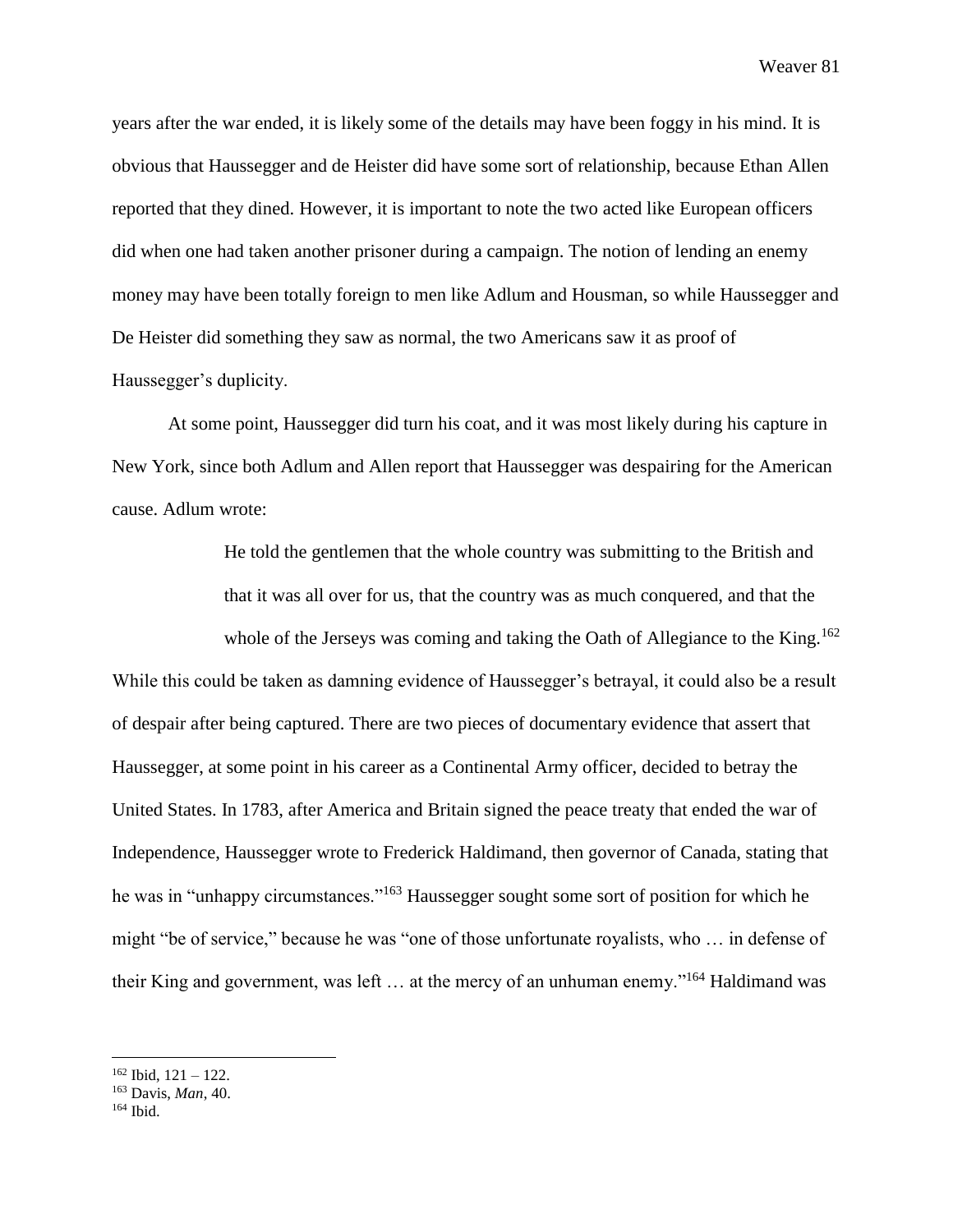one of the founding officers of the Royal American Regiment, in which Haussegger served during the French and Indian War, and Haussegger hoped to leverage their familiarity. John Andre, a British intelligence officer, also remarked about Haussegger in a list of spies:

> Ranking should have a cipher – and a word. Houseker a word, and they should point out a house on the frontier by which [Mohawk war chief Joseph] Brant might by sending the parole have communication and might arrange his operations.<sup>165</sup>

Ultimately, Haussegger did betray America in some way, otherwise he would not have bothered writing to Haldimand.

Along with the capture of Nicholas Haussegger came the decline of the German Regiment as a reliable and strong unit in the Continental Army. After the Battle of Princeton, Washington established winter quarters in Morristown in northern New Jersey. Morristown was just far enough away from New York that the Continental Army could have warning of British attack, but close enough that it could keep an eye on British activity in this city. The German Regiment, like many other units, found itself dispersed throughout the New Jersey countryside, in order to secure supplies for the Continental Army and defend it from British raiding parties. The first half of 1777 in New Jersey is known as the "Forage War." During the Forage War, the German Regiment changed. It was still largely the same group of men who had marched out of Philadelphia on 2 December 1776, but the Continental Army administration did not see the German Regiment as the large, powerful unit that it was early on in the campaign, likely due to the loss and potential betrayal of its commanding officer, and its sub-par performance at the Battles of Second Battle of Trenton and Princeton.

<sup>165</sup> Carl van Doren, *A Secret History of the American Revolution* (Garden City: Garden City Publishing Co., 1941) 231.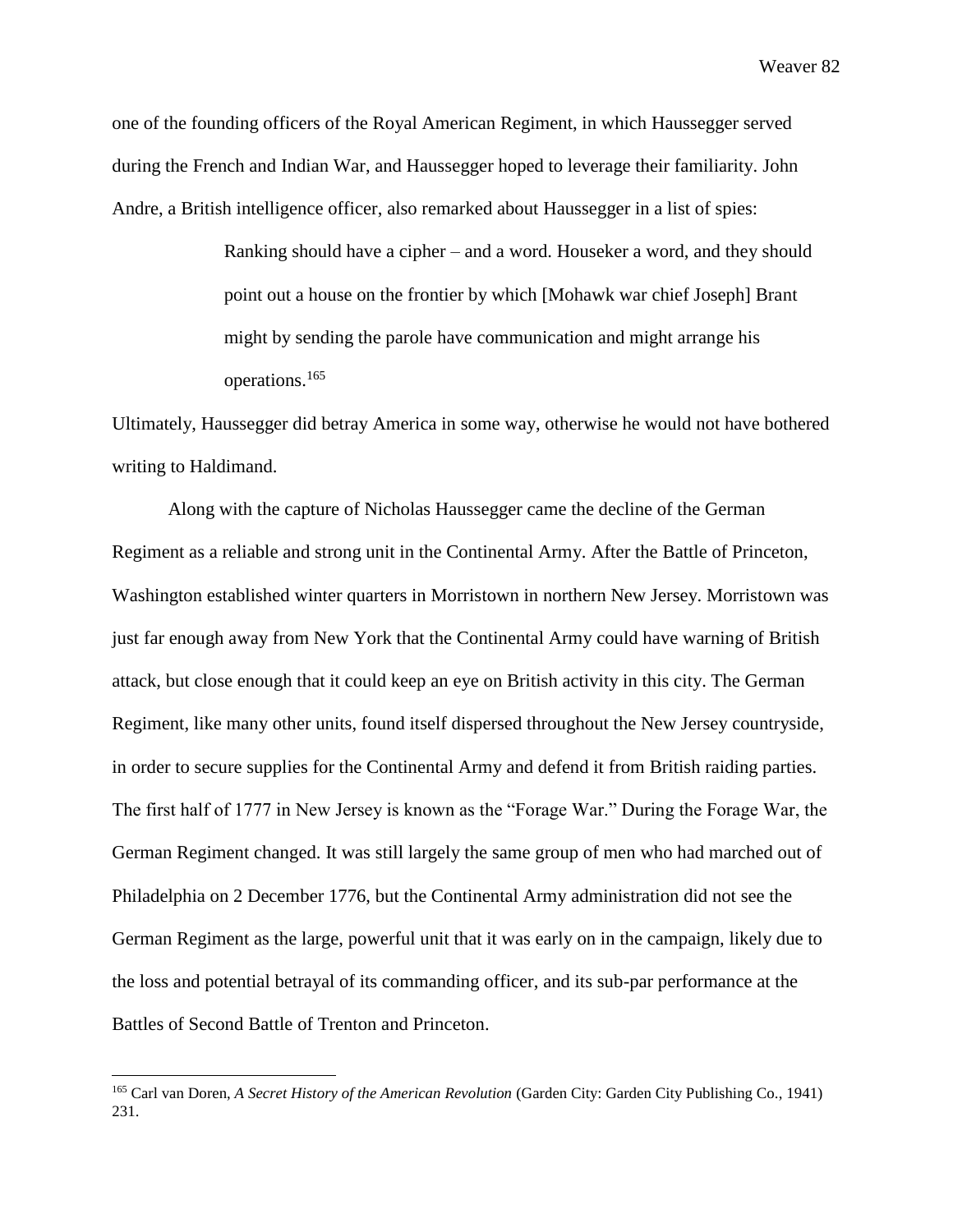The German Regiment had an uneventful late winter and early spring, but there was slow change to the regiment. Despite the fact that he still held his commission as Colonel, Congress and Washington replaced Haussegger, and appointed another man: Henry Leonhard Philip, Baron d'Arendt.<sup>166</sup> Washington was pleased with Congress' choice, writing to John Hancock:

> I observe by your late promotion that a Foreign Gentleman is appointed to the command of the German Battalion. I could wish that he was ordered to join them immediately, as that Regt much wants an Officer of experience at the Head of  $it.<sup>167</sup>$

While Washington was happy with the choice of d'Arendt as colonel, he was disappointed with the way the German Regiment had turned out, and for obvious reasons particularly with the conduct of its highest ranking officers. One letter expressed his disappointment with the German Regiment's lack of organization:

> On looking over the last Return of the German Battalion, there appears to be Fifty three privates Sick and absent—and Seventeen on Furlough. Almost four months have expired since orders were given for collecting the sick, and yet there are as many absent as if no such had issued. Such disobedience can no longer be pardonned in Officers. I do therefore in the most peremptory manner command that they be without loss of time collected. The privates now on Furlough must be ordered in and no more given in future. The Officers must continue with their Men, that they may be ready for action on a moments warning. In short as the

<sup>166</sup> Baron d'Arendt is discussed in the chapter concerning the German Regiment's officers.

<sup>167</sup> "From George Washington to John Hancock, 2 April 1777," *Founders Online*, National Archives, last modified February 21, 2017, http://founders.archives.gov/documents/Washington/03-09-02-0046.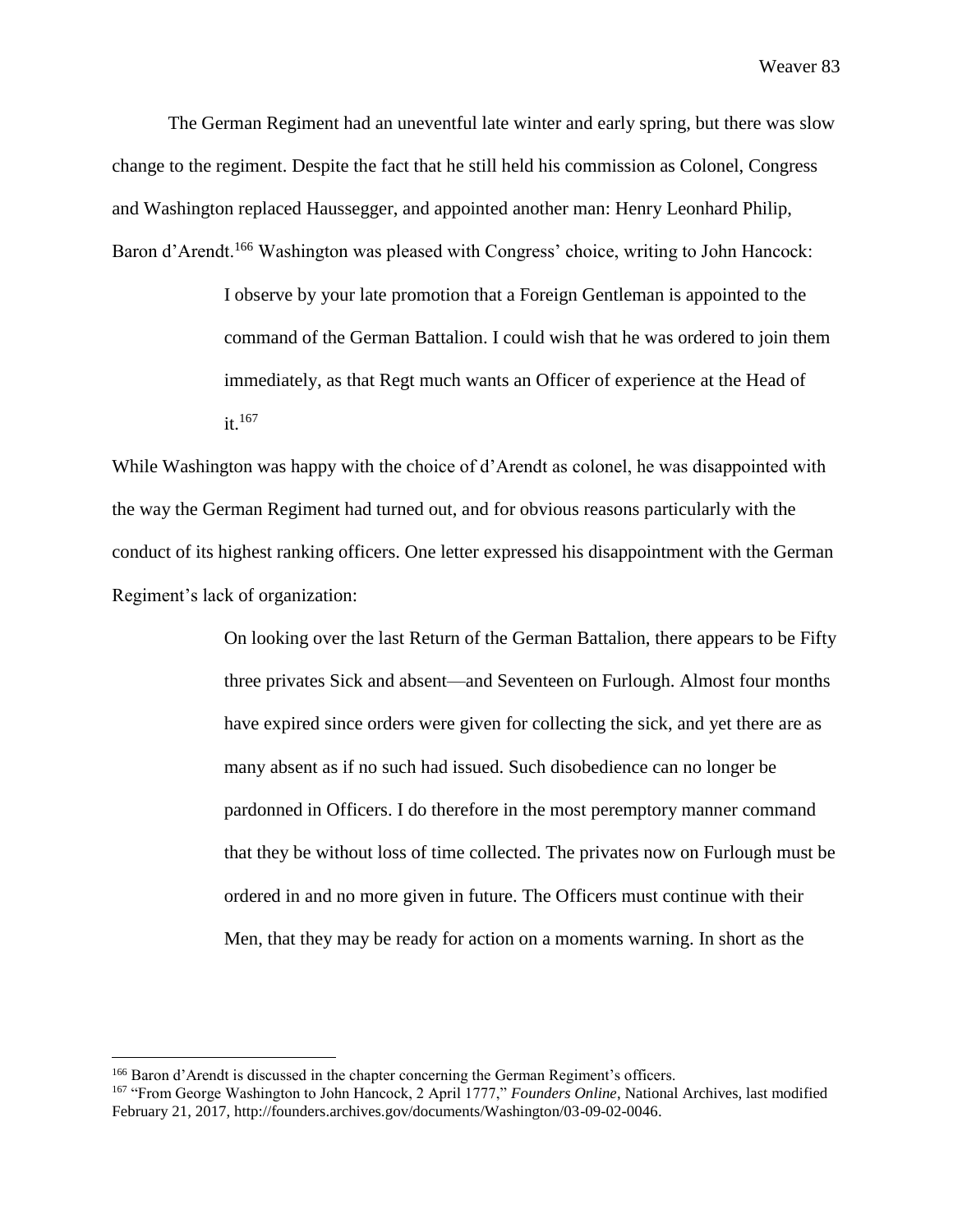Campaign must open immediately, I must insist that both Officers & Men discharge their duty with the greatest punctuality.<sup>168</sup>

Soon after d'Arendt's promotion to Colonel, the German Regiment underwent another change: George Stricker resigned as Lieutenant Colonel. Washington wrote on 9 April to Thomas Johnson of Maryland:

> Having heard that your State have appointed Lieut. Colo. Geo. Stricker to the Command of a Battalion, I hold myself bound to inform you That the Character he holds here as an Officer will not justify such an appointment—Yesterday he obtained my leave to resign … Had there been any other Field Officer with the Batn. I should have permitted him to leave it immediately; he waits only for the Colonel's arrival.<sup>169</sup>

The incompetence which Stricker showed throughout his time as a field officer finally led to his leaving the army to return home to Maryland. The German Regiment would begin to be plagued with a shortage of officers which would last for the entire war. Finally, on 19 August 1777, the death knell rang for the German Regiment's officers:

> The Board of Generals took in to Consideration your Excellency's Question, respecting that the German Battalion … Are of Opinion; "That from the peculiar establishment of the German Regiment … [the German Regiment's officers] had better rise Regimentally."<sup>170</sup>

<sup>&</sup>lt;sup>168</sup> "From George Washington to the Commanding Officer of the German Battalion and the 1st and 12th Pennsylvania Regiments, 17 April 1777," *Founders Online,* National Archives, last modified March 30, 2017, http://founders.archives.gov/documents/Washington/03-09-02-0171.

<sup>169</sup> "From George Washington to Thomas Johnson, 9 April 1777," *Founders Online,* National Archives, last modified February 21, 2017, http://founders.archives.gov/documents/Washington/03-09-02-0104. <sup>170</sup> "To George Washington from a Board of General Officers, 19 August 1777," *Founders Online*, National

Archives, last modified February 21, 2017, http://founders.archives.gov/documents/Washington/03-11-02-0002.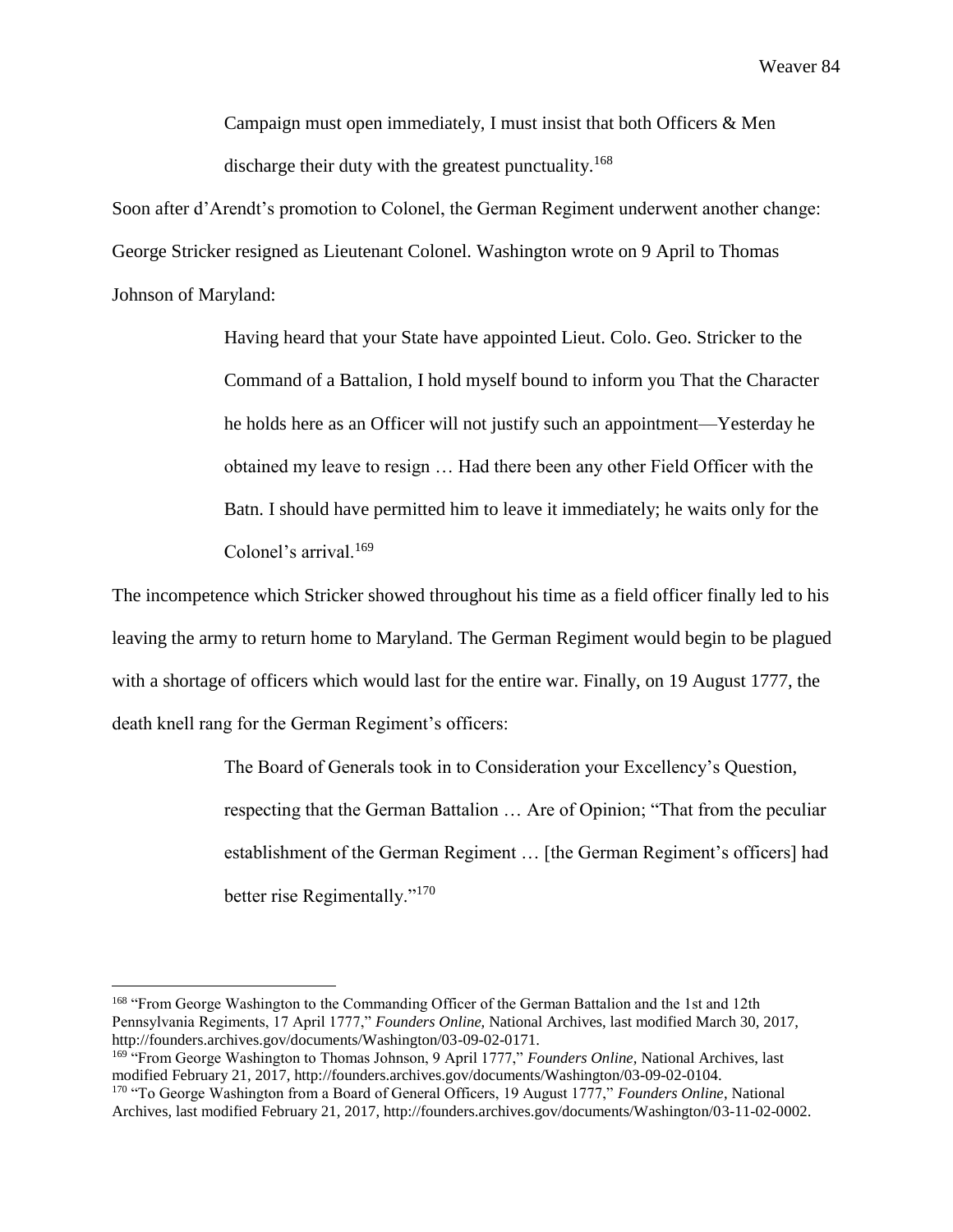This proclamation means that officers in the German Regiment could only be promoted within the regiment itself, and could not be promoted to vacancies in other regiments in the Continental Army. With this pronouncement, the German Regiment became a total and complete dead-end for the career of any ambitious Continental Army officer. From this point forward, officers in the German Regiment tried to leave in order to advance themselves. Paul Bentalou, the French Jewish volunteer, left the German Regiment to join Pulaski's Legion; this is also potential impetus for why Baron d'Arendt decided to leave the German Regiment. The unit continued to exist until 1781, but its slow breakdown as an important part of the Continental Army began in April of 1777.

The most crucial time in the history of the German Regiment is the few weeks from when it left barracks in Philadelphia in early December 1776 to the aftermath of the Battle of Princeton in early January 1777. The German Regiment played a vital role in the defeat of the Hessians at Trenton, and entered the mythology of the Revolution by calling to Hessian troops in their own language to lay down their arms. It defended the retreat of the Continental Army from Trenton, but saw very little action during the Battle of Princeton, thanks to the aggressive scouting by Nicholas Haussegger which led to his capture and eventual betrayal. In this time, the German Regiment went from being the largest regiment in the Continental Army, upon which George Washington pinned many hopes, to a unit wanting good leadership.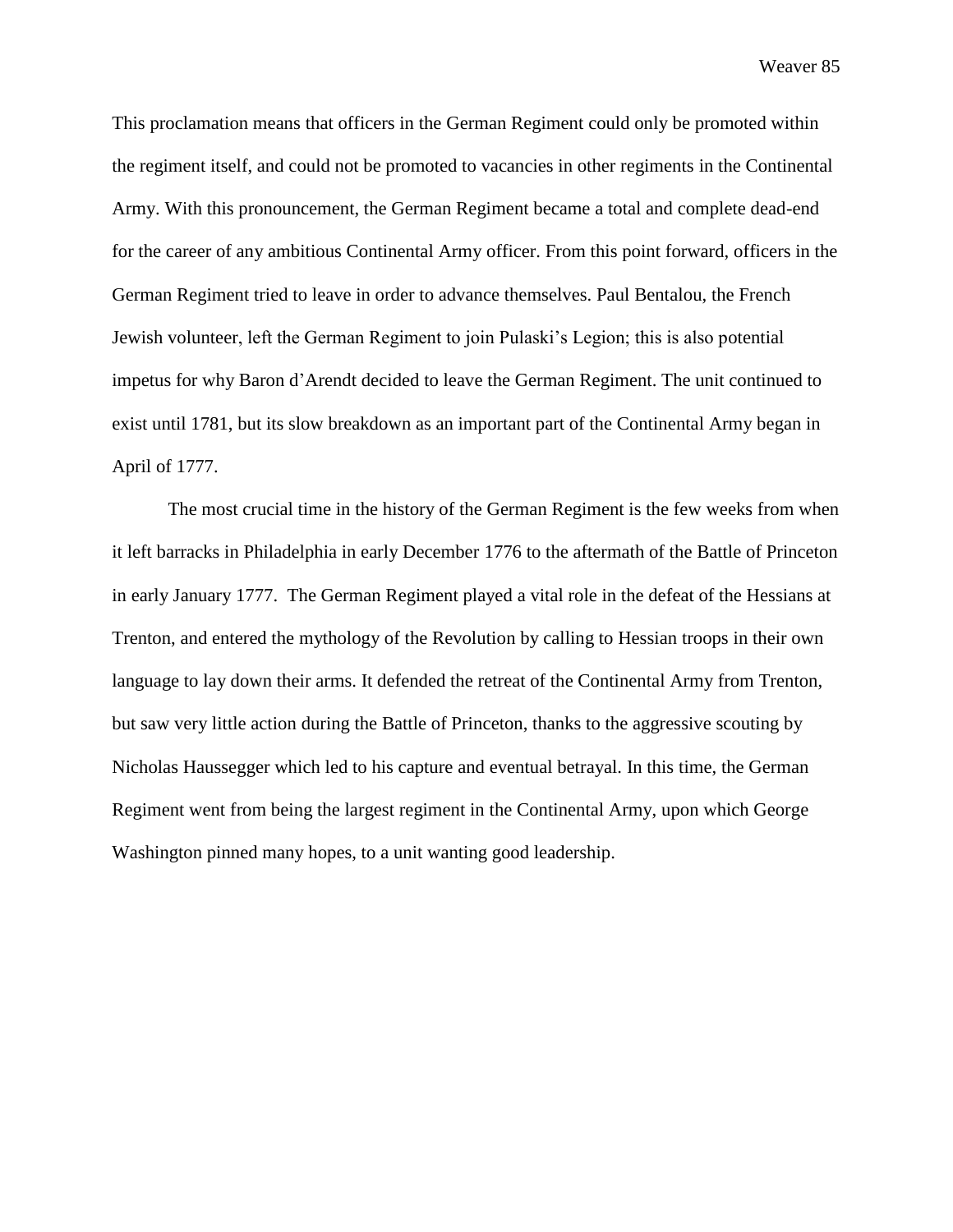#### **Conclusion**

While Congress was raising the German Regiment, George Washington wrote that they would be "a Corps of much service."<sup>171</sup> Whether or not they lived up to Washington's high expectations is debatable. As a Regiment they were involved in three mutinies: once in the barracks in Philadelphia in 1776, once while on Sullivan's Campaign in 1779, finally in the mutiny of the Pennsylvania Line in early 1781. The German Regiment's first colonel was captured by the British and eventually turned his coat. The second Colonel was an irresponsible volunteer that jumped ship when he realized that his men did not like him. In 1777, Washington decided to make the German Regiment a career dead-end for any officer that wished to serve in it. It may be that Washington himself did not think that the German Regiment was "a Corps of much service"<sup>172</sup> though they had existed only a little more than a year when he made that decision.

Whether or not the service of the German Regiment was valuable, they undeniably saw a lot of it. They fought in every major campaign in the Mid-Atlantic from late 1776 to early 1781: Trenton-Princeton, the Forage War of early 1777, the Philadelphia Campaign of 1777 – 1778, and Sullivan's Campaign against the Iroquois in 1779. After Sullivan's Campaign, they did not rejoin the rest of the Continental Army, which stayed in Morristown, New Jersey, for the winter of 1779 – 1780. Rather, the German Regiment was spread out along the frontier of Northumberland County, Pennsylvania, where they stayed until leaving for West Point in August 1780, where much of the Continental was encamped. As of 1781, a new reorganization of the Continental Army dissolved the German Regiment and many of its men were either released

<sup>171</sup> "From George Washington to John Hancock, 30 June 1776," *Founders Online*, National Archives, last modified March 30, 2017, http://founders.archives.gov/documents/Washington/03-05-02-0107. <sup>172</sup> Ibid.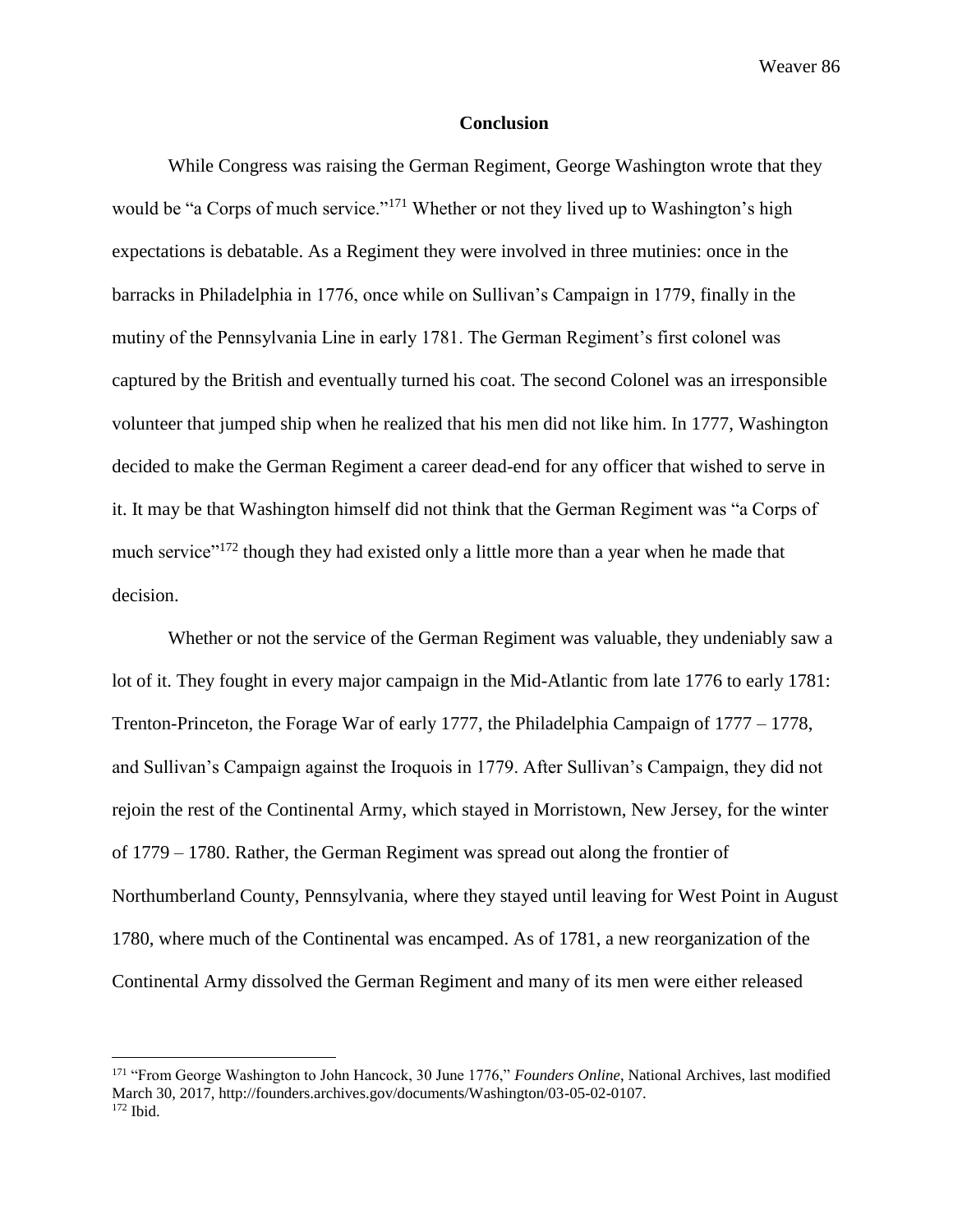from army service or were distributed to units from their respective states of either Maryland or Pennsylvania. There were German Regiment soldiers who fought at the Siege of Yorktown in early fall of 1781, but they were scattered in different units. In terms of how much time it spent with the Army, the German Regiment was a corps of much service: they literally saw much service, and it was on active duty for five years  $(1776 - 1780)$  out of the eight in the War for Independence (1775 – 1783).

The German Regiment does not seem to have left much of a long-term impact on the historical memory of the Revolution. They enter the mythology at the Battle of Trenton, but they are not typically regarded as a unit of Germans, but the story commonly goes that German soldiers in the Continental Army called out to the Hessians in their own language to surrender. Many historians studying the American Revolution and the Continental Army include the German Regiment in their analysis, but they do not study it in-depth. There are many possible reasons for neglecting to study the German Regiment, the most likely of which is that writers are simply interested in something else, and there is nothing wrong with that. However, there is some element of memory to it.

Germans are one of the largest ethnic groups in America, and have been so since the colonial period. Each new wave of immigrants since America's foundation has made new history, and Germans in America have become part of an ever-increasing picture. By the time of the American Civil War, there were so many German-Americans that there was no one German-American community. Immigrants to America bring their cultures with them, and often recreate something of their old homeland in their new homeland. Germans continued to speak their own language in America during the eighteenth century, all the way through the nineteenth century, but in the twentieth century, something changed. During the First World War, the United States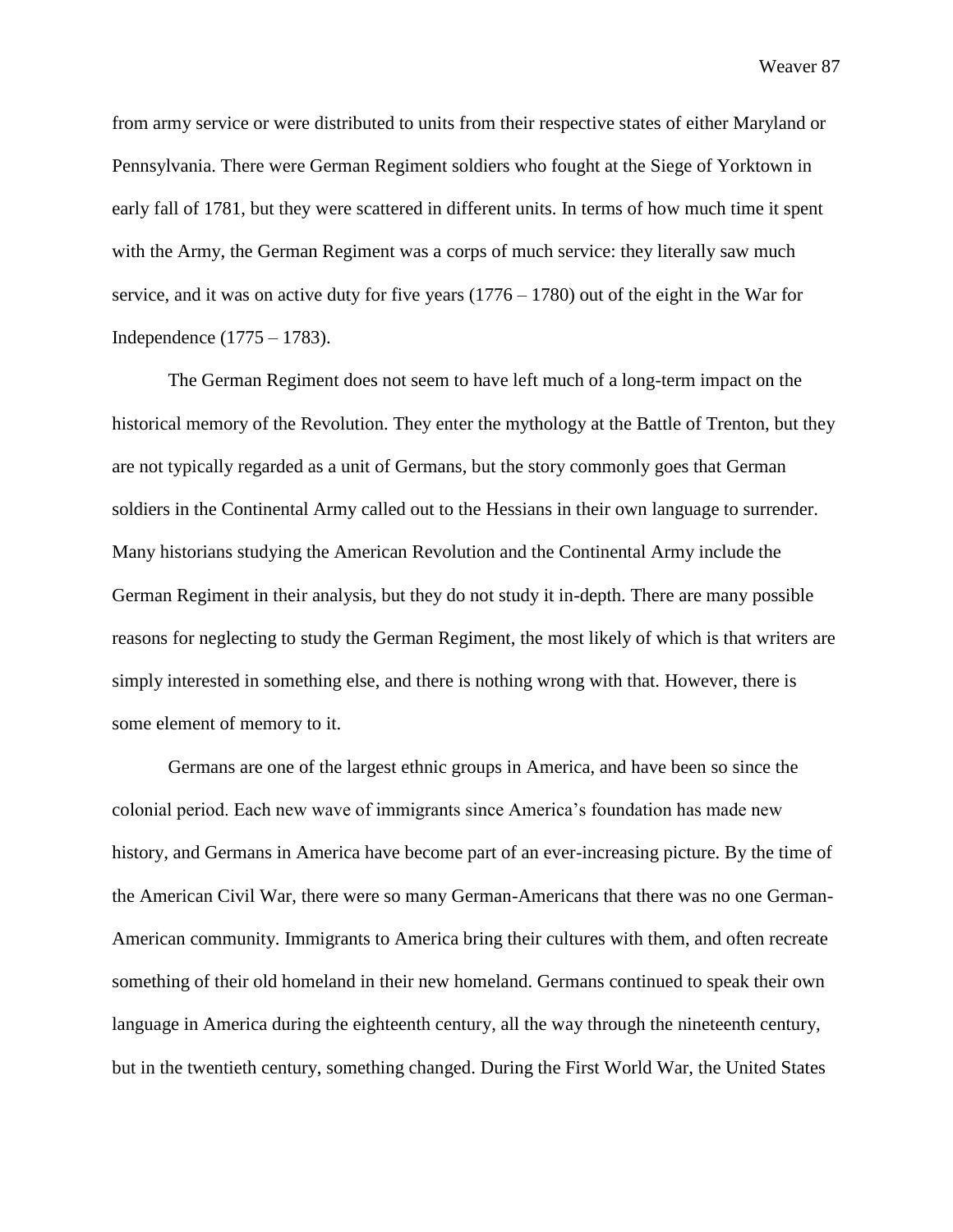went to war with a German-speaking country for the first time and, according to historian Klaus Wust, "suddenly everything German was engulfed in a seas of hatred and bigotry."<sup>173</sup> Distinct German-American culture declined sharply with the American entrance to the First World War, and by the time of the Second World War, there were few distinctly German American communities.

Today, when the Pennsylvania Dutch are mentioned, the image is of people like the Amish and Mennonites, even though there was and still is a much larger group of German-Americans who were and are not radical Protestants. Germans brought with them their own ideas of liberty and property, and were influential in shaping the new Republic. For example, the first Speaker of the House of Representatives was Frederick Muhlenberg, the son of Henry Melchior Muhlenberg, the founder of the Lutheran Church in America. The German Regiment may not have always served with distinction, but it did serve for a long time, and was a cornerstone in the victory at the Battle of Trenton. Trenton is mythologized as the battle which saved the cause for American Independence, and truthfully, without a victory at Trenton or subsequently at Princeton, the Revolutionary War would probably have been lost.

Much study has gone into how a people trying to create a free republic interacted with the creation of a professional army during the Revolutionary war. Conventional wisdom dictates that an army must be authoritarian in order to carry out its mission. Germans were just as involved in the creation of the Continental Army as their English-speaking neighbors, albeit in smaller numbers. Germans seem to have overwhelmingly supported independence, with the exception of neutral pacifist groups and a few particular communities which felt a specific loyalty to the king of England, rather than the nation of Great Britain. These German groups were located in the

<sup>173</sup> Klaus Wust, *The Virginia Germans* (Charlottesville: University of Virginia Press, 1969) 247.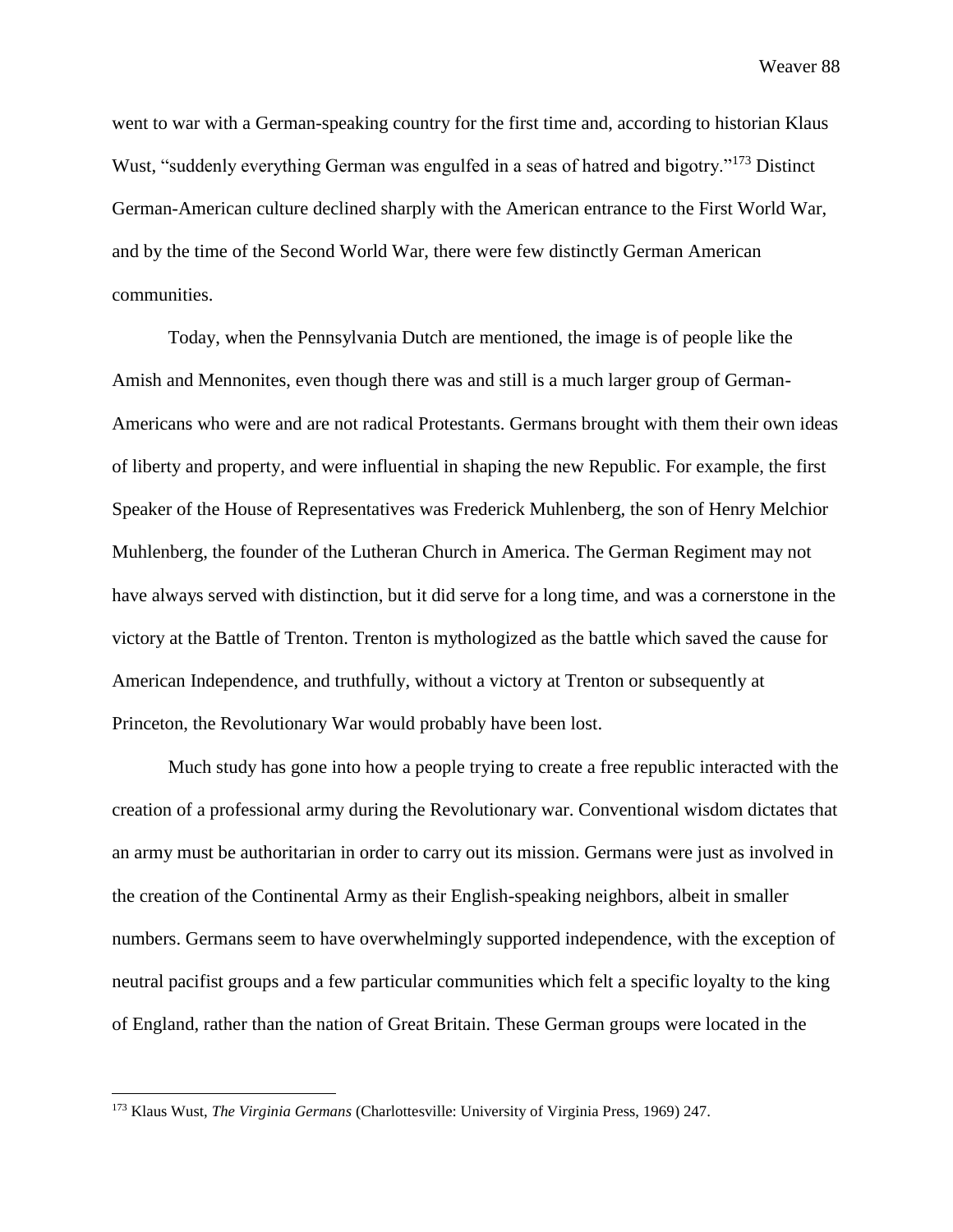Deep South and New York, and the King had them settled there in order for them to escape oppression in the Holy Roman Empire.<sup>174</sup> However, these communities were small and had little influence on national politics during the Revolution.

The German Regiment was a body of men that in many ways represented German participation in the war. Though they did not serve with particular distinction, they were not any worse soldiers than anyone else in the Continental Army, and their history of insubordination came from what they regarded as the army not fulfilling its agreement with them. By the later period of the war, many troops in the German Regiment were not even German: all military units can face difficulty in recruitment, but recruiting becomes even more difficult if recruiters limit themselves to one group of people. In order to keep the German Regiment manned, officers recruited men who were not German. This is a common thread in the history of "ethnic" regiments. During the American Civil War, the Army of the United States tried to raise an enormous number of ethnic regiments, most of them German or Irish, the two largest groups of immigrants in America at the time. As the men died continuously in the terror of the American Civil War, these regiments also had an exceedingly hard time replenishing their ranks with men of the regiment's declared ethnicity. According to William L. Burton, "with ethnics, as with the larger population, the first rush of enthusiasm for the war soon dwindled."<sup>175</sup> In this aspect, what was true for the American Civil War was also true for the American War for Independence. As the war continued, people became less and less willing to fight in the Continental Army.

The German Regiment was an experiment for Congress and the Continental Army and it yielded mixed results. Its men fought well when they needed to, but could be insubordinate.

<sup>174</sup> Roeber, *Palatines,* 316 – 17.

<sup>175</sup> William L. Burton, *Melting Pot Soldiers: the Union's Ethnic Regiments* (New York: Fordham University Press, 1998) 220.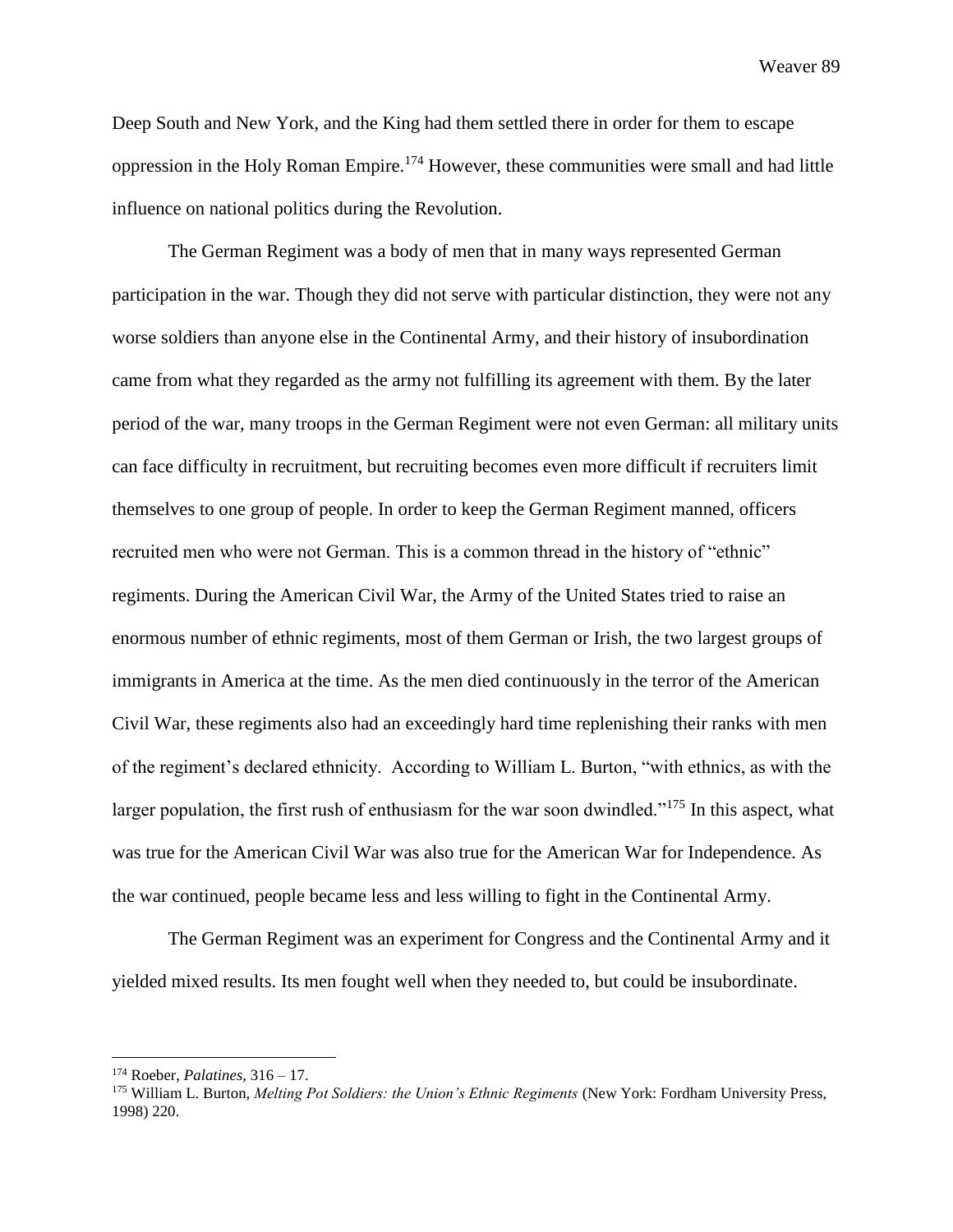However, mutiny is a common theme in the study of military history, so the German Regiment is not unique in its history of insubordination. The German Regiment was one of the first units to be enlisted in the long-term, which means that it was also one of the first truly professional units in the Continental Army. Before the German Regiment, soldiers enlisted for six months or a year. After the German Regiment, volunteers typically enlisted for either three years or the duration of the war. At the beginning of the Revolution, the German Regiment was one of the largest units in the Continental Army; by the time it dissolved, it was severely understrength and there were not enough officers to command each of its companies.

It is important to study military units which serve with distinction: their actions shape history and the world known today is largely a direct result of the battles in which they fought and the missions they undertook. However, units which serve without distinction can give a good idea of what life was like for most soldiers, and how society responded to the call to arms and the need to fight for a cause they deem just. The German Regiment was in many ways a typical regiment, but it gained infamy thanks to the betrayal of Nicholas Haussegger. Its effectiveness in pitched battle was average. Its men were volunteers, and so they entered the army on their own terms. They were rebellious patriots and loyal mutineers, and they fought and died for nation which set them apart from their English-speaking neighbors. The German Regiment was the first "ethnic" unit that the United States ever decided to raise, and though it has since become an obscure topic of historical study, it remains an important subject in the long history of immigrant communities in America and American military history.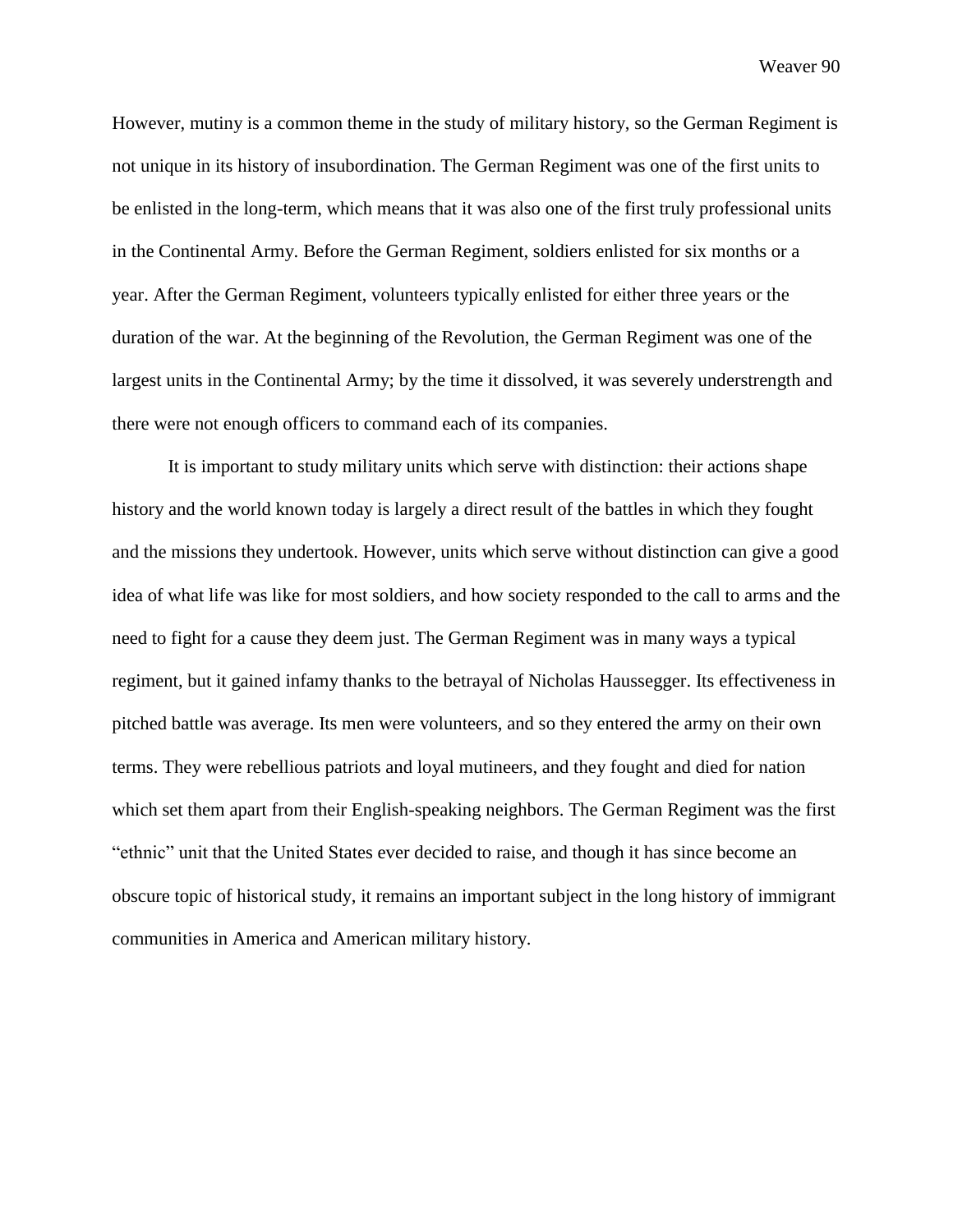# **Bibliography**

## **Unpublished Primary Sources**

*Account Book of Captain Philip Graybill's Company, German Regiment*. Jones Family Papers.

MS 518. Historical Society of Maryland.

Anthony Wayne Papers. Historical Society of Pennsylvania.

*Archives of Maryland: Journal and Correspondence of the Maryland Council of Safety, July 7 –*

*December 31st, 1776*. Baltimore: Maryland Historical Society. 1893.

*Der Wochentliche Philadelphischer Staatsbote*. Historical Society of Pennsylvania. Microfilm.

"Jacob Bottomer Pension Application." Record Group 2. Container 1. Pennsylvania State

Archives.

- *Journals of the Continental Congress, 1774-1789*. ed. Worthington C. Ford et al. Washington, D.C. 1904-37.
- Keeports, George Peter. "To Baltimore Committee of Observation, 1776 March 9." Maryland Historical Society. MS 1814.
- *Maryland Gazette Collection.* Archives of Maryland Online.

http://aomol.msa.maryland.gov/html/mdgazette.html

- Myers, Christian. Christian Myers orderly book, 1778-1780. Library of Congress. LCCN mm 81034058. Shelving No. MMC-1259.
- Nicholas Haussegger orderly book. Collection Am .623. The Historical Society of Pennsylvania.
- Papers of the Continental Congress, Fold3 Military Archives. Fold3.com.
- *The Pennsylvania Archives*, *Series 1 Volume V.* Fold3 Historical Military Records, fold3.com.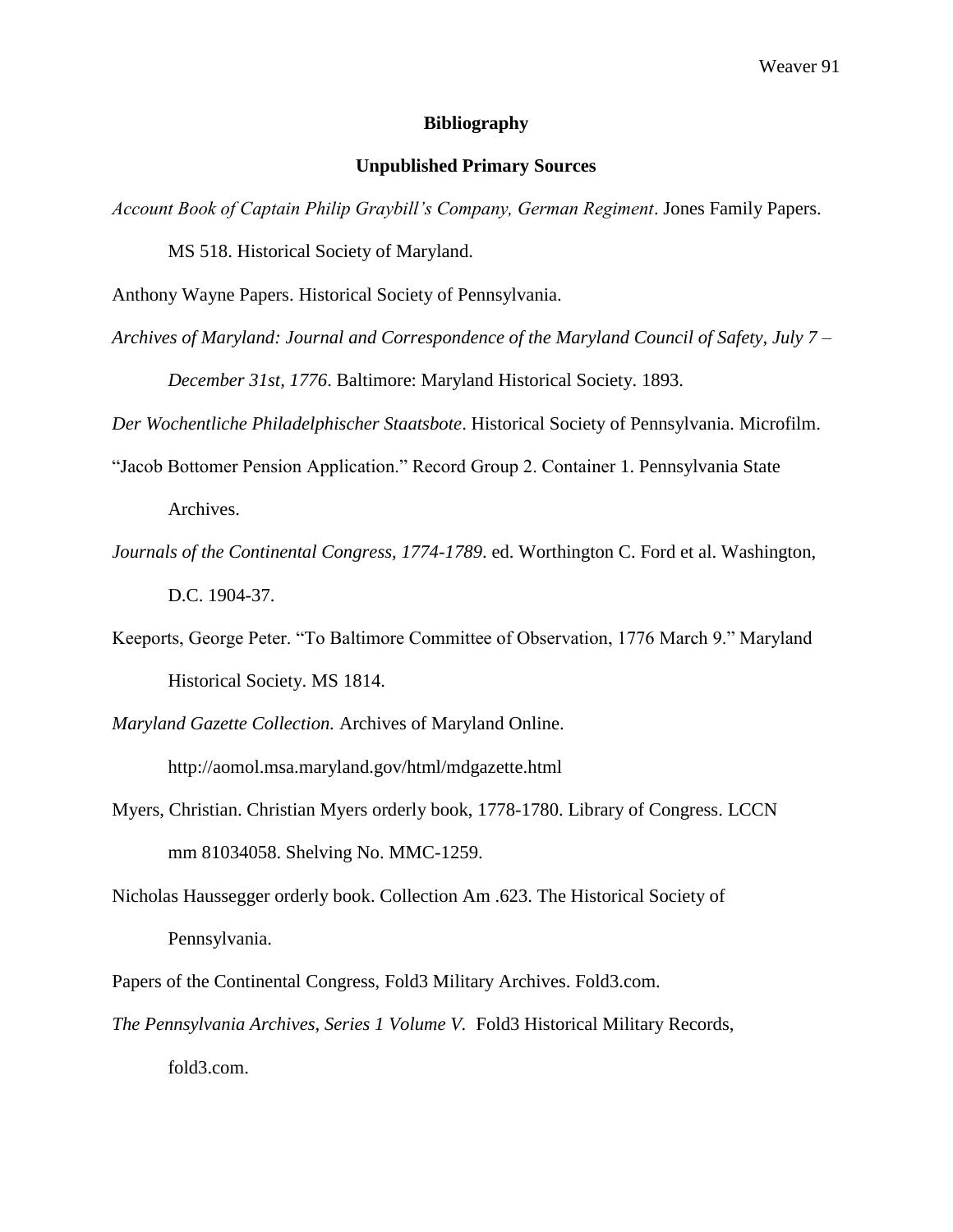*Pennsylvania Gazette*, Accessible Archives. Accessible.com.

Revolutionary War Pension and Bounty-Land Warrant Application Files. Fold3 Military Records, Fold3.com

# **Published Primary Sources**

Adlum, John. *Memoirs of the Life of John Adlum in the Revolutionary War*. ed. Howard H. Peckham. Chicago: the Caxton Club. 1968.

Allen, Ethan. *The Narrative of Colonel Ethan Allen.* Cambridge: Applewood Books. 1989.

"The Baltimore Independent Cadets." *Maryland Historical Magazine, Volume IV.* Baltimore: Maryland Historical Society. 1909.

Buttermore Cousins Homepage. http://hawkmanohio.tripod.com/Jacob\_Notes.htm.

Rogers, William. *The Journal of a Brigade Chaplain in the Campaign of 1779 Against the Six Nations Under Command of Major-general John Sullivan.* ed. Sidney Smith Rider. .

Michigan State University: Sidney S. Rider. 1879.

Steuben, Frederick William Baron Von. *Baron von Steuben's Revolutionary War Drill Manual: A Facsimile Reprint of the 1794 Edition.* New York: Dover Publications, Inc. 1985.

Washington, George. *The Writings of George Washington from the original manuscript sources,* 

*1745-1799.* ed. John C. Fitzpatrick. Hathi Trust Digital Library. V.6. 333.

### **Secondary Sources**

Anderson, Fred. *A People's Army: Massachusetts Soldiers and Society in the Seven Years War*.

Chapel Hill: University of North Carolina Press. 1984.

Brumwell, Stephen. *Redcoats: The British Soldier and War in the Americas, 1755 – 1763.* Cambridge: Cambridge University Press. 2002.

Campbell, Alexander V. *The Royal American Regiment: An Atlantic Microcosm, 1755 – 1772.*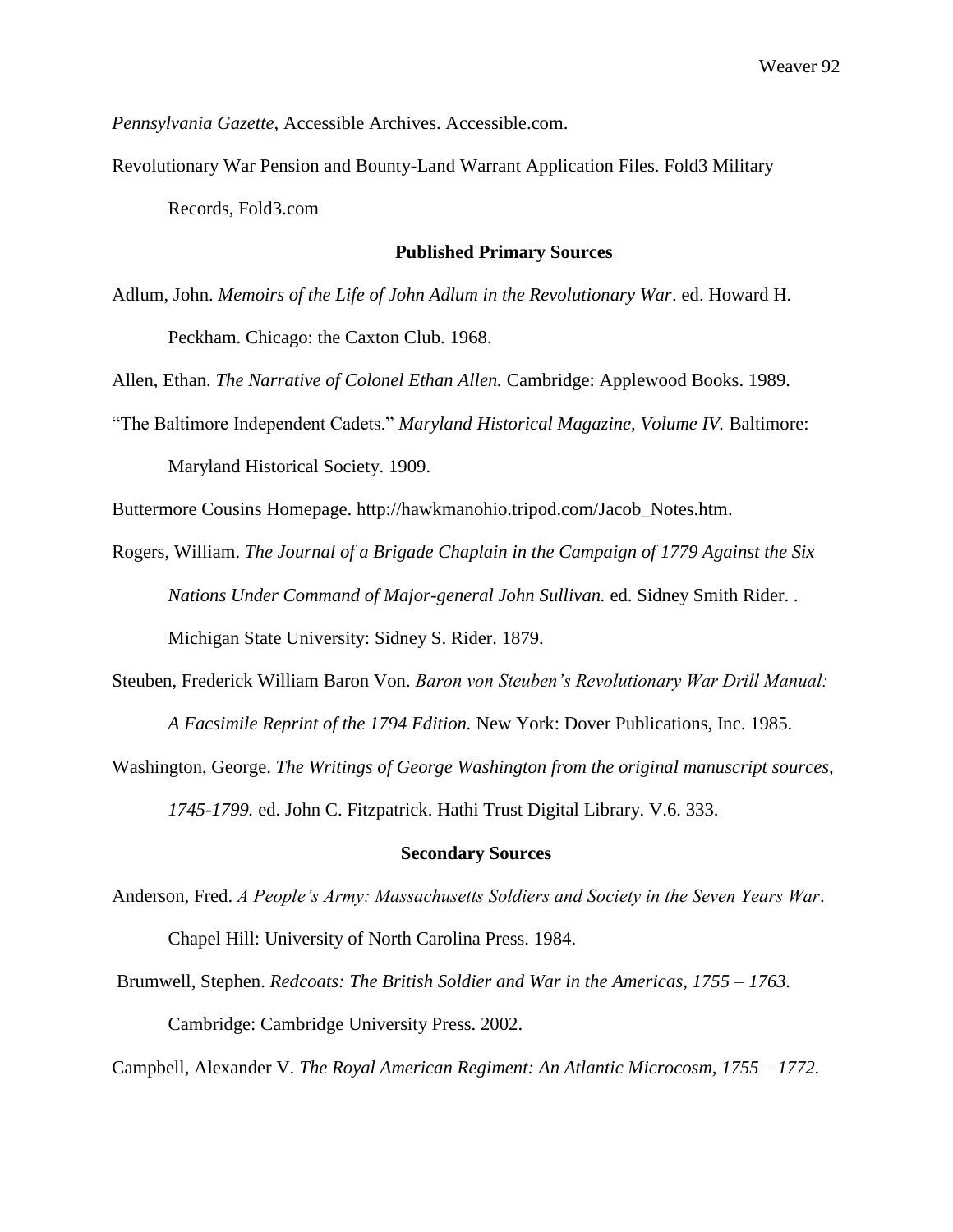Norman: University of Oklahoma Press. 2010.

- Cox, Caroline. *A Proper Sense of Honor: Service and Sacrifice in George Washington's Army.* Chapel Hill and London: University of North Caroline Press. 2004.
- Davis, James F. *A Man of No Country: the Case of Colonel Nicholas Haussegger 1729 – 1786.*  Lebanon: Lebanon County Historical Society. 1989.
- Duffy, Christopher. *The Army of Frederick the Great: Second Edition.* Chicago: The Emperor's Press. 1996.
- Fischer, David Hackett. *Washington's Crossing.* Oxford and New York: Oxford University Press. 2004.
- Fogleman, Aaron Spencer. *Hopeful Journeys: German Immigration, Settlement, and Political Culture.* Philadelphia: University of Pennsylvania Press. 1996.
- Founders Online: Correspondence and Other Writings of Six Major Shapers of the United States. National Archives. Founders.archives.gov.
- Leonard, A. B. and David Pretel, editors. *The Caribbean and the Atlantic World Economy: Circuits of Trade, Money and Knowledge, 1650–1914*. New York: Palgrave Macmillan. 2015.
- Mayer, Holly A. *Belonging to the Army: Camp Followers and Community during the American Revolution*. Columbia: University of South Carolina Press. 1996.
- McCormack, John. *One Million Mercenaries: Swiss Soldiers in the Armies of the World* London: Leo Cooper. 1993.
- McGuire, Thomas J. *Stop the Revolution: America in the Summer of Independence and the Conference for Peace.* Mechanicsburg: Stackpole Books. 2011.

Montgomery, Thomas Lynch ed. "Abstracts of Pension Applications on File in the Division of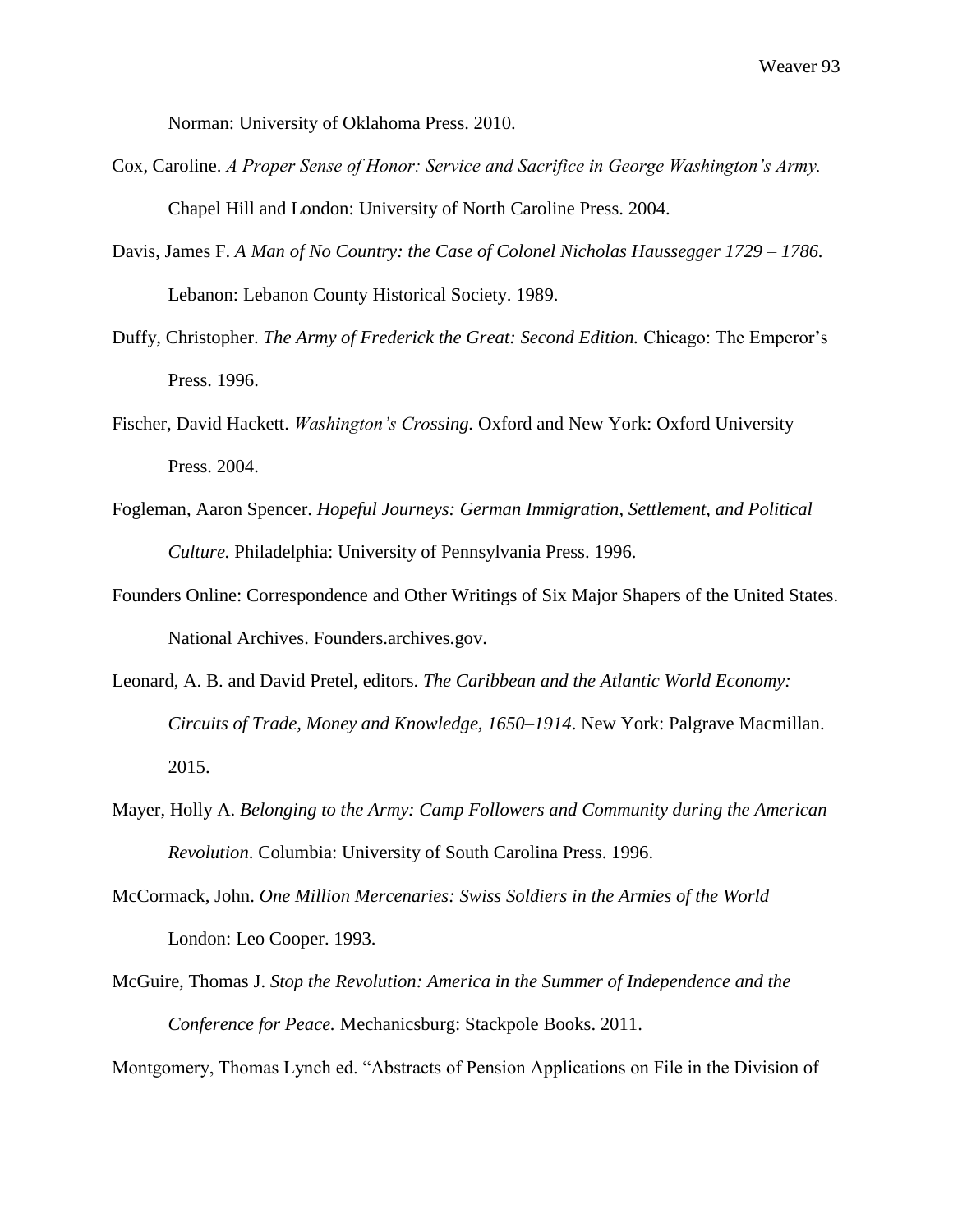Public Records, Pennsylvania State Records." *Pennsylvania Archives. Series 5. Volume IV.* Harrisburg: Harrisburg Publishing Company and State Printer. 1906.

- Neimeyer, Charles Patrick. *America Goes to War: A Social History of the Continental Army* New York and London: New York University Press. 1996.
- Chartrand, Rene. "The French Army's Irish Brigade in America." *Military Collector and\ Historian: Journal of the Company of Military Historians*. Volume 60. No. 1. Spring 2008.
- Retzer, Henry J. *The German Regiment of Maryland and Pennsylvania in the Continental Army, 1776 – 1781.* Westminster: Family Line Publications. 1991.
- Retzer, Henry J. "Waldeck Deserters in the German Regiment of the Continental Army," *Journal of the Johannes Schwalm Historical Association.* Vol. 5. No. 4. 1996.
- Roeber, A.G. *Palatines, Liberty, and Property: German Lutherans in Colonial British America.* Baltimore: Johns Hopkins University Press. 1993.
- Roeber, A.G. "'The Origin of Whatever is not English Among Us': the Dutch-speaking and German Speaking Peoples of British North America." *Strangers within the Realm: Cultural Margins of the first British Empire*. ed. Bernard Bailyn and Philip D. Morgan. Chapel Hill: University of North Carolina Press. 1991.
- Rosswurm, Steven. *Arms, Country, and Class: the Philadelphia Militia and the "Lower Sort" During the American Revolution, 1775 – 1783.* New Brunswick and London: Rutgers University Press. 1987.
- Royster, Charles. *A Revolutionary People At War: The Continental Army and American Character, 1775-1783*. Chapel Hill: University of North Carolina Press. 1979.

Selig, Robert A. "America the Ungrateful," *American Heritage,* Vol. 48, Issue 1, 1997.